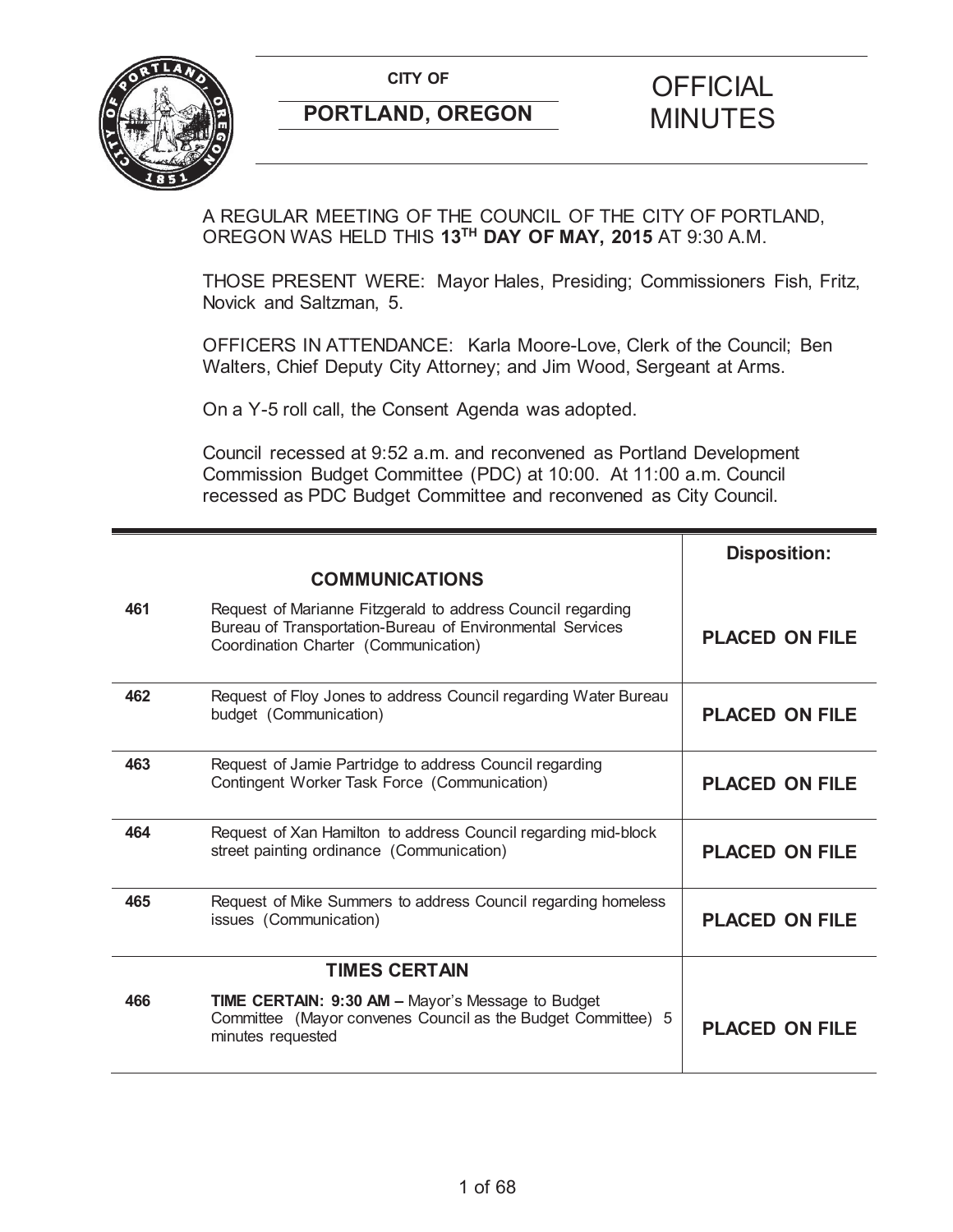| 467    | <b>TIME CERTAIN: 10:00 AM - Council to convene as Portland</b><br>Development Commission Budget Committee to receive the<br>proposed budget (Mayor convenes Portland Development<br>Commission Budget Committee) 1 hour requested | <b>PLACED ON FILE</b>                                                   |
|--------|-----------------------------------------------------------------------------------------------------------------------------------------------------------------------------------------------------------------------------------|-------------------------------------------------------------------------|
|        | <b>CONSENT AGENDA - NO DISCUSSION</b>                                                                                                                                                                                             |                                                                         |
|        | <b>Mayor Charlie Hales</b>                                                                                                                                                                                                        |                                                                         |
|        | <b>Bureau of Planning &amp; Sustainability</b>                                                                                                                                                                                    |                                                                         |
| 468    | Amend Intergovernmental Agreement with Metro to accept an<br>additional \$80,000 for administration of the City Master Recycler<br>Program in FY 2015-2017 (Second Reading 441; amend Contract<br>No. 30003529)<br>$(Y-5)$        | 187118                                                                  |
|        | <b>Office of Management and Finance</b>                                                                                                                                                                                           |                                                                         |
| *469   | Pay claim of Mary Haney in the sum of \$7,699 involving the<br>Bureau of Environmental Services (Ordinance)<br>$(Y-5)$                                                                                                            | 187119                                                                  |
| $*470$ | Pay claim of Christopher Hermann in the sum of \$7,360 involving<br>the Portland Fire Bureau (Ordinance)<br>$(Y-5)$                                                                                                               | 187120                                                                  |
| 471    | Extend a right-of-way use agreement granted to Clear Wireless<br>LLC for wireless broadband Internet access services (Ordinance;<br>amend Ordinance No. 185716)                                                                   | <b>PASSED TO</b><br><b>SECOND READING</b><br>MAY 20, 2015<br>AT 9:30 AM |
| 472    | Extend term of a right-of-way use agreement granted to Sprint<br>Spectrum, LP for mobile telecommunications services (Ordinance;<br>amend Ordinance No. 185717)                                                                   | <b>PASSED TO</b><br><b>SECOND READING</b><br>MAY 20, 2015<br>AT 9:30 AM |
| 473    | Extend term of a right-of-way use agreement granted to Cricket<br>Communications, Inc. for mobile telecommunications services<br>(Ordinance; amend Ordinance No. 185788)                                                          | <b>PASSED TO</b><br><b>SECOND READING</b><br>MAY 20, 2015<br>AT 9:30 AM |
| 474    | Extend term of right-of-way use agreement granted to New<br>Cingular Wireless PCS, LLC for mobile telecommunications<br>services (Ordinance; amend Ordinance No. 185789)                                                          | <b>PASSED TO</b><br><b>SECOND READING</b><br>MAY 20, 2015<br>AT 9:30 AM |
|        | <b>Commissioner Nick Fish</b><br><b>Position No. 2</b>                                                                                                                                                                            |                                                                         |
|        | <b>Water Bureau</b>                                                                                                                                                                                                               |                                                                         |
| 475    | Accept contract with JW Underground, Inc. for the construction of<br>the Headworks Flow Meters project as complete, release retainage<br>and authorize final payment (Report; Contract No. 30003570)<br>$(Y-5)$                   | <b>ACCEPTED</b>                                                         |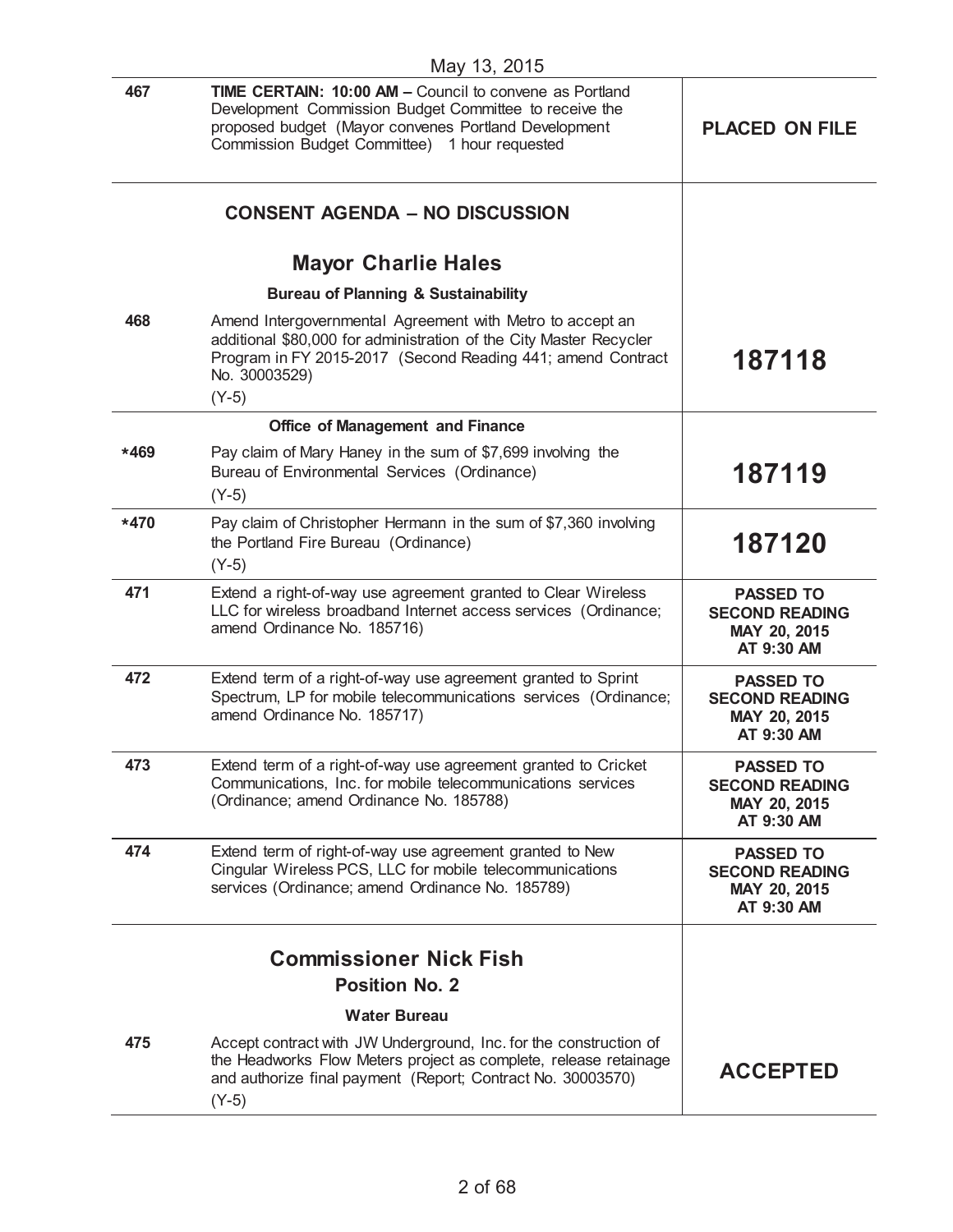|        | <b>Commissioner Dan Saltzman</b><br><b>Position No. 3</b>                                                                                                                                                                                                                                                                                                                                                                                                                                         |                             |
|--------|---------------------------------------------------------------------------------------------------------------------------------------------------------------------------------------------------------------------------------------------------------------------------------------------------------------------------------------------------------------------------------------------------------------------------------------------------------------------------------------------------|-----------------------------|
| *476   | <b>Portland Fire &amp; Rescue</b><br>Accept a grant in the amount of \$342,437 from the Federal<br>Emergency Management Agency for Assistance to Firefighter<br>Grant FY 2014 to fund firefighter bailout systems (Ordinance)<br>$(Y-5)$                                                                                                                                                                                                                                                          | 187121                      |
|        | <b>Portland Housing Bureau</b>                                                                                                                                                                                                                                                                                                                                                                                                                                                                    |                             |
| 477    | Amend subrecipient contract with JOIN to add \$3,468 for<br>enhanced outreach and operations during winter severe weather<br>events for a total not to exceed \$1,780,741 (Second Reading<br>Agenda 442; amend Contract No. 32001124)<br>$(Y-5)$                                                                                                                                                                                                                                                  | 187122                      |
|        | <b>REGULAR AGENDA</b>                                                                                                                                                                                                                                                                                                                                                                                                                                                                             |                             |
| $*478$ | Update City of Portland Fair Wage Policies to establish a minimum<br>wage of \$15 per hour for employees working under covered<br>service contracts (Ordinance introduced by Mayor Hales and<br>Commissioner Saltzman; amend Code Chapter 3.99) 20 minutes<br>requested<br>$(Y-5)$                                                                                                                                                                                                                | 187124                      |
|        | <b>Mayor Charlie Hales</b>                                                                                                                                                                                                                                                                                                                                                                                                                                                                        |                             |
| $*479$ | <b>Bureau of Police</b><br>Authorize an Intergovernmental Agreement with the Oregon State<br>Police Criminal Investigations Division for the use of Oregon<br>Department of Justice Oregon High Intensity Drug Trafficking Area<br>Program grant funds to reimburse the State for drug interdiction<br>efforts on behalf of the HIDTA Interdiction Team (Ordinance)<br>20 minutes requested for items 479-481<br>Continued to May 13, 2015 at 2:00 pm.<br>(Y-4; Novick absent)                    | 187125                      |
| *480   | Accept a grant in the amount of \$172,700 and appropriate \$40,000<br>for FY 2014-15 from the Oregon Department of Justice and the<br>Oregon High Intensity Drug Trafficking Areas program for sworn<br>personnel overtime and program expenses for Portland interdiction<br>efforts (Ordinance)<br>Continued to May 13, 2015 at 2:00 pm.<br>Motion to amend directive b to add General Fund information:<br>Moved by Fish and seconded by Saltzman. (Y-4; Novick absent)<br>(Y-4; Novick absent) | 187126<br><b>AS AMENDED</b> |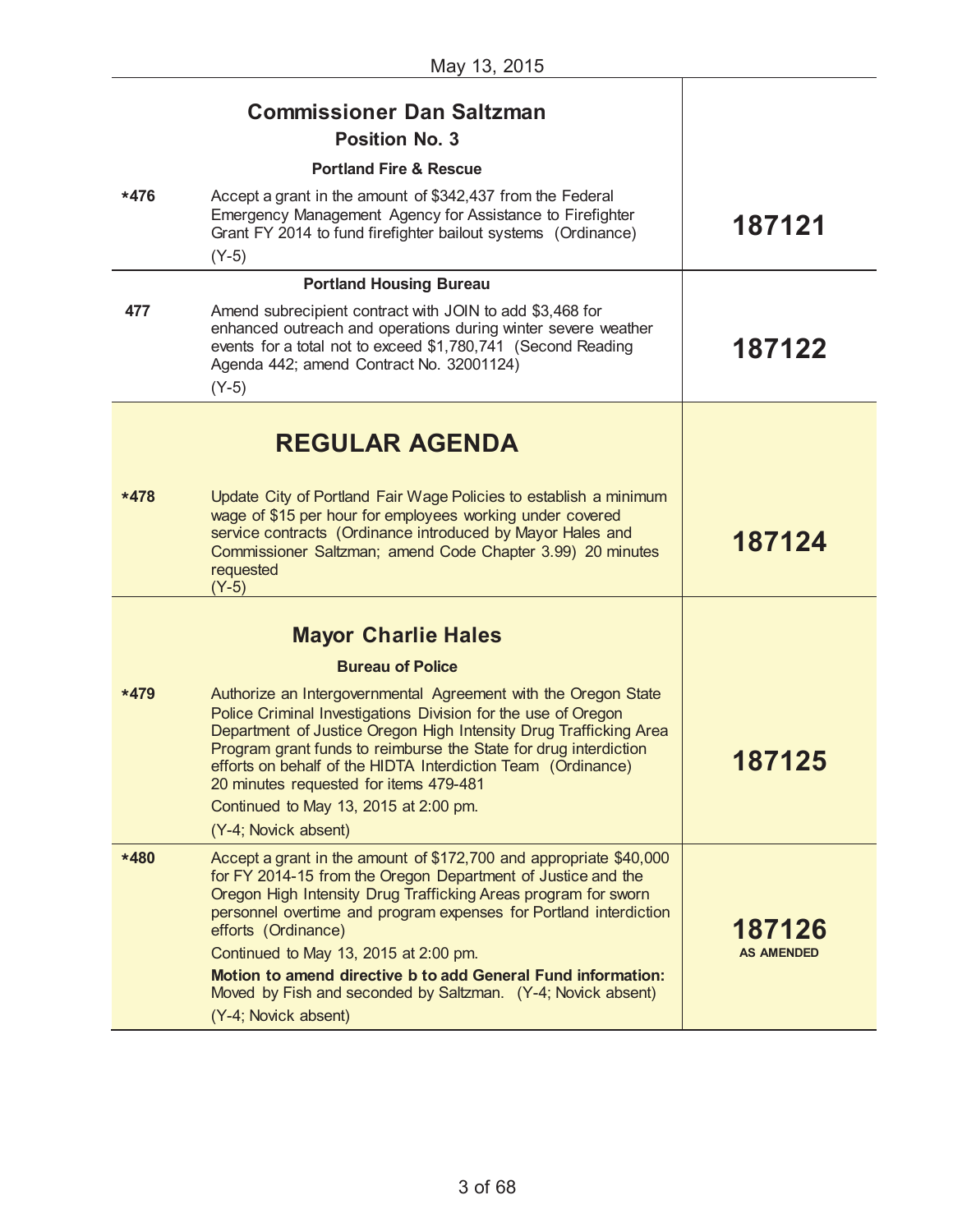| <b>NICH TO, ZUTO</b> |                                                                                                                                                                                                                                                                                                   |                                                                         |
|----------------------|---------------------------------------------------------------------------------------------------------------------------------------------------------------------------------------------------------------------------------------------------------------------------------------------------|-------------------------------------------------------------------------|
| $*481$               | Accept a grant in the amount of \$36,000 from the Oregon<br>Department of Justice and the Oregon High Intensity Drug<br>Trafficking Areas program for program expenses for Portland<br>Metro Gang Task Force interdiction efforts (Ordinance)<br>Continued to May 13, 2015 at 2:00 pm.<br>$(Y-5)$ | 187127                                                                  |
|                      | <b>Commissioner Nick Fish</b>                                                                                                                                                                                                                                                                     |                                                                         |
|                      | <b>Position No. 2</b>                                                                                                                                                                                                                                                                             |                                                                         |
|                      | <b>Water Bureau</b>                                                                                                                                                                                                                                                                               |                                                                         |
| 482                  | Authorize a contract with the lowest responsive bidder and provide<br>payment for the construction components of the Road 10 MP 3.0-<br>4.6 Project at an estimated cost of \$889,000 (Ordinance)                                                                                                 | <b>PASSED TO</b><br><b>SECOND READING</b><br>MAY 20, 2015<br>AT 9:30 AM |
|                      | <b>Commissioner Steve Novick</b><br><b>Position No. 4</b>                                                                                                                                                                                                                                         |                                                                         |
|                      | <b>Bureau of Transportation</b>                                                                                                                                                                                                                                                                   |                                                                         |
| 483                  | Vacate a portion of SE Gideon St east of SE Milwaukie Ave subject<br>to certain conditions and reservations (Second Reading Agenda<br>458; VAC-10092)<br>$(Y-5)$                                                                                                                                  | 187123                                                                  |
|                      |                                                                                                                                                                                                                                                                                                   |                                                                         |
|                      | <b>City Auditor Mary Hull Caballero</b>                                                                                                                                                                                                                                                           |                                                                         |
| 484                  | Assess property for sidewalk repair for the Bureau of Maintenance                                                                                                                                                                                                                                 | <b>PASSED TO</b><br><b>SECOND READING</b>                               |
|                      | (Hearing; Ordinance; Y1086) 15 minutes requested                                                                                                                                                                                                                                                  | MAY 20, 2015<br>AT 9:30 AM                                              |

At 12:00 p.m., Council recessed.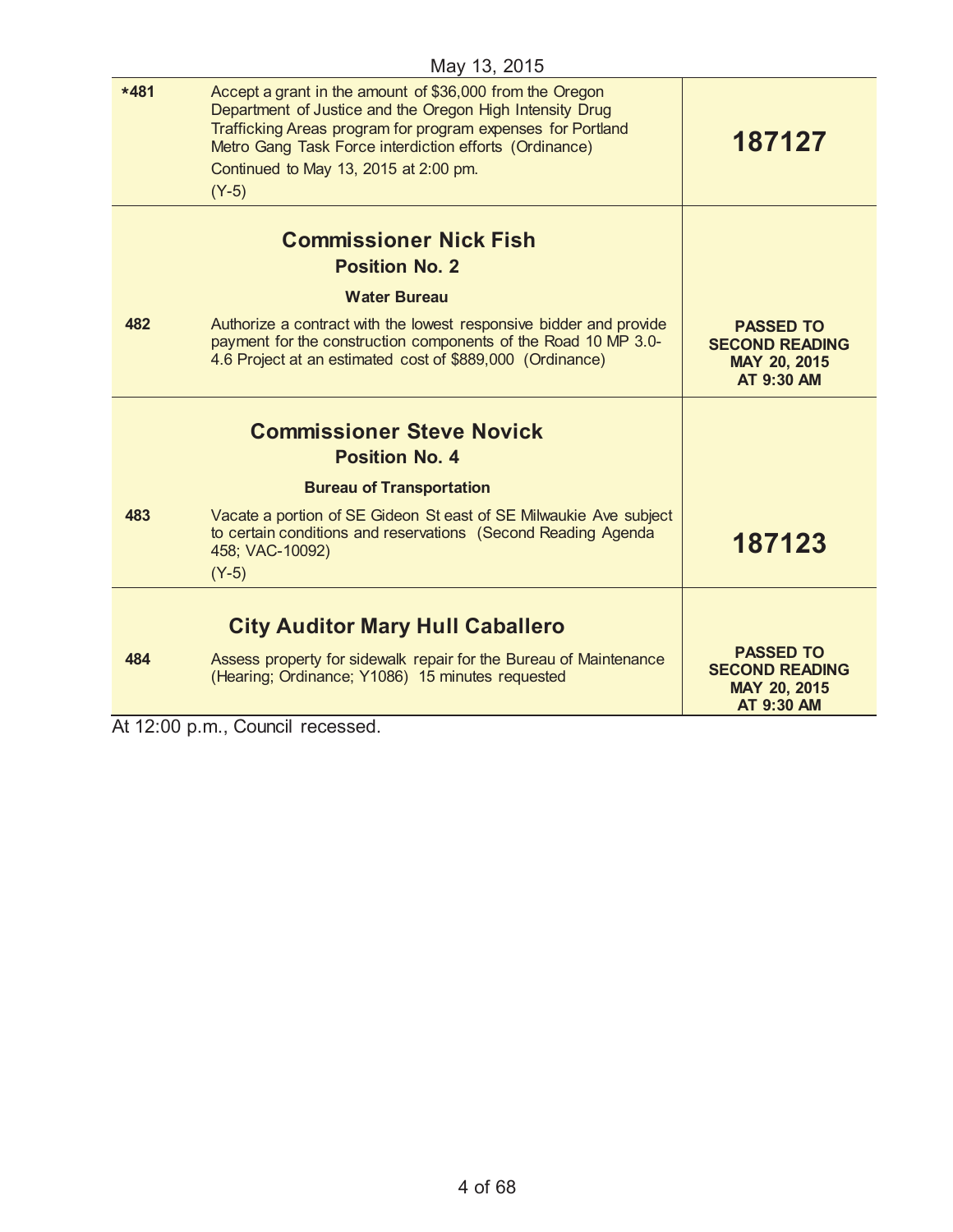A RECESSED MEETING OF THE COUNCIL OF THE CITY OF PORTLAND, OREGON WAS HELD THIS **13TH DAY OF MAY, 2015** AT 2:00 P.M.

THOSE PRESENT WERE: Mayor Hales, Presiding; Commissioners Fish, Fritz, Novick and Saltzman, 5.

OFFICERS IN ATTENDANCE: Karla Moore-Love, Clerk of the Council; Kathryn Beaumont, Chief Deputy City Attorney at 2:00 p.m.; Lisa Gramp, Deputy City Attorney at 2:52 p.m.; and Jim Wood and John Paolazzi, Sergeants at Arms.

The meeting recessed at 2:12 p.m. and reconvened at 2:45 p.m.

|     |                                                                                                                                                                                                                                                                                                                                                                                                                                                                                                                                                                                                                                                         | <b>Disposition:</b>                                                                                                                                                  |
|-----|---------------------------------------------------------------------------------------------------------------------------------------------------------------------------------------------------------------------------------------------------------------------------------------------------------------------------------------------------------------------------------------------------------------------------------------------------------------------------------------------------------------------------------------------------------------------------------------------------------------------------------------------------------|----------------------------------------------------------------------------------------------------------------------------------------------------------------------|
| 485 | <b>TIME CERTAIN: 2:00 PM - Consider proposal of the City of</b><br>Portland Water Bureau for Demolition Review and the Bureau of<br>Development Services staff and Portland Historic Landmarks<br>Commission recommendation of approval for the demolition of<br>1894 Reservoir #3, 1894 Reservoir #4 and the 1946 Weir Building,<br>all contributing resources in the Washington Park Historic District<br>at 2403 SW Jefferson St (Previous Agenda 414; Hearing<br>introduced by Commissioner Fritz; LU 14-249689 DM) 10 minutes<br>requested<br>Motion to approve the application of the Water Bureau: Moved by<br>Fritz and seconded by Fish. (Y-5) | TENTATIVELY ACCEPT THE<br><b>PROPOSAL AND</b><br><b>RECOMMENDATION:</b><br><b>PREPARE FINDINGS FOR</b><br><b>JUNE 10, 2015</b><br>AT 2:00 PM<br><b>TIME CERTAIN.</b> |
| 486 | <b>TIME CERTAIN: 2:00 PM - Amend fimeline and Case File Review</b><br>for Independent Police Review Citizen Review Committee appeals<br>(Ordinance introduced by Auditor Hull Caballero; amend Code<br>Section 3.21.140 and replace Code Section 3.21.150)<br>1 hour requested<br>Motion to remove words in Section A to delete "a hearing<br>consisting of": Moved by Fritz and seconded by Fish. (Y-5)<br>Motion to amend Section D phrase to read "the committee<br>shall vote on when to hold an Appeal Hearing": Moved by Fritz<br>and seconded by Fish. (Y-5)                                                                                     | <b>PASSED TO</b><br><b>SECOND READING</b><br><b>AS AMENDED</b><br>MAY 20, 2015<br>AT 2:00 PM                                                                         |

At 4:42 p.m., Council adjourned.

# **MARY HULL CABALLERO**

Auditor of the City of Portland

By Karla Moore-Love Clerk of the Council

For a discussion of agenda items, please consult the following Closed Caption File.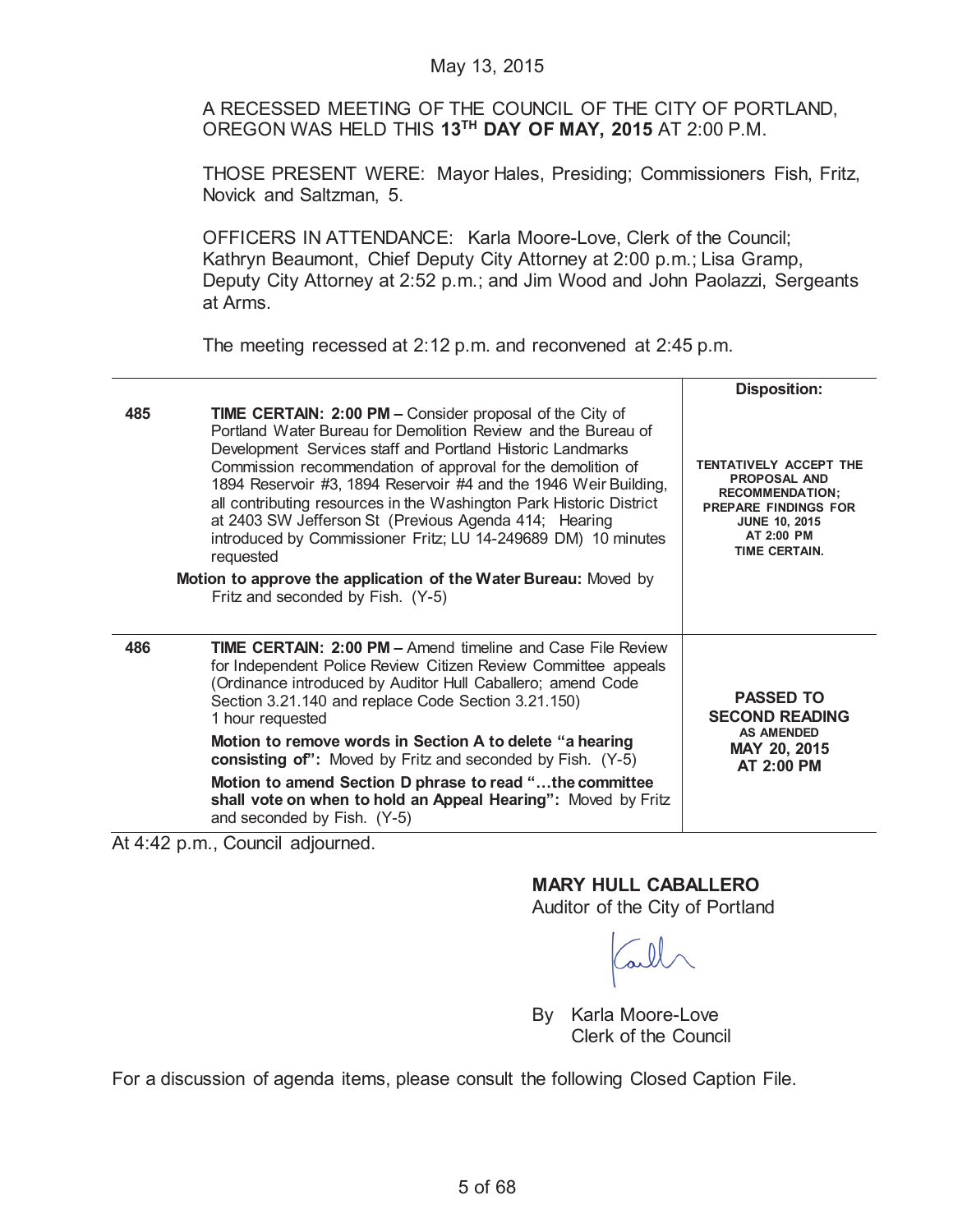# May 13, 2015 **Closed Caption File of Portland City Council Meeting**

This file was produced through the closed captioning process for the televised City Council broadcast and should not be considered a verbatim transcript. Key: **\*\*\*\*\*** means unidentified speaker.

# **MAY 13, 2015 9:30 AM**

**Hales:** Good morning, everyone, and welcome to the May 13th meeting of the Portland City Council. Would you please call the roll?

**Fish:** Here. **Saltzman:** Here. **Novick:** Here. **Fritz:** Here. **Hales:** Here. **Hales:** Welcome, everyone. We'll take communications items up front and then we'll briefly convene as a budget committee. So, let's take item 461, please. **Item 461.**

# **Hales:** Good morning.

**Marianne Fitzgerald:** Good morning. I've submitted the charter and my written comments to you, but I want to just talk from my heart for this one because I was so excited when I saw this charter. It was signed last September -- same day as the constitution was signed, in a historical context -- but I think it has the similar potential in order to get the bureaus working together and working with the neighborhoods to resolve issues that seem unresolvable. But I also know that you need top management support in order to make these things work.

I worked for government for 31 years, and I have seen at least three separate efforts of cross-program coordination fizzle because they did not have top management checking in. So, on the first page, it's got wonderful words in here, like "both BES and PBOT will agree to coordinate on reassessing priorities to support more comprehensive program and project implementation. The purpose is to increase efficiency and effectiveness in supporting and implementing both bureaus' priorities while building lasting and improved working relationships across bureaus and improving livability in our neighborhoods." This is a win-win-win.

Two months ago, I met with PBOT and BES staff, and we were talking about our favorite project, SW Capitol Highway between Multnomah Boulevard and Taylor's Ferry Road. And the team leaders at the meeting said, "oh, perfect case study for this coordination charter." The issue is cost -- a high cost of the stormwater program, and the high cost of building the much-needed sidewalks and bike lanes. So, we have high hopes that this kind of charter can help us resolve the issues of cost, work with the neighborhoods on design, and get this project built. But I know that it needs your support.

It says in here that the leadership team will check in twice yearly. I hope you will check in with the leadership team and make sure that this continues. Thank you. **Hales:** Thank you.

**Novick:** Thank you, Marianne.

Good morning.

# **Item 462.**

**Hales:** Good morning.

**Floy Jones:** Good morning. It is truly difficult to fathom that City Council would be considering this afternoon demolishing two of the City's most significant historical resources, two of the City's most significant water system resources at a price tag of \$80 million.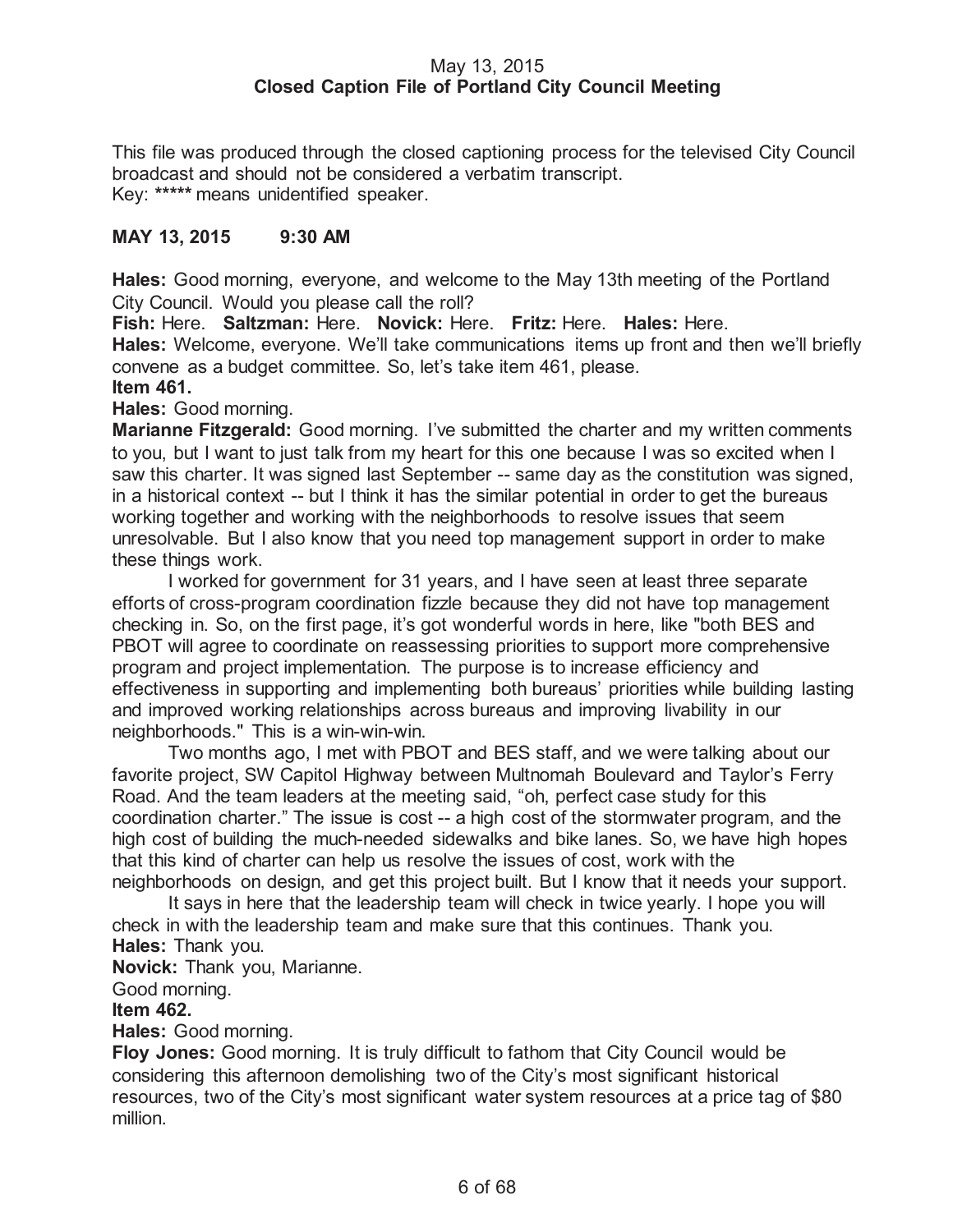As you know, EPA does not require disconnecting or eliminating open reservoirs from the water system. They don't require demolishing historic structures. And as the Historic Landmarks Commission member wrote to you, at the March 30th Historic Landmarks Commission meeting, the Water Bureau admitted that they don't need the storage at Washington Park.

As you should know, water demand has declined since 1988. And that the basically stable landslide, historic landslide area will become destabilized with digging. And this was shared with me by a geologist at PSU who is now a consultant with the Water Bureau in 2012. He said as long they don't do any digging up there, everything will be fine. The Water Bureau further admitted that a new underground storage tank would likely not survive a major earthquake. So we're going to spend \$80 million for no public health benefit, degrade our system, create new and unique public health risks.

I wrote to you in April outlining options for avoiding cutting and plugging up at Tabor and demolishing the Washington Park reservoirs, and that was subsequent to doing a public records request at the Oregon Health Authority. I've had the pleasure of working with water managers in Rochester, New York, where they have two older historic open reservoirs set in city parks. They've no intention now or any time in the future of eliminating those from their water system. They're 25 years older than ours. And the difference between why they got a deferral and we didn't is that they collaborated with the health department. They didn't use a surrogate to send a message that we really want to bury the reservoirs, which our Water Bureau did. They worked with them in collaboration. Their mayor got involved. They work with the health authority. Their governor and their senator are both working on revising this poorly-crafted rule.

This afternoon, the Water Bureau is counting on your failure. They're counting on your failure to not have fully considered, have fully read all of the documentation and the comments submitted by the many who oppose these projects. In their rebuttal, they selectively ignore arguments. Radon -- you're not going to read about that. Underestimating dam break inundation. In small and large ways, misrepresent the information that was presented in opposition, even when it comes to their own documents. This is a final infrastructure master plan report. They suggest it's a draft, it says draft. It's a final. I did a public records request asking if there was a final. This is it.

Even on small points, they misrepresent. They don't discuss nitrification at all. They suggest, "oh, we only submitted information on an LA problem." They're already spending money on that. [beeping]

**Hales:** Ms. Jones, I need you to wrap up because you've used your time. **Jones:** Yes. So, you really need to create an opportunity where all community stakeholders are seated at the table, as was outlined in a Council resolution that said you should follow your own adopted public involvement principles.

**Hales:** Thank you. OK, next person? [applause]

#### **Item 463.**

**Hales:** Good morning, welcome.

**Jamie Partridge:** Good morning, Mayor Hales, members of the Council. I'm Jamie Partridge, and I'm here representing 15 Now and Portland Jobs with Justice. We want to thank you for agreeing to our request to upgrade the Fair Wage policy and to pay a minimum of \$15 an hour for all full-time City and contracted workers, and we look forward to your vote today to seal the deal.

That leaves over 2000 City workers -- primarily Parks and Recreation -- who are classified as casual or seasonal who need to be upgraded to at least \$15 an hour. There are also Central City Concern and Transition Projects funded by the City who need the \$15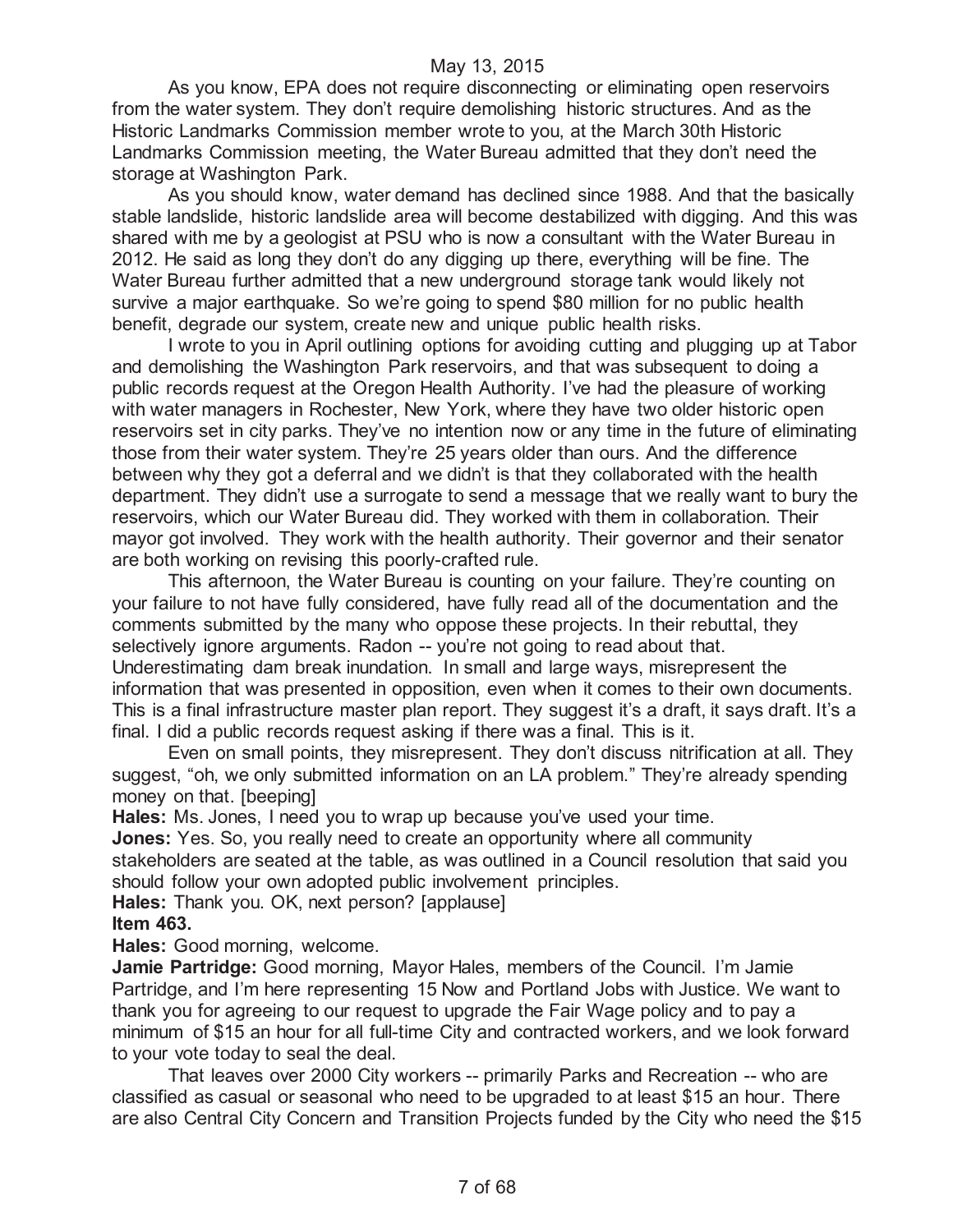upgrade. The money is available to bring these workers out of the poverty, it's in the budget surplus, or you can tax the rich. Portlanders clearly favor that.

You resolved on February 18th to set up a contingent workers task force to establish a path to upgrade these casual or seasonal workers to \$15. Apparently, there's some dispute about who should be on this task force. On February 18th, many of you acknowledged the value of labor and community voices in this conversation, and we urge you to include Laborers 483, AFSCME 189, Jobs with Justice, casual seasonal workers, Central City Concern and Transition Projects workers. In the interest of transparency and democracy, we urge you not to set up an internal Parks Bureau-only task force.

As of May 1st, the City is further mandated to move these workers to \$15. We encourage you to obey the May 1st arbitration which settled a long standing grievance from Laborers 483 ordering the union to cease and desist assigning bargaining union work to nonunion workers. These nonunion workers -- the casual and seasonal workers - should be brought into the bargaining unit and paid bargaining unit wages. Again, the money is available. Put us on the task force and we'll show you where there's a will, there's a way. Thank you very much.

**Hales:** Thank you. Thanks very much. [applause]

# **Item 464.**

**Hales:** Good morning.

**Xan Hamilton:** Good morning. Mayor Hales, Commissioners Novick, Fritz, Saltzman, and Fish, thank you for the opportunity to speak in front of you this morning to lodge my support for the mid-block community repair ordinance currently making the councilor rounds.

My name is Xan Hamilton, and I'm a resident of the large Cully neighborhood. As you are aware, Cully is a highly-diverse neighborhood comprised of streets that sidewalks and improved rights of way, featuring many houses on large lots with properties separating hedges, and few neighborhood embellishments or community gathering areas -- except K<sup>h</sup>unamokwst Park -- thank you, Commissioner Fritz, thank you for that. We love that park.

I've lived on my block in Cully that stretches from NE 57th to NE 67th for five years. When my family and I moved into our house, there were two small children on this large block, and now there are 14 between the ages of newborn and 10. I'm an event organizer by passion and when I planned our block's first block party in 2013, I discovered that people who had been living on the block concurrently for 25 years or longer had never had occasion to meet. There was hardly a sense of community, and most neighbors didn't know each other's names. Our inaugural block party integrated games and food sharing to serve as introductions and community-building opportunities. People came together to offer what skills or items they could toward the event, and it was a blast.

This year, I became involved with City Repair, taking part in their many wellstructured workshops geared towards participation in this year's village building convergence, affectionately known as the VBC. Interesting in fostering the social capital on our block, I held meetings with neighbors about the improvements we could potentially make on our street. As neighbors now gravitate to the center of our block to meet, we decided that a fabulous and colorful design stretching down the street would showcase our community.

From the Cully Association of Neighbors, I applied for and was awarded a minigrant to defray the costs of paint and other supplies for the project. However, we then discovered there is no permit for us to paint mid-block.

Mayor Hales, I thank you for your support on the mid '90s while City Councilor of Mark Lakeman's community building projects, beginning with the shared square endeavor. I have had the pleasure of working with Greg [indistinguishable] from PBOT, and through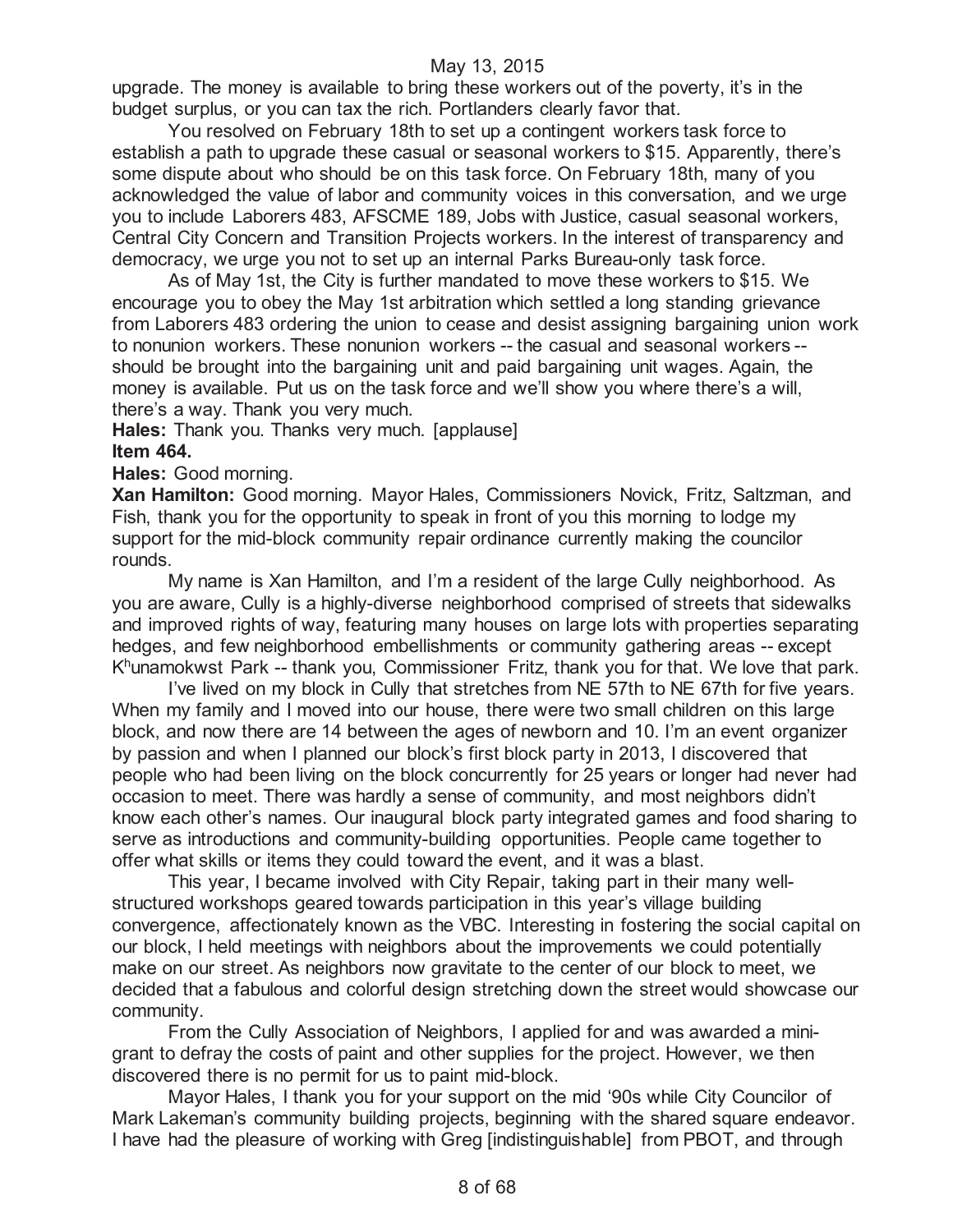PBOT and City Repair, we're working in tandem to extend opportunities to neighborhoods like mine by creating a mid-block community repair ordinance.

The passage of this ordinance would allow for my neighborhood to engage in the place-making and community building activities that we've excitedly designed and that we'd believe would best fit our block.

I would like to thank you in the advance for your support in the timely passage of this ordinance, soon to appear on your respective desks. It would allow my elongated block of Wygant Street to work together towards creating a sense of place while strengthening our social capital within Cully. And our block party date is the first of August, and you're all invited. Thank you.

**Hales:** Thank you. Thanks very much.

# **Item 465.**

**Hales:** Mr. Summers? We'll give him an opportunity to come back. Let's move on to the consent calendar before our time concern item. I don't believe we have any requests to take anything off the consent calendar, is that right? None now? OK. Let's vote on the consent calendar as printed.

# **Roll on consent agenda.**

**Fish:** Aye. **Saltzman:** Aye. **Novick:** Aye. **Fritz:** Aye. **Hales:** Aye.

**Hales:** We're starting the regular Council meeting now, so some of the basic rules and procedures here. If you're here to speak on a Council item, please state your name for the record. We don't need your address. If you're a lobbyist, you need to let us know that under our City Code. We typically allow citizens on items where testimony is taken to speak for three minutes if we have time for that, and it doesn't look like that will be a problem this morning. Please testify only to the matter at hand and we ask that during Council sessions, if you like what you're hearing from a fellow citizen, give them a thumbs up or a wave of the hand. If you don't, you're free to do the opposite, but please let's not have vocal demonstrations in favor or against our fellow citizens' opinions in this room so they have the chance to express them. And if you have handouts for the Council, please give them to the Council Clerk and she'll distribute them to us.

The first item this morning is actually where we actually reconvene momentarily as a budget committee as part of the formal process that we go through in the budget. There's obviously a lot of opportunities for citizens to testify on the proposed budget, and we have more of those coming up, but this morning's item is simply the transmission of my proposed budget to the Council. And that's what the clerk will read now. **Item 466.**

At 9:46 a.m., Council convened as the budget committee.

**Hales:** I am convening the budget committee for the purpose of receiving the budget message. Committee members received copies of the budget document yesterday. This budget is the product of many months of work by City Council members, by bureaus, by our citizen advisers, by our great Budget Office, and is now is in the formal part of the process of consideration by the City Council.

This budget reflects, I believe, Portland's priorities -- and this Council has been very clear about those priorities over the last few years -- basic services like streets, investing in affordable housing, making good on our commitment to public safety and to changing the relationship between the Police Bureau and the community through how we deal with people suffering from mental illness, and investing in our kids.

This budget reflects about \$30.4 million of new funding for basic services, including over \$19 million allocated to transportation projects, \$6 million for affordable housing and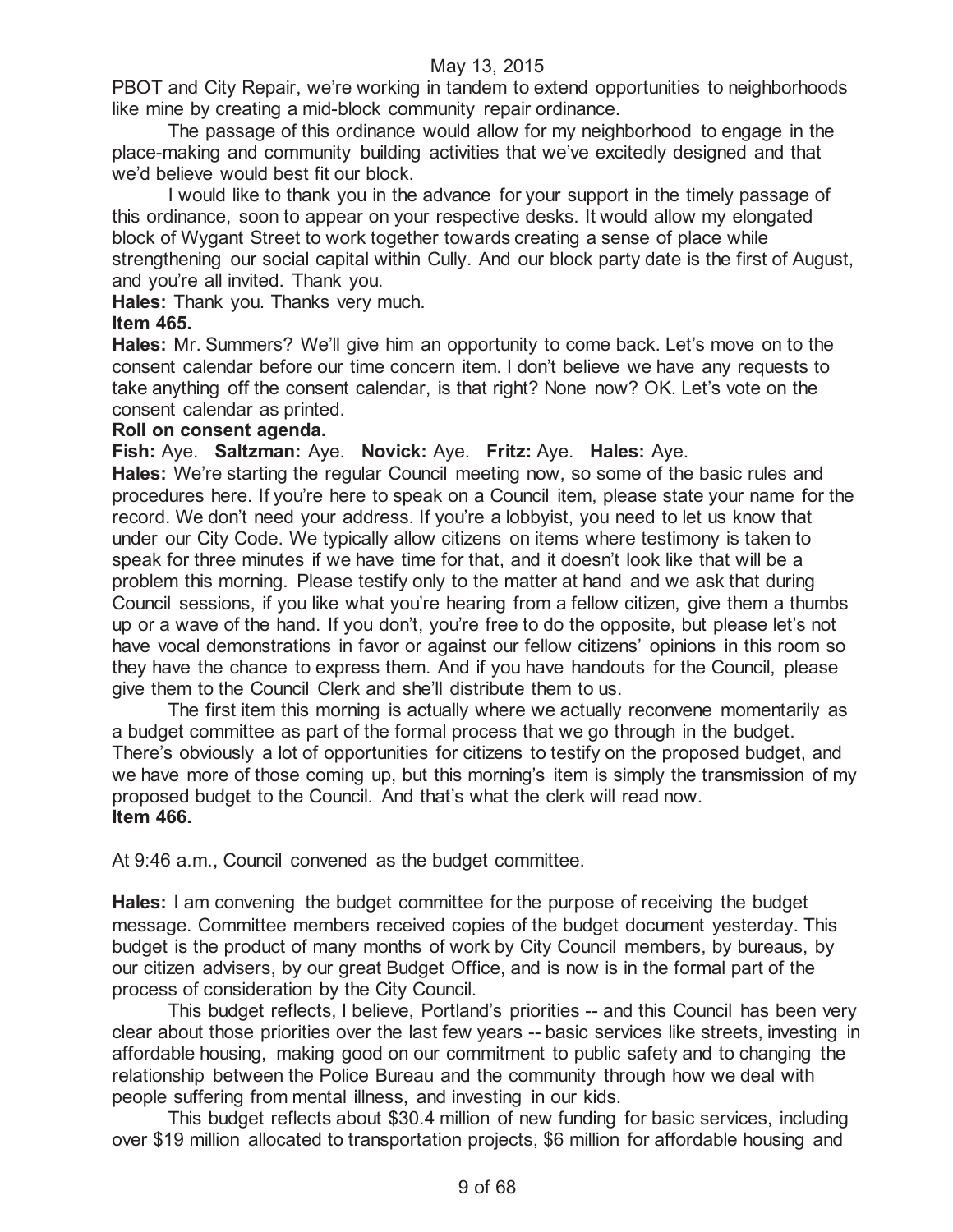homeless services -- and remember that that \$6 million proposed is on top of more than \$90 million already in the City budget for housing from all sources for a total of nearly \$100 million invested into housing.

It's proposed to allocate about \$9.6 million for public safety and emergency preparedness. That includes funds to renovate the Portland Building, to retain 26 firefighter positions that were potentially going to be cut because of the downturn that we had two budgets ago.

Over the last two years, as I mentioned, I really tried to prioritize improving the relationship between the Police Bureau and the community, so investing in analysts to support the Department of Justice settlement with the City, investing in domestic violence intervention, and gang enforcement further prioritized those efforts.

I'm proposing that we invest about \$4 million in our youth to expand the availability of Parks programs and to make it free and available for more of our teenagers to engage in recreation instead of in pursuits we would rather not them engage; to maintain funding for TriMet bus passes for young people in the city; summer internships; and a partnership with Concordia University to provide continuous support for children attending Faubion School in Northeast Portland.

I want to thank my colleagues on the Council and everyone in the community for helping to shape this proposed budget. I want to see if we have any comments or questions from us as budget committee before we return to being the City Council. Questions or comments from budget committee members? OK. Then this meeting of the budget committee is continued to Tuesday, May 19th, at 9:30 a.m. here in the City Council chambers. We will now reconvene as the City Council.

At 9:49 a.m., the budget committee adjourned.

**Hales:** Thank you, everyone. That's a formality that we are required to go through, and we made short work of it. Now, we will move on to the next item, which is the consideration of the PDC budget.

**Fish:** Mayor, since we are slightly ahead of time for the next time certain --

**Hales:** We are. You want to take some --

**Fish:** Can I suggest we do the second readings first?

**Hales:** I think that's a fine idea.

**Fish:** 483 is a second reading, for example.

**Hales:** Yeah, let's do that because we may not have a quorum later for those. I think you're right.

**Item 483.**

**Hales:** Roll call vote, please. Second reading.

**Item 483 Roll.**

**Fish:** Aye. **Saltzman:** Aye. **Novick:** Aye. **Fritz:** Aye. **Hales:** Aye.

**Fish:** Should we invite the Auditor if she wants to come up?

**Hales:** For 484?

**Fish:** Yes.

**Hales:** Is she here? I don't think she's here yet. Let's see. We can probably do 478, but I don't know if staff is in the room. Bear with us, folks. We have a time certain item for 10 o'clock and we're trying not to jump the gun on that.

**Fritz:** How about 482?

**Fish:** I don't know if we have the team here. We could take a 10-minute break.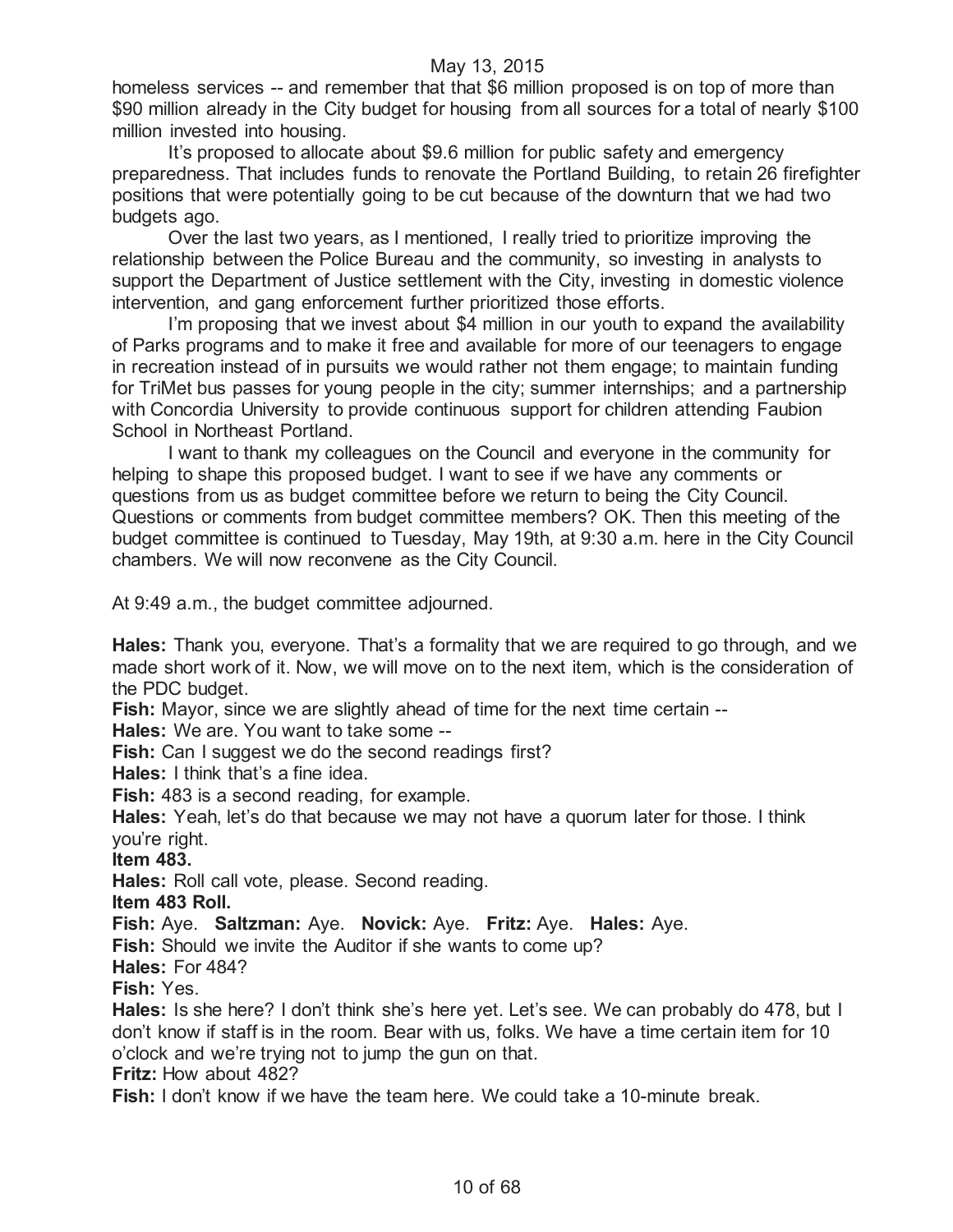**Hales:** Yeah, I'm afraid we're going to have to do that. I think we're going to have to take a 10-minute break and return, because our next item on our calendar is set for 10 o'clock sharp, and we don't want to start before that. So, we will recess until 10:00 a.m.

At 9:52 a.m., Council recessed At 10:00 a.m., Council reconvened.

**Hales:** We will reconvene and take up the next item. **Item 467.**

**Hales:** I am now convening the Portland Development Commission budget committee for purpose of receiving the budget message.

At 10:00 a.m., Council reconvened as Portland Development Commission Budget Committee.

**Hales:** Budget committee members have received copies of this budget on Monday, May 11th, and request that we call the roll of the budget committee.

**Fritz:** Here. **Fish:** Here. **Novick:** Here. **Hales:** Here.

**Fish:** Karla, has there been a change in order?

**Hales:** [laughs] OK. Let me introduce Patrick Quinton and Chair Kelly to transmit the budget message. Good morning and welcome.

**Tom Kelly, Portland Development Commission:** Good morning. Mayor Hales, Commissioners, I'm Tom Kelly, the Chair of the Portland Development Commission. Thank you for the opportunity to present PDC's proposed budget for fiscal year 2015-16.

Last week, we presented our new five year strategic plan and highlighted our focus on addressing the disparities in income and opportunity within the city. As promised, the budget before you is intended to deliver on the first year of our new plan.

This budget, with \$213 million in forecasted expenditures, supports the agency's aggressive efforts to promote healthy, complete neighborhoods; access to high-quality employment; equitable wealth creation opportunities; expanded civic networks and partnerships; and a more equitable, innovative, and financially sustainable PDC.

In addition to its alignment with our new five-year strategic plan, the priorities of this proposed budget were established by the PDC board at its board retreat last December, and formed by the central city and neighborhood budget advisory committees. Lastly, the budget and five-year forecast also reflect changes resulting from the six urban renewal area amendments. While immediate impacts to fiscal year 15-16 budget are minimal, the budget does reflect the near-term project priorities identified for the River District, North Macadam, and Central Eastside URAs. With that, I will turn this over to Patrick. **Hales:** Thank you. Good morning.

**Patrick Quinton, Executive Director, Portland Development Commission:** Good morning, Mayor Hales, Commissioners. I'm also joined by Tony Barnes here, who's our budget officer. I'll walk through the budget.

Our budget obviously is a fairly extensive budget. The presentation tries to kind of cover all the highlights, but certainly we can get into whatever detail you want, and Tony here is probably going to be the best person to get into details, so he's up here to answer any questions. We present this to you today, and we come back together again in two weeks to vote. So, any questions and comments you have here today -- if we can't answer them, we have time to get back to you.

As our chair mentioned, this budget is the first budget that you'll see that begins to implement a new strategic plan. It's broken down into funds as required by law, but I'll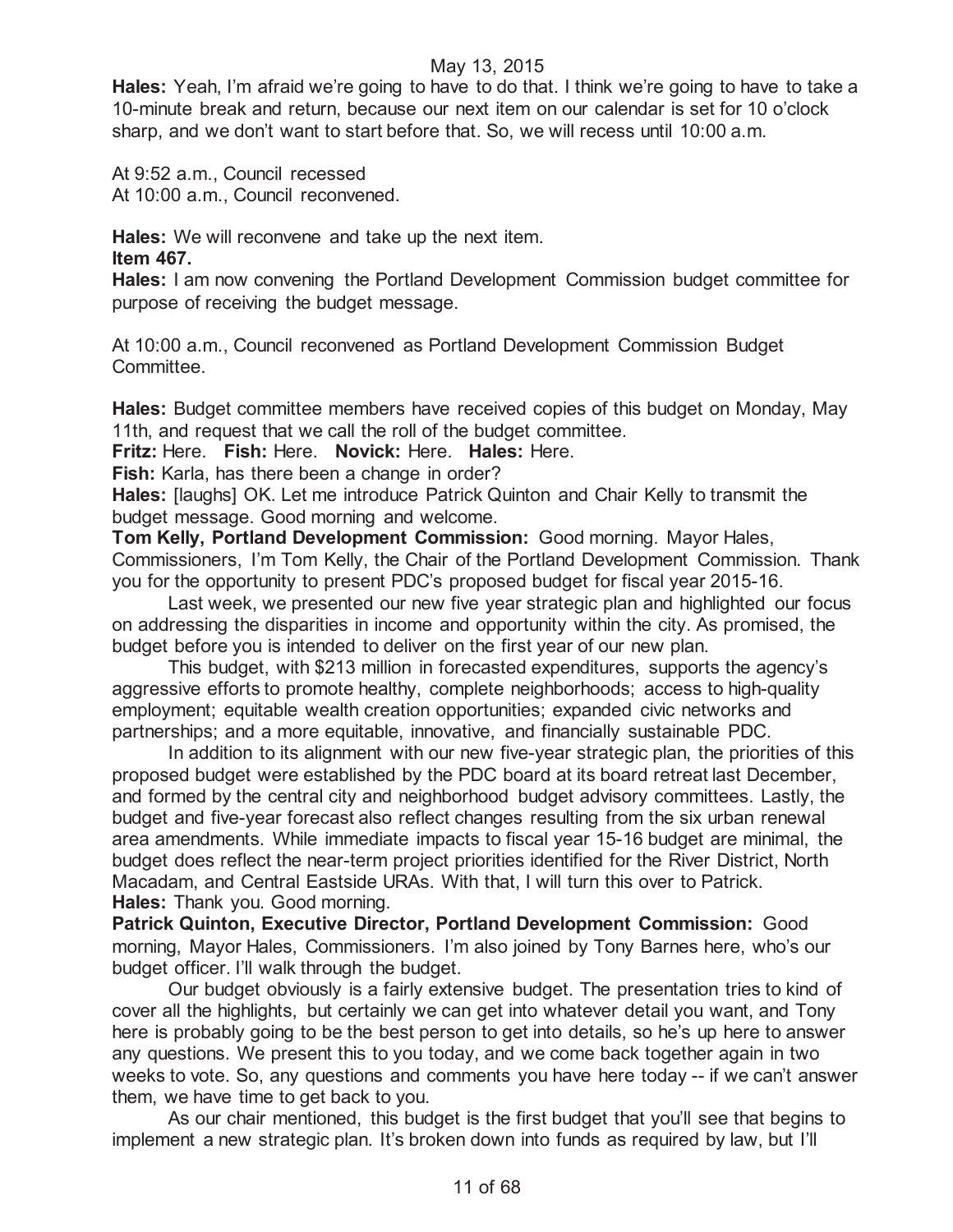present it according to the structure of the new strategic plan so you can see how our expenditures break down.

Once again, as Chair Kelly mentioned, we are implementing also the budget impacts of the new urban renewal area amendments, so we'll see that when we get to those urban renewal area sections of the presentation. I'll point those out.

Equally important is that we're also -- this continues to fund the obligations and commitments we've made as part of our Lents and Old Town/Chinatown action plans, and it's the first step towards a Gateway action plan as well. And as is typically the case with our budgets, we have projects that carry over from year to year. Sometimes, the timing of projects is hard to predict. Some projects carry on for many years. But what you'll see here is a number of the big-ticket items that were in last year's budget have been carried forward into this upcoming year's budget, and obviously, our hope is always to bring these projects to fruition. Some of these on the list, like our Daimler loan, will definitely pay out over the next year. We would hope to have some of the other items on this, like our investments in the Central Eastside, happen in 15-16 as well.

Just as a reminder -- because over the past few months, we've talked a lot about spending priorities in various urban renewal areas. And so, this budget reflects a lot of those changes. With the River District, Downtown Waterfront, there's been a reduction in overall tax increment available to us. We still are able to reach maximum indebtedness in the River District, but it's a far more prescribed timeline. So, the priorities both in River District and the remaining funds in Downtown Waterfront are really focused on a few priorities. Old Town/China Town Action Plan is obviously at the top of the list, but we also are beginning to make a list on things like Centennial Mills and the post office, so you see those line items are more fully funded than they have went in the past.

I have already mentioned Lents Action Plan. You'll see in the Lents Urban Renewal Area -- that is more fully funded than in the past. Same is true of the Central Eastside. Interstate is relatively unchanged from a budget perspective. You will see the affordable housing dollars that were moved forward as part of our discussion last year, but on the ground we are beginning progress on projects like the MLK Alberta project.

Then obviously, we had the elimination of budget for the Willamette Industrial Urban Renewal Area as well as the Education Urban Renewal Area, which was closed down as a result of the budget amendments.

So here is our -- once again, when we walk through the budget at a high level, we talk about resources and we talk about expenditures. Resources and expenditures don't match because the resources we have on hand oftentimes exceed what we have forecasted for expenditures, and so you'll see that as well. We have just under \$300 million in total resources available to us in the coming fiscal year. What this chart shows you is that the bulk of these resources actually are on hand. They come from debt proceeds of bonds that have already been issued. That's the big blue part of the pie chart here. About \$180 million is money that's on hand. And we can talk about that if you want. It's a dynamic that's been growing over the past few years as projects have not moved forward as quickly as we've hoped, but we've had the proceeds to move forward on those and so they remain on hand.

Then the other big part of our current resource base what is we call short-term debt. That really means that it's pay as you go. So, we don't have to -- this is what we expect to receive during the upcoming fiscal year and is available for us to spend, and we don't have to like I said issue long-term debt. The long-term debt piece is about 7% of our resource base. So, right now, we're in this fortunate position that we really don't have to rely on any new debt -- long-term debt -- in order to cover the budget that we are proposing here. I would hope and expect over the next few years that we would begin to spend down this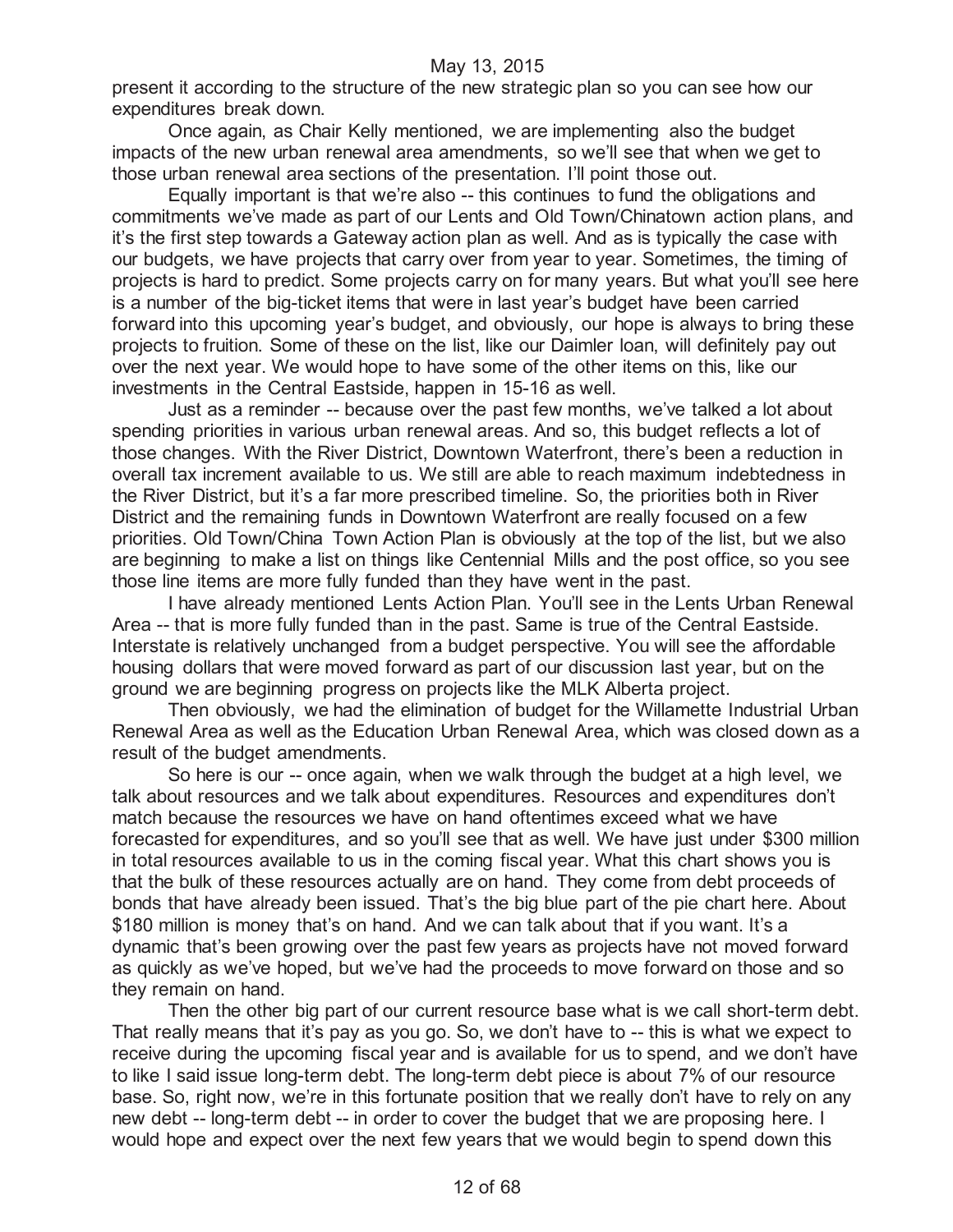balance and then begin to have to borrow again, but that's really the position that we find ourselves in.

On the proposed budget side, as the chair mentioned, our proposed budget is about \$213 million in proposed expenditures, so that obviously leaves a difference we have in contingency, which is money that will roll over into future year budgets. If for some reason we have a need for additional expenditures beyond the 213, then we have that money to draw on if we need to.

Very high level categories in front of you, and I'll -- the slides that come after this will break it down according to the categories in our strategic plan. But you still see, it's still about half of the money we have on hand that we propose to spend in the coming fiscal year is in the broad category property redevelopment. When we get into the more detail, you'll see the bulk of that sits in a handful of projects. So, it's both in specific projects like the remaining dollars that are going to the County health building and things like that, but also in line items around commercial property redevelopment. So, the Old Town/Chinatown Action Plan is largely budgeted through opportunity funds that we can put into specific projects. We're putting money currently into something like the Society Hotel or the casket building in Old Town. These are \$6 million expenditures -- the numbers like that. Those add up to a fairly decent amount in our property redevelopment category.

The other big category obviously is our set-aside to housing. There's a chart that will walk through the set-aside that I think you've seen now for the past few years. The percentage reflects the amount of our total budget, so it's not just TIFs. The number is below 30% for that reason. It's also below because we spend more and less in certain years. So the set-aside won't be 30%, it actually reflects the cumulative percentage of housing investments.

So, this is the housing set aside table that I referenced. We've been working -- we have been showing you this now for a few years. It's a difficult slide to absorb in one sitting. Just a few things to point out.

It's a cumulative number -- the percentages -- so when you look on the right-hand column, if you say, "how are we tracking in terms of our set-aside and where we are ending up?" you can see that in the 15-16 column, the third column there, that's where we'll be as a result of our expenditures in affordable housing and the coming fiscal year.

On the far right is where we're tracking. So you can see that, for example, in the River District, through next year we will be at 40%. By the end of this forecast, we'll be at 32%. That's largely a result of expenditures that is occurred in prior years that bump the number over 30%. In Interstate, we're moving from 36% in this coming fiscal year up to 42% as a result of our \$20 million additional commitment. That's how it all kind of works out. I'm happy to pause if people want to ask any questions about this.

The last thing I will say on this chart is on the bottom, you can see the cumulative percentage, which at the end of next fiscal year will be about 36% and it will trend down a little bit over the next five years but still be about 34% above the overall City target. **Fritz:** I do have a question about the North Macadam set-aside. The Council's policy is 36% per the ordinance passed in 2011. Why does it reference 42% after URA amendment?

**Quinton:** This was the result of the conversations that happened as part of that talk about the additional set-aside after five years. But the -- Tony, you can correct me if I'm wrong here -- but the five-year forecast does not include any of the additional set0aside amount above the 30 --

**Fritz:** It does start at 51% -- [speaking simultaneously] -- for the forecast for 16-17, it says 51%.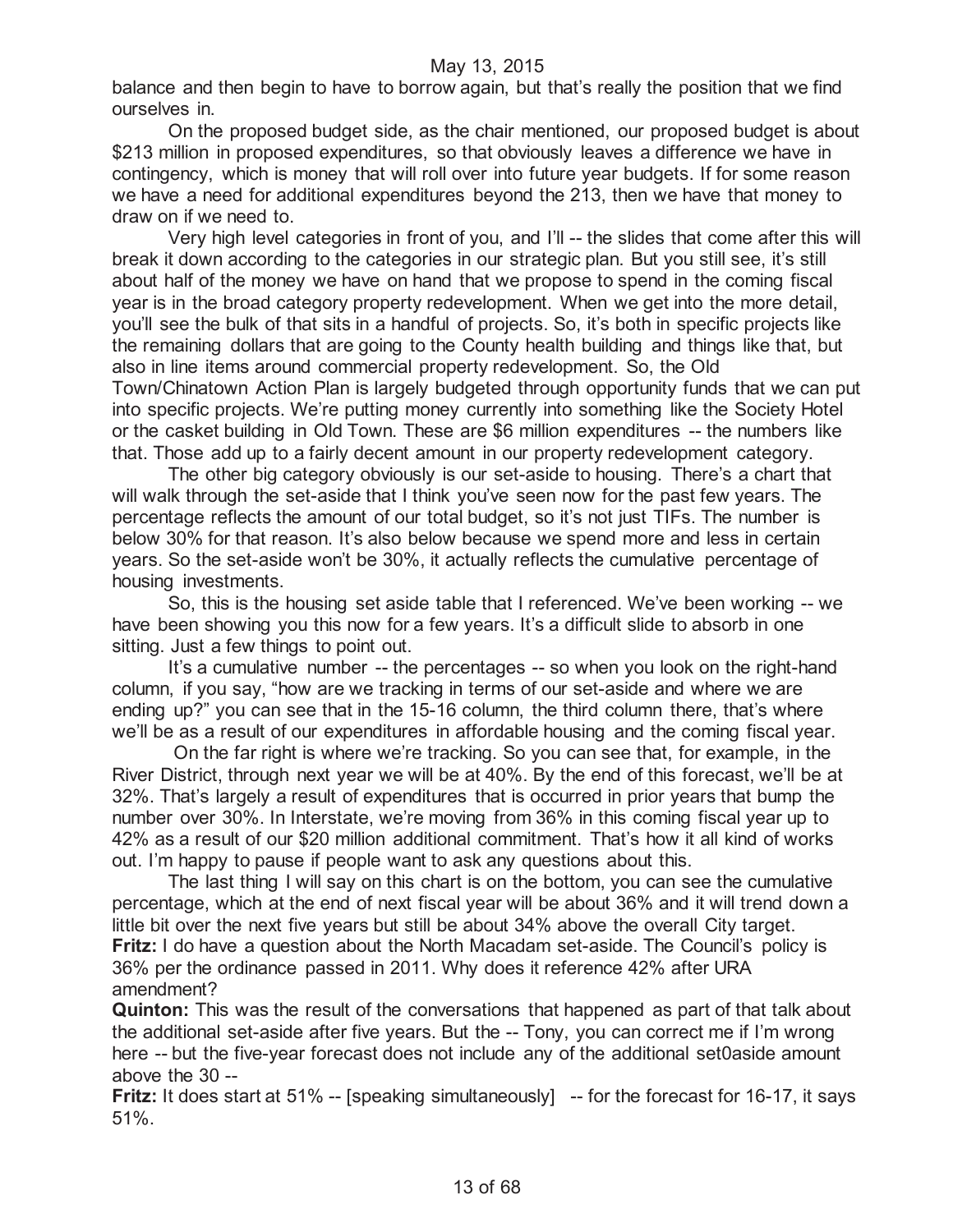**Tony Barnes:** Right. It's above the set-aside target right now, and over the life of the district, it will average out to 42%.

**Hales:** As you spend money on other things, right? **Barnes:** Right.

**Quinton:** Once again, this is -- what we're looking at here -- and I know there's desire for future conversation on this. The requested budget is a '15-16 budget. That's what's in front of you. The forecast is simply that -- it's a forecast. It doesn't get approved, it just gives people a look ahead. When we gets to North Macadam, what I would emphasize is we have the initial dollars in '15-16 and then the next big payment in '16-17 to get us to the \$19 million to get Parcel 3 done.

# **Fritz:** I see.

**Quinton:** That's the near-term amount and looking out is when we -- it's really the next five to eight years where we have the remainder of the dollars to think about.

As I mentioned, when you take our budget and now restructure it according to the new strategic plan -- and I just want to as a caveat say this is the first year we're doing this, this is the first budget that we're presenting in this format, so we obviously do have a veryheavily weighted budget allocation towards the first objective into the plan. But you can see that when you create an objective around healthy, complete neighborhoods and you pull in all the work that we do -- whether it's downtown or near downtown or in East Portland -- it all falls into this big category now of healthy, complete neighborhoods. You can look at that in a positive way, as that's exactly what we're about and that's fundamentally what we should be spending our money on, or you can say this is too much money going to one objective.

I think part of this is just to get us thinking about in this way, and we can think definitionally about how we want to allocate the money, but as we currently spend our money now and as we currently define the objective, all the redevelopment money, all the commercial corridor work that all goes into this category -- I can show you in the next slide, I think I have it -- a few slides up, I can break that down in more detail, but that's how this gets broken out now.

**Fish:** Patrick, on this slide, where does the -- where do you book the general fund supports you receive for neighborhood economic development? Which of these categories does that fall within?

**Quinton:** It's in a combination of the equitable wealth creation, I think some of it goes into the access to high-quality employment, and then the remainder of it goes in 21st century networks. So, the general fund work is not in the green -- the big green pie.

**Hales:** That's all tax increment.

**Quinton:** Yeah.

**Fish:** Just -- this is stuff we are seeing for the first time and we're trying to create new categories to fit the strategic objectives. My initial reaction to this slide is I have no idea what you're talking about.

**Quinton:** Yeah, so let me --

**Fish:** So, if this slide is intended to tell the public something about our new mission, I have no idea what it says.

**Quinton:** OK, let me to get next few slides if you don't mind, because we have some tables that walk through this.

If you break each of these, if you dig into each of these categories -- and the numbers are still big -- this walks through the five objectives. So, the number that you had for healthy and complete neighborhoods, about \$113 million, \$114 million. You can see that it's almost exclusively tax increment, and it's roughly split between what we refer to as regional assets, but the big projects that I mentioned early on -- Centennial Mills,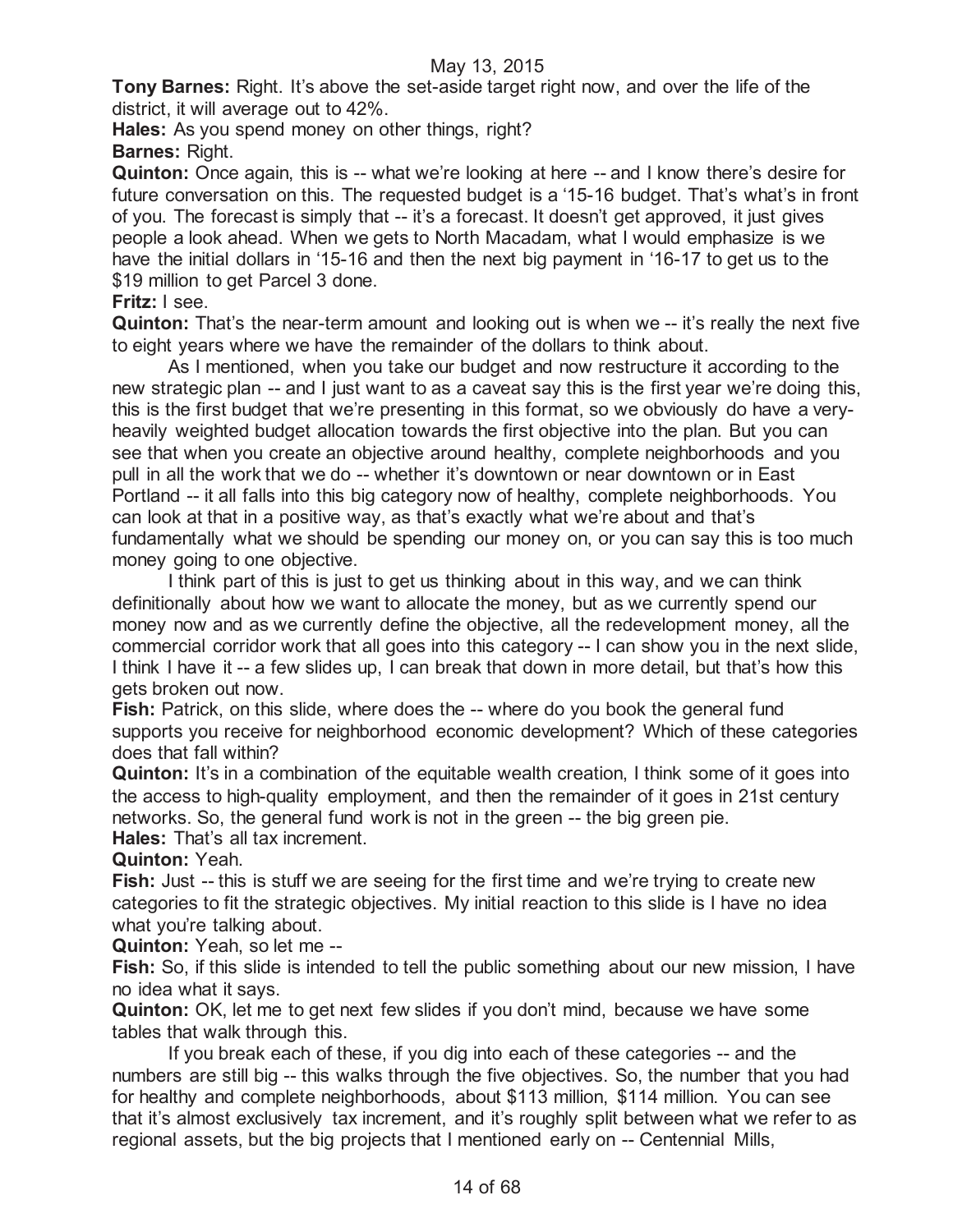Convention Center hotel, post office, Union Station -- those are big-dollar amounts, and then the work we do throughout our different neighborhood projects -- so you can see they are listed. There are commercial loans, all the grants we make, the store front grants, the predevelopment grants, as well as all the transportation, the infrastructure investments that we make. So, that's how that breaks down. Like I said, almost entirely tax increment funded. Just one moment -- so the million dollars in the Union Station, is that's what's in that category, Tony?

**Barnes:** That's related to the contract place holder.

**Quinton:** Yeah, OK. So I think that's just non-TIF but I think it's over public money.

Next category down, you can see much smaller -- the access to high quality employment, you can a more even breakdown between TIF investments, non-TIF. The non-TIF -- a lot of this is where the economic development traded sector and economic development general fund money goes. It also reflects some of the EOI money we get, that's federal money as well, but more of an even split there between TIF and non-TIF, and you can see the split between the work that we do working directly with the business community, more traded sector job growth, as well as the work we do around workforce development and helping connect people to the jobs in the trade and sector companies we're working with.

Third category -- wealth creation within communities of color. This one is a combination of the entrepreneurship work that we do that's largely general fund supported as well as the small business development services that we provide, general fund supported. This would be where you would see the Venture Portland money that flows through us as a result of general fund, and then the TIF-funded loans that we make for businesses in our urban renewal areas. That's how we get to that number there.

The fourth objective -- 21st century civic network partnerships. As we've talked about in discussions around the strategic plan, this is once again somewhat of a new objective for us. And so from a funding perspective, there isn't a lot of money knowing into this at this point in time. I think some of that -- it will come as a result of initiatives that we undertake through this. But most of the money that you see here is our NPI work. We believe this is fundamentally about creating community capacity so we have partners at the neighborhood level who can develop the district plans and implement on the neighborhood level, and long-term that's what we are really building through this program. So, that would be, in my mind, the first of a series of initiatives that would come out of this part of the strategic plan and money would follow as well.

The last category really relates to the operations at PDC. Some of this is just the pure staffing overhead, administration operations, but there's also a fair amount in here around property management, management of our assets, of our loan portfolio, which carries a fair amount of expense associated with it as well but also generates return for us as well. So, that's the high level here.

The last slide on this section is in that big 71% category of healthy and complete neighborhoods. This is another way to look at it, which is here's how we are spending that money in that big part of the pie chart. Once again, \$113 million is what we're talking about. You can see the break down by program -- so very little spent on administration and business development. The bulk of the dollars are in property redevelopment, whether it's direct investments in redevelopment or loans and grants made to promote redevelopment projects, and then all the work -- the investments that we make in public infrastructure, parks, public facilities, and transportation. That's how we get to that number.

And then on the other side, you can see the break down, we call it by fund, but it also is by geography except for the bottom two funds. So you can see where the dollars within this budget category reside. The bulk of them are in obviously River District, and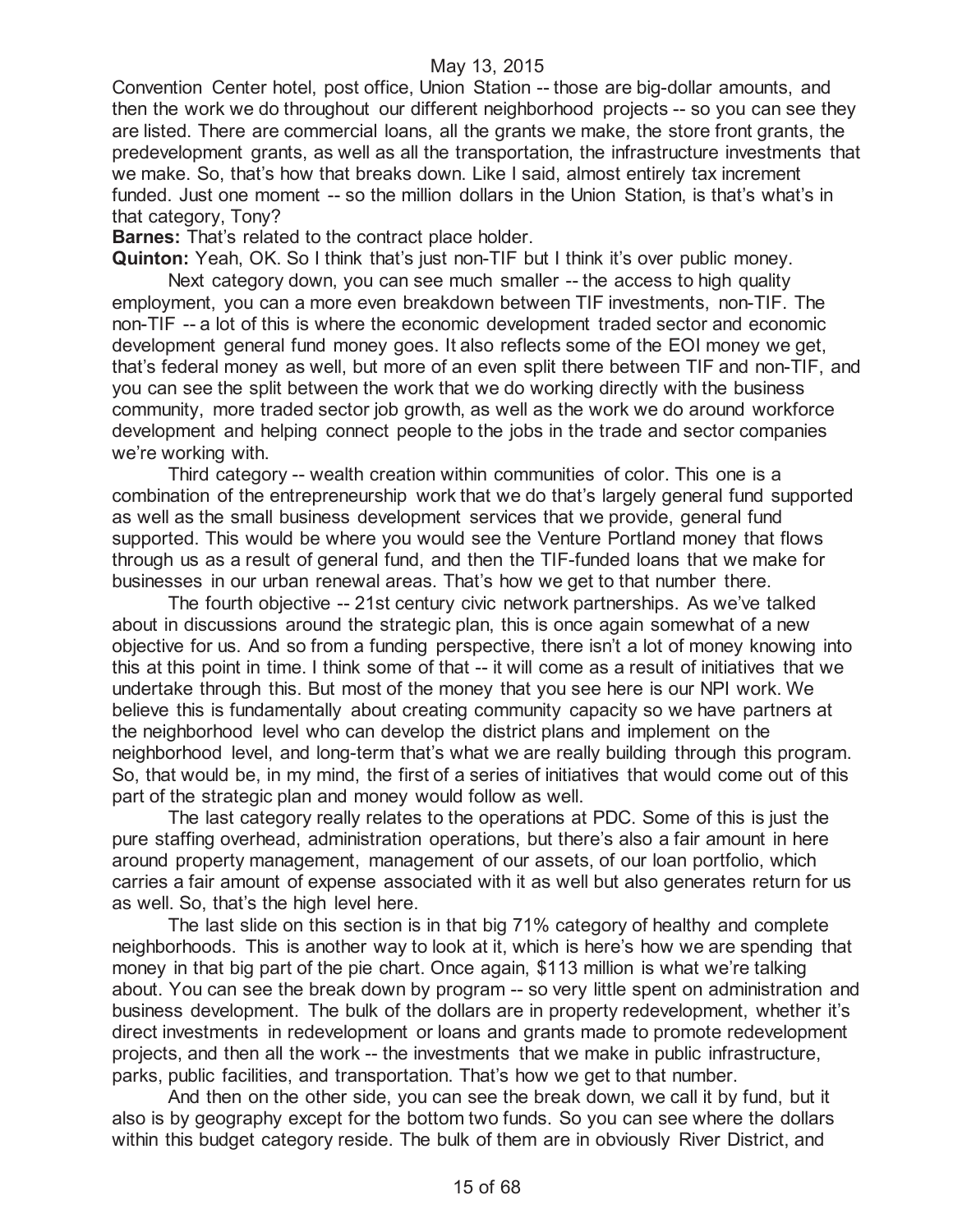then the Convention Center -- Convention Center primarily because we still have the \$20 million sitting in our budget originally targeted to the renovation of the Coliseum, and then we have money targeted for the Convention Center hotel. So these two budgets, those two URAs have the bulk of the dollars but you can see the Gateway, Interstate, Lents also carries a fair amount of this budget as well.

**Fritz:** Next year when you do this, I'd like to see housing included as a part of healthy neighborhoods.

# **Quinton:** OK.

**Fritz:** It's I think that's a really interesting graphic that you just showed us and to me, having affordable housing in neighborhoods is part of a healthy neighborhood. So that would be -- if you could just add that.

**Quinton:** Sure. We can do on the left side on the right side because we don't know exactly where the dollars will flow in the coming fiscal year on the housing side. But we can certainly include it on the programmatic side of it.

**Fritz:** Yeah, that's what I'm saying.

**Quinton:** Yes. Commissioner Fish, I just want to stop there. Does that help to provide that --

**Fish:** Yeah. My only suggestion is as you fine-tune the alignment with the strategic plan, I just have a basic rule of thumb if there's like three or more commas in a descriptor, you lose me.

**Quinton: Ilaughs] Right.** 

**Fish:** I think it's easier to follow neighborhoods, operations and other things, then to load it up with all the value-based adjectives. It's hard to figure out what we are talking about. **Quinton:** OK.

**Fritz:** I have a further clarification question. How much is the total general fund that you get?

**Quinton:** I have a slide at the end of this to remind you where we're at on this.

What I want to do is walk through one slide for each urban renewal area just to remind people of the key areas and the dollar amounts in terms of maximum indebtedness. River District -- Old Town/Chinatown Action Plan remains the larger priority within the River District in the coming year. That's going to be through a lot of smaller projects -- relatively smaller projects -- and so we're already moving forward on that. But then River District also carries the large signature projects, and so we do have Centennial Mills that we're moving forward on; Union Station, which we continue to make investments in; and the post office, which may not have significant expenditures in the coming fiscal year but we probably will have far more clarity on how we are proceeding during this fiscal year.

You can see as a result, River District expenditures are largely focused on property redevelopment, and then we have the housing set-aside as about \$15 million out of River District. I won't go through all the details on the current state of the River District, but as you know, we shrunk the River District. Still have the opportunity to reach maximum indebtedness. You can see we're about \$165 million away from reaching maximum indebtedness and we have until 2021 to reach that.

Next one is Downtown Waterfront. Downtown Waterfront is a closed district, meaning we've passed the last date to issue debt. We continue to have dollars in Downtown Waterfront that either haven't been spent or recycle. So the total amount that you see in this coming fiscal year, which is roughly \$8 million, is the result of that. And because we have property that we have purchased in Downtown Waterfront, as we dispose of those properties and the real estate market improves, we actually do get substantial value back. So, 3rd and Taylor is a property we recently sold. There's going to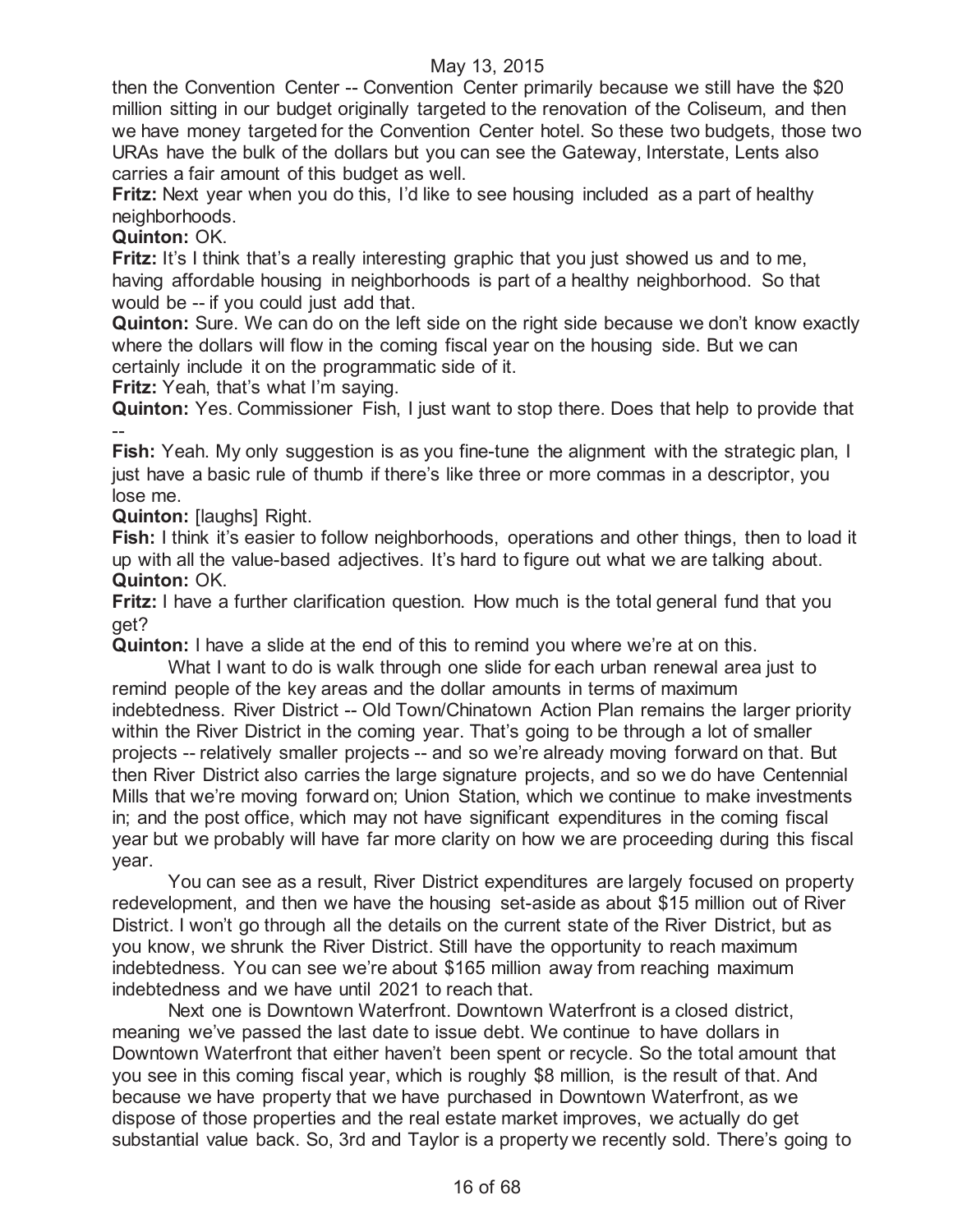be a hotel developed. That's money that flows back into Downtown Waterfront so we can reinvest in our projects.

Right now, once again, like River District, the main priorities for the money we have in Downtown Waterfront is to support Old Town/Chinatown Action Plan. The two districts kind of gerrymander themselves to cover the entire geography, so the money that goes into this action plan will come from one of those two districts. As I mentioned, we've reached maximum indebtedness on this a long time ago, so this is one where we are slowly paying off the debt.

Convention Center -- once again a closed district. We issued last bonds in 2013. That cash is part of the cash balance that I showed you at the beginning. We have two major line items in the budget there, one is the \$20 plus million that we have. In this budget, we have actually moved it from a Coliseum-only line item to more of a Rose Quarter redevelopment item. It doesn't in any way change the availability of money, but we wanted to just kind of open up the conversation about what would happen with that money. And then we also have the \$4 million that is targeted to the contribution to the Convention Center hotel in this district. And then there's remaining set aside here of -- what's the total left set-aside? Is it more than \$11 million?

**Barnes:** About 12.

**Quinton:** There's about \$12 million left through the end of the district for set-aside, so housing I think may have one or two projects left to complete in the Convention Center district.

**Fish:** Patrick, as we know, the Convention Center hotel has been tied up in some litigation. There's been some recent press reports of apparently some negotiations between the plaintiff and Metro to put an end to that litigation. I assume whatever I've been reading is inaccurate or incomplete, but the question I have for you is, are any of the dollars that we've allocated for this project being discussed as part of any settlement of that lawsuit? Or is our money completely outside of that discussion?

**Quinton:** Our money is completely outside of the conversation. Certainly, when there's a conversation about properties that may be available for any kind of negotiation, people reference our property since we still own three or four of the major properties at the intersection. But our priorities are very clear with those properties. They all have substantial value. We expect to get full value for those properties, and we expect to see development on those properties. So, we're willing to talk with any party who wants to negotiate with us on those terms, and if it happens that the plaintiff has those interests, then there could be conversation. But beyond that, our properties have value and we expect to see outcomes on there that fit our strategic plan.

Central Eastside. We had a lot of conversations about Central Eastside as part of the urban renewal area amendments, so I don't think we need to rehash all those. The longer term priorities are listed here. The redevelopment along the light rail line, particularly the Clinton Triangle is a priority. In the near term, the dollars that we have relate more toward our proposed purchase of the ODOT blocks, which is moving along at a very deliberate pace with ODOT, but we expect to be able to complete that transaction. So the dollars we have would allow us to acquire those properties and then put those properties back out for redevelopment. We would hope that would end up with a complete recycling of those dollars so we have them for other purposes in the district, or an investment that helps further redevelopment on this site. Longer term, we would have the resources in the expanded district to support redevelopment in the Clinton Triangle.

We obviously have a lot -- there's a lot of activity on the Central Eastside, a lot of business activity. There's a lot of small-scale redevelopment activity. We don't have significant dollars to invest in those projects, but where we can, we do put small amounts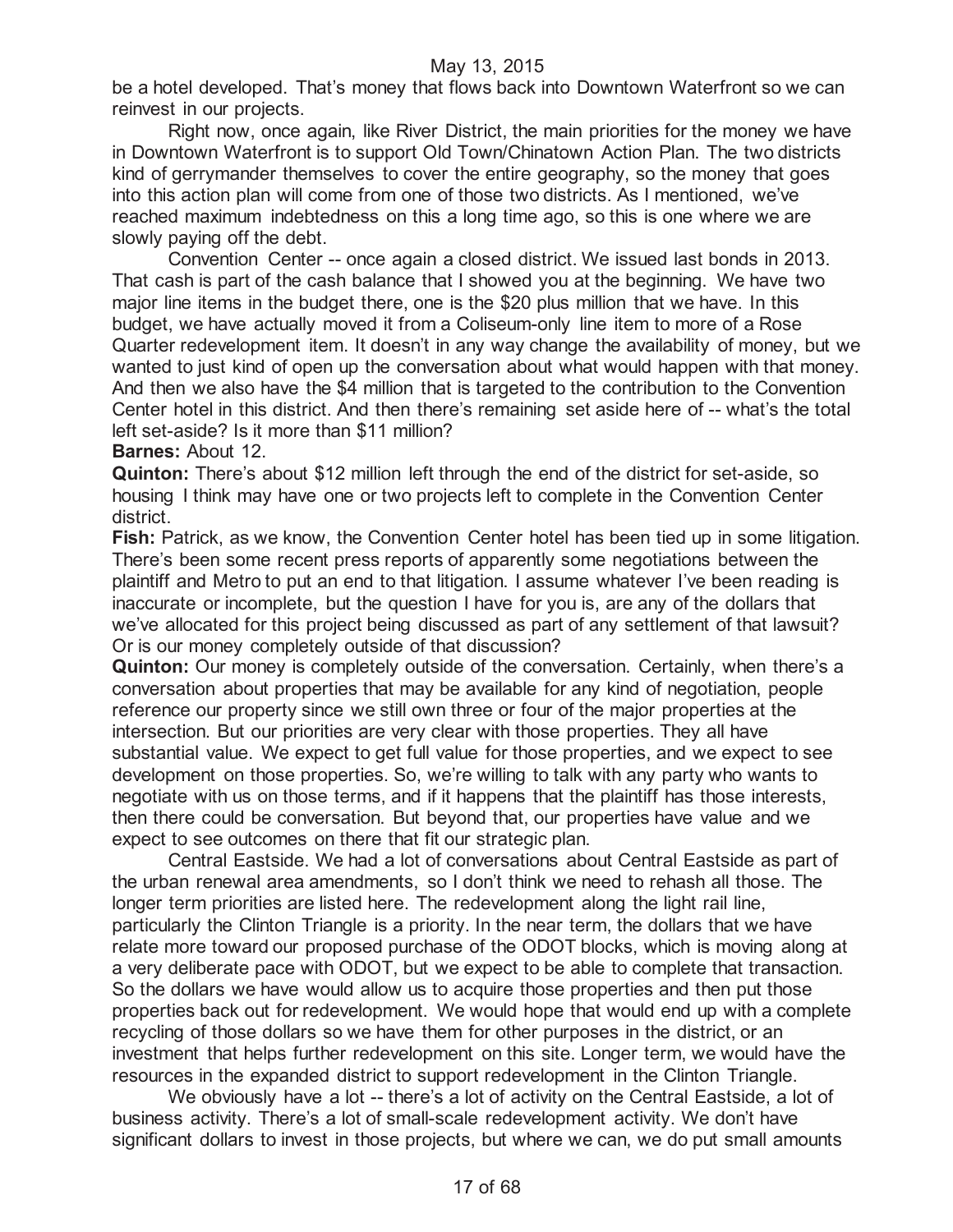to work whether it be through store front grants, those kinds of things, predevelopment grants or small scale business loans. But for the most part, this district -- the business activity in this district happens on its own, and that's I think as a result of a lot of public investments over many, many years.

North Macadam. As we talked about earlier, and we talked about a lot of it over the past few months, the budget for North Macadam if you look out next five years is pretty much been spoken for through all of our conversations with our partners, whether it be our affordable housing partners, with Zidell, with PSU, and OHSU. So what you see in the near term in North Macadam budget is the money being set aside for the Parcel 3 project we discussed, the affordable housing project; money being set aside for the construction of Bond; and money being set aside for completion of the greenway. Those really are the near term priorities for the district in addition to our initial investment in a project alongside PSU as well -- there's a \$2 million this fiscal year or next fiscal year. But that's really the kind of universe of investments we are talking about. We have a little bit of money in opportunity fund line item in the event that projects that come along that need our support. That most likely would be on the Zidell property, but it could be elsewhere in the district.

On Interstate, there's -- Interstate is -- obviously there's a lot happening in North and Northeast Portland, a lot of investment activity happening. We view the role of our dollars and our investments to help achieve the objectives that we've laid out in the strategic plan, that our community stakeholders have, so we are trying to be very strategic on activity that's happening on its own. But the market is driving, we're trying to stay out of those transactions, not encourage further speculation or appreciation of property values. And we're trying to work directly on a commercial corridors, making investments that benefit local businesses, working with locally-owned businesses, long time property owners, and then some of the more strategic work is along corridors we do think need some additional investment and help. So you may have seen we are now ramping up conversations with stakeholders along Lombard about how we can turn Lombard into a more kind of integrated commercial corridor, but have it happen in a way that once again that supports the existing businesses and residents along that corridor.

As I mentioned, we still have a significant amount of our loan -- our \$8 million to Daimler to disperse so I'm assuming that will happen in this fiscal year.

I think what's fascinating about Interstate is, if you look at bar chart here, you have this nice distribution of investments, and I think that really does reflect our ability to invest across a lot of different priority areas and it's not simply focused on property redevelopment. There's a fair amount that goes into infrastructure, to working with the small business community, and we also obviously have a significant commitment to affordable housing in Interstate.

Lents Town Center. If you take the requested budget that we sent you in February and now look at the proposed budget, what you'll see is an increase of about \$20 million over the next five years in our commercial property redevelopment line items. I think it goes 15 from February now to about 35 over the next five years. That's a reflection of -- as we completed the RFI for our properties in Lents Town Center and we selected the partners we're going to work with and we worked through their pro formas, we've now seen what it's going to take to move all these projects along. So, it's not \$35 million total, but it is a significant investment in our part as well as the Portland Housing Bureau is also going to make a significant investment. So, we're accelerating dollars there as well, but we have the resources to do it and it is the main priority in Lents and so it's exciting to think about putting that amount of money to work in Lents Town Center.

We do have some other projects in Lents around -- you can see the streetscape projects and other sidewalk and safety improvement projects.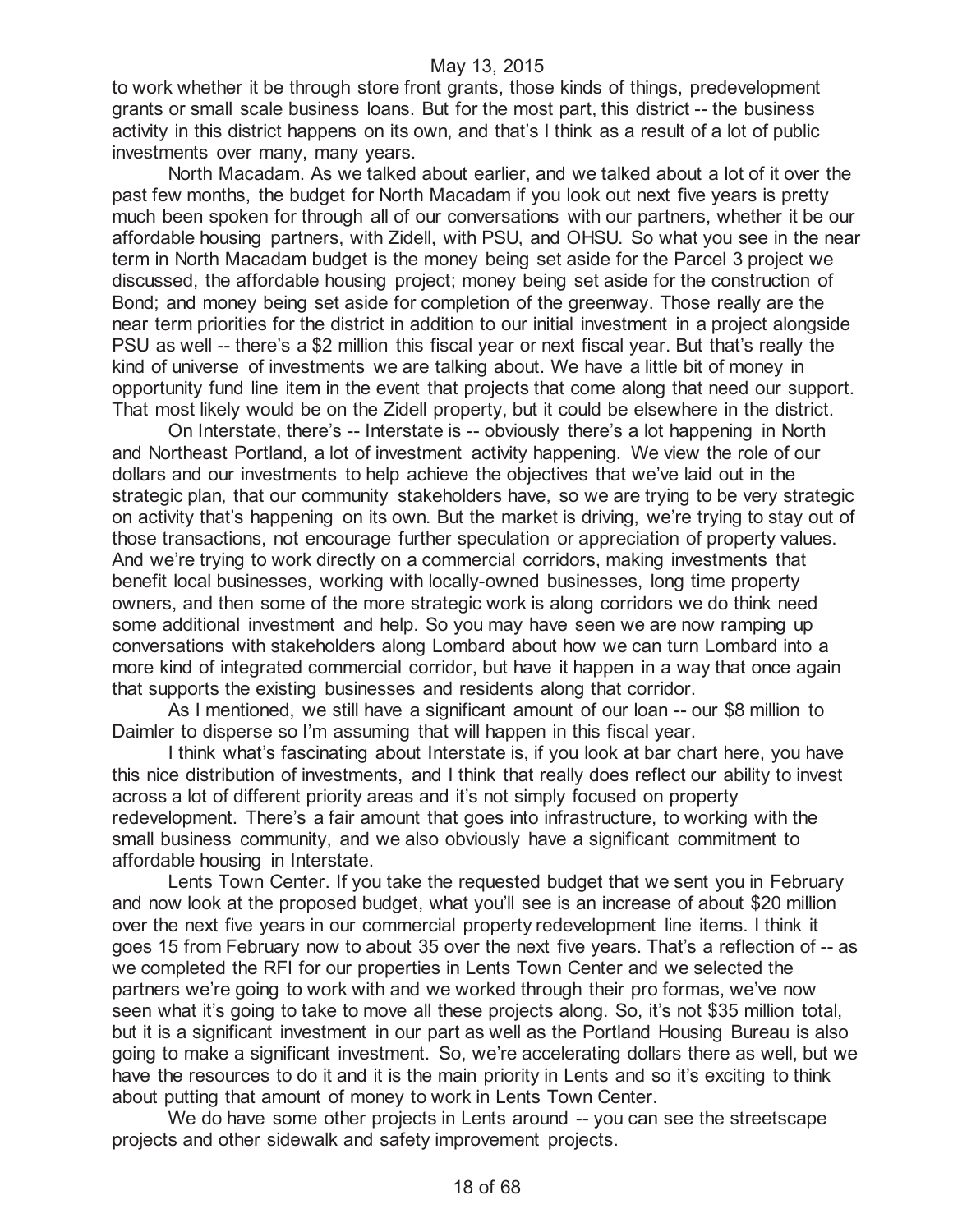Gateway. Gateway is unlike Lents and Interstate, it actually is fairly resource constrained. So, the total amount you see in this fiscal year is about \$6 million, maybe \$7 million. You can see the priorities that we have there, so we're making investment in the park that Parks Bureau is developing. We have about \$3 million set aside for up to \$3 million for the development of the site that we have adjacent to the park and we're reviewing proposals on that. So those two projects alone will use up a fair amount of the money that we have budgeted. But we also have -- I just signed an IGA with PBOT to do some streetscape work, so we have some other infrastructure investments we plan to make in the coming year.

We will probably be coming back to you this fiscal year with a more in-depth strategy for Gateway. I know the Mayor has been spending a lot of time thinking about Gateway -- what are the set of activities we can be engaged in to activate that neighborhood?

And then we have our Neighborhood Prosperity Initiative districts. The dollar amount that goes into these districts is quite small, and actually, some of the districts haven't performed as well as we've projected from a tax increment perspective. In some respects, it validates our selection of these districts in that these really are districts that need the most attention and so we have supplemented the TIF with general fund dollars with revenue sharing dollars that flow back to the City, to the County. That money flows into this, and then PDC has also supported it with our enterprise zone business development funds.

I could spend all of this time talking about everything that's going on across our NPI districts, but I think you've heard different stories about what's happening in Jade or Rosewood or in Cully -- and so it's very exciting work. And the money that we have is barely covers the type of work they're doing, so it's always an issue to try to cobble together funds and we're helping them fund raise privately as well to meet their needs.

Commissioner Fritz, you asked for a recap on our general fund. This is the total general fund support that we receive, which you can see is split between the neighborhood work we do, including EOI, and the traded sector work that we do. We also receive pretty much every year an allocation for our small business loan fund that provides non-TIF working capital.

The ongoing is basically the same as last year, with the cost of living increase. We have the Southeast Works decision package added into this mix. I wasn't sure -- I think there's some conversation about Voz that's happening, so that may be added in as another decision package.

We had our two decision packages not included in the Mayor's proposed budget, so we have zeroed those out here, but basically this is a status quo general fund budget for us, and these are the kind of vital programs that we operate. So, this represents I think an appropriate amount of support.

**Fish:** Where do you fund [inaudible] -- is it general fund or [inaudible] --

**Quinton:** It's typically general fund. It typically comes out of the traded sector category. When we have projects that actually support work in our urban renewal areas, then we can -- some of our time can be paid for out of TIF, but a high percentage of it is general fund. **Fritz:** And that Southeast Works is one-time money?

**Quinton:** Yeah, it was last year one-time money so it's once again one-time money.

**Fritz:** We need to keep track of that. And then Voz -- how much that is? **Barnes:** \$30,000.

**Fritz:** OK. Because I think was another glitch so maybe we can see how we can maybe that ongoing.

**Quinton:** Yeah. I think because it was one-time is why it probably got lost in the shuffle.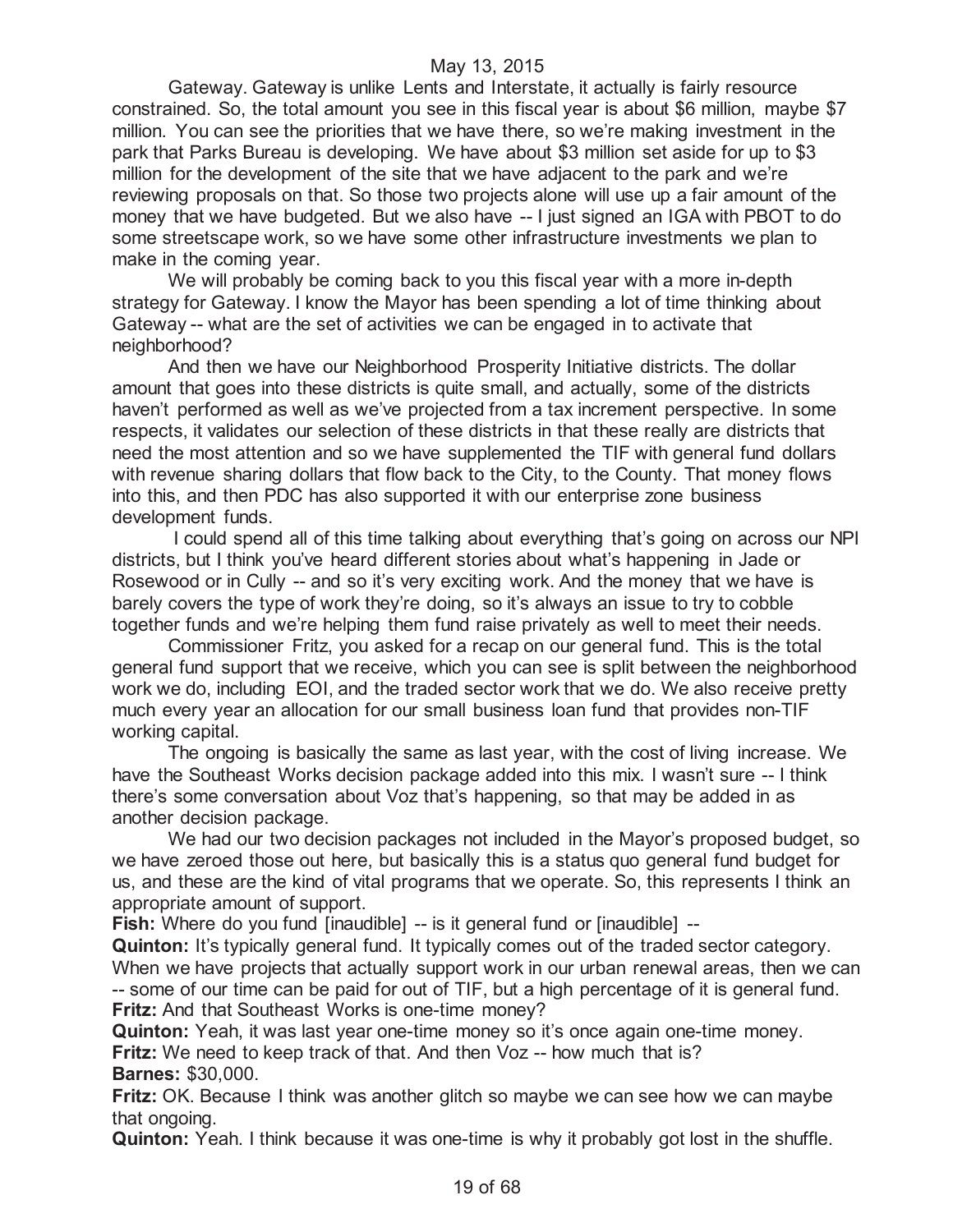**Fritz:** Was there a third that got lost or no?

**\*\*\*\*\*:** The village market was added last year.

**Quinton:** Oh, the village market. That was one-time, yeah.

**Fritz:** OK, thank you.

**Fish:** Mayor, are you coming back in two weeks for us to adopt the budget?

**Hales:** We're coming back in one week for a hearing.

**Quinton:** We'll make a hearing, year, but two weeks you vote as our budget committee on the budget.

**Fish:** [inaudible]

**Quinton:** Yeah. So, that's my overview of our budget. I'm happy to -- we're happy to get into any questions about any anything in the budget, anything in the budget document itself. By budget law, we present our budget -- the document -- as the separate fund, so it's really our budget like the City's is basically a roll-up of all these legally separate funds and so that's what you see in the document here. Happy to translate. I think you're used to seeing the URA budgets that appear in the back of the budget document beginning on page 109. That's I think what you typically see from us in terms of a URA budget with resources up top, requirements below, and the line items in that format.

**Hales:** Can you remind us where we are again in total staff positions? You went down from 134 in 12-13 to 93 in 14-15. Where does this end up as proposed? How many total positions?

**Barnes:** A total of 95 positions, 93 full time.

**Quinton:** 95 is the number that we settled on and we just bounce around. We don't add FTE, but we might have vacancies and things like that. So, I don't know that we've been at 95 filled positions, but we have 95 positions.

**Hales:** Right. So you're at the new normal?

**Quinton:** That's the new normal. That was our plan all along, and we're staying at 95 unless something magically changes, but I don't see that happening.

**Ben Walters, Chief Deputy City Attorney:** Just a minor technical clarification. You are convened as the PDC budget committee today to receive the budget. You are not accepting it today.

**Hales:** Right. We're receiving it.

**Fish:** Patrick, I have a few questions and these are things I would be happy to get to follow up from you because I think we are going to lose a quorum. We are at risk of losing a quorum in about an hour, so I want to make sure we get throughout normal agenda.

Number one, could I get an update on the Multnomah County Health Department headquarters? And the specific issue that I have is what is the timeline for some decision on that? Because I don't believe -- since I was the sponsor of that particular budget item - that it was indefinite.

#### **Quinton:** OK.

**Fish:** I understand they're on track to do something provided they get the height, but I would like to know what the timeline is because again, the Council doesn't make this an open-ended allocation and we did throw in the dirt. That's number one.

Number two, at what point in the process will we get an update on what's actually happening at Centennial Mills?

**Quinton:** We can do that any time.

**Fish:** At some point, could you just -- because you mention the there's two things happening. Could we get something, a follow-up just to let us know what phase are we tackling? What's happening? Because we're likely to start hearing from people just asking what's going on, and if we could get an update.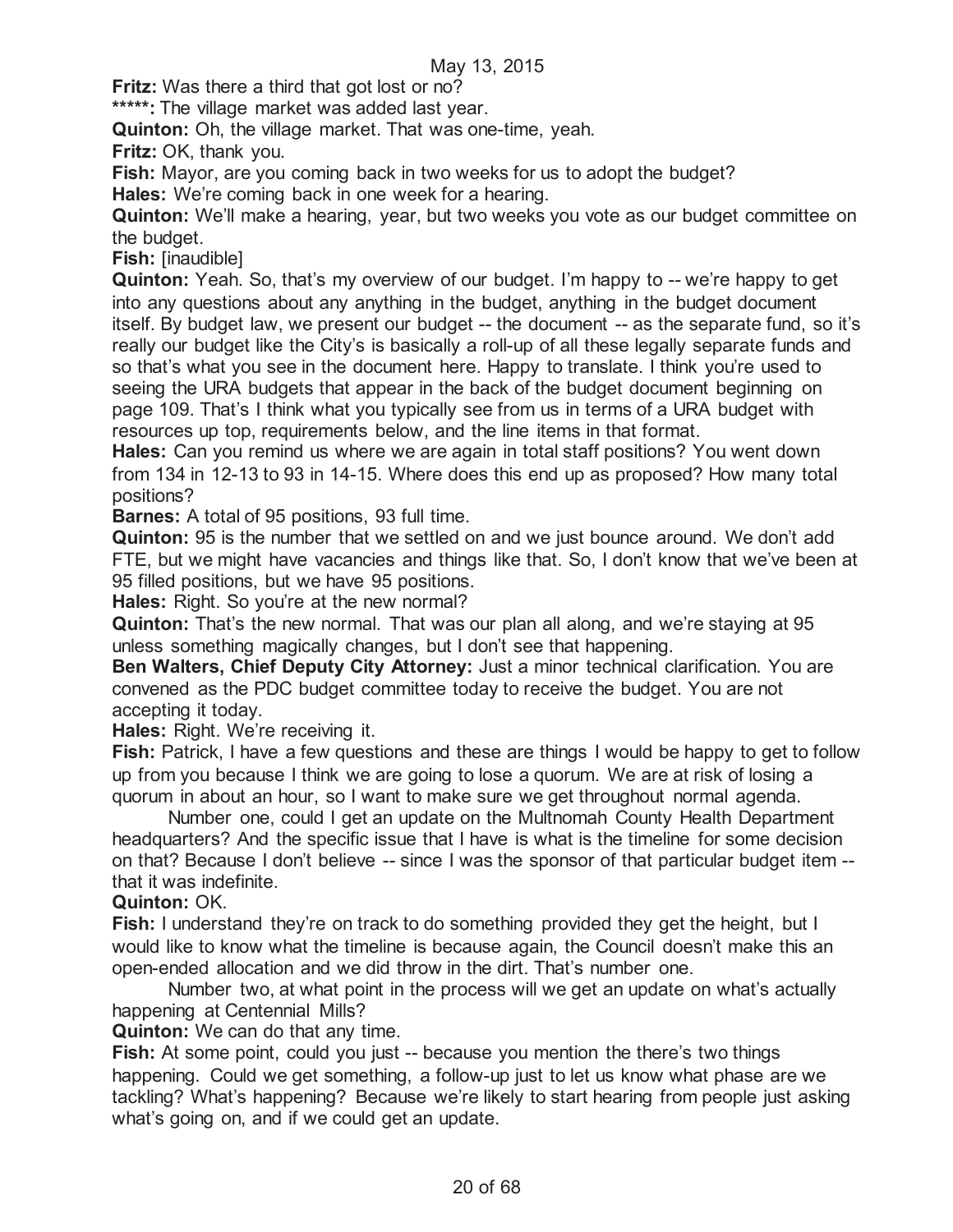**Quinton:** Are you suggesting you would like us come before Council? Or individually an update?

**Fish:** I'd settle for an email to tell me the moving pieces, and if we have any follow-up questions.

**Quinton:** OK, yeah.

**Fish:** But we've been approached about some meetings just to get some additional information and it would be helpful to know where we stand and where you are in your phasing and how much you're allocating to that project.

**Quinton:** OK.

**Fish:** On the two decision packages that were not funded in the Mayor's proposed budget, I'd like to know a little bit more about those asks and how they fit within your overall new strategic plan. And again, I would settle for something in writing and, you know, whether they're funded this year or if we have the luxury of budget surplus next year -- I just want to have better understanding of how those two asks that weren't funded fit within your overall vision for the bureau.

**Quinton:** OK, happy to do that.

**Fish:** And finally, if you had an extra \$100,000 of general fund money for neighborhood economic development, in the slides you showed us before, what would be your highest and best priority?

**Quinton:** You're asking to get back to you on that or you want me to answer off the cuff? **Fish:** I'm just curious. You have a bunch of very laudable things. But as between things like NPIs, loan funds, various kinds of things -- I'm using this metaphorically -- if you had the extra \$100,000, what's your highest and best use?

**Quinton:** I'll give you my off the cuff answer -- I'm sure there's folks back at PDC who would have a variety of answers. We can always use more support for the NPIs -- the existing NPIs and then I think you recall that last year we received general fund money to kind of help the Lents Town Center folks, the Old Town and the stakeholders on MLK move along an NPI path as well, because we feel that's a model that really does work. So, those are fledgling efforts that are at different stages, so I would probably want to continue to support that work. I don't think we have the capacity given both our staff and also the funding constraints to like NPIs everywhere, but I do think we have a good sense of the universe now that we really want to be operating in and I would love to have more support for that. So we have the six NPIs, the two main streets we continue to operate in -- Alberta and St. Johns -- and I would love to see the same level of activity on MLK, Lents Town Center, and Old Town.

**Fish:** That kind of capacity building.

**Quinton:** Yeah, have the organization capacity -- as I mentioned, when we put it into this objective form on our strategic plan, what we're saying is we can talk about business development -- and I think it is business development, you can also talk about as community development. But what it really is growing the capacity to lead whatever -- the Jade district folks I think are the best example right now, just how they talk about it. Like, what we're doing here is creating the capacity to lead what's happening in our neighborhood. Because everybody now wants to be the Jade district. There's going to be bus rapid transit and people moving in. Does APANO and Jade district have the ability to be in the lead there? Because we think they should be in the lead -- not us, not Metro, not Planning. That means capacity, that means adding staff. And so I'd love to have the resources to help Jade and all the others get to that point where we're helping them with their plans.

**Fish:** One final comment. You've got a ton on your plate and it seems like we recently had that strategic plan conversation and now you are trying to match the budget to the plan,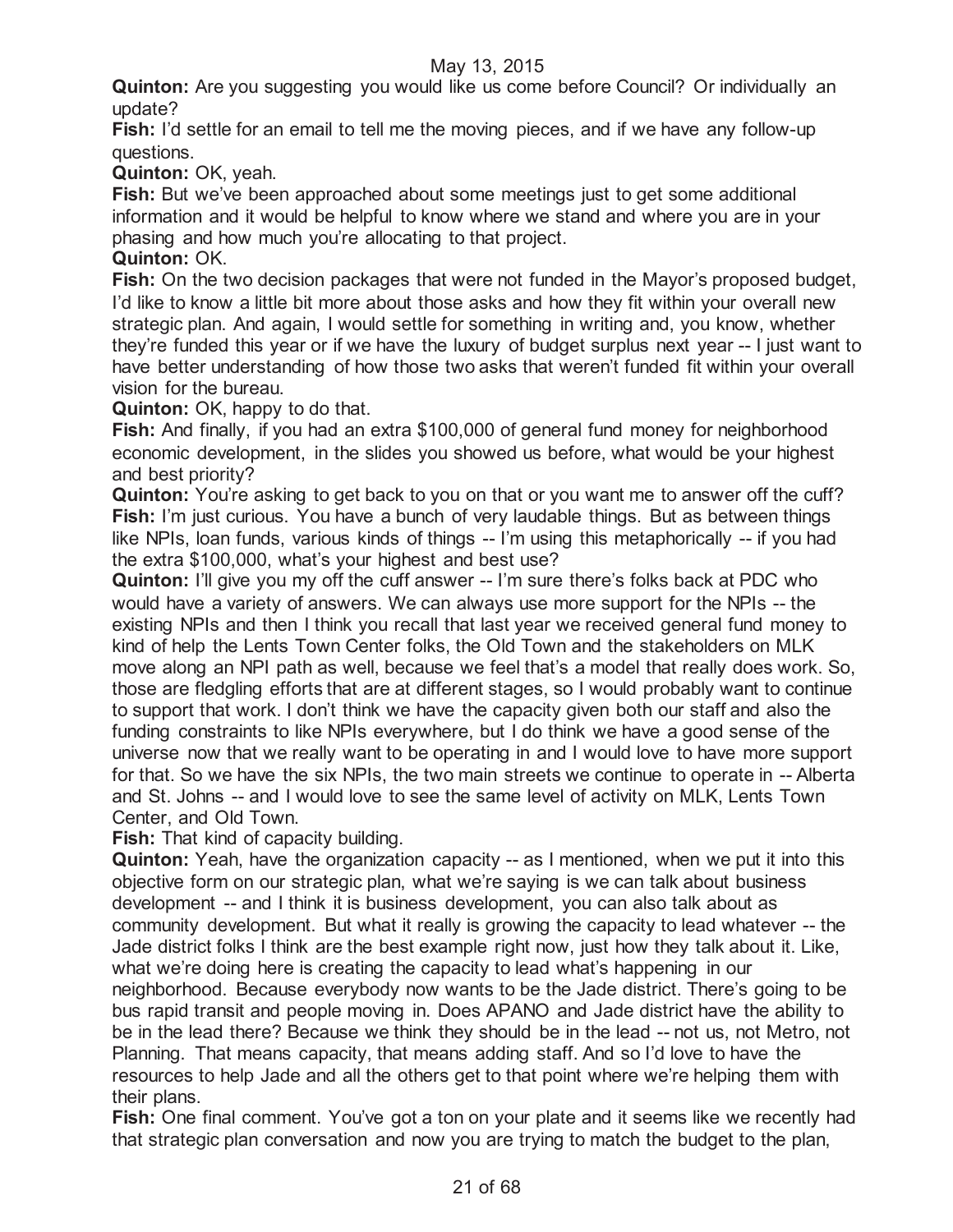and you're doing so with fewer resources. So I get that you are slammed. I would request, though, that we get the proposed budget at least a week before this hearing. **Quinton:** OK, that's fair.

**Fish:** I think we all work diligently to go through it yesterday, but it would be helpful if we had it the week before. Thank you.

**Hales:** Other questions, comments, direction?

**Novick:** Like Commissioner Fish, I'll rattle off a list of questions and you can answer the ones you think you can answer preliminarily quickly, or otherwise we'll hear offline.

One thing that CBO noted is that your history of spending budgeted resources varies significantly depending on category. Like, over the last several years, you've spent a fairly small amount of money budgeted for business development, a somewhat greater amount but still often much less than budgeted for property redevelopment, and then it sort of goes in a continuum to infrastructure, housing, and administration, where you spend the vast majority of what's budgeted. And CBO suggested that maybe we should look at shifting resources towards the categories where you seem better able to actually spend what's budgeted. So, I'm just curious what your present sense impression and reaction to that suggestion is.

**Quinton:** This is a dynamic that we've been tracking for years, so it's not a new dynamic. I would respectively suggest it's kind of misdiagnosis of the issue. I think it's the type of work that drives timing of projects. So, you know, PBOT has a queue of projects for the next 30 years, right? So if there's money, put it together, you can move it forward. What happens on something like the post office or whatever -- there's just different variables at work. And so I've always -- I think we should do what we do, which is establish priorities by outcomes, by the type of work we're doing, and do our best to move those along. Every type of project, type of work is going to move in a different time line. And to make decisions based on which ones we can get the money out the door most quickly -- I just think that's the wrong lens on it.

But if the Council and our board says, "we should be spending more on infrastructure because it's right thing to do" then that's a different thing, that's an entirely legitimate way of talking about it. But the pace of investment I think is not the right lens to look at it, because then you would never do the big private real estate. You'd never do them. I don't think that's what anybody here would suggest.

**Novick:** I mean, it's a smaller category, but in business development, the history is of spending significantly less than 50% of the budget.

**Quinton:** Yeah. It's hard money to get out because it's tax increment, so tax increment has to be spent in a very specific way that is oftentimes ill-suited to do needs of businesses. It's a pretty small part of our budget, so if you look at percentage -- it's not like we are preventing other projects from happening, but we budget and you budget by URA - legal funds -- so if I have money available, I'm going to it have across each URA so that I'm ready wherever the business opportunity comes. And it almost typically doesn't come in every URA, so that impacts it. And then some years -- yeah, we aren't able to use it because of the mismatch. I can't do working capital loan with TIF. If I'm going to put money into a business, it's got to go in tenant improvements. Well, that may not be what a business needs at that moment or that might mean that's a real estate investment, not a business investment. So, I would have the same thing. I would say, is it appropriate amount to have? Are we missing out on my priorities as a result? But if we have money available for one moment like Daimler, then I think we should keep doing it and allowing it.

The benefit of our -- people can have different views on this philosophically -- but the benefit of way that we're funded versus the way the City is funded is that I can use the money next year. So it's not like -- and there's an end to it as we all know, so at some point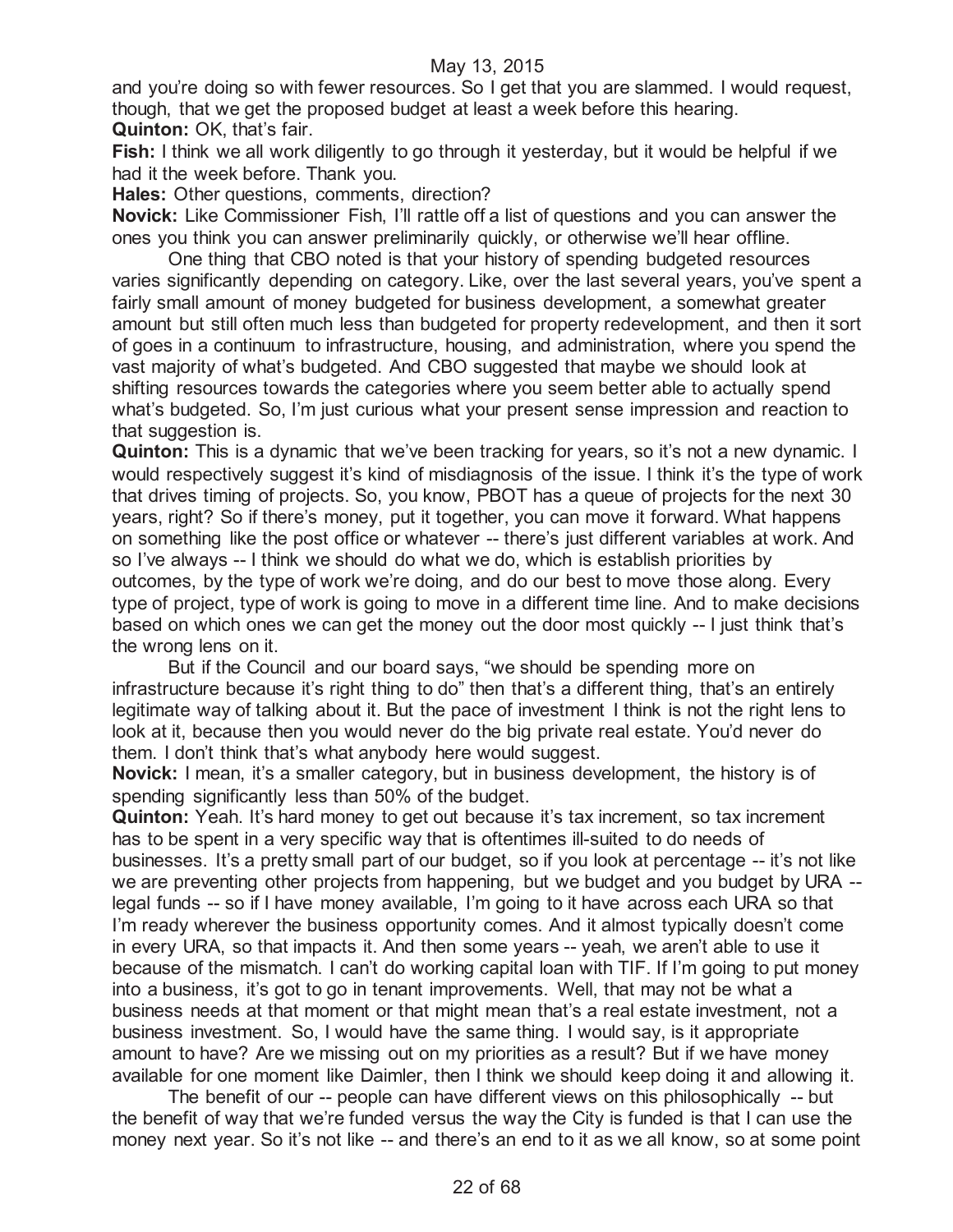the money is going to end. So it's not -- we don't roll it over infinitely. So, we have this finite period of time to spend the money, and if it happens this year, great. But the fact that we have the flexibility to do it next year -- I think that allows us to take on the type of work that we take on, which is different than what other bureaus take on.

**Novick:** There's fairly large contingency numbers in some of the URA, like for Central Eastside for 15-16, it's \$6.5 million. For River District, it's \$14.3 million. What happens if that contingency money isn't actually needed for budgeted projects? I mean, does it -- do you have the flexibility to spend that on other stuff without coming back to Council? Or does it necessarily come back to Council to decide what to spend that amount on if it's not taken out?

**Quinton:** We used -- I'll answer the first half, I'll let Tony give the official answer. Contingency is basically a fund balance. We use the term contingency not like a construction project, we use it as -- it's a term that we use -- what it really represents is the fund balance. So, it's the money, the resources that we have on hand that we don't have a forecasted use for in this coming fiscal year, so it rolls over to the next year. It is available in the event that we do need to be over budget, but we have very specific constraints on our ability to move things on the fly. There's certain things that trigger us going back to the board or going back to Council. So, we don't have ultimate flexibility to move all of that contingency back in without getting approval on it.

**Barnes:** Right. And adding to that -- some of the contingency is reserved for projects or programs that are forecasted in the five-year forecast, so it's a rolling balance. And there are contingencies in those later years, but sometimes what contributes to those contingencies are place holders, estimates for loan payoffs or potential property sales. So, they're somewhat contingent on --

**Quinton:** But it may not exist.

# **Barnes:** Right.

**Quinton:** Some of the money that's in that contingency line item may not actually exist, it's just that we forecast it as paying off this year and if it doesn't, then it won't be there as well. It's basically fund balance is what it is.

**Novick:** Is there an argument that we should be more specific about what we think that it might be spent on given it's not sort of the classic construction contingency?

**Quinton:** If you look at our budget, I think one of the reasons why we do the forecast is that we show how the money flows through over the five-year period. So, the contingency - - if you look at the bottom of the contingency in any one [indistinguishable] will trend towards a much smaller number over the five-year period. That's what I would be worried about is if we just had this contingency and it wasn't ever going away or declining. But the fact that we have contingency for this coming fiscal year doesn't necessarily mean we don't have a use for it. It could be -- it's probably in the five-year forecast somewhere.

Once again, I mean, the board and Council have the ability to have a different philosophy, but we do a longer look in our budgets because of the work we do. And if we were year to year and spent everything in our hands year to year, we wouldn't be able to take on long-term projects. So, we do this five-year look and we have the benefit of forecasting out five years with our dollars because it's more of a fixed revenue source as opposed to the City, which has to worry about whether revenues are going to go up or down.

**Novick:** OK. So just to be clear, when you sight the contingency is declining in out years, does that mean you are assuming that the contingency left over from the previous years does get spent on specific things?

**Quinton:** Yeah, it ties out. The contingency number is on the bottom of one year, ends up being the fund balance starting point in the next column, and it works its way down. So it's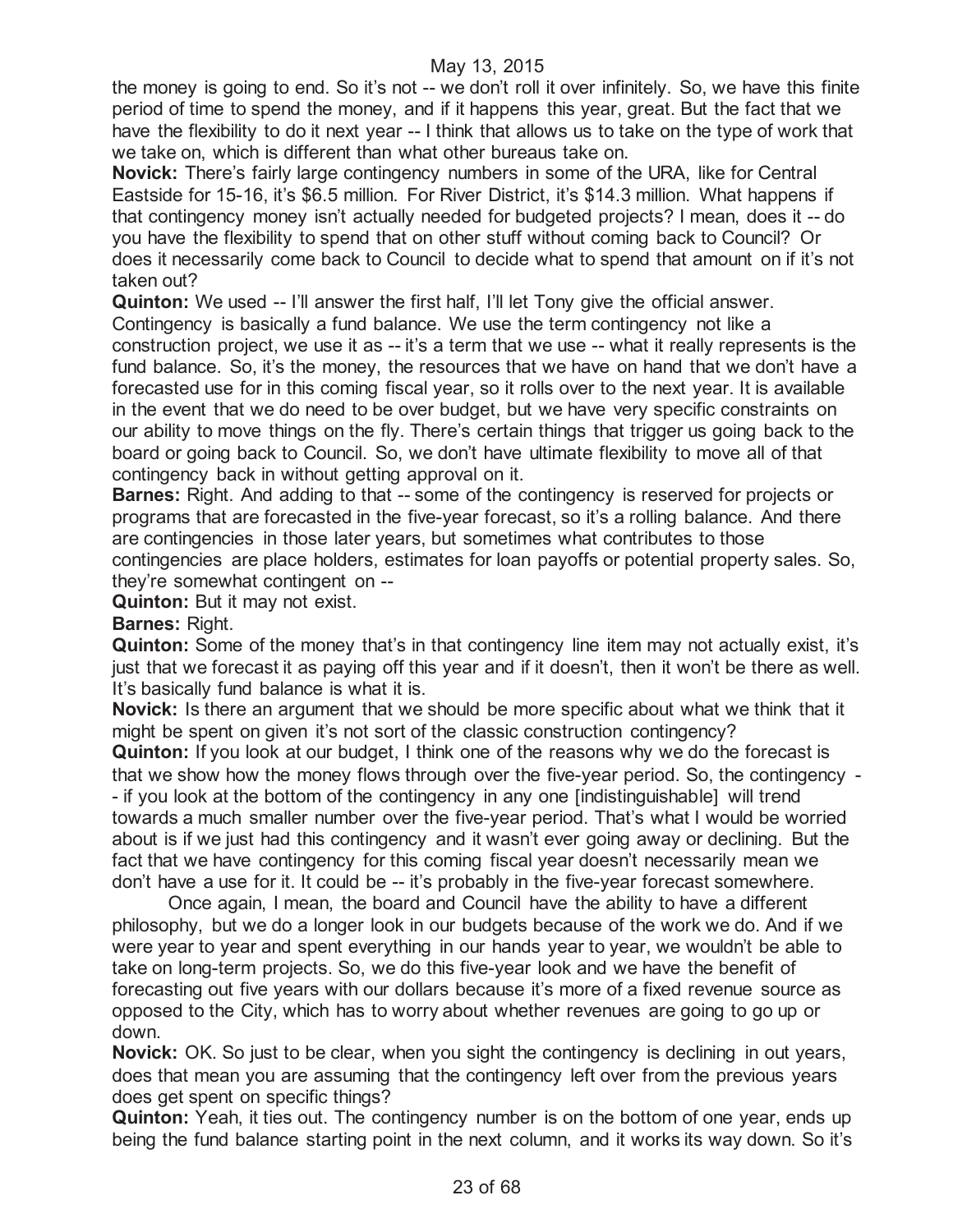more of an accounting mechanism than it is a true contingency like in a construction project.

**Hales:** So, I want to get anything else on the table and try to move on soon, because we are going to lose quorum.

**Quinton:** If you have any other questions, Commissioner, obviously I'm happy to take them offline and we'll get you answers.

**Saltzman:** I was curious whether the very popular storefront improvement grants survived your strategic plan. Do we still have those?

**Quinton:** Oh yes, absolutely.

**Saltzman:** OK.

**Quinton:** They are obviously -- yes, they are our most popular program and they are an important part of our work in our neighborhood commercial corridors.

**Saltzman:** OK, yeah.

**Hales:** Great stuff. OK, anything else that we want to get on the table now? Again, direct any further requests to Patrick before the public hearing, but at that point then I'm going to set that public hearing for May 20th at 6:30 p.m. here in Council chambers and adjourn this meeting of the PDC budget committee until then. Thank you very much --

\*\*\*\*\*: Mayor -- I'm sorry, I always forget to do this. We have invited testimony.

**Hales:** Oh, sorry, we did forget that. I'm going to reconvene as the budget committee. Yes, we did have one person as invited testimony. Alright, we'll take invited testimony and continue the hearing to the 20th after that. Mr. Kahl, come on up, please.

**Nidal Kahl:** Thank you. My name is Nidal Kahl. Thank you, Mayor and Commissioners, for giving me the opportunity to speak on the budget. I have the luxury of serving on the NED leadership group budget committee this last winter, and learned a lot and it was very productive. I also serve on the board of the Gateway Area Business Association.

One of the PDC programs that began last year was another committee that was set up to focus on the streetscape and create a vision plan for the Halsey-Weidler corridor. That group decided to formalize and eventually became a formal subcommittee of GABA, and three of us are now board members of GABA. I tell you this to give an example of the fact that we are at somewhat of a crossroads in the development of Gateway. And Gateway is merely an example of the potential we have citywide. The budget of course covered Interstate and Lents, and I'm going to focus a little on Gateway because that's where my efforts have been in the last year and a half.

Gateway, like many of the other business districts, is in severe need of economic development, economic growth. In my opinion, you cannot achieve that without also communicating well and developing relationships with the community. And so the Halsey-Weidler group also has many of the neighborhood association people on board, and it has been a real pleasure working with members of the PDC for the last year and a half. The effort and the resources that they've put into our district is really an integral part of our growth.

I also happen to be a property owner and a business owner on Halsey, and literally a week ago, just received a DOS grant from PDC for further development of my property. Those store front improvement grants that we discussed -- I'll be taking full advantage of that. And without those, I wouldn't be able to make the change within my own property, won't be able to open more businesses. And I've shared a lot of these conversations with other business owners and property owners in the district.

I know there was a question earlier on regarding the usage of these programs and how sometimes it looks like they're not being utilized. I think a lot of that has more to do with the property owners maybe not necessarily understanding -- or historically, not being willing -- and I feel there's been a lot of change in the recent year or two in the open-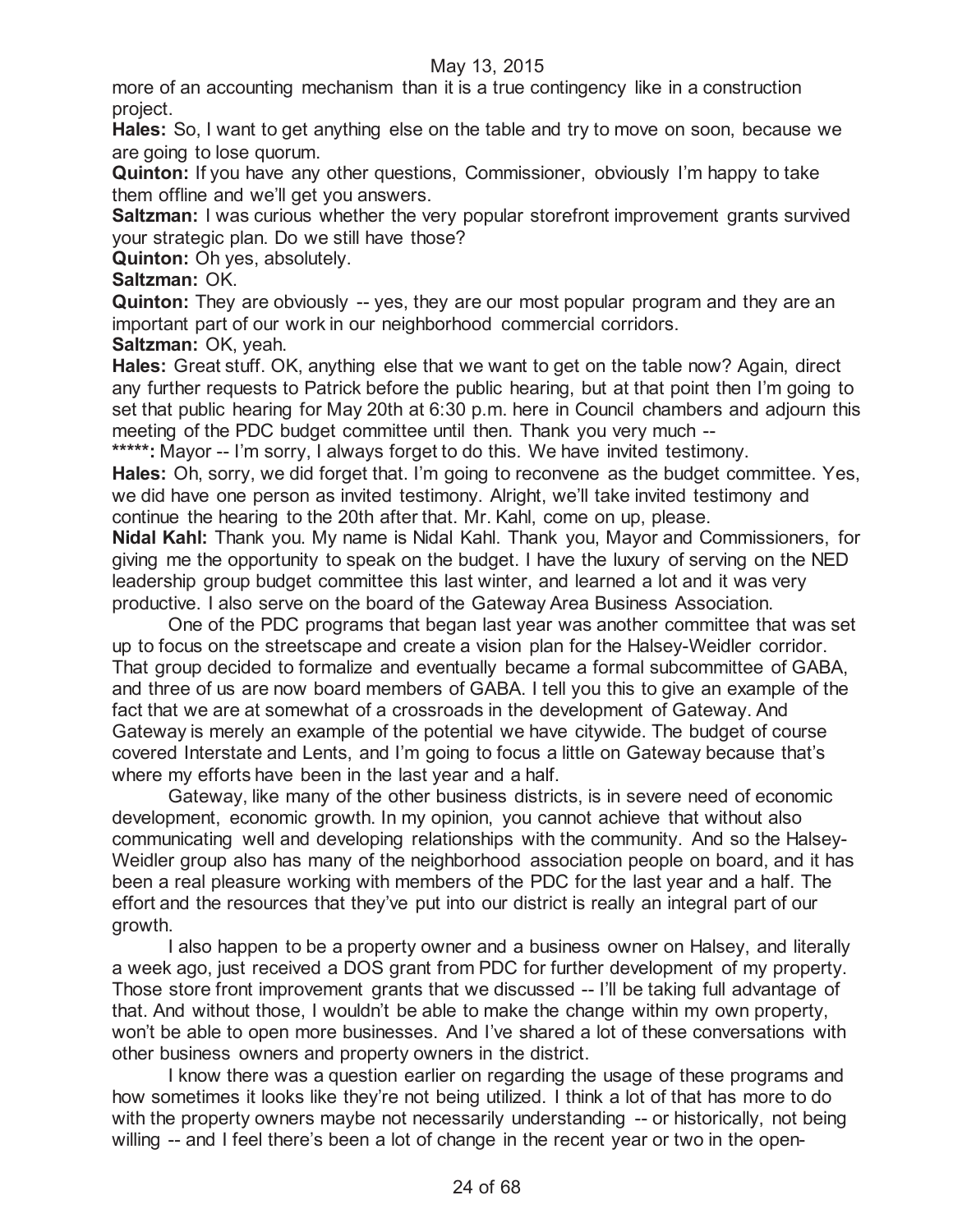mindedness of property owners to actually work with City Council and the City organizations to actually help us develop our properties and our businesses and our neighborhoods. So, I'm here in full support of the budget.

**Hales:** I just want to thank you and the other property owners you've gotten engaged. We're really at ab point of takeoff in Lents because of advocacy from the neighborhood level, so it's really essential if we're going to achieve that takeoff in Gateway. Your role is pretty important.

**Fish:** Mayor, Mr. Kahl hosted Venture Portland and East Portland business leaders last week. And he's too modest to say so, but he owns Furniture Plus on Halsey. He's a franchisee with other business interests, and we learned recently he's also now a filmmaker and he and his brothers have expanded their business enterprises. So, we're very grateful for their work.

**Kahl:** Thank you.

**Hales:** Thank you very much. Appreciate your help.

**Kahl:** Thanks for the opportunity.

**Hales:** Then again, we will open the public hearing on May 20th at 6:30 p.m. here in Council chambers on this proposed budget. We will adjourn as PDC budget committee and reconvene as City Council.

At 11:00 a.m., Council recessed as Portland Development Commission Budget Committee and reconvened as City Council.

**Hales:** And we will take up item 478, I believe.

**Joe Walsh:** You had a signup sheet for this.

**Hales:** That was a mistake.

**Walsh:** So you're just eliminating this?

**Hales:** That was a mistake, it was on the 20th.

**Moore-Love:** That was my office that set up that signup sheet, sorry.

**Walsh:** OK.

**Hales:** OK. So let's move to 478.

**Item 478.**

**Hales:** Good morning, and welcome to our team that are making adjustments to this important Council policy.

**Josh Alpert, Office of Mayor Hales:** Thank you and good morning. Josh Alpert, Mayor Hales' office.

As you remember, about a month, month and a half ago, Council approved a \$15 minimum wage plan. At that time, we knew there were going to be some tweaks to make it more clear and so Betsy Ames has taken the lead with doing that, working with community stakeholders. And so, what you have before you are the tweaks. I'll turn it over to Betsy just to walk through what they are.

**Betsy Ames, Office of Management and Finance:** Good morning, Mayor and Council. My name is Betsy Ames, I'm with the Office of Management and Finance. As Josh mentioned, earlier this year Council passed a resolution and that resolution directed OMF to amend the City of Portland's Fair Wage Policy in City Code. It directed the Bureau of Human Resources to increase the pay of certain classified positions to at least \$15 an hour, and it directed the Parks Commissioner to create a task force to assess appropriate compensation for seasonal recreational and apprenticeship work. I'm here today to present the amendments to Portland City Code Chapter 3.99 to implement the first of those directives. Anna Kanwit, the City's HR Director has initiated the process for the second directive regarding City employees and budgeted positions within the classified service;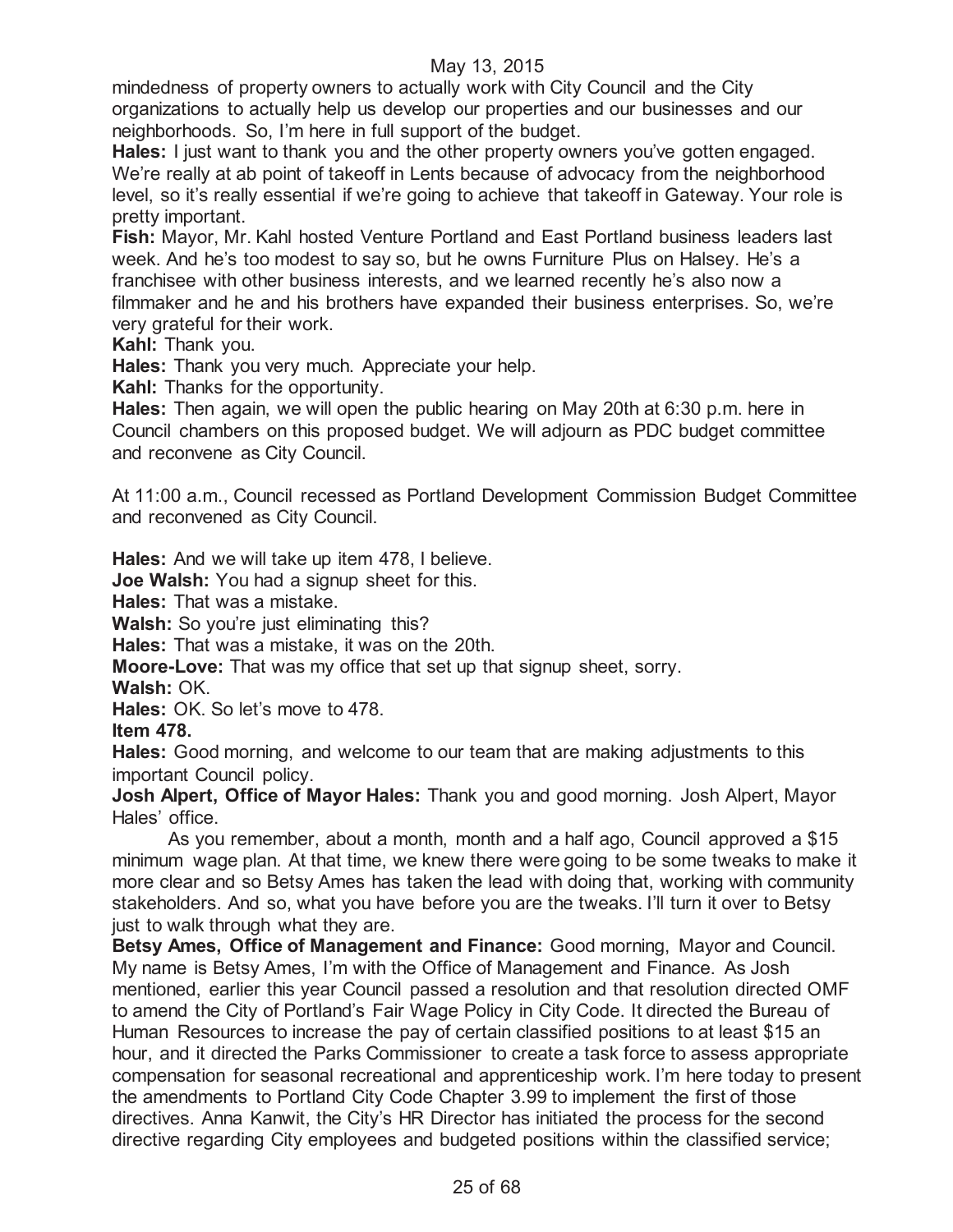and Commissioner Fritz is in the process of establishing the committee structure to implement the third directive.

The ordinance before you today updates City Code to implement Council's direction to increase minimum wage rate to \$15 per hour for janitorial services, security services, and parking garage attendant services under contracts covered by that chapter. The updates to the code language reflect the direction provided by Council earlier this year with further clarifications to be more precise about the timing of the annual cost of living increase and how that increase is determined.

The ordinance acknowledges changes to the benefits environment, including requirements under the Affordable Care Act and the City sick time requirements and updates to code provisions to focus on the minimum wage rate of \$15.

The ordinance directs bureaus to amend or renew contracts as needed to be implemented with an effective date of July 1st of this year for all covered contracts and employees. The City has approximately 20 contracts for these services that will need to be amended in the next month and a half.

The ordinance also clarifies that certain agreements are not covered by Chapter 3.99 to remove any ambiguities.

As noted in the impact statement, bureaus need final code language in order to amend their contracts and determine the financial impacts of these changes. We believe the \$900,000 included in the Mayor's proposed budget is a good estimate of the total increase in cost. We will be able to determine the final cost once the amended contracts are finalized.

Lastly, we have included an emergency clause in the ordinance in order to ensure bureaus can amend the contracts to meet that July 1 implementation date and to provide bureaus time to work with the City Budget Office as soon as possible to finalize the costs so they can be included in the adopted budget you'll be voting on later this year. Thank you.

**Hales:** Thank you.

**Fritz:** I have a clarifying question. Under the directs, part C, Council confirms that the stadium operating agreement, the intergovernmental agreement with TriMet and City of Portland for enhanced transit, mall upkeep, and the agreement with downtown Clean and Safe are not covered by 399, which I agree with. What does it mean "and direct bureaus to review and amend those agreements if necessary"?

**Ames:** I can speak to the stadium operating agreement. There's a reference to Chapter 3.99 in there, so we would need to amend that reference and we've already initiated conversations with Peregrin about keeping the wages that they have been paying for their seasonal part-time employees there at an even level and working on negotiating that before the start of the next calendar year.

**Fritz:** Thank you.

**Hales:** Other questions, comments from the Council? May have more at the end of the hearing. Thank you both. We'll see who has signed up to speak on this item.

**Moore-Love:** It looks like we have six people signed up. The first three, please come on up.

**Linda Sporer:** Good afternoon, Mayor Hales and Commissioners. My name is Linda Sporer, and I've been a security officer in the Portland Building for five years. I'm also a proud member of SEIU Local 49. I'm literally here today because of you and my union, SEIU Local 49.

I'm currently undergoing chemotherapy. And before security officers organized the SEIU Local 49 two years ago, all my wages would go to cover medical expenses. As a minimum wage worker, security officers are accustomed to not expect any wage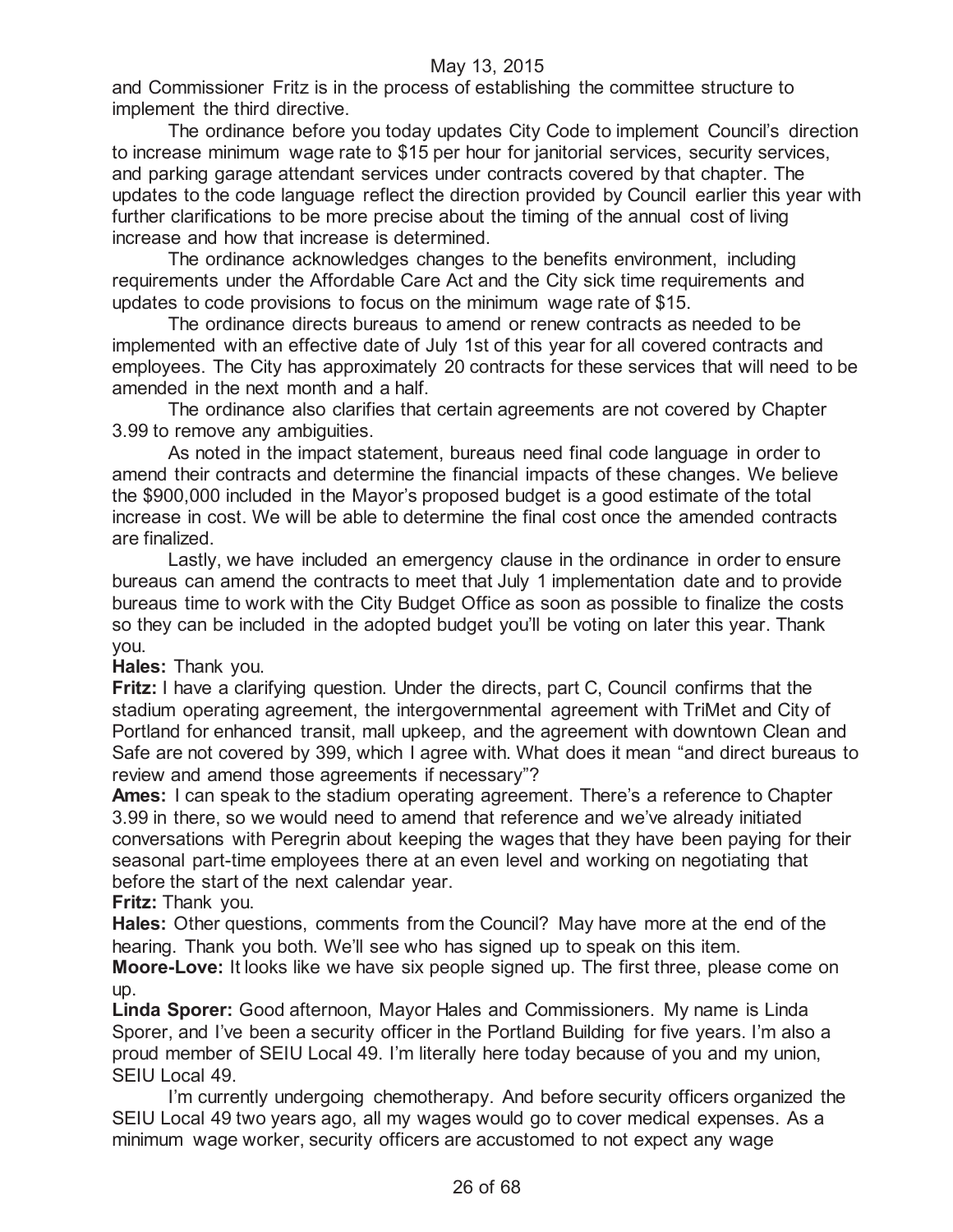increases, let alone dream of affordable health care coverage. Without the City's commitment to using a union contractor; without you, the Mayor and Commissioners supporting security officers during our first union contract bargaining; and without my union, I would not be able to afford the cost of my health care and I would not be alive today.

As a union security officer, after taxes I currently take home \$1560 a month. My utilities, including gas, water, electricity, cable, phone, and garbage service costs me \$570 a month. Each month, I pay 109 for car insurance, 150 for my medicine, and we pay \$1100 for rent. And I want to point out my husband and I only pay the 1100 for rent because my daughter is our landlord. Market value rent for my home could easily be upwards of \$1700 a month. After paying for all my bills, I have a mere \$439 left for food and other activities. If I was renting a house in Portland's expensive rental prices, I would not have anything to eat.

So, as you can see, I'm very excited that the Mayor and Commissioners are taking this important step to raise wages under the Fair Wage Policy. The extra income would mean I would be able to afford a Christmas gift for my grandchild. I might even be able to afford to pay my daughter the full rental price.

The City has proven time and time again that they will step up for the working class in our community, from passing mandatory sick days to standing with security officers as we organized our union to improve standards.

I would like to thank the Mayor for leading on this issue, the Commissioners for supporting the raise, and everyone else who has worked on this initiative. I appreciate you having me here and letting me share my stories. This raise is going to make an immediate, real, and meaningful impact on my family, my coworkers, and myself.

**Hales:** Thank you very much.

Sporer: You're welcome.

**Felisa Hagins:** Mayor Hales, members of the commission, for the record, my name is Felisa Hagins, I'm the political director of SEIU Local 49 and I'm a registered lobbyist at the City of Portland. Our mission at SEIU Local 49 is to improve the lives of working families, and we firmly believe that this initiative and this Council have gone farther than many Councils in the past to do exactly that. We applaud the City's work on their commitment to the \$15 an hour, and continuing to move forward in the piece by piece way that the City actually can do. And today, we had members here as you saw. We have about 200 members down in Salem trying to fight for this exact issue along with sick days and fair wage policies and other really important things for working families.

You'll notice in the update to the Fair Wage Policy that there's a provision that's been removed around health care costs. I'd like to address this directly with the Council. It's incredibly important for our workers. Our expectation isn't that the City will move backwards in expecting contractors to provide affordable healthcare for their employees. We know that employer-based health care continues to be part of our health care system, even as we transition to the Affordable Care Act. However, when fair wage policies were designed and implemented throughout the metro region and other areas of the state, the cost of health care inflation was increasing roughly close to the pace of inflation. Then decades happened, things changed, and medical inflation greatly outpaced the cost of inflation and was actually eating up large portions of the fair wage policy.

Under the current policy, most of the health care that you could offer to a worker at that cost the worker would not be able to uptake. So before the security guard officers were organized, the security company you had was actually meeting the fair wage policy standards. However, as Linda just spoke to, their health care was still incredibly unaffordable for the individual worker.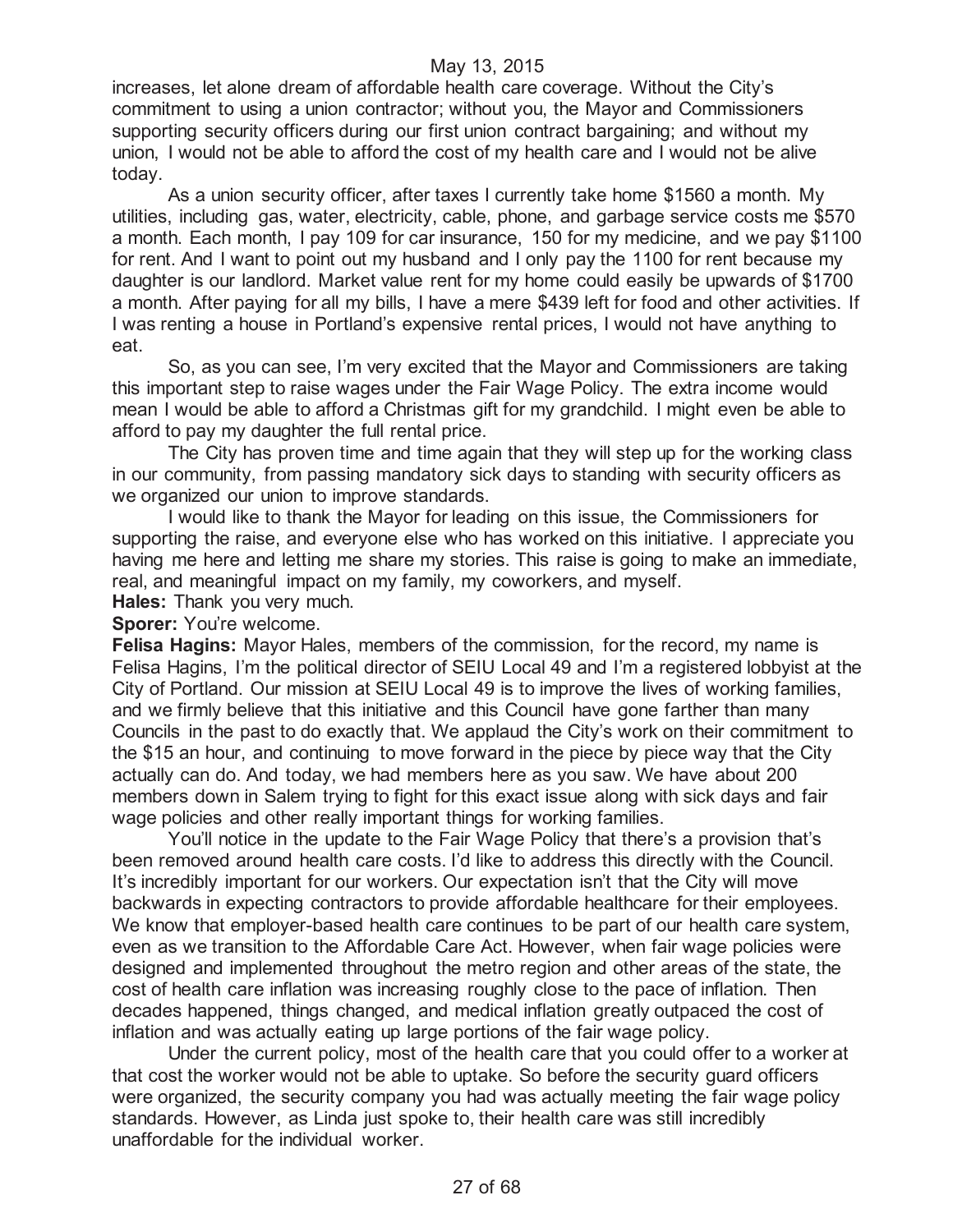We believe by removing this provision of the Fair Wage Policy and moving to contracting standards understand your sustainability policy to be more thoughtful about how you're contracting with employers who provide health care and a secure retirement is the wave of the future, and best value contracting is the way the City should move forward on that issue.

So, we're in complete and firm support of the Fair Wage Policy, and we look forward to the other updates that are coming. We know that this is the first step, and that the next steps are going to be to look at the things that were left out of this policy, as well as the other workers the City has. Thank you for your time, and I'm happy to answer any questions.

**Fritz:** You're happy with the health care provision -- you're OK with it?

**Hagins:** Commissioner Fritz, yes. It was actually our suggestion because it was just eating up so much of the wage that a lot of workers weren't making enough to take up both. **Hales:** Welcome.

**Hiram Asmuth:** Hello. I'm Hiram Asmuth, I'm a volunteer with 15 Now. I really think that the recent PDC budget proposal brings to light a major factor as to why you need to raise to 15 at a bare minimum.

We're talking about -- Amanda asked the gentleman here, "why is housing not included for healthy, complete neighborhoods?" It's just my opinion as a Portlander that it's kind of a big deal with healthy, complete neighborhoods is affordable housing. With the rent skyrocketing left and right, with people like Eric Cress developing Division and other places around Portland with these high-rises and condos and what not, rent is going to go up significantly here the next few years. There's only so much you can do to stop that. There are certain irresponsible developments that you can shut down, and there's others that will be within City codes that will occur. It's inevitable. People are selling, people are moving in. The people moving in are not the native Portlanders.

These are the people that we are here to request -- the people currently employed by the City -- that you honor and respect their needs and wishes just like you respect people like Eric Cress. I'm quite frankly very distraught over what I heard about the budget committee. To think of housing as an afterthought when that should be if not the main thought, one of the main thoughts of the development commission -- it seems like we're not being represented by the right people. Seems like you're appointing people to these commissions that are going to price us out of Portland. That's just my opinion. **Fish:** Sir, I appreciate your opinion, but as the person who has consistently fought for the 30% set-aside, can I just correct maybe one misimpression?

**Asmuth:** Sure.

**Fish:** The PDC does not provide housing services, it's a pass-through. So the dollars go to the Portland Housing Bureau and they show up on their budget, and that's where they are spent. So, I just want to be clear. We took housing out of PDC's plan and liberated it to do jobs and other things. So, we can argue about where it shows up on a spreadsheet but just to be clear, we have made a conscious decision that the Portland Housing Bureau directs those dollars, not PDC. I just don't want form over substance here.

#### **Asmuth:** I gotcha, OK.

**Fish:** They are not the Housing Bureau.

**Hales:** The presentation sort of gave a false impression that they didn't care about housing, but they have been told by the previous City Council, "you don't do that, the Housing Bureau does that." The money passes through PDC.

**Asmuth:** OK, so I did misunderstand that. It's still not debatable that we are facing increasing skyrocketing rent, and that's going to happen no matter what. So, you need to basically give your own employees a right way to stay in the city, which is being able to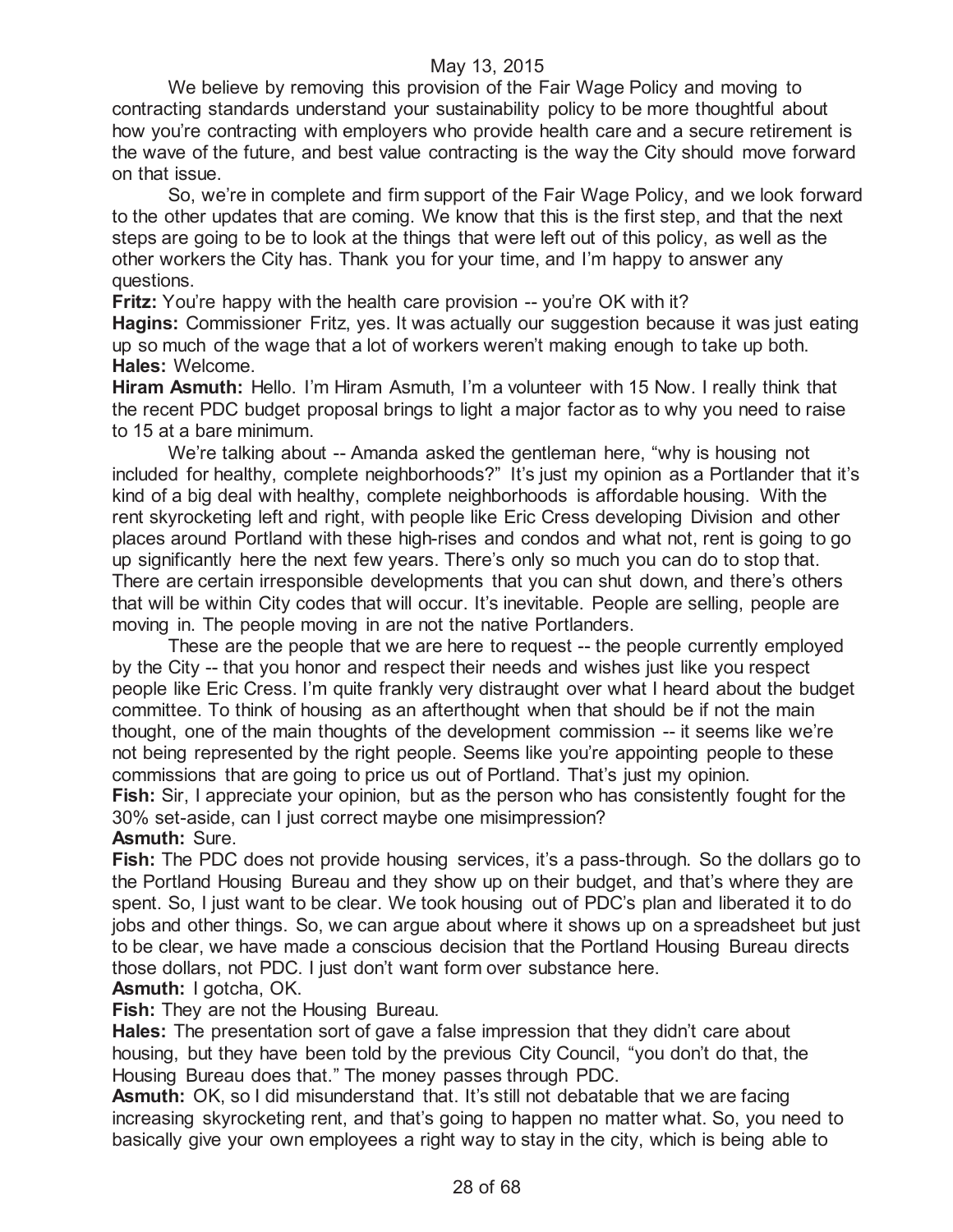afford where they live -- not to mention cost of health care that these lovely ladies are fighting for as well. I mean, there are so many components to 15 an hour now .This is in my personal opinion a no brainer, and it would behoove all five of you to vote unanimously. **Hales:** Thank you very much. Thank you all. Come on up.

**Joe Walsh:** My name is Joe Walsh, I represent individuals for justice. Congratulations. \$15 an hour is a concession level number. It's not a great number. It's \$30,000 a year if you figure it out. I get more than that in my retirement. Think about that.

I see your people working in this building, whether it be security or janitorial services. They are professional -- even though security and I disagree sometimes -- but they are professional. I like them. The janitorial service is outstanding. But as you pat yourself on the back, I want you to think about what my shirt says. My shirt says \$15 an hour for everyone, and that includes all the people that work for Parks. I know that's a huge problem for you, Amanda. However, it should be the goal of this City to make sure that anybody that is associated with the City, works for the City, or is represented by the unions in the City makes a minimum of \$15 an hour. That should be the goal.

I get really angry when I hear people say, "we don't have enough money, we've got all these temporary people and casual people and what do we do with them and how do we pay them \$15 an hour?" The goal should be to pay them \$15 an hour and then we figure it out. And I am really encouraged by you, Mayor, because it seems to me that every time you go down into the basement, you find a jar with more money. You found \$12 million first, and then you went down to the basement and you found \$50 million. Please go down again and take care of the Parks people, casual people.

And we can all be proud of that and we should be proud of that. What you're doing is a good thing. Let me end with that as a positive. But it's a small step. Pat yourself on the back gently, and work to get the other people -- if we pay people less than \$15 an hour, I don't care what you call them, it's a shame. A shame. Thank you. **Hales:** Thank you.

**Charles Johnson:** Good morning, Commissioners. For the record, my name is Charles Johnson. I want to apologize for not being fully prepared. Next time I come to talk to you about wages, I will have done a break down about the presumption that with the large vacations you can take over the course of a year, you maybe do only 40, 45 hours per week of work. And we're going to talk about your hourly wage and the level of benefits you get and why you can't find the money to pay the hardworking people who save the lives of the homeless that police push around \$15 an hour at TPI, \$15 an hour Central City Concern. You, with your poor policies, make it very difficult for the Portland mall people to pick up trash because, in the City's brilliance, you can walk from here to Market Street in front of the extremely expensive high property tax valued Wells Fargo building, and there's no fricking public trash cans for five blocks. So, pay more people \$15 an hour to do it, not just the workers who have explained to you why it's fair and just for them to get 15, but all personnel working on primarily City-funded contracts, and work towards a policy where even City contractors, businesses that have living wage policies, businesses that have no employees needing public assistance and food stamps get contracting preference from the City.

As usually gets mentioned here, even though we have been trained to think of, "oh, \$15 is exorbitant," any economist worth anything can tell you that businesses seeking low wages have distorted the minimum wage since the '70s. If minimum wage had kept pace with cost of living and productivity, minimum wage should really be around \$20. So when we have this budget surplus and you do not adequately channel it to get everybody up to \$15 an hour, you should feel a little uncomfortable walking in this building, because the people you work with that are making less than 15 would be morally justified to spit in your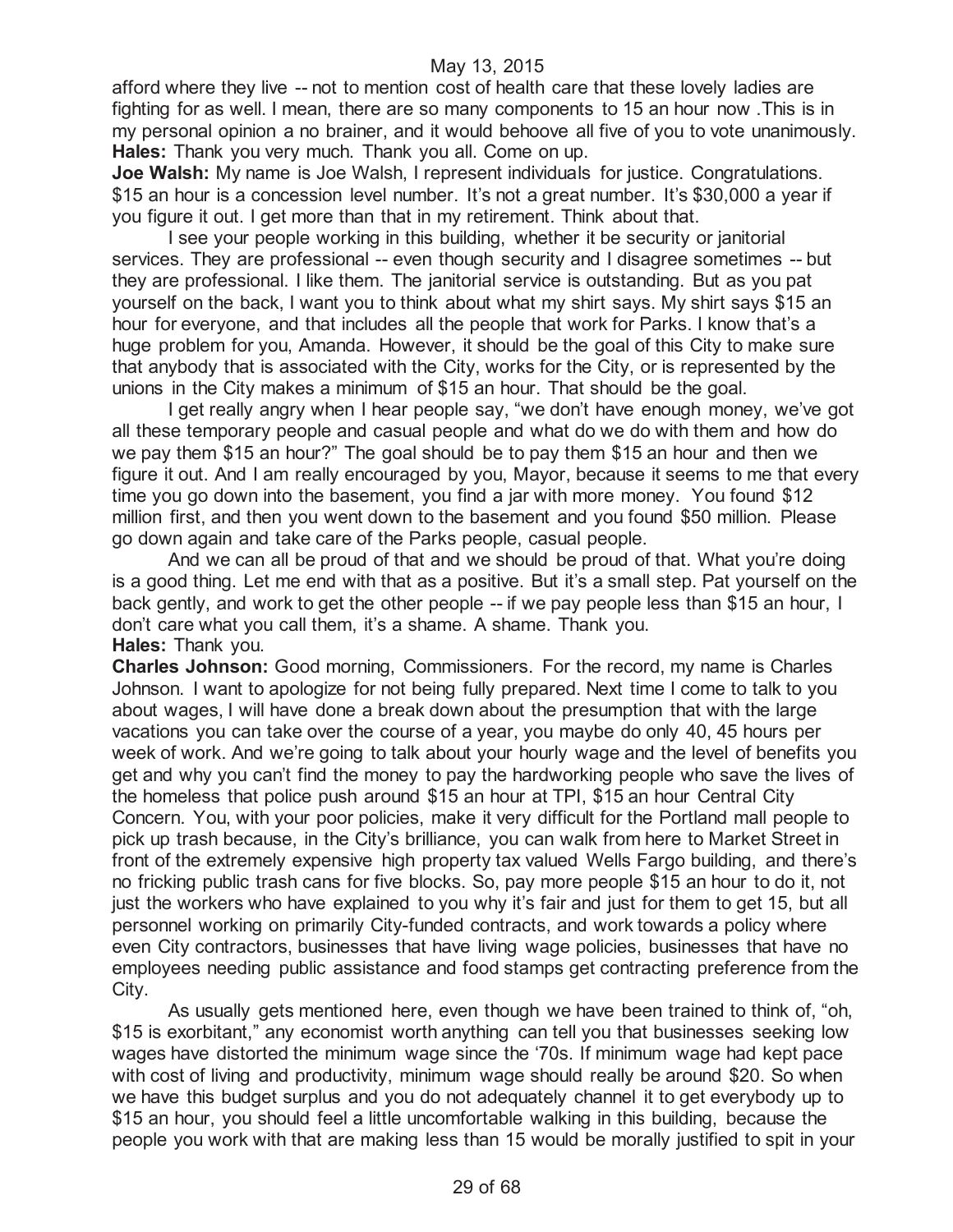faces because that's what you're doing to them when you do not pay them \$15 an hour. Find a way.

I'm a little bit disappointed, Mayor, that when you went down and found the \$50 million jar in the basement, you didn't do a better job of allocating more of it to bringing the lowest paid City workers up to living wage. But I know that you're going to do as Mr. Walsh suggested and going to find some more money in the basement jars or wherever it is and get these valuable, hardworking human beings up to a decent wage and set the trend so people are paid enough that they can afford to live out in Rosewood or somewhere. Bye. **Hales:** Thanks very much. Further Council discussion? Let's take a roll call vote on the ordinance, please.

# **Item 478.**

**Fish:** Mayor Hales and Commissioner Saltzman, thank you for bringing this matter forward. Betsy Ames and Josh Alpert, thank you for doing the staff work and bringing us the tweaks. I want to especially thank the rank and file folks of 15 Now and the rank and file members of SEIU, who have been advocating and lobbying extensively on this issue. We've heard from many of you, and you've made a compelling argument. As we heard today, this is just a first step and it's a down payment on a larger agenda, but it's something we can do and do right away. I'm pleased the Council is taking this action. Aye. **Saltzman:** I want to thank the Mayor for his leadership on delivering on what he announced in his State of the City speech; and for Betsy Ames, Josh Alpert, Matt Grumm of my office for working with Felisa Hagins and others of SEIU 49 and the 15 Now coalition to make this moment finally here.

I agree that \$15 seems like a lot to a lot of people, but as we saw in our State of the Housing Report that was presented two weeks ago, a \$30,000 annual income will entitle you to rent exactly nothing in terms of a two-bedroom apartment in the city limits of Portland. So, we still have a long ways to go to boost people's income levels. This is a start, it's a good start, and it's money in people's pockets for our security, janitorial, and parking attendants and the few City employees that were not making \$15 an hour full-time. So, it's a good step in the right direction and I think as my colleague just said, I regard it as a down payment. Aye.

**Novick:** I simply echo what my colleagues have said. Congratulations, Commissioner Saltzman and the Mayor and the members of 15 Now, Felisa, Josh, Betsy, and again, as everybody has said, this is just a down payment. Aye.

**Fritz:** I'm very glad to hear my colleagues talking in terms of this being a down payment. There aren't any more buckets of money in the basement as far as I know. I think we've looked fairly thoroughly at this point. And so I'm going to be looking at my bureau's budget requests in light of this ordinance and revising some of my requests to Council, because it's not equitable that we pay part-time workers who are contracted workers much more than we pay our part-time workers in Parks. With have workers in Parks who make minimum wage. We have people doing the same work as others making 11 bucks an hour, and it's not OK.

I think we do have a big challenge ahead of us, and I think we need to start making that down payment for our Parks workers in this current budget. And I appreciate the Mayor's commitment to partner with me on that. Thank you also, Commissioners Saltzman, for your leadership on this; Felicia Hagins and community partners joined by Mark, our custodian here at City Hall; and thank you for the work you do. Very happy to provide this benefit to our contracted workers and I'm hopeful that we can at least make a start with our Parks workers this budget. Thanks to Betsy, too. Aye.

**Hales:** Thank you all. I'm really proud to be a member of this Council not just because I think we reflect the progressive values that are here in this room on this subject, and not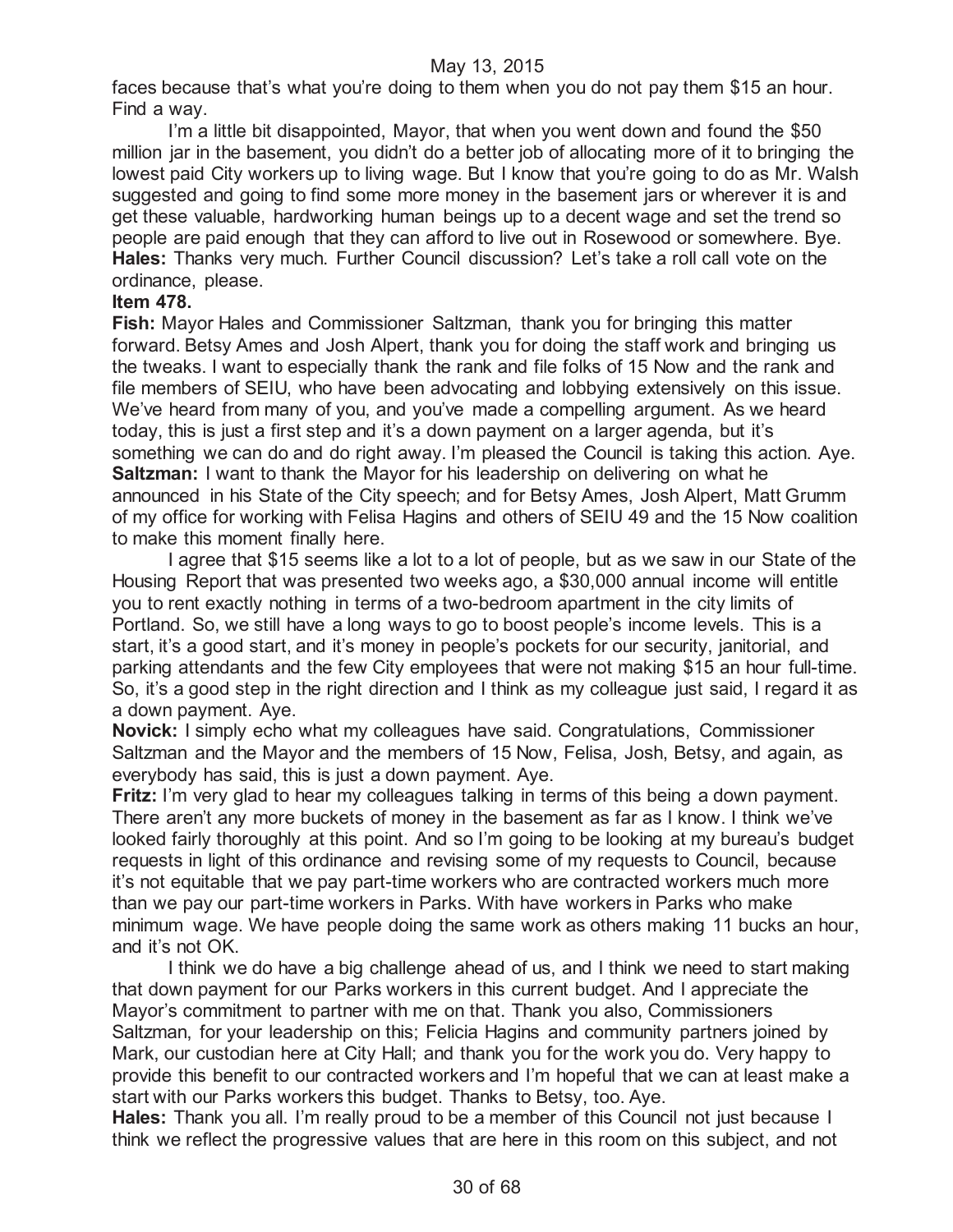just because we have great staff members like Josh and Betsy and Matt who not only do this work but are passionate about it -- and we appreciate that about them -- but because in a larger sense, I think this shows our understanding as a city that we're not passive passengers on a national ship that maybe is going somewhere we don't want to go.

I've quoted over and over from this appalling story in the New York Times last Sunday in which the statistic was pointed out that the bonus pool on Wall Street -- just the bonus pool, just for people that work in financial services on one street in one city in this country -- is twice the annual income of all the full-time workers in the United States working at minimum wage. That's appalling. And it also makes you feel sort hopeless, like, that's so bad, what hope do we have here? Well, I think Portland proves over and over on lots of subjects -- whether it's the environment or thinking about workers or thinking about affordable housing -- that we don't want to be a passive passenger on a trip we don't want to be on. We are going to chart our own course and say, "no, we're going to try to do with our own tools what we can to craft appear different kind of economy here." And this is a piece of that.

I think we've got a real record as a City that this is a part of showing that we can do that, and we have to start with what we can do this month, next month, this year, next year, and keep doing the work together. I'm very proud of our direction and our commitment again to not wait for even a progressive state government, much less a paralyzed federal government to take the leadership on these things. We get to lead on these issues, and this is a great example of us as a community doing that. I'm very proud to vote aye. Thank you. [applause] OK, so we're going to take testimony on some items on which we're not going to be able to act today because Commissioner Fritz and Commissioner Fish needs to leave for a very important event. We'll go ahead and take those items up, but we'll take action on them this afternoon and we'll start with -- I guess we'll do 479, 480, and 481 altogether. If you would read those three, Karla.

# **Item 479.**

# **Item 480.**

# **Item 481.**

**Hales:** Thank you. Lieutenant Krantz, Sergeant Bates, welcome.

**Jay Bates, Portland Police Bureau:** Thank you, sir. Good morning, Mr. Mayor. Good morning, Commissioners. This ordinance is for \$172,700 grant. \$122,700 of that will be for the Portland Police Bureau interdiction team, and \$50,000 of that will be a pass-through to OSP, who's part of that interdiction team. We'll go into the IGA a little bit, but that's really for the fiscal years or the actual grant years of 2013, the current one of 2014, and for the 2015 grant of which we're requesting for this one.

It is to facilitate the interdiction of narcotics in the tri-county area. That team mainly focuses its efforts on the airport, train, bus, parcel, highway interdiction efforts. Trafficking or targeting drug trafficking organizations through coordinated efforts between the Portland Police Bureau and our federal and state partners.

**Hales:** I'm not sure if everyone saw the news reports, but there were pretty large amounts of I think it was cocaine and heroin interdicted this year, thanks to those efforts. So, some rather spectacular quantities, appalling quantities.

**Bates:** Yeah, we seized this past year roughly 37,000 grams of heroin and 34,000 grams of methamphetamine and 80,000 grams of cocaine. This past year. Up almost 500% in each one of those categories.

**Hales:** Wow. Questions from Council?

**Saltzman:** So, is there still crack cocaine? When you say cocaine, are you referring to --**Bates:** Powdered cocaine. The seizures of crack cocaine have plummeted. We only seized roughly 100 grams last year.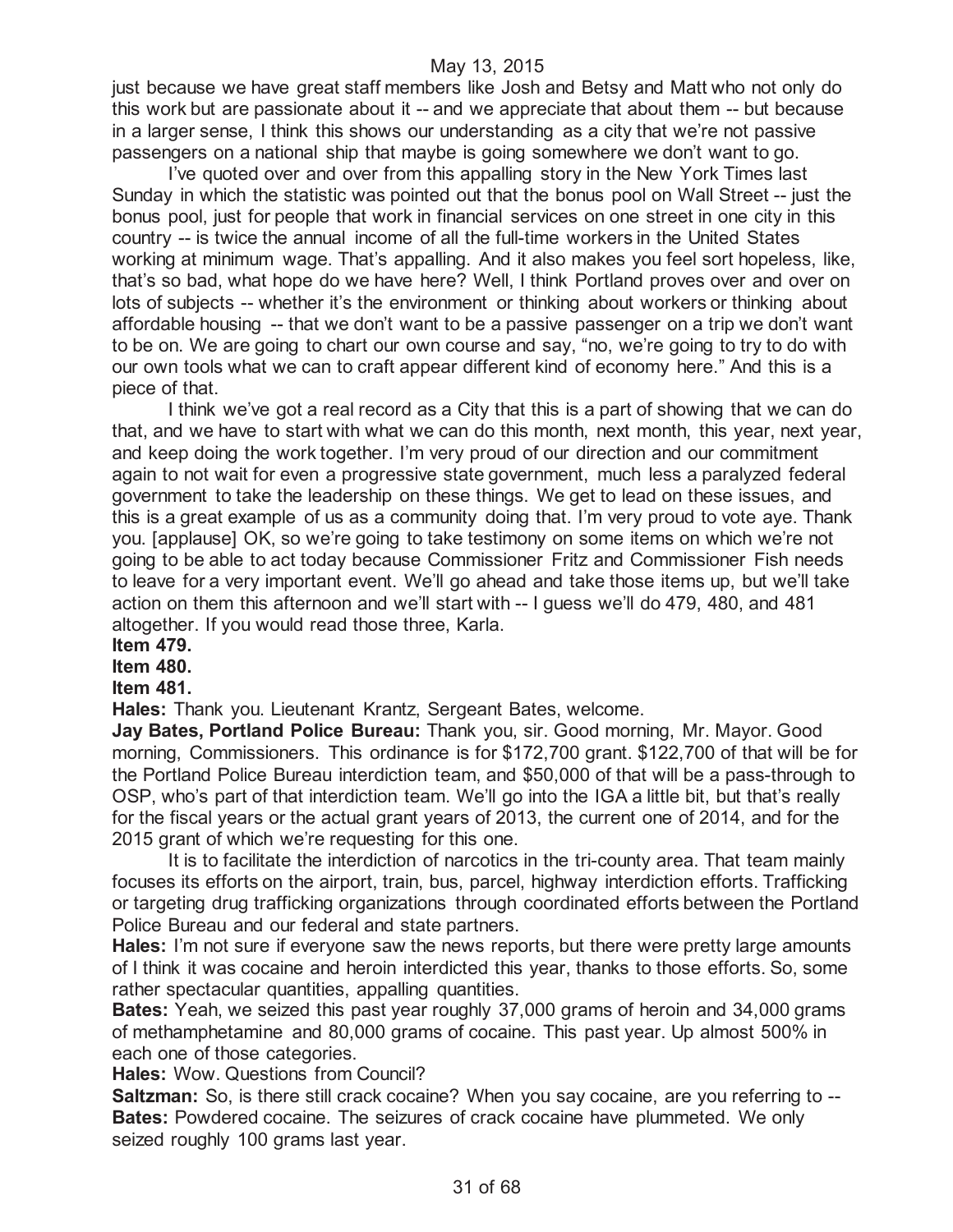**Saltzman:** Great.

**Hales:** But sorry to see the resurgence of methamphetamine. I mean, all these drugs into terrible damage to the people that are addicted to them, but methamphetamine may be the worst.

**Bates:** It is terrible, it absolutely is. We're happy to see the production of

methamphetamine move out of the city, but yeah, the use of methamphetamine is still very high.

**Hales:** Any other questions? Thank you both. Stand by, there may be more. We'll take public testimony on all three of these items. We won't be able to act on them until this afternoon. Lieutenant, did you want to add some things? I'm sorry.

**Mike Krantz, Portland Police Bureau:** I believe I have ordinance 481, which is the additional for the Metro Gang Task Force.

**Hales:** OK, good.

**Krantz:** My name is Mike Krantz, I'm Lieutenant with the tactical operations division assigned to the gang enforcement team and Metro Gang Task Force.

The ordinance is to accept a grant in the amount of \$36,000 from the Oregon Department of Justice HIDTA trafficking area program and for program expenses for the Portland Metro Gang Task Force efforts.

The mission of the Metro Gang Task Force is to identify a target for prosecution criminal enterprise street gangs or groups responsible for drug trafficking, money laundering, or violence acts in the Portland metro area. The grant will assist the ability of the Metro Gang Task Force to carry out its mission and will assist the Portland Police Bureau with the improvement of livability through the reduction of organized criminal gang activity and the provision of harm reduction through limitation of illegal drug supply through these gangs.

Police Bureau applied for the Oregon HIDTA grant in March of 2014 to support the Police Bureau and Portland Metro Gang Task Force initiative, which will assist in providing the means of investigation of violent street gang members who are involved in distribution of controlled substances in the Portland area. We were notified that Oregon HIDTA will grant the award of \$36,000 to the Portland Metro Gang Task Force via the Portland Police Bureau and reimburse us for a maximum of 36,000 for the approval calendar year of 2015. No match is required for this grant.

**Hales:** Thank you both. Thanks very much. Does anyone want to speak on these items? Come on up.

**Steven Entwisle:** Good morning, Mayor, two Commissioners. My name is Steven Entwisle, longtime Portland resident -- 55 years -- member of individuals for justice, and founder of healing man's sanctuary. Also, whistle-blower for less fortunate and helping 100 million friends. For the record, we're against this.

It reminds me back in the early 1980s when Ronald Reagan started his ramp-up of Richard Nixon's drug war. This is not a law enforcement issue, drugs. This is a health issue. Any time you use law enforcement, you're going to have all sorts of problems. Haven't we had enough of this the last 35 years? I mean, they got TV shows and everything all exciting and all the adrenaline and everything, and, "oh, you're such a good guy to get rid of these, you know, worthless vermin that are using these drugs." These are people. These people have families. These families have children. Law enforcement is not the way to solve this, OK? Because it will never be solved. This is just a way to keep in place a Jim Crow system which feeds off of this. They feed off of this money. They feed off of this suffering. Even got people that are waiting with catchers' mitts to catch houses and children. But they don't want to change it, they want to keep it just the way it is.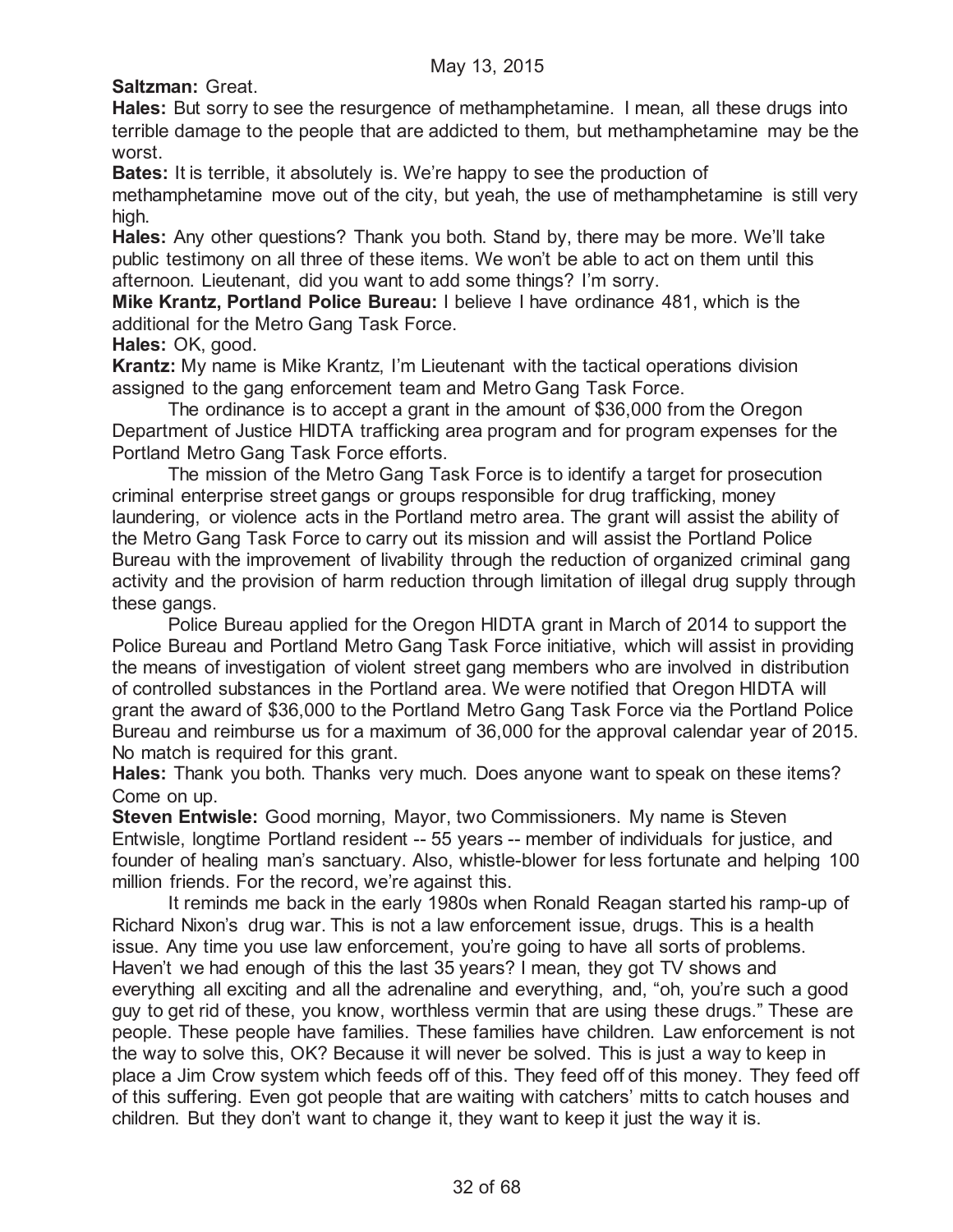Unfortunately for them, people are starting to wake up. People are starting to wake up about the drug laws, starting to read books like Michelle Alexander's The New Jim Crow, which I recommend everybody should read before they make any decisions on any kind of drug policies whatsoever. Our prisons -- we got too many people. Why aren't we having like a parole to payroll program? I don't hear anybody talking about that. All I hear about is people wanting to shove everybody out of the way to make it pretty for billionaires. The billionaires already have it made, they know where they are going to go when there's an emergency. The rest of the folks don't, they're all on their own. Making Portland a beautiful place for billionaires to come sit, where they have power in the parks, gentrification in the neighborhoods, where they get rid of the other is wrong. Thank you. Hales: Thank you. Anyone else? OK, then we'll -- sorry. Didn't see you, Joe. Come on up. **Joe Walsh:** For the record, my name is Joe Walsh, I represent individuals for justice. We get very nervous about these task forces, these police officers that specialize in gang enforcement or drug enforcement. We get nervous because what happens with these task forces or groups that break off from the police department and do something the majority of their time is they become isolated, and they become people that go to the streets and then in their interpretation, if you look like a gang member we're going to hassle you. So we get very nervous with these task forces. And I know these are grants, but it's money to pay for something that we get very nervous about. We would rather see the police department acknowledge that they have a problem and respond to that problem instead of setting up task forces which gets to be very dictatorial. So, that's our objection.

We would like you to consider that and try to put in some provisions as the Police Commissioner to say, "hey, you know, what is the definition that you're using for gang members?" And my understanding is the definition is so general that the three of us could be considered gangs. That's our problem. Because when you specialize in these kinds of things, you become dictatorial and you become very anchored in your definition. So, we would rather see the general police department sit down and discuss these things and that not just four or five guys that are hanging around and let's go kick some butts on the street. That's what's happening. You know that's happening. So, put some restraints on these guys. Thank you very much.

**LaQuida Landford:** Good afternoon, Mayor, Commissioners. I have not been around for a while. But as I listen to --

**Hales:** Just put your name in the record.

**Landford:** Oh, LaQuida Landford. Thank you, Mayor. About the funding that we're funneling it through. What my concerns are with that if it gets approved would be that I believe that we need more opportunity for people in the community of color to get help. And not just in the community of color, but as we know where the high numbers for methamphetamine and heroin is a really big deal in our communities. Downtown, I see it every single day, and our youth really need help, whether they're white, black, Asian, Latino -- there's the help that is needed. Like Mr. Joe said about gangs -- I was born in LA. And so ever since I've been in Portland I cannot identify with a gang because I don't see Crips and I don't see Bloods. So when I see information in the news about this is a gangrelated activity, that is hard for me to distinguish because if I was in California, I would know where to or where not to go. But in Portland since January, we've had community violence in our communities that is very shocking to any individual, so wherever it is that I'm at, I'm as a person of color, have to be targeted by the police which I have been recently, and the work that I do to help build and mend those relationships are very uncomfortable for myself. So, my concern is -- or just when something -- just that we need help. And money with the police is not going to solve the help that the community needs. And when Commissioner Dan asked about crack cocaine -- crack is whack. Not that many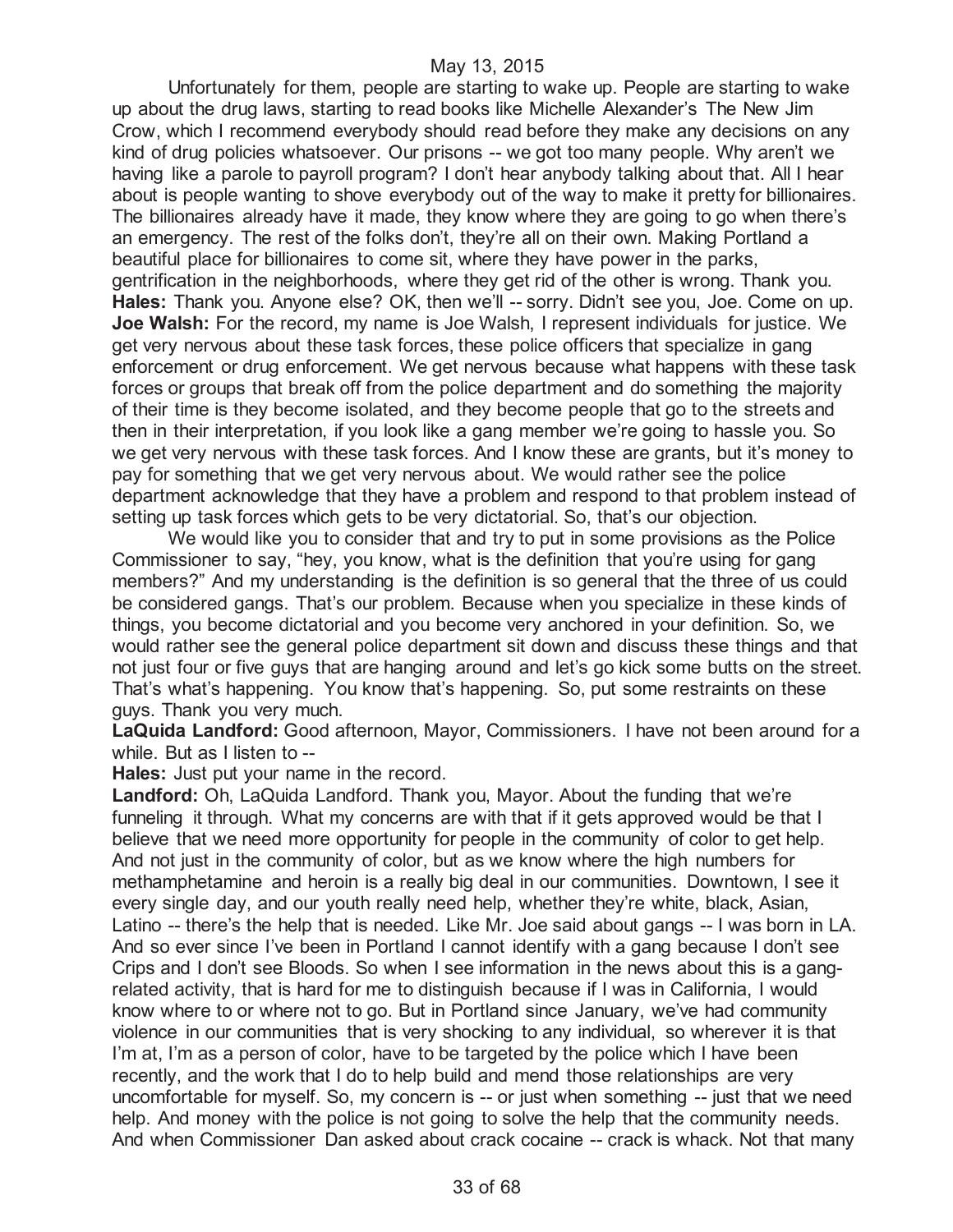people smoking crack anymore. So, those people that have been smoking crack for the last 30 years -- and my mother was addicted to crack for 20 years -- she has been clean for 15 years. She lives in Miracles, and she's doing very well and I'm very proud of my mother. She needs extensive rehabilitation, you know.

So these conversations that we have with the money that are coming through our city every single day -- there's opportunities for trade-in programs, apprenticeship to get young men and young women the sustainable help that they need long term, not to be in a rotating door of in and out of treatment centers on the block and then still end up smoking crack, if that's what you want to call it, or picking their faces because they're addicted to meth and they mentally are unable to be in the right state of mind.

I just wanted to say that that's the help that we really need in this city so that people can have sustainable lives, so that they can get back to reality of things. Thank you. **Charles Johnson:** Good morning, remaining Commissioners. For the record, my name is Charles Johnson. And drug addiction and drug trafficking are no joke. The Portland Police is a joke. Right now on KOIN news, there's a story about idiotic police officers complaining about being filmed. "We were illegally recorded." So it's very difficult for us to have any faith in the Portland police department.

I know your new chief and I have had some engagement and I am still optimistic that there is a desire to make community-responsive policing that respects everybody equally in this city. But when the news is reporting that a man named Mr. Shaw has been investigated by the Portland police department and referred to the District Attorney because he records what the police do, I don't care what the circumstances are, that is a disgusting waste of money. That money should be going to this type of stuff that we're getting money from the Oregon State Police for, interdiction and prevention of drug trafficking.

So while generally, I recognize when we have these issues on the budget, it's important to get money from other sources into the Portland Police budget so that we can keep people from being harmed by drugs and not just reduced supply, but also help people so there's less demand, but I don't really think that I can encourage any money to go through the police department when I'm reading idiot things like Portland Police Officer Michael Honl and his business in the 10400 block of SE Knight Street gets involved with burglary Detective Douglas Halpin and they are complaining because a citizen recorded them. I don't care what they were doing -- if it was an undercover drug operation -- Portland police officers have dangerous habits, they have very little public trust.

I like some of the cops, I can deal with them. But public perception is what we're talking about here. Go ahead and vote -- well, you won't be voting because of the quorum issue -- but it's OK to take the grant. But Mayor, Portland Police Association and the lesser quality people there -- I don't know if that includes Daryl Turner, their president, or not - but they are screwing up your efforts to have a police department that the people can believe in. So I hope that you will have a press conference with Officer Michael Honl and Detective Douglas Halpin and get this cleared up so that the District Attorney is not wasting time and money on this crap when we're trying to prevent people from being killed by methamphetamine or during trafficking of stuff like that. Thank you very much. **Hales:** Thank you all. Anyone else? OK, I will set these three items over for this afternoon. We'll take up 482. Thank you.

#### **Item 482.**

#### **Hales:** Good morning.

**David Peters, Portland Water Bureau:** Good morning, Mayor Hales and Commissioners. I'm David Peters with the Portland Water Bureau, I'm a principal engineer in the engineering services group. I'm here with Scott Bryan, our project manager for this project.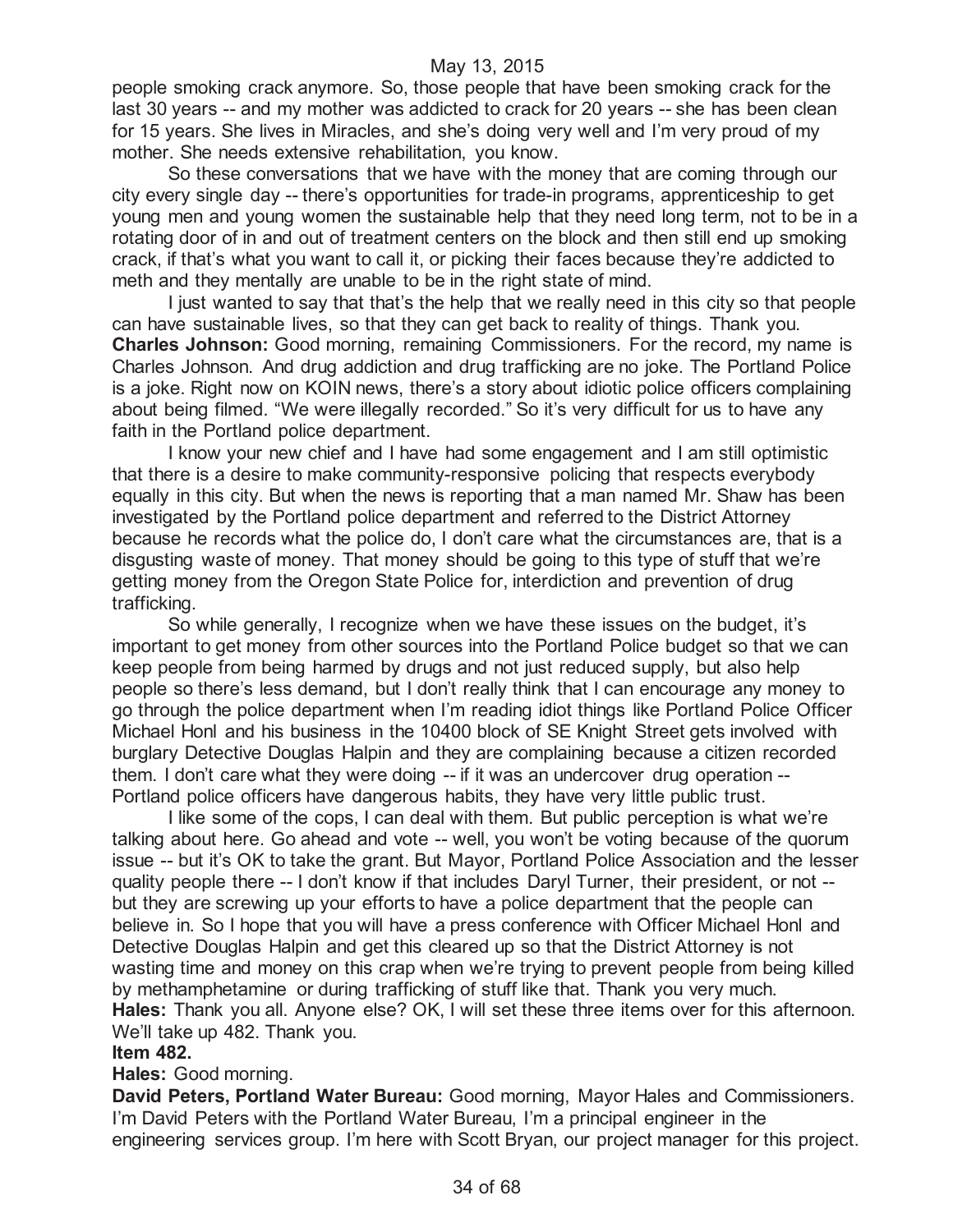We're here to ask for the ability to authorize a contract to the lowest responsive bidder for improvements to Road 10 in the Bull Run watershed.

The maintenance of the road system in the Bull Run watershed has been the responsibility of the Portland Water Bureau since adoption of the Bull Run watershed management agreement in 2007. Road 10 is the primary route to the Portland Water Bureau facilities in the watershed.

This project is part of a multi-year project to improve this primary route, and there's many reasons why we want to improve this route. Operations and maintenance is a big one -- our employees are going in and out constantly. The safety of those employees is important, and this is also the emergency response route to anything that would happen up at our facilities.

The rating of the pavement condition index shows that this 1.6 mile portion of the road is in poor condition and it requires reconstruction, repair, and resurfacing. Significant sections of the road through the project limits do not meet established standards for safe use by large equipment and regular use by our employees or employees from other agencies.

The project includes multiple types of work including road widening, reconstruction of failed segments of pavement, construction of retaining walls, culvert replacement, and paving and striping. We anticipate the work to start this July and be completed throughout late summer and early fall. The estimated cost is \$189,000 and has a moderate level of confidence.

**Hales:** So this is a paved road, not a gravel road.

**Peters:** It's a paved road, yes.

**Hales:** OK, questions?

**Saltzman:** Commissioner Fish had to leave early, but he wanted to make sure we extend our thanks to both of you for your good work on this project.

**Peters:** Thank you.

**Hales:** Thank you very much, thank you both. Good work. Anyone want to speak on this item? If not, then it passes second reading next week. Thank you both. Then our final item for this morning is 484.

#### **Item 484.**

**Hales:** Come on up. Good morning.

**Sherree Matias, Office of the City Auditor:** Good morning. I'm Sherree Matias from the Auditor's Office. Bureau of Maintenance is running a little late, so I don't know if they will be able to make it. This ordinance is for sidewalk repair on property that is required by the City. Any remonstrances for assessment have been pulled and are not in this ordinance. **Hales:** OK. And your reinforcements from PBOT have just arrived.

**Mike Zeller, Portland Bureau of Transportation:** I'm Mike Zeller, I'm one of the sidewalk inspectors.

**Hales:** Thank you both. Any questions about this particular assessment? OK, thanks very much. Anyone want to speak on this item? Come on up, please.

**Miriam Patterson:** Hi, I'm Miriam Paterson and I live in a 1922 house in NE 9th that is a land trust home. I'm a single parent of two teenage boys and have been in very difficult financial circumstances for a long time due to being laid off, divorced, etc.

At any rate, when I first moved into this land trust house, we had it looked at by an inspector recommended by the Portland Housing Center, and he said that there was a problem with the sewer line and we should have someone look at it. So, we paid for a company -- Steve McBee, I believe -- to do a scope underground and see, and indeed there was a problem. This was before we moved in, so the Sabin community land trust agreed to share the cost of fixing it with my ex-husband and I prior to our moving in. I got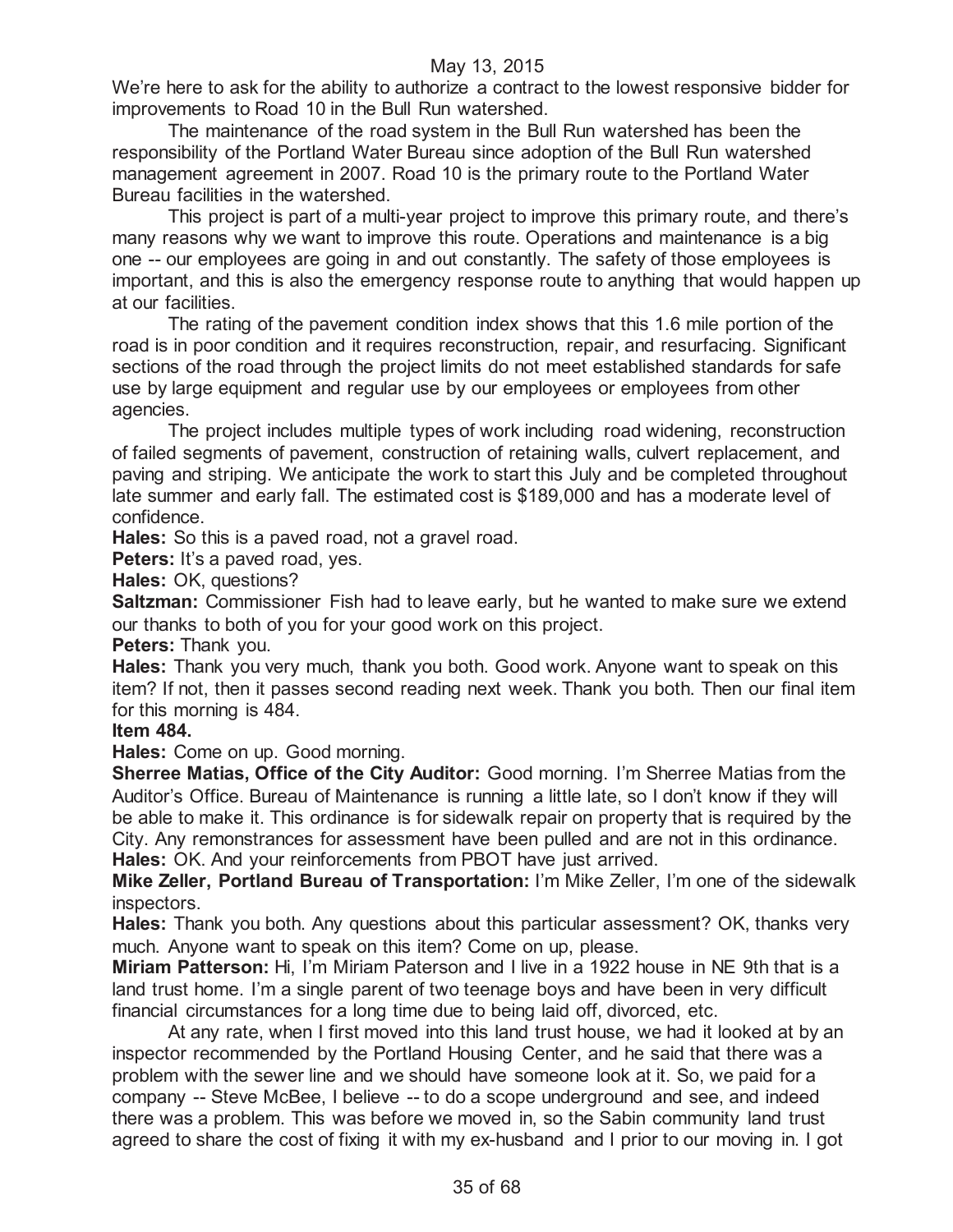some estimates that were higher and they very much wanted to go with the cheapest, and so -- and I wasn't really in a position to do anything about that and just very much wanted to move into this home because otherwise, there's no way we could afford to raise our children in such a great location and large house and close-in Northeast by not owning the land but owning the house.

So we split the cost, but only a portion of it was fixed. It was sort of patched, I suppose. That's 10 years ago now, and gradually the porch, the sidewalk, the steps - especially the sidewalk -- have been subsiding worse and worse, and I didn't have money to deal with the sewer problem underneath that was causing the sidewalk problem.

I looked for all kinds of possible help, including Sherree -- we emailed you were very helpful, by the way -- I was looking to see were there any funds available to help someone to pay for a sewer issue who didn't have the money because it was impacting on the sidewalk, etc., and I don't imagine it's that healthy. But apparently there wasn't funding.

I was five blocks from the MLK corridor and there are funds for senior citizens, but I'm not old enough yet and it seems there was no way I could get help to deal with underlying problems. So, when I was cited for the sidewalk I spoke [beeping] -- that means I have to stop talking?

**Hales:** Go ahead and finish up.

**Patterson:** I spoke with the inspector and I was told to contact the City Auditor. So, I looked into if there was any way possible to not just pave it over because the problem is underneath with the sewer and it's just going to have to be redone. But I wasn't able to get any help and it was paved over, which is clearly safer, I'm not really objecting to the fact that it was paved, but I'm now given a bill of \$3500 to pay for it and I still can't seem to locate any funds, any way to get help to pay for the underlying sewer problem that was the reason that the sidewalk has subsided. Thank you.

**Hales:** Thank you. We'll see if we can get some answers for that.

**Shedrick Wilkins:** I'm Shedrick Wilkins, a government-subsidized person that gets to shoot his mouth off because I was a veteran. Health care for me except dentistry costs absolutely nothing. I was in the military, so I get a lot of things free. These pills don't cost me anything

On Christmas 2013, I threw up on the sidewalk --

**Hales:** Sir, we're here on a sidewalk assessment.

**Wilkins:** I know, I threw up on a sidewalk in downtown Portland. They sprayed it down with water. Now, I think germs come from -- I am a Target employee, so little kids come into my store and throw up. Bleach water will disinfect something. I got dizzy, so I -- **Hales:** Are you subject to this sidewalk assessment?

**Wilkins:** No, I just want the sidewalk sprayed off.

**Hales:** OK, well that's a separate matter. We have to take up this particular question, which is charging people to fix the sidewalk in front of their house. That's what we're talking about here.

**Wilkins:** Oh, I'm sorry.

**Hales:** That's alright, mistakes happen. You'll need to talk with us at another time about that. Let's hear from you.

**Wilkins:** I'm sorry.

**Hales:** No problem.

**Wilkins:** These pills are free. OK, never mind.

**Hales:** Welcome.

**Micalea Kelley:** Hi, my name's Micalea Kelley, and this is Ms. Betty. I'm talking for her on her behalf for her property that's on Milwaukee Avenue. She owns a small bookstore and then she lives on site behind her house.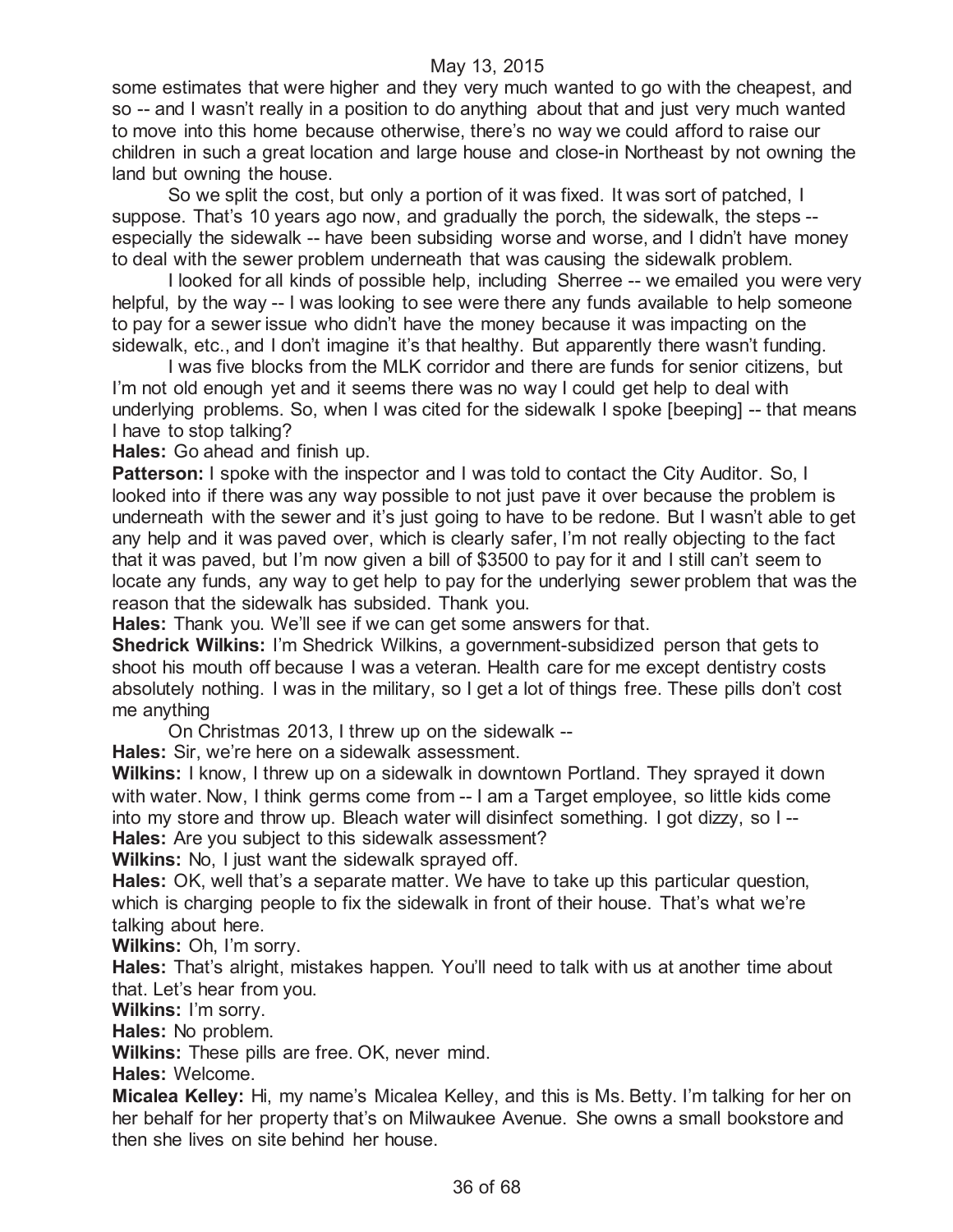The City came out and they wanted to fix her repairs in front of her sidewalk. She had people in the community that offered to help her fix the sidewalk. She doesn't know the City processes, she's from the Philippines. Her husband passed away with kidney failure, and he was supporting her. He had a pension, so she was getting a pension and she was running the bookstore after her husband passed. So, she gets this bill. She authorized the City to pay for the parking lot -- for the sidewalk to be repaired. She gave permission for them to fix it because she didn't want somebody in the community to just do it for her and not do it right. She wanted to make sure it was done right. She didn't know any of the legal processes or anything like that.

So, the City came out and billed her \$2000 to do her sidewalk. And she would normally be able to pay for it with the veteran's pension that she gets, but that got cut off and she had an annual -- her taxes last year were \$1900. The bill for the sidewalk is \$2000, and then she had a hearing or something they reduced it to \$1800.

I guess I just want the City -- I want you guys to know her situation. She's been living here, she's by herself, she doesn't have any family, she has no support, anybody that is able to help her. The people that are willing to help her are her neighbors, you know, people in the community. I just wanted to come to you, let you know what's going on and what the situation is.

**Hales:** And she's already received a bill for the project, right?

**Kelley:** She's got the bill. The final inspection August 13th, 2013, the final inspection was done. She got the assessment. She already had a -- I can't remember what the word is -- **Hales:** Deferral?

**Kelley:** She already came to you one time, and it was reduced from 2000 to 1800. I can't find where it is.

**Hales:** We'll get the staff back up in a minute to talk about both these situations.

**Kelley:** I wanted to know what her options are, you know, because I'm willing to help her and hopefully, you guys are willing to help her too.

**Hales:** Yes.

**Kelley:** I don't know what her options are. It says on the paperwork that she -- since you guys did the repairs, the City of Portland maintenance including new repairs must be considered part property ownership. I don't even -- what does that mean?

**Hales:** That means that it runs with the property, so the cost of improvements now are attached to the value of the property from the City's standpoint.

#### **Kelley:** OK.

**Hales:** But what we'll do is --

**Wilkins:** What's a safe sidewalk?

**Hales:** Sir --

**Wilkins:** OK, I'm going to leave -- [speaking simultaneously]

**Hales:** These folks have a particular problem to be dealt with. Maybe we could get staff could come back up for just a second.

**Kelley:** I know payment installments would be an option, but you're asking --the bill is her annual income for her taxes.

**Hales:** I understand. Let's get the staff to come back up and address the question of what options are there for low income property owners, if any, in a situation like this? Are there deferrals, are there payment plans? What are the options? Let me thank you and get them to come back up. We also may want them to spend more time with you after the hearing. **Kelley:** She doesn't get government funding, she doesn't get social security, she doesn't get food stamps, she doesn't have any government help, but I know that people do get government help they have, like -- they based on what you make -- you know, the bill is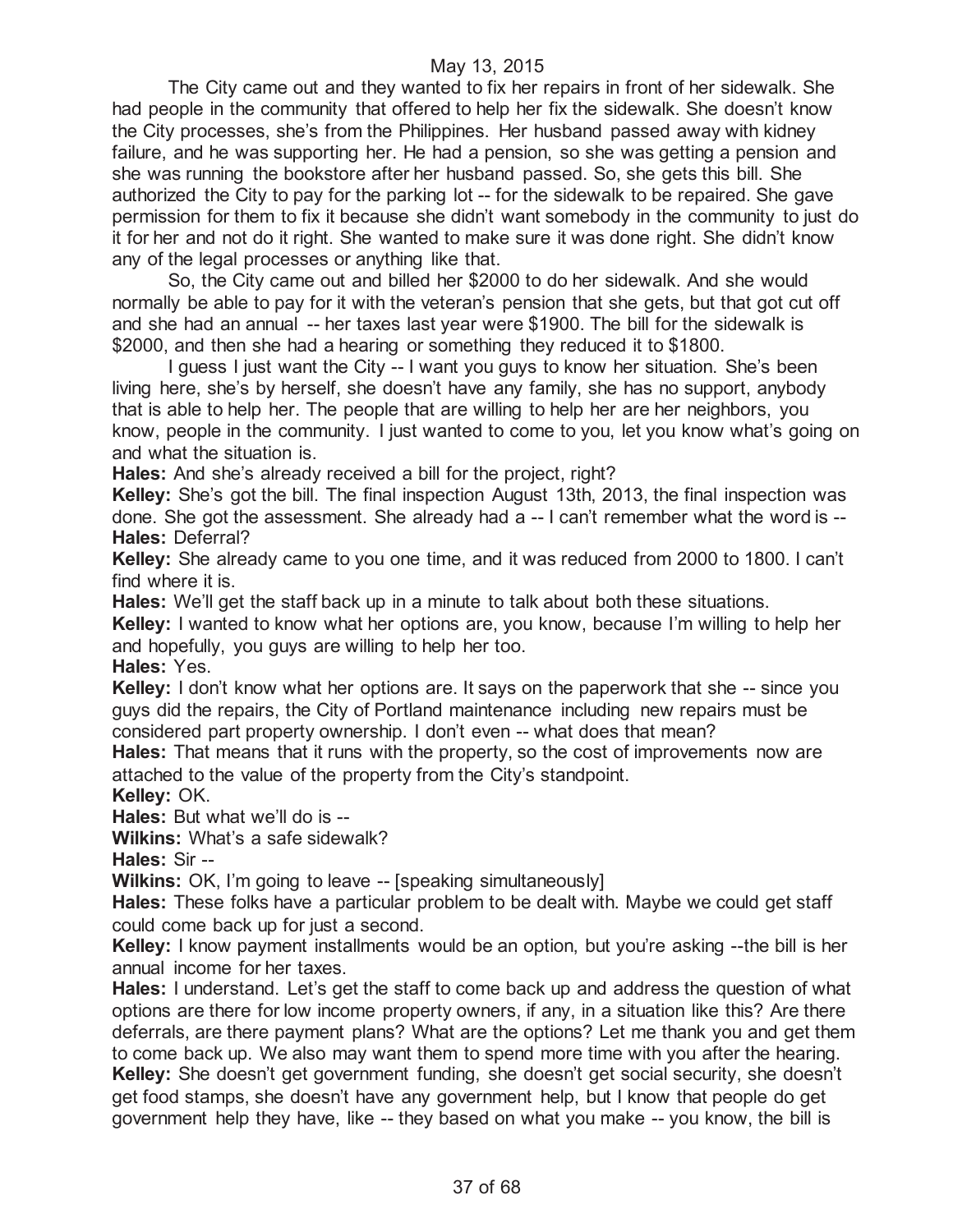based on what you make. That would be nice if that was some sort of option for her in her situation.

**Hales:** Thank you. Thank you for coming. We'll get them to respond. We might want them to follow up with you as well individually. Anyone else want to testify?

If you would come back up and just refresh our memories at the Council about what -- for either of these folks' situation -- what are the options at this point in the assessment process, if any?

**Matias:** Property owners have the option of financing the amount with us, but there is no other -- like senior deferral we used to have, but that's no longer a program going on with the state.

**Hales:** That was a state program?

**Matias:** That was a state program, yes.

**Hales:** Oh, because I remember that.

**Matias:** Yeah, they discontinued it.

**Hales:** The state just ended that program?

**Matias:** They did.

**Hales:** OK. Do we have the option of recreating our own? Not that we could do that today, but I'm saying do we have that option?

**Matias:** I'm not sure. That's definitely something to look into.

**Hales:** OK. So, we can finance the cost of the improvements. This property -- like all other properties in the area that got assessed -- are subject to that, but paying it over time is one option.

**Matias:** Yeah, they have a five or 10 year option to pay it.

**Hales:** OK. Any other suggestions? I might want to ask you to meet with them individually to make sure they understand what those options are. I know it may not solve the whole problem and may string it out, but nevertheless it might make the sticker shock of getting a \$2000 or \$3000 bill at least something that's a little more manageable.

**Saltzman:** What is our interest rate on financing?

**Matias:** It's a 5.2% interest rate.

**Novick:** And how long a repayment period do we offer?

**Matias:** On a \$2000 loan, it would be five or ten years.

**Hales:** So enough to make that a relatively modest annual amount. OK. Any other questions for staff? Then I'm going to close the hearing, and then this will come back as an ordinance, is that right? OK. In the meantime, could you please meet with these folks and give them that information?

**Matias:** Absolutely.

**Hales:** With that, we're going to recess until 2:00 p.m. Thank you all.

At 12:00 p.m., Council recessed.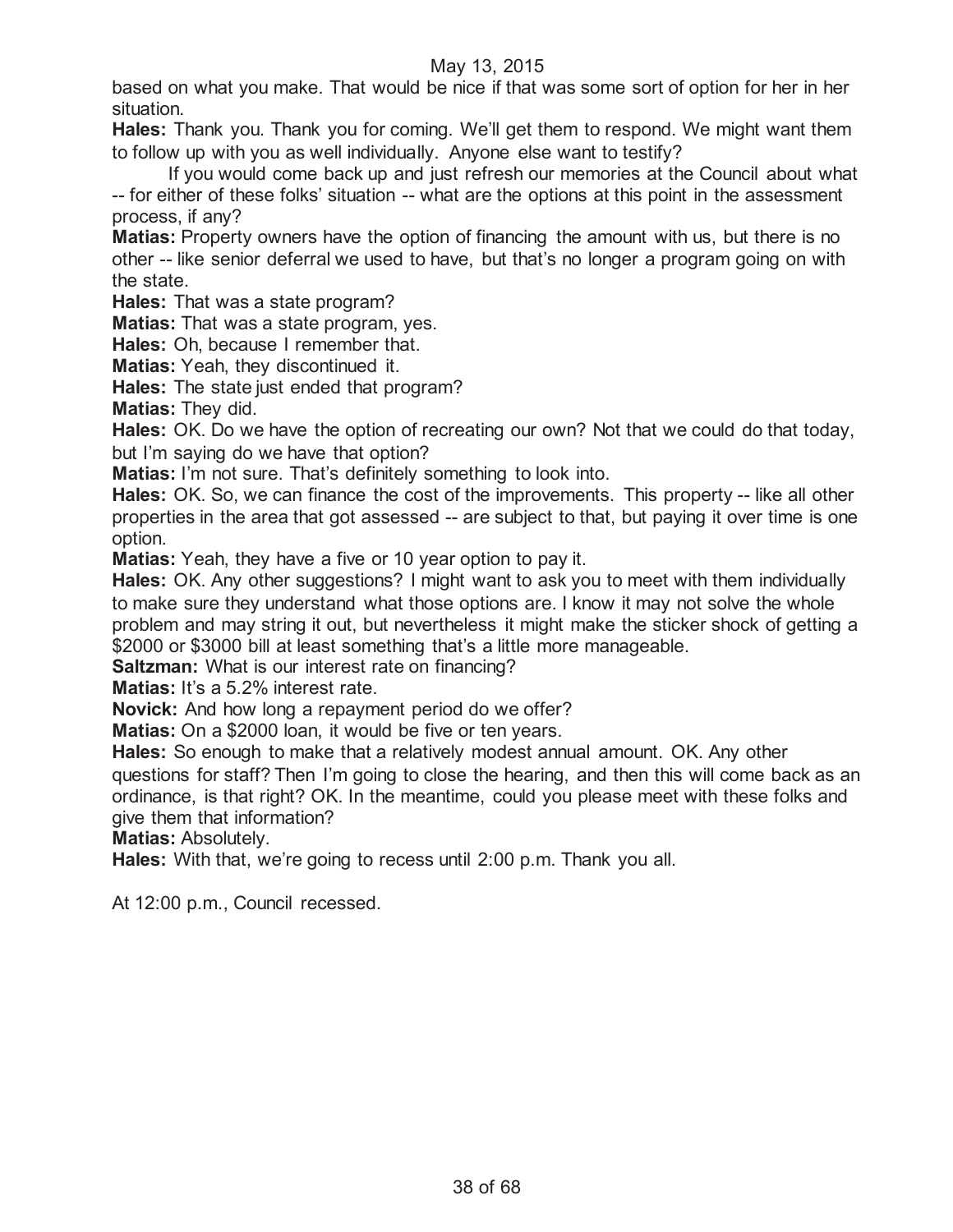# May 13, 2015 **Closed Caption File of Portland City Council Meeting**

This file was produced through the closed captioning process for the televised City Council broadcast and should not be considered a verbatim transcript. Key: **\*\*\*\*\*** means unidentified speaker.

# **MAY 13, 2015 2:00 PM**

**Hales:** Good afternoon, everyone. Welcome to the afternoon session of the May 13th Portland City Council meeting. Would you please call the roll?

**Fish:** Here. **Saltzman:** Here. **Novick:** Here. **Fritz:** Here. **Hales:** Here. **Hales:** We have a couple of items from this morning's calendar that we have to deal with and then we'll move on to the things that are actually scheduled for this afternoon. So bear with us, folks, while we dispose of a couple of things from this morning.

Let me make the usual announcements here at the beginning of the meeting. Welcome, everybody. If you're here to testify on a Council item this afternoon, please sign up on the signup sheet, which is either outside or now here in the room with our Council Clerk. If you are here to speak on a Council calendar item, just state your name. You don't have to give us your address, if you are a lobbyist under the City's Code, you are required to disclose that. You know who you are, so make sure that you do disclose that. Please testify only to the matter at hand. If you have handouts to present to the Council on a calendar item, please give them to the Council Clerk. And again, as usual, we ask that people maintain decorum in this room. If you want to indicate support or opposition to your fellow citizen's point of view, feel free to give a thumbs up or wave of the hand or if you really want to indicate disapproval, give them a thumbs down, but we ask that people don't make vocal demonstrations at any time and we sometimes have to gavel the meeting closed to reinforce that point because it is important that everyone's point of view be heard. So, those are the rules of procedure. If we can go back to the three items on the calendar this morning that have to be voted on now -- we had the hearings, but we also have an amendment to one of them. So, the first of them is item 479. **Item 479.**

**Hales:** Any Council questions on that matter? Roll call vote on 479.

**Item 479 Roll.**

**Fish:** Aye. **Saltzman:** Aye. **Fritz:** Aye. **Hales:** Aye.

**Item 480.**

**Hales:** OK, so that's the language that was in the amendment. So, do we have to move that amendment or is it already -- it says included.

**Moore-Love:** Yeah, we have it. We haven't made a motion for the amendment to amend directive B to add general fund information.

**Hales:** I see, there it is. Can I have a motion, please, to add that amendment to the directive B?

**Fish:** So moved.

**Saltzman:** Second.

**Hales:** Any discussion? Roll call on the amendment, please.

**Roll on amendment.**

**Fish:** Aye. **Saltzman:** Aye. **Fritz:** Aye. **Hales:** Aye.

**Hales:** And on the amended ordinance.

# **Item 480 Roll.**

**Fish:** Aye. **Saltzman:** Aye. **Fritz:** Aye. **Hales:** Aye.

**Hales:** OK, then finally, the third ordinance, 481.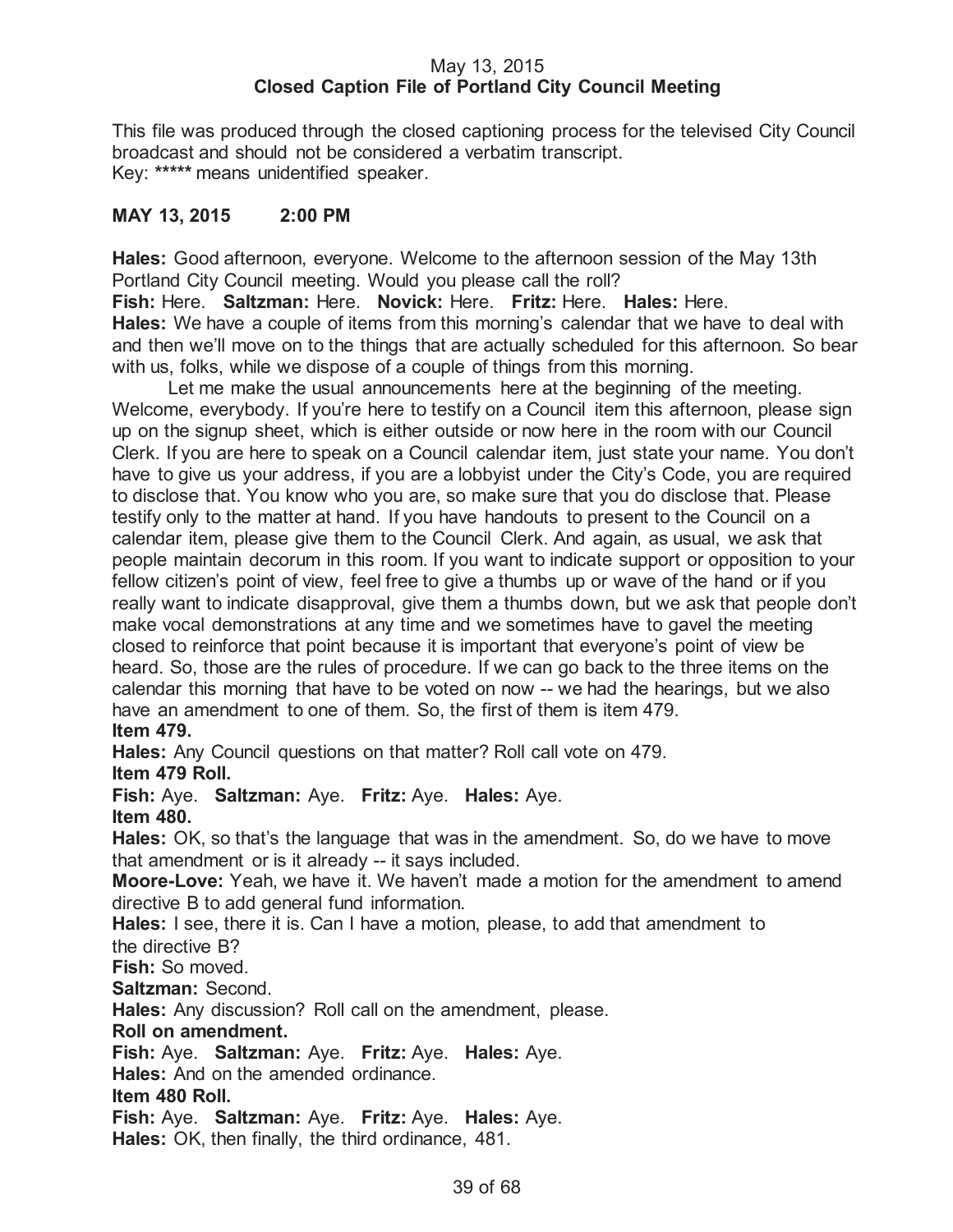**Item 481.**

**Hales:** Any further Council discussion about this? Then roll call, please.

**Item 481 Roll.**

**Fish:** Aye. **Saltzman:** Aye. **Novick:** Aye. **Fritz:** Aye.

**Hales:** Just a quick comment about all three of these. We hear testimony sometimes sort of on one side of an issue, and that kind of was the case this morning. The Portland Police Bureau is not spending much time or money on dealing with marijuana, but we do have a huge upsurge in the use of heroin in our city, and a really terrible resurgence of the use of methamphetamine. And those are tragic addictions, and we've got a lot of addicted people, and some of them commit crimes and some of them are being supplied by gang members and gangs are fueling their operations, if you will, with a combination of human trafficking and drugs.

So far this year -- I've lost track as of this week, but as of Monday, we've had 45 gang violence incidents so far this year and well over 300 shots fired in our neighborhoods, including shots going through people's bedroom windows who have nothing to do with gangs. So, it's a serious problem and drugs are not just a public health concern. We have this wonderful service coordination team and we have Multnomah County doing all of the great work they're doing, but it's still a police matter. And I thinks sometimes, we forget that it's still a police matter. I wanted to get those points on the record and thank the folks at the Police Bureau that are focusing on the human cost of the huge wave of drugs that we're dealing with and the fact that that's a major profit center for gangs still pretty serious in our city. Aye. OK, now let's move to the afternoon calendar and take the first item. **Item 485.**

**Hales:** I think our City Attorney has some instructions for us at this point, right? **Kathryn Beaumont, Chief Deputy City Attorney:** Thank you.

**Fish:** Sir, can you move over a little bit so that we can see the City Attorney? Thank you. **Beaumont:** Good afternoon. Just to briefly summarize where we are -- the Council held a hearing on April 23rd on this matter. The record was held open for two successive sevenday periods and closed at 5:00 p.m. on May 7th, and the evidentiary record has been closed since that time.

I understand this morning as part of Item 462, the communication section of the agenda, the Council members heard some comments from Floy Jones ostensibly on the Water Bureau budget but also primarily directed to the Washington Park Reservoir demo review that's before you. Since the evidentiary record is closed, my recommendation to you is that you disregard her testimony and make it explicit that you're doing so -- [booing] --

**Hales:** Hey -- folks, folks. I'll clear this chamber if that happens again.

**\*\*\*\*\*:** [indistinguishable] [shouting]

**Hales:** Maybe so, but I'll clear this chamber if that happens again. She's giving us legal information that we need to follow under state land use law. And depending on which side of the issue you're on at any given moment, you might like for us to follow state land use law. So please continue.

**Beaumont:** The purpose of today's proceeding is for Council discussion and deliberation. Any vote you take today should be tentative only, and we will bring this back at a future date for the adoption of findings and a final decision.

**Hales:** Thank you. Alright. We're at the point I believe on this item where we're ready for Council deliberation and possible motion, is that right? Any further questions for staff or City Attorney before we act? If not, do I have a motion?

**Fritz:** I move that we approve the application of the Water Bureau. **Fish:** Second.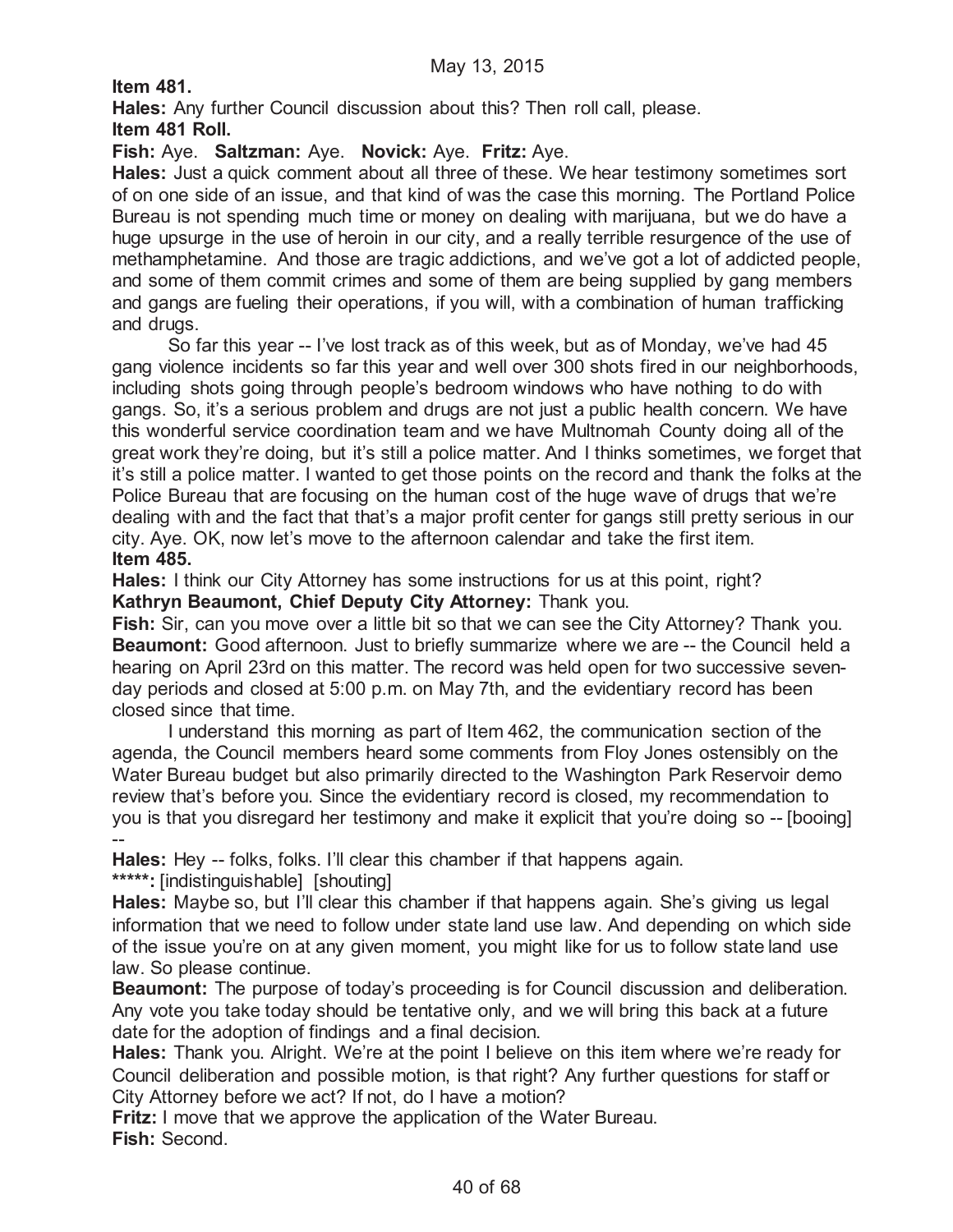**\*\*\*\*\*:** No demo -- [indistinguishable] [shouting] -- **Hales:** Future discussion -- **\*\*\*\*\*:** [shouting] **Hales:** You're done -- you're done -- **\*\*\*\*\*:** No demo -- [indistinguishable] [shouting] -- **Hales:** We're adjourned and we'll be back in 10 minutes.

At 2:12 p.m., Council recessed At 2:45 p.m., Council reconvened.

**Hales:** OK, folks, we are going to reconvene in a minute. Again, I'm going to ask you to be respectful in this chamber. I really didn't appreciate what happened earlier -- [shouting] - we are going to proceed folks. You don't get to come in here and shout. **\*\*\*\*\*:** Yeah, we do -- **Hales:** You don't. We're going to proceed. OK, Council will back to order. Without objection, I'm going to suspend the rules and reconvene and take up the motion that was on the table for item 485. Further discussion? Roll call. **Item 485 Roll, Fish:** Aye. **Saltzman:** Aye. **Novick:** Aye. **Fritz:** Aye. **Hales:** Aye. **Hales:** Done. Thank you. **\*\*\*\*\*:** No -- [shouting] [indistinguishable] **Moore-Love:** We need to set a date -- [inaudible] -- **\*\*\*\*\*:** [indistinguishable] [shouting] **Hales:** We'll set findings for June 10th, is that right? **Beaumont:** Yes, June 10th for findings. What time? **Moore-Love:** 10:00 a.m. – **\*\*\*\*\*:** [indistinguishable] [shouting] **Beaumont:** What time? **Moore-Love:** 10:00 a.m. -- **\*\*\*\*\*:** [indistinguishable] [shouting] **Hales:** 2:00 p.m.? **Moore-Love:** 10:00 a.m. **Beaumont:** June 10th at 10:00 a.m. **\*\*\*\*\*:** [indistinguishable] [shouting] **Hales:** OK. **Hales:** Item 486, please. **Item 486. \*\*\*\*\*:** [shouting] **Hales:** Let's ask the Auditor to come forward. **\*\*\*\*\*:** No demo! No demo! [shouting] **Hales:** Go ahead, Constantin. **Constantin Severe, Director, Independent Police Review, Office of the City Auditor:**  Good afternoon, Council members -- **\*\*\*\*\*:** No! no -- [shouting] **Severe:** I'm here on a proposed code change to City Council -- **\*\*\*\*\*:** [shouting] **Severe:** So, this is an ordinance item related to Department of Justice settlement agreement -- **\*\*\*\*\*:** No! No! [shouting] **Fritz:** So apparently, you people don't care about police accountability?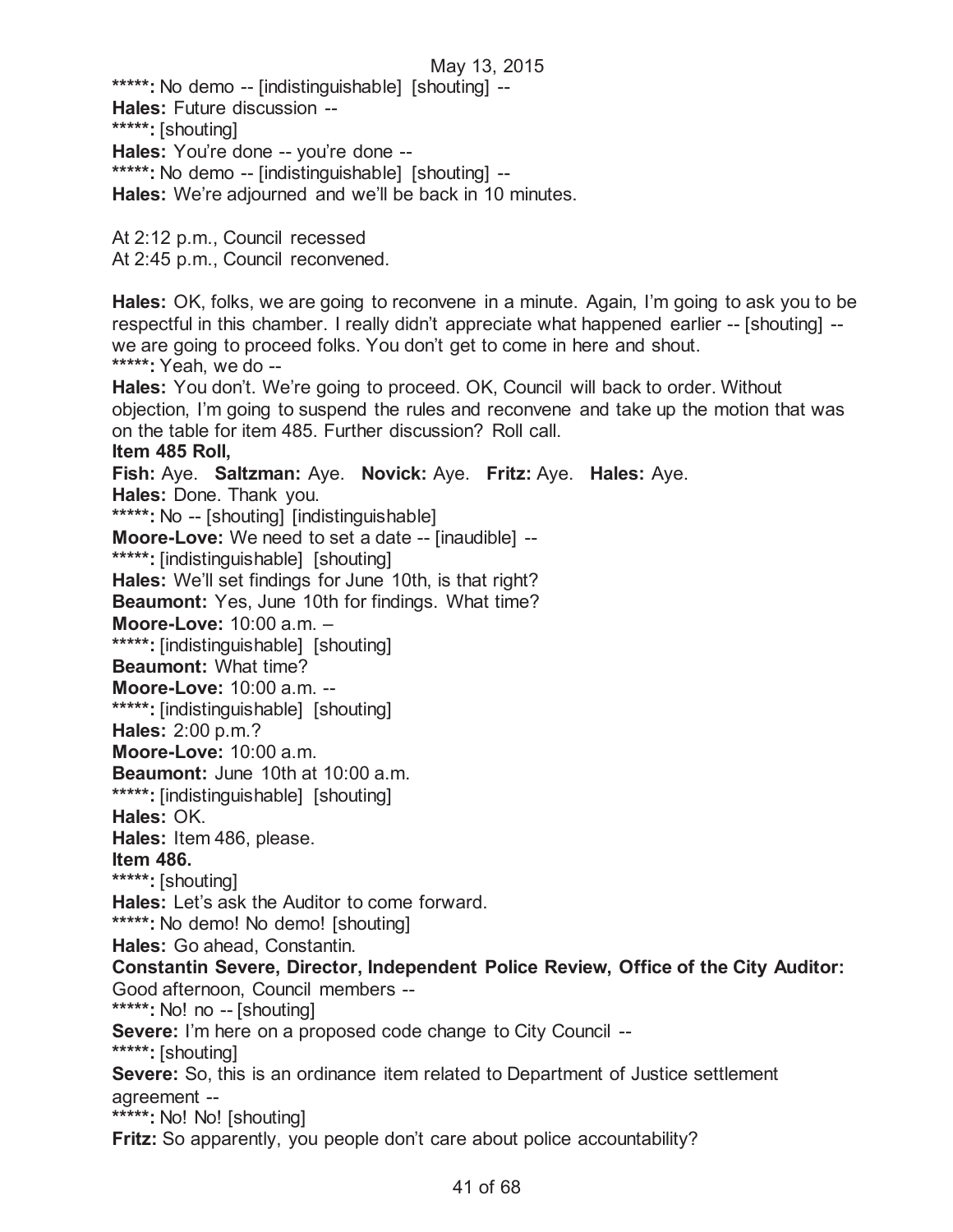**\*\*\*\*\*:** No! No! [shouting]

**Fritz:** We're talking about police accountability right now.

**\*\*\*\*\*:** [shouting]

**Fritz:** We're talking about police accountability.

**\*\*\*\*\*:** [shouting]

**Severe:** Council members, I presented -- I have a proposal on the proposed code change. We have a PowerPoint --

**\*\*\*\*\*:** [booing] [shouting]

**Severe:** So, a little bit of background --

**Fritz:** We're talking about police accountability. That's very important.

**\*\*\*\*\*:** [booing] [shouting]

**Severe:** So, the Citizen Review Committee was created in 2001. There are 11 members of the CRC --

**\*\*\*\*\*:** [booing] [shouting]

**Severe:** The CRC members are appointed by City Council. CRC members serve on the Police Review Board on a rotating basis, but they also serve as an advisory body to the Independent Police Review and the Chief of Police --

**\*\*\*\*\*:** [booing] [shouting]

**Fritz:** [indistinguishable] we're not allowed to, it's a quasi-judicial land use issue --

\*\*\*\*\*: No! No! No! [booing] [shouting]

**Severe:** Do you want me to go ahead?

**\*\*\*\*\*:** [booing] [shouting] No demolition! [booing] [shouting]

**Hales:** We'll let you start over in a minute.

**\*\*\*\*\*:** [booing] [shouting]

**Hales:** OK, Constantin, why don't you begin at the beginning?

**\*\*\*\*\*:** [booing] [shouting]

**Hales:** Hang on. I don't think your microphone is on. Could you turn up Constantin's microphone?

**\*\*\*\*\*:** [booing] [shouting] -- everyone who voted yes on the reservoir -- [shouting] **Hales:** Go ahead, Constantin.

**Severe:** Thank you, Mr. Mayor. So, this is an item in front of Council about the proposed code change to the Citizen Review Committee. Put together a PowerPoint display about the Citizen Review Committee.

The Citizen Review Committee was created in 2001, it has 11 members. The Auditor recommends nominees to the City Council for appointment. They are three-year terms. The CRC members also serve as rotating members on the Police Review Board in use of force cases.

**\*\*\*\*\*:** [shouting]

**Severe:** The Citizen Review Committee serves as an advisory body to the Independent Police Review and the Chief of Police.

**\*\*\*\*\*:** [booing] [shouting]

**Severe:** So, a little bit of background on the City Code provisions related to CRC. City Code 321140 authorizes CRC to hear appeals of misconduct cases, either the community member or a police officer dissatisfied with the outcome of investigative cases can submit a request for review or what we also call an appeal. CRC members receive a full investigative file prior to an appeal. Requests for review consists of two hearings: a case file review, which is an opportunity for the Citizen Review Committee to assess the completeness and readiness of the completed investigation for an appeal; and an appeal hearing. The committee decides whether the decision by the Police Bureau fact-finder is supported by the evidence.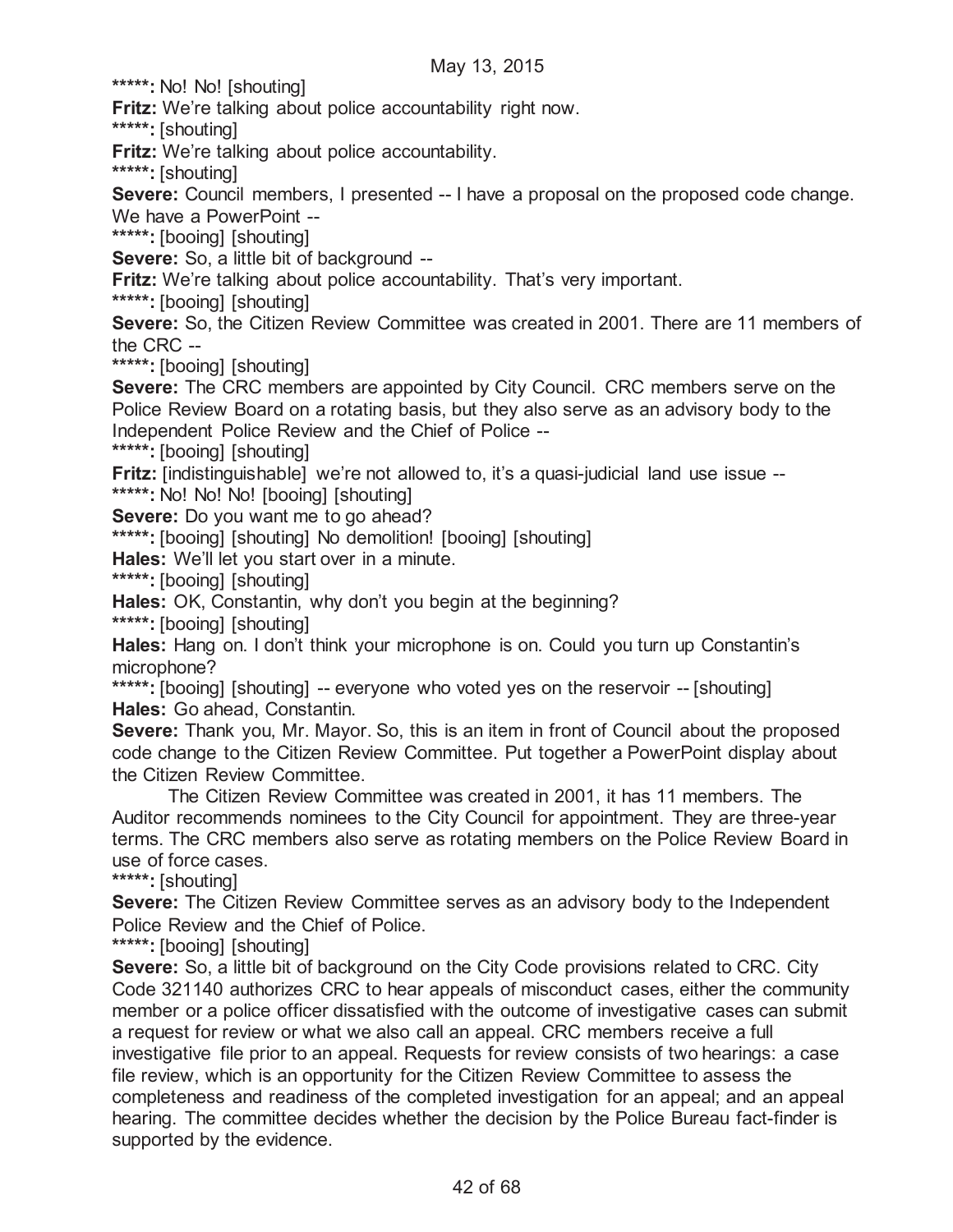Currently, the Citizen Review Committee may request an additional investigation at either stage. Right now, that's at the discretion of either Internal Affairs or IPR. **\*\*\*\*\*:** [booing] [shouting]

**Severe:** So, the Department of Justice settlement agreement resolved litigation between the United States Department of Justice and City of Portland. This was a complaint filed back in 2012 from an investigation which started in 2011 that the Portland Police Bureau had engaged in a pattern and practice of unnecessary or unreasonable force during interaction with people experiencing mental illness.

**\*\*\*\*\*:** [booing] [shouting]

**Severe:** The Citizen Review Committee is mentioned in several places of the agreement. City Council approved the agreement in December of 2012. The agreement was made effective by Judge Michael Simon on August 29th, 2014.

**\*\*\*\*\*:** [shouting] [booing]

**Severe:** These are some of the changes that are part of the Department of Justice settlement agreement and involve the CRC. All administrative investigations of officer misconduct must occur within 180 days of receipt, which includes CRC appeals. Appeals to the Citizen Review Committee should be resolved within 21 days, which would be a big change compared to the way things work right now.

**\*\*\*\*\*:** [booing] [shouting]

**Severe:** CRC members would serve on a rotating basis on the Police Review Board, expansion of the CRC from nine to 11 members, and the CRC may make one request for additional investigation during the appeal process. And that request may include multiple points of inquiry.

**\*\*\*\*\*:** [shouting] [booing]

**Severe:** The need for code change based on the case file review and appeal hearing. Paragraph 121 of the settlement agreement talks about the 180 days. The current appeal process includes a waiting period of around 90 days. Paragraph 121 also talks about the 21 days that the CRC would have to conduct an appeal. The current base case scenario is about 60 days.

The time to file an appeal would be reduced from 30 to 14 days. Proposed changes would allow the case file review and appeal hearing to occur on the same day if the CRC believed the investigation was complete.

**\*\*\*\*\*:** [shouting] [booing]

**Severe:** The proposed code change would require additional investigation by either IPR or IA if the CRC voted to do so. That would not be at the discretion of either investigative entity.

**Fish:** Can I ask a question? What's the rationale for reducing the time to appeal from 30 to 14 days?

**Severe:** So, the --

**\*\*\*\*\*:** [shouting]

**Severe:** -- appeal period is included within the 180 days. So currently, only about 10% of our appellants or community members who filed a complaint request an appeal -- **\*\*\*\*\*:** [shouting] [booing]

**Severe:** As a way of compressing the timeline, we're making the proposed change that would go to 14 days. We have a pretty expansive good cause clause.

**Fish:** And in your view that doesn't prevent people from having a reasonable timeframe --[indistinguishable] --

**\*\*\*\*\*:** [booing] [shouting]

**Severe:** I don't think so, based on some of the research we have done. It takes 10 to 11 days for people to decide whether they want to file an appeal or not.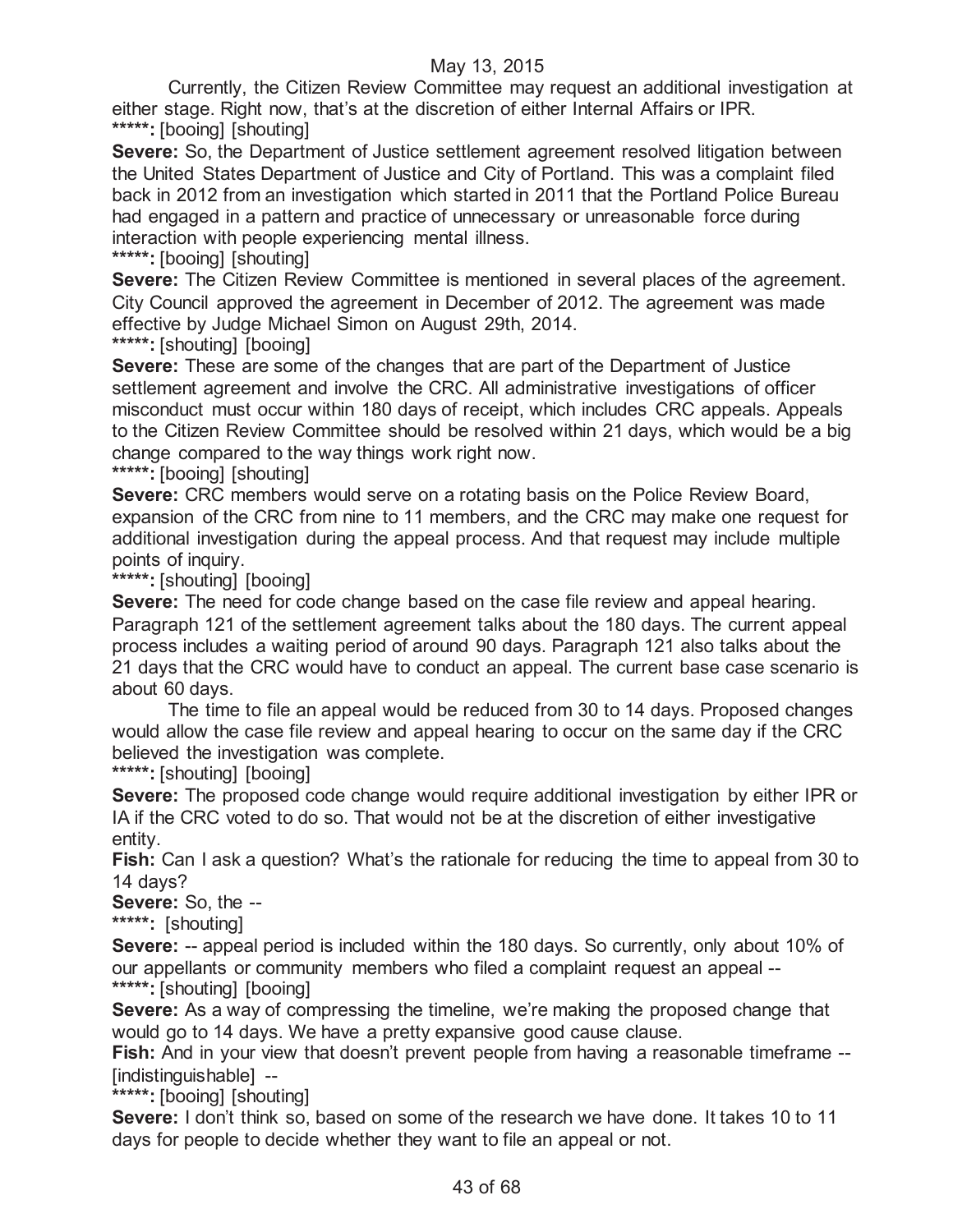**\*\*\*\*\*:** [booing] [shouting]

**Severe:** So this slide talks about the appeals that we've had over the last four, five years. 2013 was a pretty active year, there were five appeals. The CRC historically challenges the Police Bureau's findings at least a third of the time, some years as much as 60%. **\*\*\*\*\*:** [booing] [shouting]

**Severe:** We've had a relatively expensive public engagement process on this code change. It started in October 2014, where CRC members and IPR staff got together to come up with proposed code language that would meet the requirements of the Department of Justice settlement agreement as well as respect the community members who have engaged the City's complaint process. Draft language was put together and was presenting in front of the CRC in January of 2015. February 13th, we sent notification to the COCL, Council offices, and the public that's on our notification list. We heard some feedback from some COCL members that wanted additional time, so we decided to pull this item and set it for today.

**Fritz:** Which in retrospect may not have been the best of things. [laughs]

**Severe:** You know, democracy is a beautiful thing.

**\*\*\*\*\*:** [shouting] [booing]

**Fritz:** Thank you so much.

**Severe:** So do you have any questions on that? Maybe later. Thank you.

**Hales:** Anything you want to add now or maybe later?

**Severe:** So, I believe there are three members of the community who follow these issues who have requested an opportunity to speak on this issue.

**Hales:** We'll let them speak and get you back up after that.

**\*\*\*\*\*:** [shouting] [booing]

**Moore-Love:** We're calling public testimony for this item.

**Hales:** Tell him he can testify now, Mr. Walsh.

**\*\*\*\*\*:** [booing] [shouting] Save our reservoirs! We love you Joe!

**Hales:** Go ahead, ma'am, then Mr. Walsh can follow you and Mr. Handelman after that. **Dan Handelman:** Let me hand in my testimony here. Mayor Hales and Commissioners - by the way, I don't cross picket lines and I'm not doing this to disrespect any of you or what you're doing. We came here to testify about this issue today, so I appreciate your devotion to the cause that you are here for. I just want to start by saying that. Oh, I also wanted to ask Mayor Hales if I might have an extra minute.

**Hales:** Sure.

**Handelman:** Thank you. Portland Copwatch extends thanks to the Auditor and the Independent Police Review -- I'm Dan Handelman with Portland Copwatch. A little thrown, but that's OK.

We extend our thanks to the Auditor and the Independent Police Review Division for postponing the changes to the IPR ordinance from February until today. The delay gave a chance for members of the Community Oversight Advisory Board and others to ask questions, make suggestions, and come up with a much better product that you are considering.

We still have concerns about some of the proposed language and the reluctance of IPR and Council to make bolder changes that would give Portland a truly independent civilian review board. Some of today's changes are supposed to get the Citizen Review Committee appeals process down to 21 days as listed in the DOJ agreement, but the DOJ itself told CRC that if they needed more time, that's acceptable. David Knight told CRC the 21-daytime line is one line in a 77-page document and the DOJ would not bring the City to court for lack of compliance if they take 45 days -- and I have posted video of that on our YouTube page.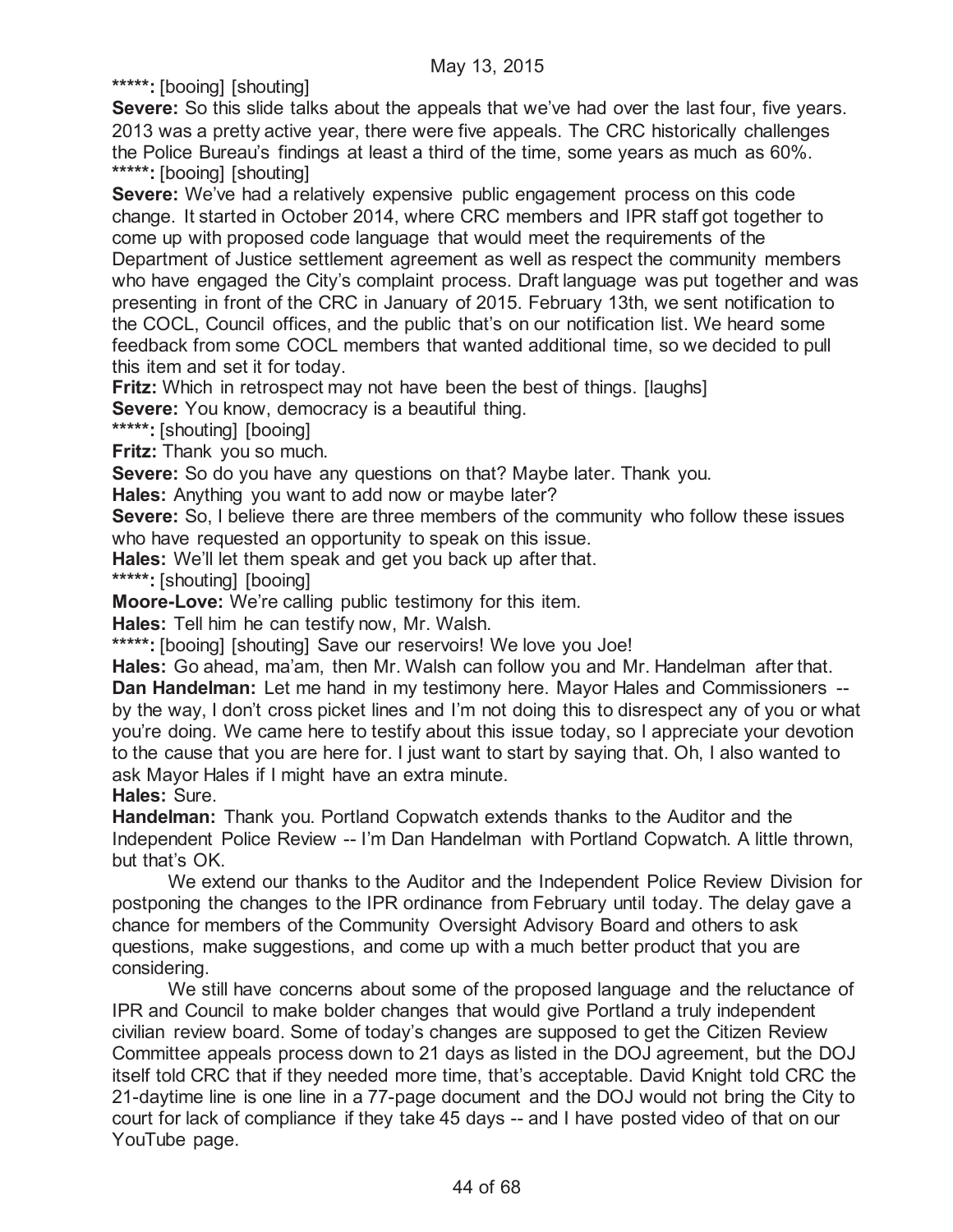Examining the changes, here's what we find. The first one, the IPR is narrowing to 14 days the timeline for a person unsatisfied with the outcome of a complaint investigation to appeal the CRC. IPR's own analysis showed that people either file within a few days of receiving the disposition letter or wait until the end of the current 30-day period. The proposal from IPR allows the Director to make exceptions, citing language barriers and physical or cognitive issues as reasons to accept a late filing. We'd hope that the Director will be allowed to set a longer timeframe more broadly, since many people need more than 14 days just to understand what the CRC is, find someone to assist then in filing the paperwork, and file the appeal.

The next section, the ordinance now lumps the CRC's case file review and appeal hearing into one hearing. We strongly recommended that the words "a hearing consisted of" be removed from the revised ordinance so it would read, "when a Director receives and accepts a timely request for review, a case file review and appeal hearing shall be scheduled before the committee." Director Severe appeared to have agreed to remove the four words at the April 21 community meeting. Instead, he added a new sentence that said, "the case file review shall take place prior to the appeal hearing, either on the same day or on an earlier date." This takes care of our concern that someone will call foul if CRC votes to delay the appeal, though our proposal was less wordy and less confusing.

That same section says now that the Director will notify the CRC executive committee upon receipt of an appeal. This doesn't fully address our concern that under the old ordinance, the CRC chair was supposed to help schedule the hearings and was going to be cut out of a new one completely. By limiting the contact [indistinguishable] the notification of the appeal and not mentioning scheduling, this could take away CRC's ability to schedule its own hearings.

The most important changes proposed to the CRC under the DOJ agreement grants them the authority to order further investigation. IPR originally left out language from the agreement which says they will not be limited in their one opportunity to ask for, say, just one photograph or one follow-up interview. The ordinance now appropriately says, "the request for investigation may include multiple areas of inquiry." This is a very huge deal for the community that the CRC is going to have the power to tell the City we need more investigation.

Finally, IPR added a new section which at first seemed unnecessary, but there's new language that I see that Commissioner Fritz apparently is proposing that says the CRC should decide when they're going to hold the appeal hearing instead of just ordering them to vote to hold the appeal hearing. So, we approve of the proposed language. That's very helpful. There will be many instances where the CRC will not want to hold the appeal hearing on the same day as the case file review. How the system works now is a result of many years of trial and error and what has led to the separating of these two processes.

We've also suggested that IPR include a provision to explicitly allow CRC to recommend changes to the allegations as written. CRC has been able to do so a number of times but has also been blocked in doing so because it seems to be up to whoever is interpreting the code.

There are over a dozen other outstanding issues from the 2010 stakeholders group that needs to be addressed. For instance, we would like to see Council finish work you started over a year and a half ago to give IPR the power to compel officer testimony, as well as change CRC's deferential standard of review and give CRC the explicit ability to hear shootings and deaths appeals. Thank you for your time.

**Hales:** Questions? I've got some, but go ahead, Commissioner.

**Fritz:** Mayor, I would like to move the amendment so others can testify. I'm glad that Mr. Handelman knew about it so that he was able to comment. The amendment on 321150,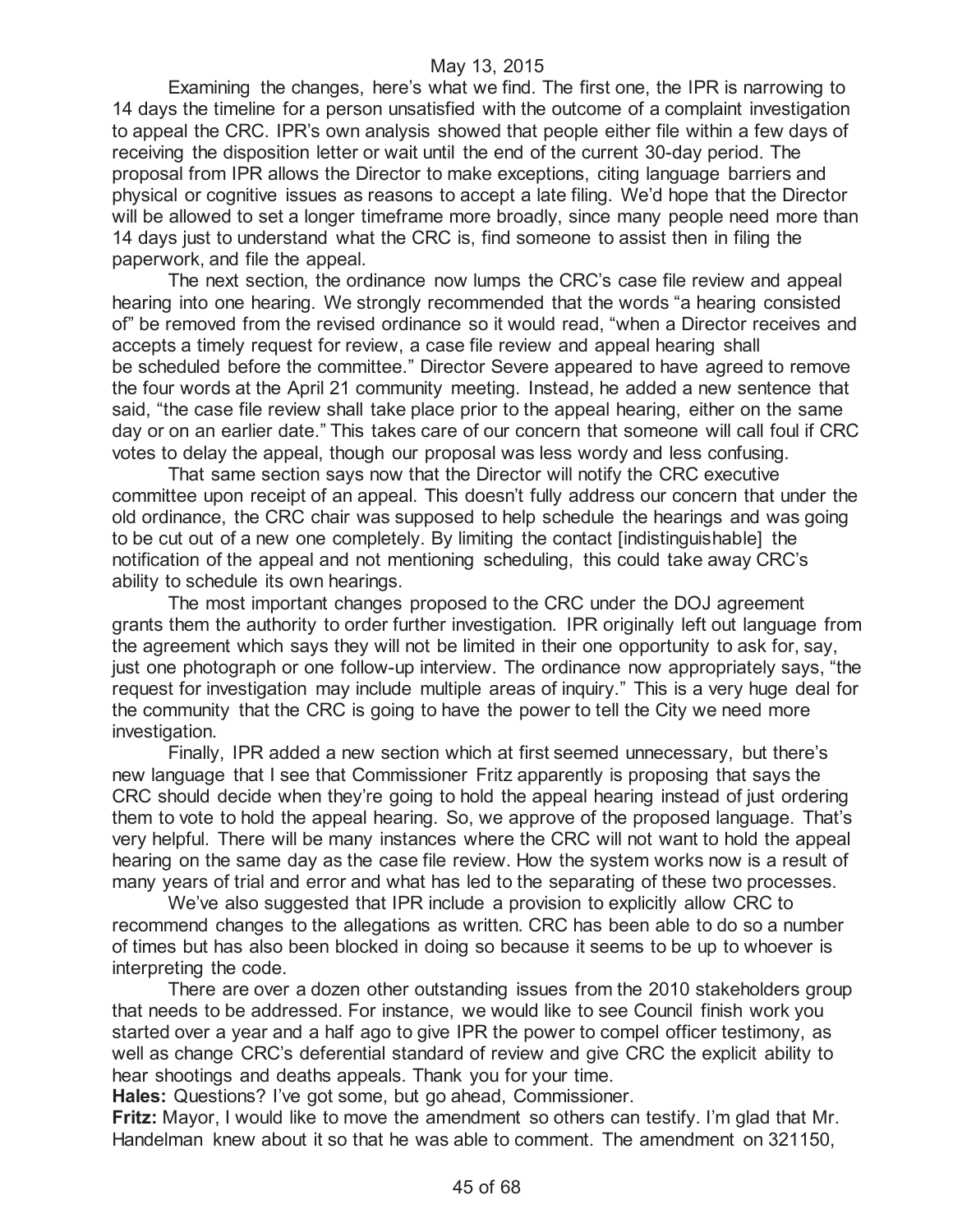case file review, and it responds to Mr. Handelman's concern about not directing the committee on what to vote, but rather that they shall vote on when to hold an appeal hearing. New section D would say, "if the committee agrees no further investigation and consideration of the evidence appears warranted, the committee shall vote on when to hold an appeal hearing."

**Fish:** I'll second it for discussion. Commissioner Fritz, is this a friendly amendment -- has the Auditor determined this is a friendly amendment?

**Fritz:** Yes. It was discussed and worked out with Mr. Severe. I will also -- I am also interested in Mr. Handelman's other requested amendment to section A to delete the words "a hearing consisting of," which I believe is consistent with the discussion that we've had, that there may be two separate hearings or there may not be.

**Hales:** I'm still trying to figure that one out, Dan. So what's the effect -- how does it function after you remove the four words?

**Handelman:** Well, I think it makes it clear that they're not going to have to be held at the same time. What my concern is is that it's probably is not going to come from the citizen, because citizens over the years have come to appreciate the way the CRC has been holding their hearings more thoroughly and they don't seem to mind how long it's taking. I'm afraid that it might come from the police side, that they're going to complain if CRC separates the appealing hearing and case file review to two different days and say that they're in violation of the new ordinance. And I understand the new sentence takes care of that, but it's kind of confusing to stay "on the same day or earlier date." It's very confusing temporally -- it doesn't make sense in the way we speak English to each other on a daily basis. But I think if you take those four words, you will have the same effect and it will remove that concern.

**Hales:** OK, yeah, I see.

**Fritz:** I haven't checked that one out with Mr. Severe or the Auditor. I'd like to hear their response, but that is something that would be interest --

**Hales:** Do you want to make the motion or hear from Constantin first? We've got other folks who want to speak. Let's hold that aside and give you a chance to make the motion in a while, but let's here from other citizens first, please. Thank you, Dan. Welcome, go ahead.

**Joe Walsh:** My name is Joe Walsh, I represent individuals for justice. We are concurring with everything that Dan just said with Copwatch, but we will also point out that unless the independent review board -- or whatever name you want to put on it -- if the organization does not have total independence, all of this is fluff. That board, that looks at the police department's behavior must be totally independent. They must answer to no one except the citizens of this city. Not to you, not to the police, and not to any committee. They have to be independent. That means you have to set up some funding for them. You have to set up independent investigators. You have to set up a funding and a place for them to meet outside of City Hall, away from you guys, as far as they can get away from the police department, and come down with realistic decisions and then have subpoena power to punish. I know the people that have that right now -- the Chief of Police and also the Mayor. I would suggest that you take that away from both of you.

**Hales:** I don't think we do, Joe.

**Walsh:** Wait a minute -- please don't interrupt me because you break my chain of thought and that's unfair. If you want to comment later, I'm sure you have a comment. **Hales:** OK, well I'll check.

**Walsh:** All I'm saying is whatever organization or institution or creation you come up with -with all of these deals and things that are coming out of the Department of Justice -- unless the independent review board is totally independent -- like they just did in Newark. My god,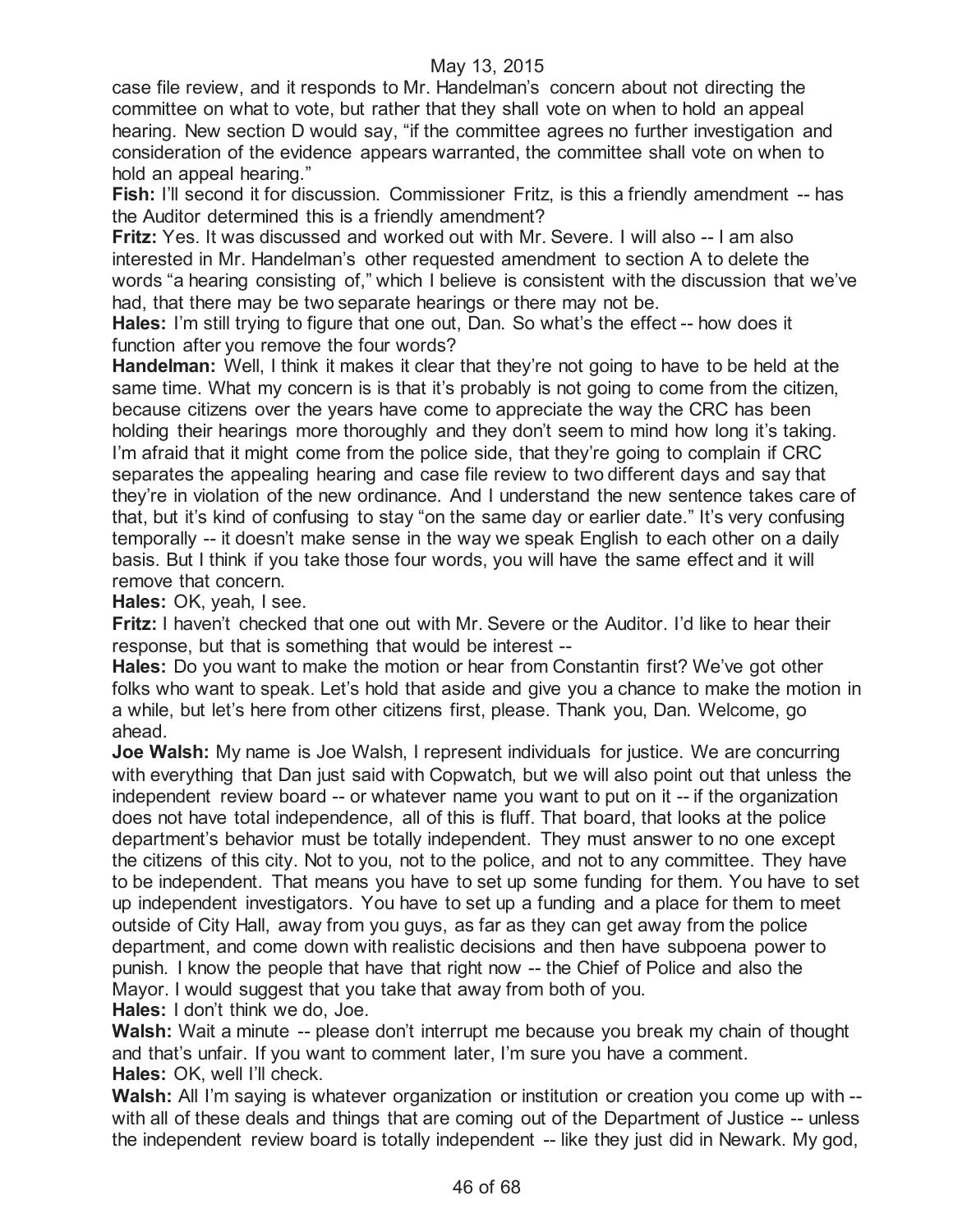a Republican governor in Newark, New Jersey -- they are totally independent. And here they advise, that's it. These organizations advise the Chief of Police. They advise the Mayor. They are useless. And it has been shown to you over and over and over again, and you have to have investigations that even Joe Walsh looks at and says, "that is an independent investigation." And right now, you don't have anything close to that. And I'm losing my voice. And I'm sure you're happy. Thank you.

**Hales:** Thanks, Joe. Welcome. Good afternoon.

**Edith Gillis:** Hello, my name is Edith Gillis, and I am a citizen of Portland for over 35 years. And my deep concern is that we are defrauding our taxpayers and the voters and our public servants and we're putting at risk the safety of our emergency personnel, etc. when we call something an Independent Police Review when it's not independent. And what we need to do is to have it independent. Can you hear me? **Hales:** Mm-hmm, yes.

**Gillis:** So I'm talking about an independent investigator and prosecutor. I'm talking about separate budget, separate location, separate staff, securing the evidence, subpoena powers, enforcement, and that when someone -- when a police officer or a private mercenary or other organization is in the jurisdiction of the city of Portland == or anyone wearing anything like riot gear in the city of Portland -- that if there is any death, if there is any injury to the civilian, any allegation of police brutality or corruption, that person is held for investigation, is held without pay, and is not allowed to be taking our money. Too much of our tax dollars are being spent on not only a few bad apples, but on a system that rewards corruption and bullying of police officers by police officers and withholding information that you need to do your job properly.

I'm wanting to have proper training that we do not have yet, and I'm wanting to also make sure that each of these are held accountable to the human rights and civil liberties of not only the police but of the civilians. And so, I do not want us to be having one where we're just kind of holding hands and everyone is afraid of the cops and the cops and police union get away with controlling what happens, and that important evidence of crimes have been destroyed or lost, that witnesses have been intimidated, and that good cops are forced out of the program.

**Hales:** Thank you. Thanks very much. Questions? Thank you all. Others? Good afternoon. **Debbie Aiona:** Hi, I'm Debbie Aiona, representing the League of Women Voters of Portland. Although the League has significant concerns about shortening the timeline for appeals, in light of the DOJ settlement agreement, we support the IPR proposed changes.

The League was one of the many organizations and individuals raising concerns about the shortened timeline for appeals. As long-time observers of the Citizen Review Committee, we have seen firsthand what a positive difference the case file review and the volunteer advocates and appeals process advisors have made in the quality of appeals and in the satisfaction expressed by appellants, whether or not their appeal is successful. They walk away feeling as if they've been heard and supported, and that the CRC had the time and information needed to make a thoughtful decision.

The proposed code change allows the case file review and appeal hearing to continue to be scheduled separately when necessary. This should help ensure that the CRC can continue to give due consideration to each case.

It was encouraging to hear a DOJ representative state at a recent CRC meeting that they will not hold the City to the 21-day limit because they have come to understand that indeed more time is needed if we are to give the appellant time to prepare and give the CRC the ability to ensure the investigation is adequate. Furthermore, the volunteer National Lawyers Guild advocates and the IPR-provided appeals process advisors need time to meet with appellants to help them understand the process and present their cases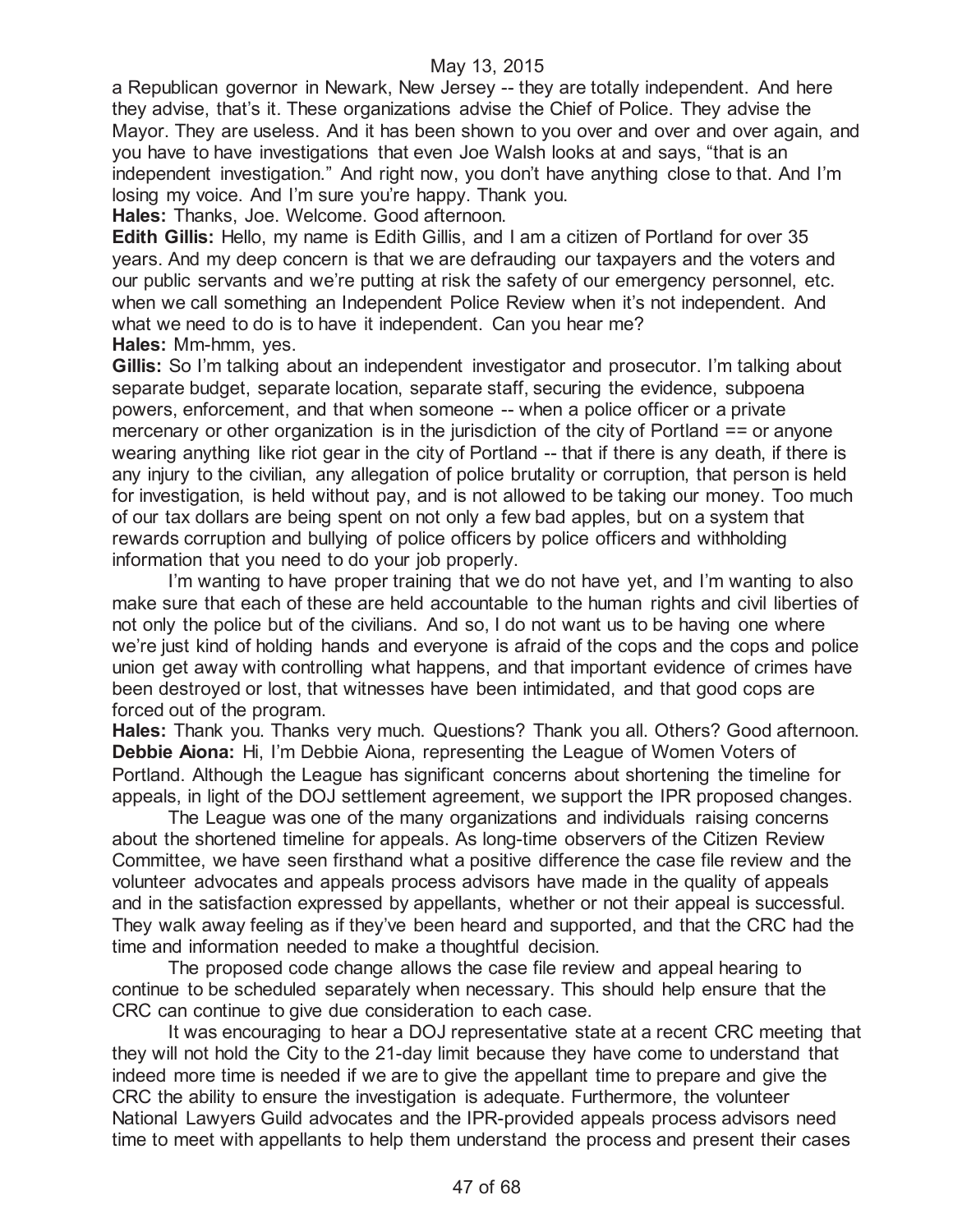effectively. The League does not want to see quality sacrificed in the interest of expediting the process.

We are concerned that the 14-day period to file an appeal may prevent worthy appellants from coming forward. The IPR should track concerns raised by appellants and be willing to consider amending the ordinance if 14 days proves to be a significant barrier.

Finally, the League truly appreciates the efforts IPR Director Severe has made by meeting with interested community members to discuss the proposed changes. We were especially pleased to observe his willingness to make revisions to the proposal after hearing from the public, CRC, and COAB representatives and others. Thank you very much.

**Fish:** Debbie, I just have a question. You regularly spoil us by giving us written testimony. Do you have a handout today, or is that your testimony?

**Aiona:** I just came away from two weeks in California and just kind of pulled this together a couple of hours ago.

**Fish:** It was very clear, but I wanted to make sure that we weren't missing --

**Aiona:** No, sorry -- sometimes you just have limits.

**Fish:** We'll give you a pass today.

**Aiona:** [laughs] Thanks.

**Hales:** Considering you are a volunteer, I think you can be excused for not always having written testimony.

**Aiona: OK, thank you. [laughs]** 

**Charles Johnson:** Good afternoon, Commissioners. I appreciate Director Constantin Severe's patience as some of my friends and neighborhoods express their extreme concern with wasteful City policy. I'm glad to see we are trying to make the CRC appeal process more friendly to our citizens and more efficient so that we can get quality police oversight.

I do think that Mr. Handelman addressed the minutia of the changes adequately. But when we look in the PDF, Director Severe even found a group called the Portland Opportunities Industrialization Center, with which among other groups to discuss these changes. And I really think that between Mr. Severe and the Auditor general, there needs to be an honest comprehensive report -- perhaps facilitated by the LWV, the League of Women Voters -- that really states what people think about police accountability in Portland and what changes from the grassroots, not inside the structure of the COAB or settlement agreement or any of those things. I think there are many excluded and minimized voices who have thoughtful things to contribute to what we can really do to make people believe that we're moving towards stronger accountability and punishment for police misconduct. That's really the words we should be saying. The police and criminal justice is mostly a punitive system here. We really need to be talking about punishment for police wrongdoing. We know the wrongdoing happens and the punishment doesn't happen. Paid vacations happen, but -- and I'm hoping that Mr. Handelman will incorporate that in some of the Copwatch reporting. And I think it's a good thing for you to look at, Mayor -- how many hours of more than \$15 an hour police time is wasted because police engage in misconduct, get sidelined for vacations, get paid after wrongdoing? And it's unfortunate that we can't address this issue strictly as a human rights and civil rights issue, that we have to remember that part of the reason you guys are even in motion is because the United States of America Department of Justice had to investigate you, found a pattern of wrongdoing. And the other reason is dollars. The City has cops that are not good cops that do deliberately wrong things, get found liable in civil trials, and taxpayer dollars have to go to the injured parties. Our goal should be zero -- not just zero spending on that kind of thing, but zero injury to our fellow citizens and neighbors in Portland. So I hope that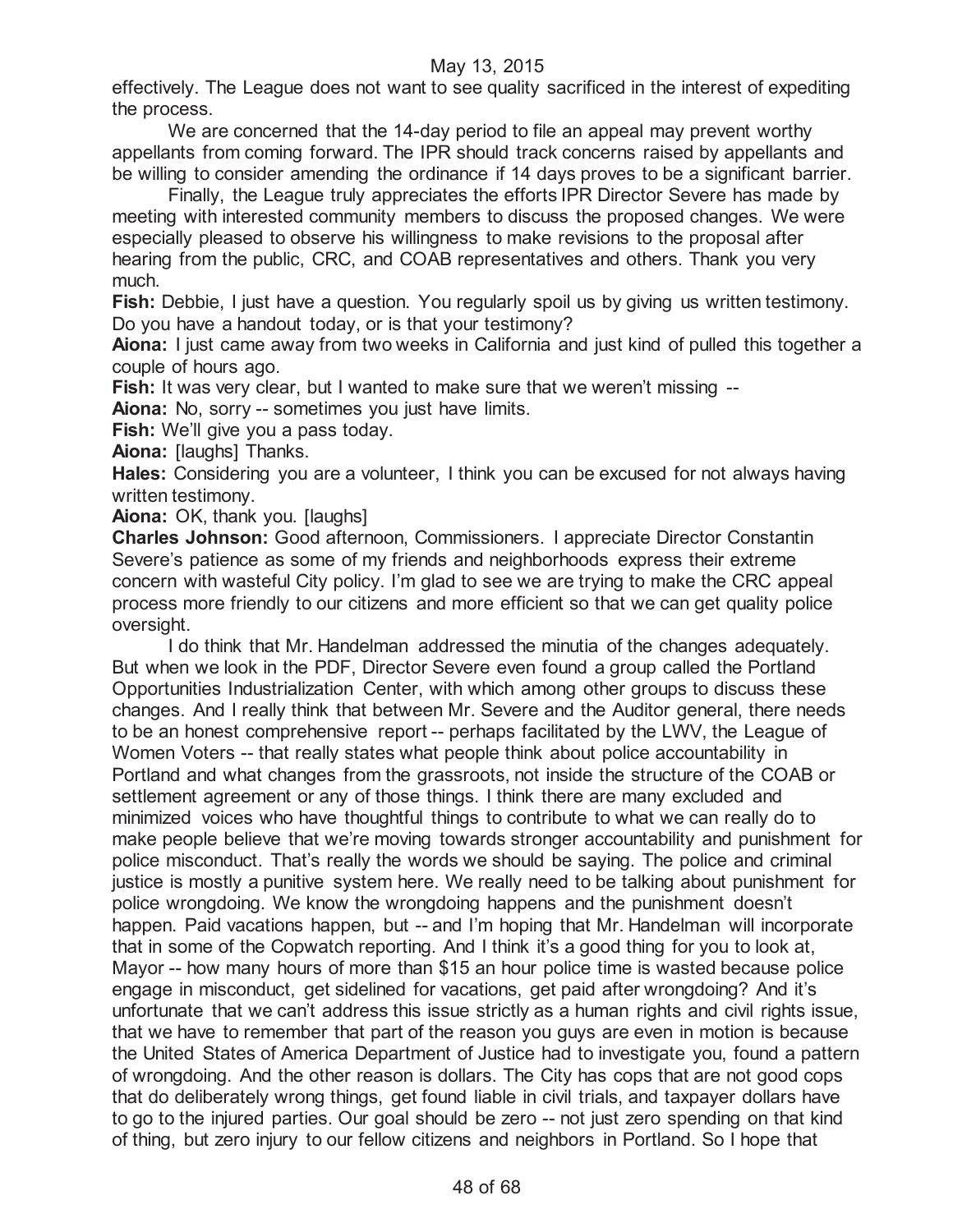along with these minutia that were well addressed by Mr. Handelman -- these changes - that the biggest focus is to bad cops out, do something about the crazy arbitration system that lets them come back, and a target of zero police misconduct and zero payouts. Thank you.

**Hales:** Thanks. And glad you raised the question about Portland Opportunities Industrialization Center. It's got probably the strangest name of any nonprofit in the city. It's a nonprofit, as you may know -- I urge you to take a look at the website to see what they do -- but they actually focus on at-risk youth, they provide outreach to gang members and potential gang members, they run the Rosemary Anderson High School. And one of the reasons I think it's excellent that the Auditor consulted POIC about the Police Bureau is that they had to deal with a massive police response there in December of last year when three of their students were shot on the sidewalk outside of the school, including one of my interns from my office. So, they've had a lot of experience with the Police Bureau, both sides of the issue. And although their name is really strange, they're so in contact with the community that's most at-risk in terms of the relationship with the Police Bureau. I'm glad you brought them up.

**Johnson:** And I appreciate you clarifying that because I think many people would have liked to see the documentation include interaction with Rosemary Anderson School staff and students.

**Hales:** Right. They do other things -- they have gang outreach workers and they do job training for particularly kids of color.

**Johnson:** And thanks for holding your remarks until after I was finished.

**Hales:** OK, others?

**Moore-Love:** That's all who signed up.

**Hales:** I think it would be good to get the Auditor and Mr. Severe back up, and then also to take up the question of the amendment that you were posing, Commissioner Fritz. So, I guess first question I would have is your response to some of the criticisms or constructive criticisms and suggestions that Mr. Handelman made, and then also this other potential amendment that has been mentioned.

**Severe:** I'll take the amendment first. On 321150, subparagraph A -- you know, I have no objection to removing "a hearing consisting of." That's something that came up during the public feedback period, and that is something that I committed to removing and just made it into this draft. So, I don't think it makes a huge substantive difference -- because hearings can be multiple days, as you folks are well aware of -- but I think if there is any possible impediment to members of the public accessing this or causing confusion among community members, particularly volunteers, I am more than willing to do that. **Hales:** OK, good.

**Fritz:** Great, thank you.

**Hales:** Auditor Caballero, any other comments you would like it make?

**Mary Hull Caballero, City Auditor:** The one comment I would like to make is the fear that if IPR is doing the scheduling for the hearings that somehow we're going to cut the CRC out. We want those hearings to go forward. We are focused on people who walk in and file complaints and investigating those complaints, and so, it is in our best interest, it's in the civilian oversight system's best interest that we are coordinating closely with the volunteers of the Citizen Review Committee. And so, I don't interpret the language of this text in a way that construes any sort of authority to the Independent Police Review Division that was raised during the public testimony.

#### **Hales:** OK.

**Severe:** And just one other thing. The appeal process, IPR, CRC -- it doesn't belong to me, it doesn't belong to the Auditor. This is a system that has been built over the last 20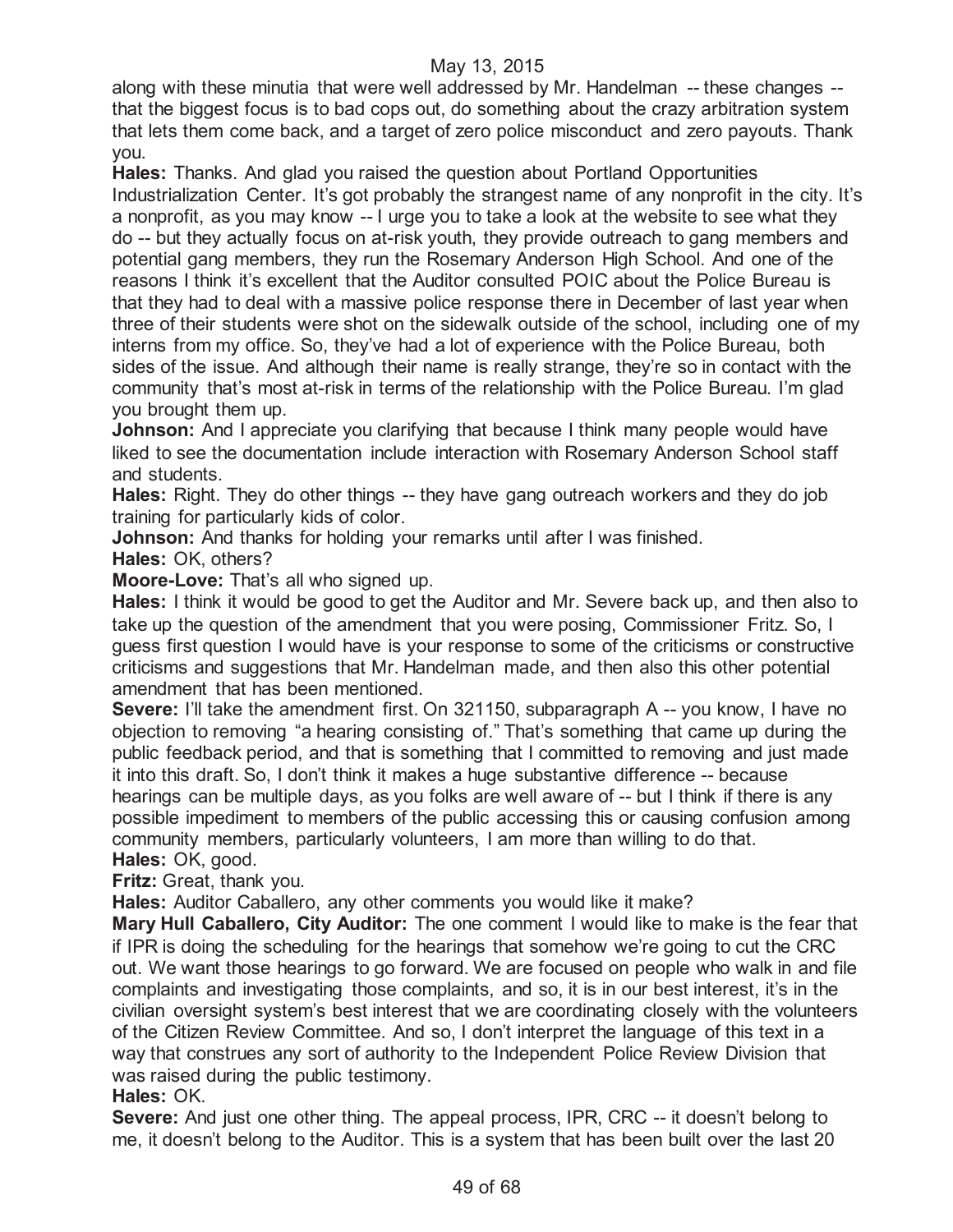years. It belongs to all of us. And one of the commitments that this Auditor and our office has made particularly during this particular code change process is trying to make it as open as possible. Talking to anybody and everybody. And we've gotten some really good feedback that we're able to incorporate into this, and it's been a learning experience for us as well and it's been so positive the response from community members that starting this month for the rest of the summer, we will try to do IPR info session talking about police accountability issues. And during the feedback that we heard from community members, a lot of people were talking about the future and wanting to engage in proactive change of not waiting for a Baltimore or Ferguson or whatever to happen here, but for us to be ahead of the curve because we are Portland and we are a progressive society I believe. So, May 27th is going to be the first one and we're going to have that in the Portland Building. June's is going to be in the Charles Jordan center in North Portland, and July, and August, and we will try to have different themes. It's not going be me with my awesome PowerPoint, it's just going to be us sitting around as equals. I think staff has a role to participate, but I think this is an opportunity for members of the public to participate and find out what we're actually doing right now and if there are gaps and if there are things that we can do better. That we learn from members of the public and if there is something that needs to be legislated or something like that, put together -- I really like Mr. Johnson's point of putting together some sort of report or something at the end of the summer of saying, "OK, this is what we heard from members of the public" and providing that to the public at large.

**Fritz:** Thank you. I move the requested amendment to section A to delete the words "a hearing consisted of" from the first sentence.

**Fish:** Second.

**Hales:** OK. Further discussion on including that amendment? Then roll call and including that second amendment

#### **Roll on amendment.**

**Fish:** Aye. **Saltzman:** Aye. **Novick:** Aye. **Fritz:** Aye. **Hales:** Aye.

**Hales:** And did we act on the first amendment or put it on the table? Let's act on the first one as well, please.

#### **Roll on amendment.**

**Fish:** Aye. **Saltzman:** Aye. **Novick:** Aye. **Fritz:** Aye. **Hales:** Aye.

**Hales:** OK. Any further Council discussion on this item? And I'm just looking back to see - it is not an emergency ordinance, right?

**Severe:** No, it is not.

**Hales:** It is not an emergency ordinance.

**Fritz:** Since it's not, I would like to make a comment. First of all, it was an awesome PowerPoint that you just presented, and it's fortunate that you had that written work. Obviously, you had already briefed all of the Council offices ahead of time so none of it was news to us, but because you had the PowerPoint, people at home were able to read what was up on the screen even though they may not have been able to hear what you said.

Second, I've been involved in several Independent Police Review code changes over my six and a bit years on the Council, and often the amount of anger that's expressed at these hearings have been directed at you and your staff. Although, I was really disheartened that people could not hear your presentation, I'm glad that this time there's so much more consensus, that you worked with the community, that with our new Auditor in charge, there's a renewed confidence in the independence of the process, and so I really commend you -- to have folks like Mr. Handelman and Ms. Aiona coming to say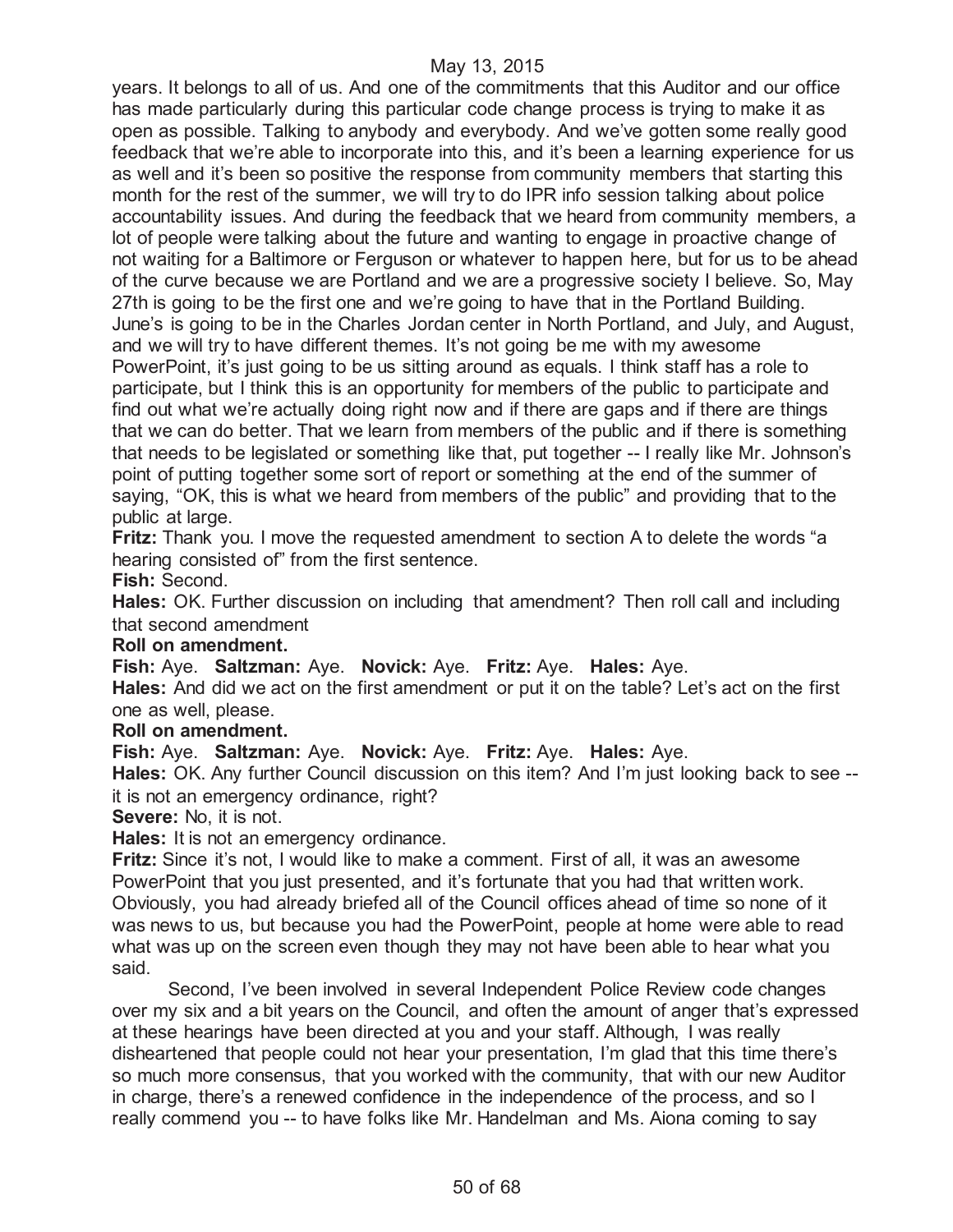although they're still concerned about the timeline they support what you have done is a tremendous achievement. Thank you very much.

**Severe:** Thank you, ma'am.

**Hales:** Thank you both. This will come back for a second reading next week. OK, let's move into the final item this afternoon.

# **Item 487.**

**Hales:** Commissioner Novick.

**Novick:** Thank you, Mayor and colleagues. I'd like to first thank Metro for the community planning and development grant that funded City staff participation in the planning process for this Powell Division transit development project. I also want to thank the following community members who provided valuable direction to the project's planning process: Judith Mowry of the Office of Equity and Human Rights; Kem Marks and Lori Boisen of the Division Midway Alliance; Raahi Reddy of APANO in the Jade district; Vivian Satterfield of OPAL Environmental Justice; Duncan Hwang of APANO; and Dr. Lisa Bates of Portland State University.

This is largely a transit project but fortunately, when we do this transit project we will also improve safety along inner Powell and outer Division. We were reminded again this week of the safety issues on Powell with the tragic crash at 26th and Powell. We've long known that crossing and safety improvements along Powell Boulevard could significantly improve the safety for everyone sharing the road whether you're driving, walking, or biking, and Director Treat and I are committed to reaching our Vision Zero goals to move towards zero traffic-related fatalities and serious injuries.

The need for safer and faster access to transit and faster more reliable transit service, especially to jobs and school, is particularly prevalent in the inner Powell outer Division corridor. The corridor now includes some of the highest ridership in the entire TriMet system. The number 4 bus in Division has over 9000 trips a day. The number 9 bus on Powell has over 8700 trips per day. Preliminary estimates indicate that a possible bus rapid transit line along Powell-Division might have average weekly day line riders of between 24,000 and 28,000 people and would generate -- some of those would be shifted from existing lines, but the preliminary estimates indicate that in the neighborhood of 6000 new average trips would be added to the TriMet system.

This project would clement the hoped-for implementation of the Outer Powell Conceptual Design Plan and safety improvements involved there, our efforts to improve safety at 127th, and hopefully TriMet will also add frequent service. These are all priority projects identified in the East Portland in Motion five-year strategy and the East Portland Action Plan.

Supporting the Powell-Division transit development project also reinforces elements of our comprehensive plan update. We are pleased that PBOT actually has some SDC funds we are prepared to commit towards this project. Our SDC funds will leverage federal and regional funds towards improving transit access to educational and employment opportunities -- among other things -- at PCC, PSU, OHSU, and Mount Hood Community College.

Throughout the planning process, the Bureau of Planning and Sustainability has been developing a land use vision and action plan to help guide and support future development and community building activities along the corridor. We want to be sure that this project actually serves existing members of the community and doesn't simply lead to gentrification. We of course very much hope the legislature will give us new tools to prevent gentrification. We also are confident the community benefits agreements, local hiring, and hiring of minorities and women-owned contractor companies during this actual project will be of great value to the community.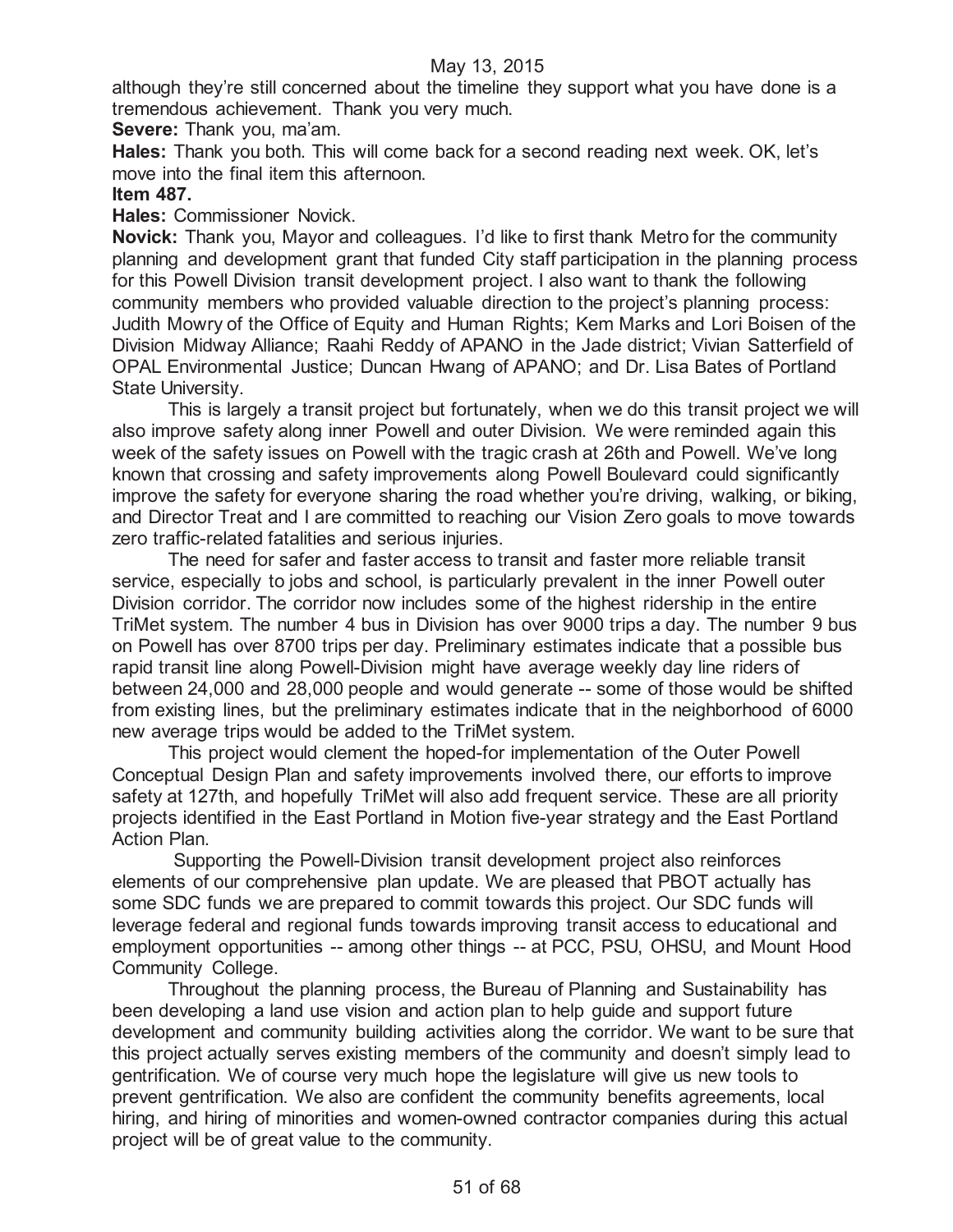Because the steering committee includes community partners and citizen representatives, displacement mitigation tools like these have been prioritized throughout the planning process, strengthening relationships of communities throughout the corridor. I'll ask Leah Treat, Director of the Bureau of Transportation, to share more details on this project.

**Leah Treat, Director, Portland Bureau of Transportation.** Thank you, Mayor and Commissioners. Again, I'm the Leah Treat ,the Director of the Portland Bureau of Transportation. I'm pleased today to be bringing to you the Powell-Division transit and development project. It's a high-capacity transit project on the Powell-Division corridor and will connect downtown Portland to Gresham. We're here today to ask for your support to advance the project from the planning phase into its next phase of project development.

I have the honor of representing the City of Portland on the steering committee alongside out agency partners, elected officials, and community partners. Although Commissioner Novick is our official representative appointed by the Mayor, I have been participating on his behalf.

Planning for the project has been a collaborative effort involving the Bureau of Transportation, the Bureau of Planning and Sustainability, Metro, TriMet, ODOT, Multnomah County, and the City of Gresham. This partnership is a reflection of the multijurisdictional nature of the Powell-Division project corridor, including street segments belonging to Portland, Gresham, Multnomah County, and the State of Oregon.

Metro is leading the region's effort to plan the project, and TriMet is leading the design process. TriMet would also operate the new service. Given these significant roles, we invited Brian Monberg, Metro's planning and project manager; and Alan Lehto, TriMet's director of planning and policy to share more the details of the project with you today.

The Powell-Division project includes three of the cities high-crash corridors at Powell, 82nd, and Division. These streets have experience high demand from pedestrians and cyclists and people accessing transit. So, this project presents a really good opportunity for us to move forward on our Vision Zero goals and improve safety along these high-crash corridors. The high capacity transit project also ties into our Portland progress schools, and is identified as connecting Portlanders to economic opportunities. With that, I'll turn it over to Brain to share more about the project.

**Brian Monberg:** Good afternoon. We're very pleased to give you an update on the project. This project corridor does connect downtown Portland to Southeast Portland, East Portland, the City of Gresham with a vision to connect downtown to Mount Hood Community College near the eastern boundary of our region. There's a lot of opportunity to connect a number of major destinations in the corridor.

Just to highlight why we are moving forward with this project -- this was identified as one of two priority corridors out of regional transportation plan, including southwest corridor and the Powell-Division corridor -- those highlighted in green from the high capacity transit plan. As we've talked about, this is a corridor where a lot of people are riding transit every single day. There's a lot of line ridership, a lot of growth on the 4 and the 9, and a real opportunity exists to connect to existing investments in the orange line, the green line, and the blue line.

Just as an example of that, right in the middle of the corridor at the intersection of 82nd and Division, there's over 18,000 on/offs a week on that site. To but that in context, it's enough people to nearly fill up the Timbers soccer stadium. A lot of activity and people engaging in this project and engaging transit in our corridor.

When we're working on the transit project, we were very focused on making sure we build a project that could save time for people riding it, providing for a comfortable and safe trip, and importantly connecting the places we care about.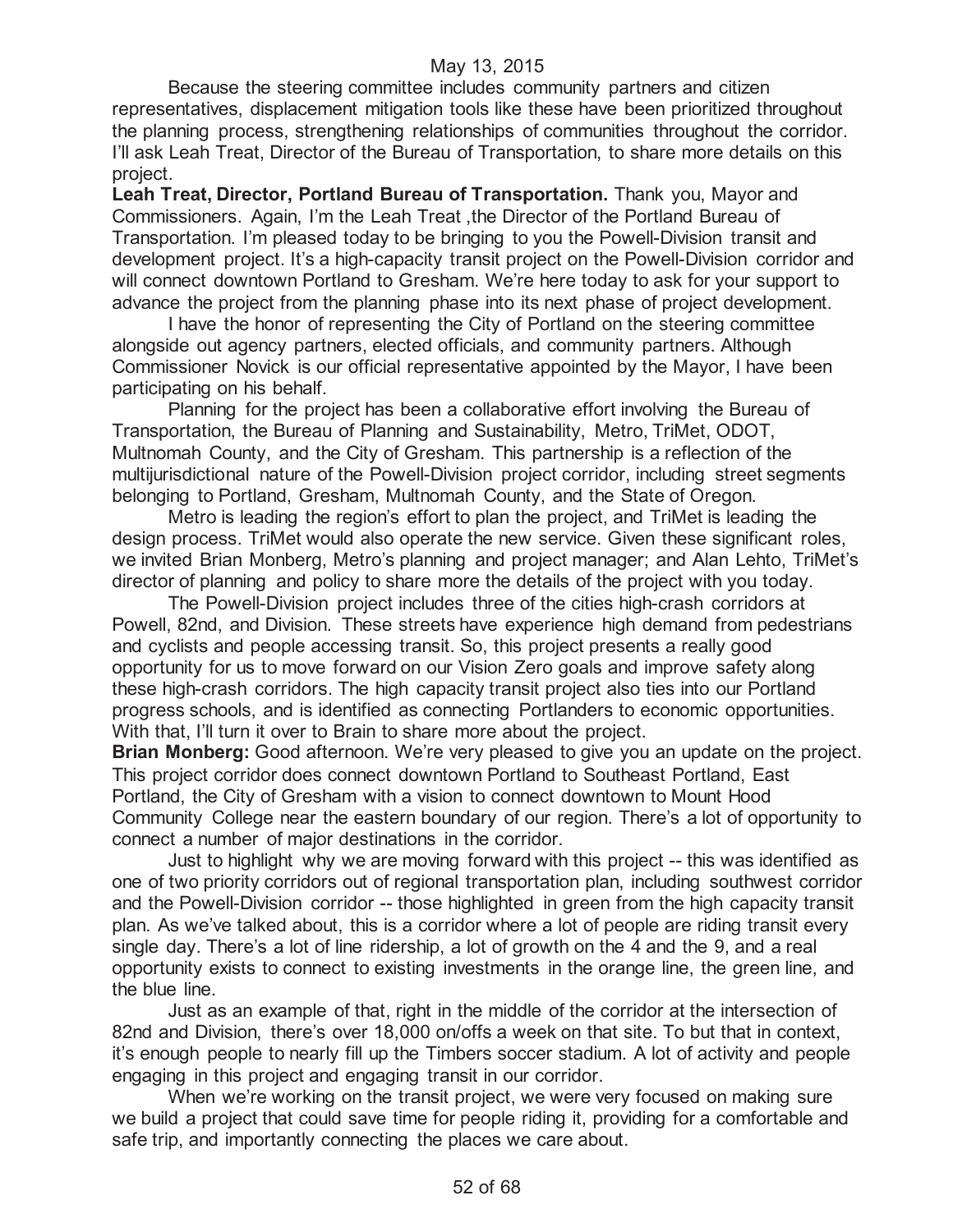As we've discussed, we've been really focused on developing the economic development strategy around this site, leveraging so much work the City the Portland has already put in place, like the Portland Milwaukie line, Foster-Powell, the Jade district, and East Portland. As we talked about, there's been an emerging theme for the education corridor, recognizing that this project can leverage investments in Portland State, Oregon Health Sciences University, with a significant investment Portland Community College has put at 82nd and Division and Mount Hood Community College campus. The two largest high schools in the state of Oregon are in the corridor at David Douglas and Reynolds High School, and several other high schools there. There's a lot of students transferring between all of these educational institutions.

We've also been working closely with the efforts the Portland Development Commission and the City of Portland have had around the Neighborhood Prosperity Initiative, in particular the Jade district and Division midway. When we put those together with this emerging action plan, this project has been on supporting the uniqueness of the communities along the corridor, providing amenities that really improve the neighborhood, and importantly, a real focus on supporting equitable development.

So just to briefly summarize the project. This is twofold, both a transit and development project. In this planning phase, we've been focused on developing vision around the route and the stations and supporting projects 6 for the transit. And the City of Portland has been leading the effort in partnership with the City of Gresham for development strategy, and we've been working together to find a series of actions and projects that can really help support the areas we'd like to see changed and the areas the community would like to see remain stable.

With that, we've really focused on the notion that everything is done in partnership. Metro has been leading the steering committee where the community and agency have been coming together to identify shared issues and really finding common ground. With that agreement, we look to pursue and collaborate on funding. That agreement and that effort working together in partnership really has provided a lot of value and opportunity to bring needed investments in the corridor.

As an example of that, we've been holding a lot of community-based workshops in the corridor over the last year and a half, and that has included both geographicallyspecific as well culturally and multilingual engagement, also working closely with high school students in the corridor, and local businesses.

We've also had a focus on a series of workshop discussions around equitable development. Our website and our work with the community has developed an equitable development resource kit. The emerging action plan the City has been developing has focused on housing, economic development, and real projects and policies that can support the communities in conjunction with the transit investment.

And also, I just want to acknowledge the online efforts and what we learned from the comprehensive plan and the online map app that was so successful. We've had a similar effort on this project. Just this spring, we had over 1500 comments online and a lot of engagement online as well as in person. As an example of that, I just wanted to share a quote from one of the community members we've engaged who said, "thank you for having me speak for our Tongan community at the steering committee and very much appreciate the ink time. I will share with my sewing class today, and the word of mouth will spread faster than the high speed internet at Metro. The Tongan community will know we've been heard." And Kolini did speak with our steering committee in March, and we've engaged many groups along the corridor to hear where they would like to see the investments.

What that has meant is our steering committee has partnered community and business organizations. The steering committee is a little unique. We have 22 members,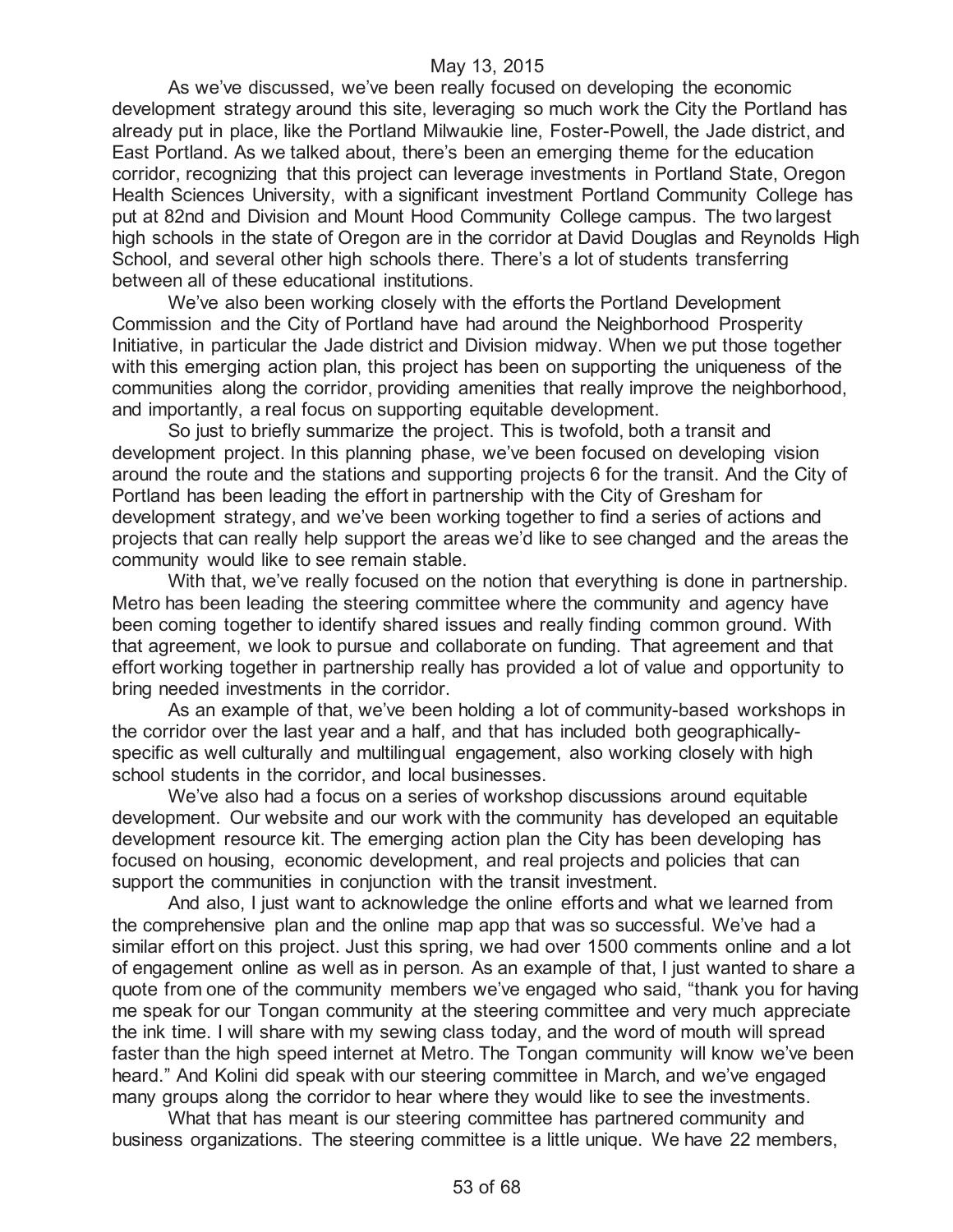and we've taken a triple bottom line approach. So in addition to elected officials and the neighborhood communities, we've had representatives of social, environmental, and economic interests on the corridor. It's been a real delight to work with a very abroad group to build a vision for the corridor. We developed goals around transportation, well-being, equity, and efficiency. Really important to focus on how this can support the community and equity goals.

Where we are with the project is we have developed a vision for our new bus rapid transit project that would run on inner Powell in Portland, connecting to Division, to Gresham, and to Mount Hood Community college. We're still working through some planning decisions about the actual route. There's been a strong interest on 82nd being the route, but we're doing some additional design work and also refining some choices in Gresham.

Finally, I just want to highlight some of the collaboration. One has been partnership with the philanthropic community and been doing a grant based on arts and place-making along the corridor, partnering with the Jade and Division Midway district. Also been working very closely with the Jade district. Their visioning process identified over the last year four key opportunities around traffic improvements, 82nd and Division, and a community space and green space. We're excited to say that led to a Metro transitoriented development purchase for the former furniture store site right at 82nd and Division, right next to Portland Community College.

What's that led to is a partnership with APANO in order to have that as multicultural space as we work together to find a vision for the future housing on the site. And for those of you who attended the event last week to kick off this site, it was a really exciting event with a lot of community participation. It's been a great partnership to look at those kinds of investments parallel to the transit investment.

Just want to acknowledge there's a continued interest to actually site the station on the campus of Mount Hood Community College, which is significant. Their district does encompass much of East Portland and many students. So we've had an exciting partnership with the college and we're actually at the board tonight to discuss the project with them.

That's a brief overview, and I want to transition to Alan Lehto who's going to talk more about the project.

**Alan Lehto:** Thanks, Brain. We're very excited about the opportunity to develop this project. As you've heard, there are a number of transit riders in this corridor of course, but it's a real opportunity to bring what is effectively a new mood to the region to improve even more so that experience for existing riders and to attract new riders in this corridor, and to support the aspirations of the communities along the way both in Portland and in the city of Gresham. It's a real opportunity to bring that improvement in a way that is -- brings it in a relatively quick manner and really considers all of the needs and aspirations that can go into this kind of a project to improve transit in this set of the corridor.

What I'm going do is talk just a little more about nuts and bolts -- and Brain, if you could go to the next slide there. In terms of timing, you've heard already that we've spent several years understanding and learning as much as we can connecting with the people of the community and understanding what the interests are and what the needs are to try to get to the big picture idea of what this improvement should be. Then what we do is we start to move into this next stage of project development and beyond that brings that from a conceptual idea and a promise to how we actually deliver that promise and ultimately go into construction and opening the service and running it for the very long term.

There will be lots more to work on for that, but for right now -- maybe if you go to the next one -- this next step is what FTA calls "project development." The term isn't as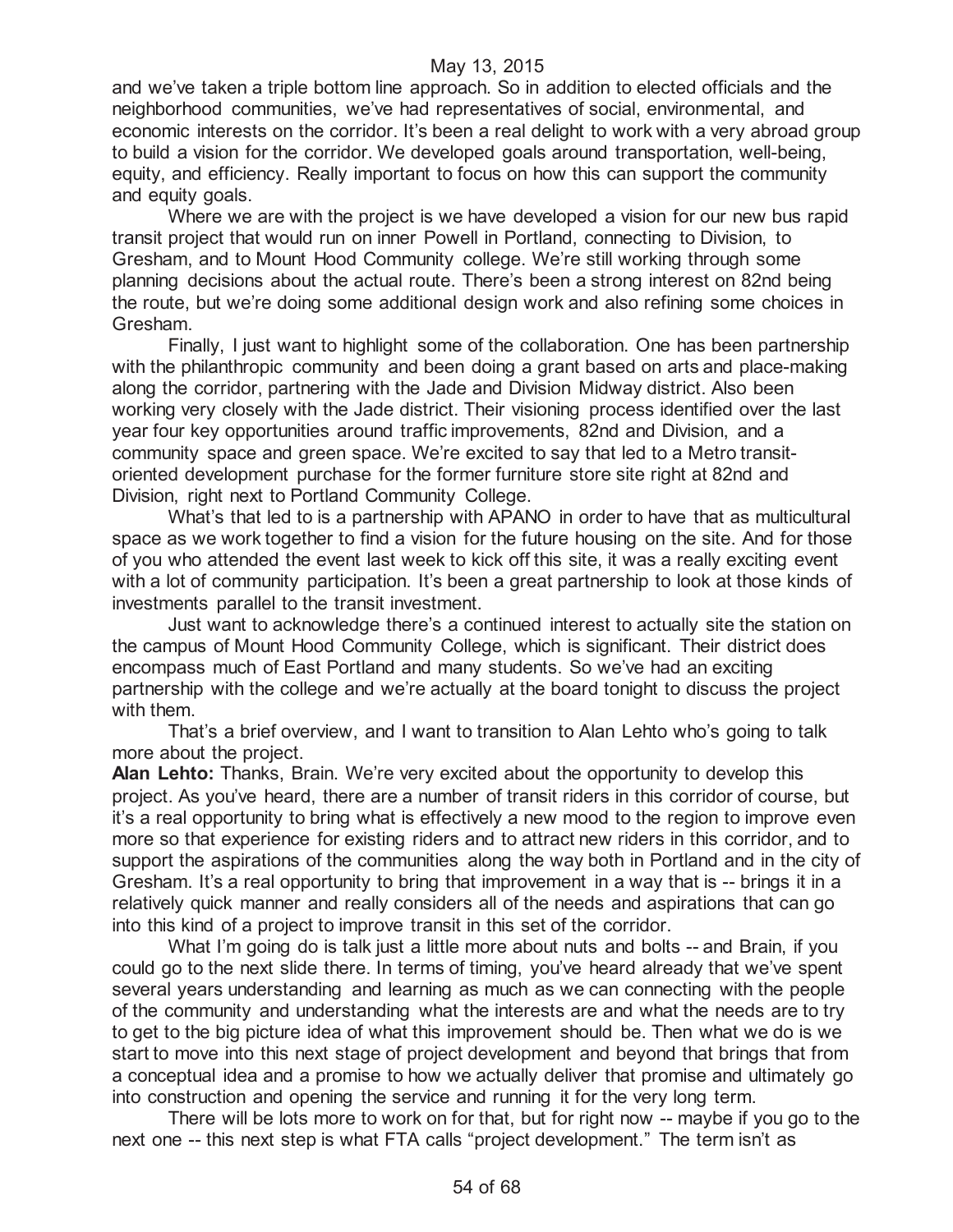important as just understanding that it's taking what's a conceptual idea and putting a little bit more shape to it so that we can do that important analysis of the benefits and the potential impacts and how to mitigate some of those impacts as part of the project. And that's what you see -- the ability for us to work on the preliminary engineering, planning for the funding for the ultimate construction of the project, and on the environmental work. All of this is to essentially get into the queue, the pipeline for FTA to be able to work with our federal partners to have them help us do this project.

It's part of what's called Small Starts program, which has certain limits to it, but also has a lot of advantages in terms of being a simpler, faster, and easier to implement kind of program than we had to do for instance for the orange line that's going to be opened now in September. It allows us to benefit this decade hopefully rather than a decade from now.

And I know you've heard some about what bus rapid transit is, but just as a remind for you and for those who are listening, it's a whole range of improvements, most of which we have bits and pieces of around the region. So, exclusive bus lanes like we have in downtown leading to some of the bridges. Specialized vehicles, though, and larger stations, great information at those stations, connections to different places and different lines throughout the corridor, and the ability to really do something special with this corridor that we haven't done anywhere else in the region.

We also have the great opportunity -- unfortunately, we're not first with this one, but we have the opportunity to learn from some of the great successes and mistakes that have happened in other parts of the country. So, learning from a Cleveland health line or a Los Angeles orange line or other places that really understand now what you can do with bus rapid transit and how to make the work as well as possible.

I also want to emphasize that we have a real opportunity -- we've set it up right this time where we're talking about the corridor, the capital improvements to the corridor, and the service this one Powell Division corridor at the same time that we're talking about vision for the transit network as whole. So it's not just one line, it's how it connects in with the entire system so that people can make those important connections to educational opportunities, job opportunities, daily needs, health care -- all of things that people need on a day by day and week by week basis -- and not just travel in a single corridor but travel throughout East Portland, East County, the rest of the region.

As part of that -- to make sure that we're doing that, we've been doing what we call the service enhancement plans or the future of transit work to develop the vision for what that future network looks like and how it connects with this project. And so you can see a few of the things that we've been hearing on the eastside -- request for more coverage, especially for north-south service in areas that we don't have either improvements or new lines; service more often, earlier and later than we do today; connection with employee areas; enhancing access to education, healthy food, and services that are places in East Portland but are not convenient to every corridor; and of course, part of this project and partnerships throughout the region to try to improve access to transit in a safe and responsible way.

**Treat:** Alright. Thank you, Brain and Alan. We'll talk a little bit about the City of Portland's funding for the project. PBOT is able to help advance the project into project development with a financial contribution from our SDC funds. We're estimating spending roughly \$2 million in SDCs toward project development, and those funds would count towards the region's match to the future federal Small Starts grants of perhaps \$75 million. It'll be a great opportunity to leverage our SDC funds towards the project, and additional SDC funds are available for the project should it continue to advance into final design and construction. I don't know if you guys had that on your screen or not, but there's the snapshot -- sorry about that.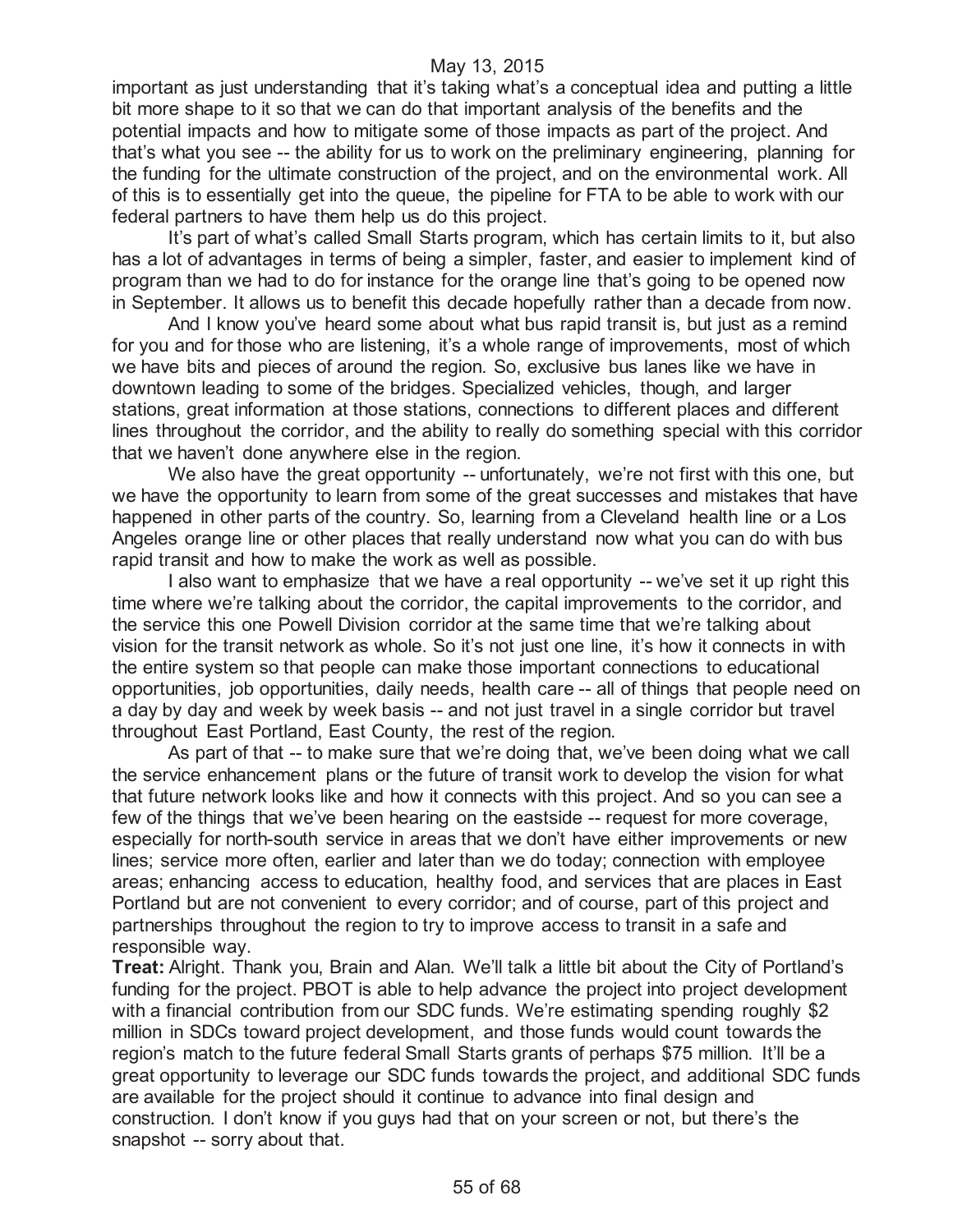**Hales:** We've got it.

**Treat:** Want me to leave the financials up for you for a little bit?

**Hales:** Yeah, please.

**Treat:** OK. We've already funded capital investments in the corridor. PBOT, ODOT, and TriMet all have safety and ped-bike access projects that are currently funded in the corridor, and there's over \$47 million allocated to East Portland alone to the EPIM East Portland in Motion Plan implementation by the City and other agencies between 2012 and 2018. Portland and Gresham are developing land use visions and action plans to complement the BRT project. Portland's action plan will focus on coordinating internally to better promote affordable housing and housing preservation, and economic development. The Bureau of Planning and Sustainability is working with the Portland Housing Bureau and the Portland Development Commission to find opportunities for joint or coordinated actions, and BPS will have a proposed draft this summer with a review before it goes to the PSC and ultimately City Council in the fall. I'll move ahead on the slides -- you've seen that one. If you want to go to the last one.

PBOT supports the project and we're very happy with the direction that it's headed, and we are very supportive of the region's effort to move into project development with the FTA. And those conclude our remarks. We're happy to take questions from the Council. **Hales:** In the portion between I-205 and Cesar Chavez there, you show still two alternative routes. Is that because you're still at that penultimate phase before you select the locally preferred alternative -- you're still weighing both of those options whether it's, what, 60th or 82nd?

**Treat:** It's 82nd and 55th -- 52nd. And 82nd really rose to the top for people in their preferred route, but we're also concerned about timing --

**Hales:** About what?

**Treat:** Timing, and moving the -- being able to move the bus through quickly on a BRT route. And I think there are possible issues on 82nd in timing, if I remember correctly. **Lehto:** As you know, the intersections of 82nd Powell and 82nd Division are exceptionally challenging, and so while there's certainly a lot of support for 82nd, we're doing our due diligence to make sure that we can travel through there and make the connections that people expect in a timely manner.

**Fritz:** What's the alternative?

Lehto: Right now what you see on there is either 50th or 52nd.

**Fritz:** But then doesn't that take you through the high-crash corridor on Division? That seems like it's even more challenging than 82nd.

Lehto: They both have real issues to work through, which is why we haven't quite settled on a single way to approach it. The point of project development is once you have the mode and the general line is to follow up with those details so that we all collectively agree that yes, this -- whatever it is -- is the best way to move forward in terms of the benefit of the project and the benefit of the other needs around the project.

**Fritz:** Have you looked at instead of turning on 82nd, turning on 102nd or 122nd? Lehto: The real pearl here -- if we think about what we're trying to connect to -- is PCC Southeast, which is at 82nd and Division; and the Jade district, which is very interested in having access at 82nd.

**Fritz:** From somebody without a technical background, it seems that even with the challenges that the intersections with Division and Powell that 82nd is going to be more feasible than Division.

Lehto: I certainly would not tell you that's not true, we just haven't gotten to a consensus around the table that that's exactly what we need to do.

**Fritz:** And how that is decision made?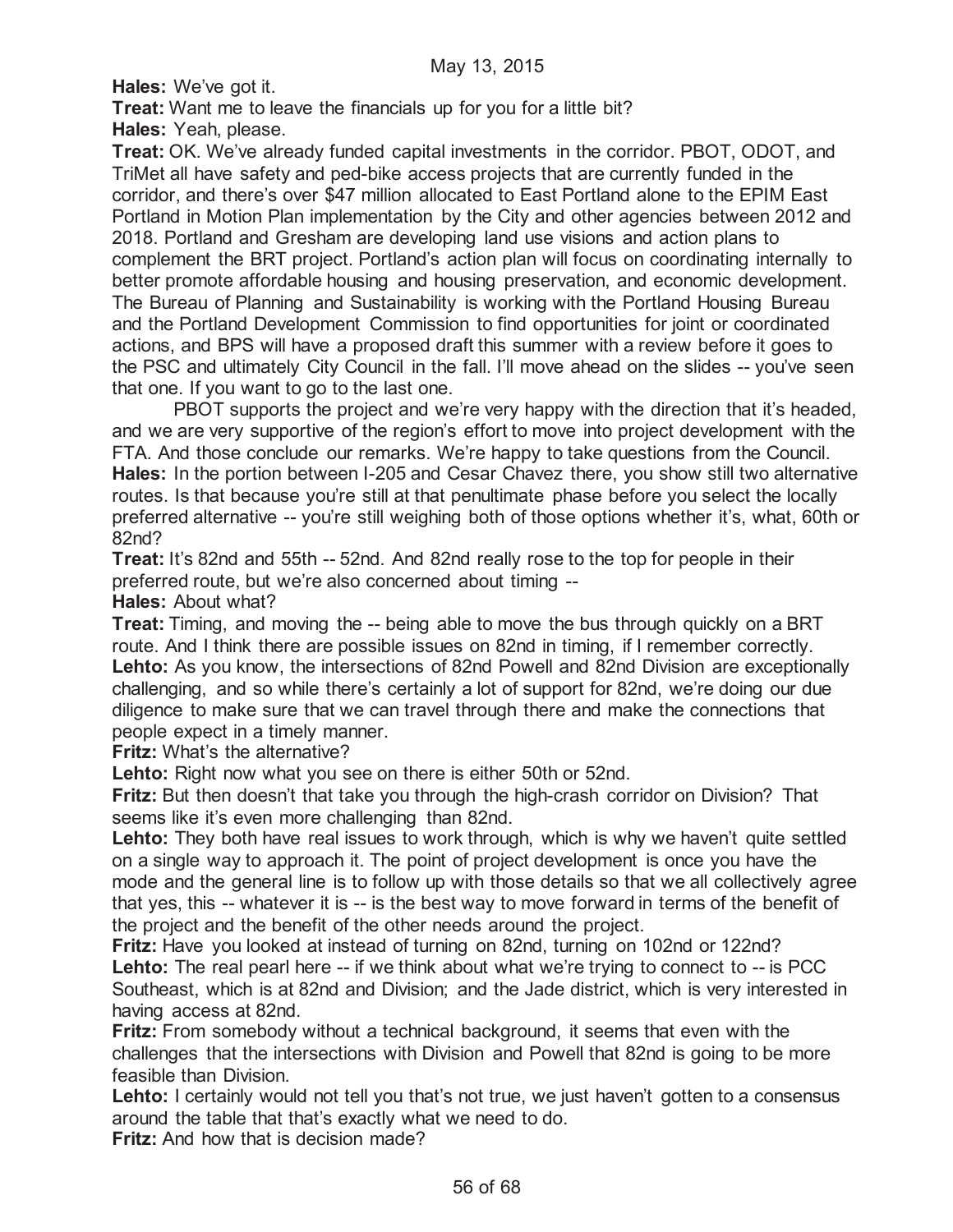**Lehto:** We go to the steering committee, which is made up as Brian described it, and describe the technical issues and kind of how that feeds in with the aspirations of the property project itself and then collectively make that decision.

**Fritz:** And who makes that decision?

Lehto: The steering committee makes a recommendation.

**Fritz:** Does the Council sign off on that?

**Lehto:** Formally, I think -- not at each stage -- correct me if I'm wrong, Leah.

**Hales:** The LPA stage we do, right?

Lehto: Right, when we get to the LPA --

**Fritz:** LPA?

Lehto: Sorry -- locally preferred alternative, which brings all of those into one package and describes what the package ought to be then yes, you do take a formal.

**Fritz:** There will be a public hearing at that point.

**Hales:** Yes.

**Fritz:** Alright, thank you.

**Hales:** I'm glad you're asking those questions, Commissioner Fritz. I think you may have been here -- I certainly was in a previous service through this phase of the process, and it's really important that the project team, obviously, to hear from Commissioner Novick frequently and it's important they hear from the whole Council. So that's why this kind of a check-in is really important so that they understand where we corporately are coming from -- and I have some notes, I want to make sure I get some things into the record for you as well -- but I think this is a chance to capture the sense of the Council about some of these issues that might affect your decision-making rather than have you make a decision that we don't like and have to try to go backwards. So, it's really important that we have this kind of open discussion now.

**Fritz:** Yeah, having been to PCC on 82nd down Division, I would find it difficult to figure out how to have rapid bus service down the narrow lanes past Franklin High School, along some of the intersections. And plus, with the parking in the apartments that are being built on that, my recommendation is you strongly look at the 82nd alternative. **Lehto:** Thank you.

**Hales:** Yeah, let me make some comments as well -- I know we're going to take public testimony, but -- and this is something I think the whole Council ought to provide some reinforcement to Commissioner Novick and the project team on. I believe it remains the philosophy and the policy of the Portland City Council -- present company included -- that when it comes to a set of decisions like this that the pedestrian and the transit rider are the first class passenger in the system, that we accommodate bicycles, and that transit effectiveness trumps traffic operations. It was true before, true now. I hope it's always true. So, when it comes right down to the choices of is this a better transit project that will allow more people to get to where they want to go on time -- to get to their child's day care or get to work -- and traffic moves -- single occupancy automobile traffic moves a little more slowly, I believe it's still our corporate philosophy as a City that that's the right choice.

And I think we've demonstrated that recently in the decisions about the Foster streetscape plan, which is a traffic-calming, humanizing project for what it'll be like at street level on Foster. And so that would perhaps mean that things like if we have to jurisdictionally transfer portions of 82nd to the City in order to get to the design that you think is best, I suspect not just the Commissioner-in-Charge of Transportation but others on the Council will be willing to take up the question of partial jurisdictional transfer of portions of 82nd in order to get the transit project you believe would be the best one.

Again, at the risk of maybe stating the obvious -- those aren't original thoughts in this room -- but I think it's really important that is the approach we want you to take that we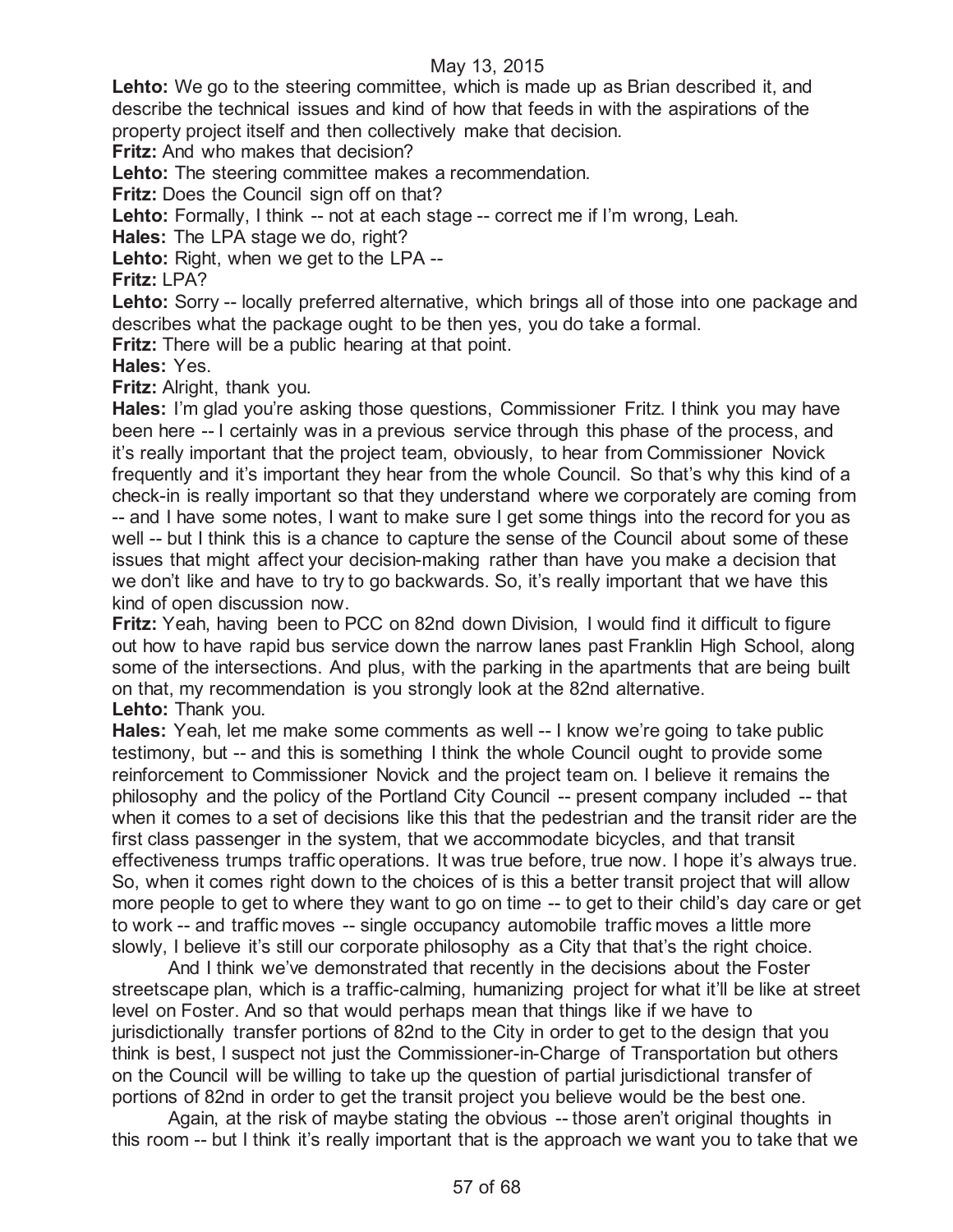speak clearly about that. And again, these are big investments, they're be around for a really long time, they shape the growth of the city, and so we really want to get it right.

Another set of instructions I want to make sure we express -- and it's actually not so much to you as to ourselves -- in my opinion, on the last transit project, the City of Portland was slow to get our piece of the work done. That is, we're about to open a billion-dollar light rail line where we still have station areas as zoned industrial. So, we are working on our comp plan now. It's really important, I believe, that we synchronize the work on the comp plan with the work on this transit project -- so, in soccer terms, we run to where the ball is going -- and have the land use pattern in place at least as a parentheses on the land use plan pending approval of the project. That once the project is funded, then this zoning is in effect, not that zoning anymore so that we don't have strip mall zoning on walkable urbanism -- transit. So, I think all those things -- again, sort of stating the obvious but I believe it's a good chance for all of us to weigh in on those things that that's the set of instructions that Commissioner Novick is expressing from not just himself but from all of us.

**Treat:** Those are very helpful reminders, thank you.

**Novick:** Mayor, actually, before we get to public testimony, we have a number of illustrious steering committee members here who are in fact so illustrious -- and I'm sure Commissioner Fritz would agree -- that there's no way this City Council would ever disagree with any recommendations they might make. So, with you permission, I'd like to call up Metro Councilor Bob Stacey; Raahi Reddy, APANO board member, Jade district steering committee member, and resident along the corridor; and Trell Anderson, the director of community development and housing at Catholic Charities to kick us off. **Hales:** Great. Good afternoon.

**Bob Stacey:** Mr. Mayor, members of the Council -- first of all, I'm Bob Stacey, Metro Councilor. I'm the co-chair of steering committee along with my colleague Shirley Craddick, who represents the eastern part of this corridor. I'm going to depart from my prepared remarks to thank each of the members of Council who just spoke, and to thank Commissioner Saltzman as well. You're giving great direction, and I saw Mr. Lehto from TriMet writing it down, I saw Director Treat writing it down, and I'll remind Brian Monberg from our staff to make notes as well.

I have to say, I heartily concur with the observations the Mayor made about priority for transit pedestrians and transit riders; about Commissioner Fritz's observation essentially that this entire corridor alignment is a high-crash corridor, is replete with highcrash locations; and Commissioner Novick, for grounding this discussion in a reminder about Sunday night's terrible accident, terrible crash that once again demonstrates the real danger of the current design and operation of these very large traffic facilities.

As Commissioner Novick said, this is a great transportation project and a great opportunity to grow the 17,000 riders in this corridor now with thousands more with better, more efficient, speedier, safer transit. It's also an opportunity to make those streets safer for the people riding and accessing transit and just plain crossing the street or traveling along it.

In addition to a great transit project, we have a great steering committee. You know, TriMet has a standard operating procedure -- TriMet, Metro, and the partners -- in these corridor projects of identifying the usual governmental suspects, bringing them together - myself included -- and making decisions about how to allocate resources.

This time, we involved the community that we're trying to represent. We all believe we do our best to represent the views and wishes of the community but here, we made sure -- as you can see by some of my colleagues at the table and others in the audience - that we've engaged the educational institutions. You'll hear from President Howard of the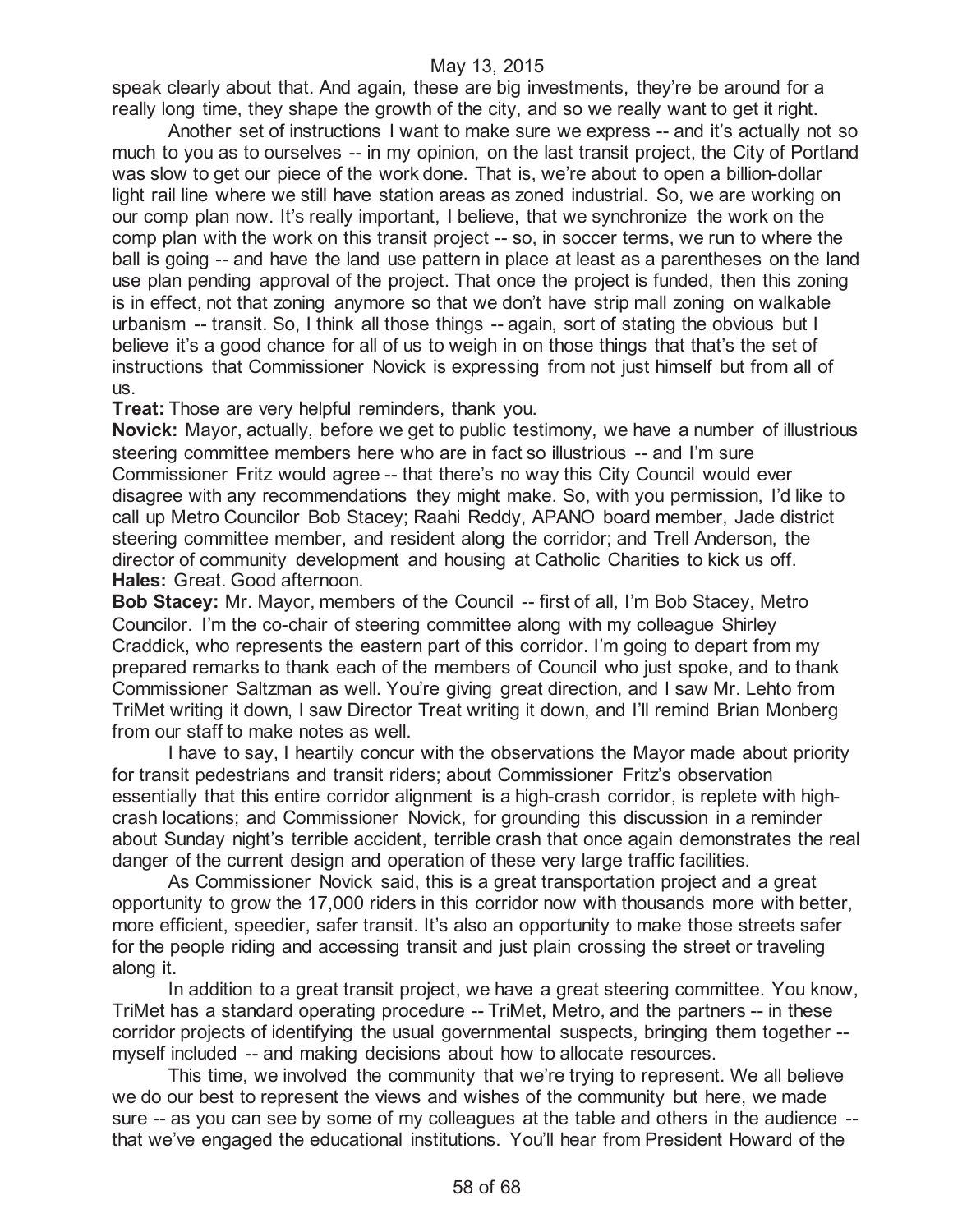Southeast Campus of PCC; the Mount Hood Community College is represented on our steering committee; Division Midway and Jade district NPI districts are represented as is Southeast Uplift, East Portland Neighbors, as is East Portland Action Plan, OPAL public health and active transportation advocates, and transit-dependent users of the transportation system -- all on our steering committee, all helping us discern what this community that will be served by a great transit project needs. And it was those community member who's raised an issue that wasn't on our starting agenda -- equity and displacement avoidance -- to the top line of what we hoped to accomplish in this project. We want economic development and prosperity in this corridor. We also want and intend to have strategies to avoid involuntary displacement of businesses and current residents as a result of that growth and opportunity.

We have a real intergovernmental partnership here. And Brian Monberg and your Director of Transportation Ms. Treat have spoken to many of the aspects of that theme - mutual funding strategies. I'm really proud of the effort our transit-oriented development team played in securing this 100% coroner on Division and 82nd, which I hope also is the alignment we select, although I'm studiously neutral on the subject as co-chair. We got that furniture building, Discount Furniture -- it's a great, lively place overnight, thanks to APANO, its current tenant -- and we've used planning resources to make sure your very talented Planning and Transportation staff as well as Gresham's are assisting at an even higher level in this work.

So, thanks to that work by all these staff and the steering committee, we're on target to move into this phase of project design and deliver the region's first high-capacity bus rapid transit service by the fall of 2020. That's my goal. It's a little more than five years away. It's entirely achievable if we keep our sights on it. So, I encourage respectfully the Council to move forward with Metro, TriMet, Gresham, and ODOT into that phase by taking the actions requested by your Transportation Commissioner today. Thank you. **Hales:** Welcome.

**Raahi Reddy:** Thank you, Commissioner Novick, for your invitation to speak. Good afternoon, Mayor Hales and Commissioner Fritz, Commissioner Saltzman. My name is Raahi Reddy, I live in the Powell-Division transit project area, and I'm also here to -- and I'm also a member of the Jade district community project with APANO, as well as serving on the Powell-Division steering committee.

I'm here to express my support for the City's endorsement of the Powell-Division transit and development project. I'm also here to emphasize to you just how important it is that we ensure that low-income communities and especially families of color benefit from the public dollars invested in this effort and to urge to you continue to engage these impacted communities in the planning and implementation phases of the project as well.

As you very well know -- and please, you all know this, but bear with me -- East Portland is home to over 35% of the city's population with a concentration of residents of color, many of whom who are immigrants. You also know it's home to 37% of our K-12 youth, and a third of its elderly population. So, a truly multigenerational region. And almost 41% of these families live on less than \$42,000 a year for a family of four. In the Jade district alone, we consider -- you know, I'm biased, but we consider the Jade the heart of this project, the heart of the corridor. It may be shown on the map, as well.

These families in the heart of this corridor -- for our community, 50% of our families earn less than \$42,000 a year for a family of four. A third of our children and 40% of our seniors live in poverty. And I say this -- we all know these statistics, but it's important to reemphasize them in the context of this project and the impacts it'll have. According to the Oregon Office of Economic Analysis, East Portland is also home to the highest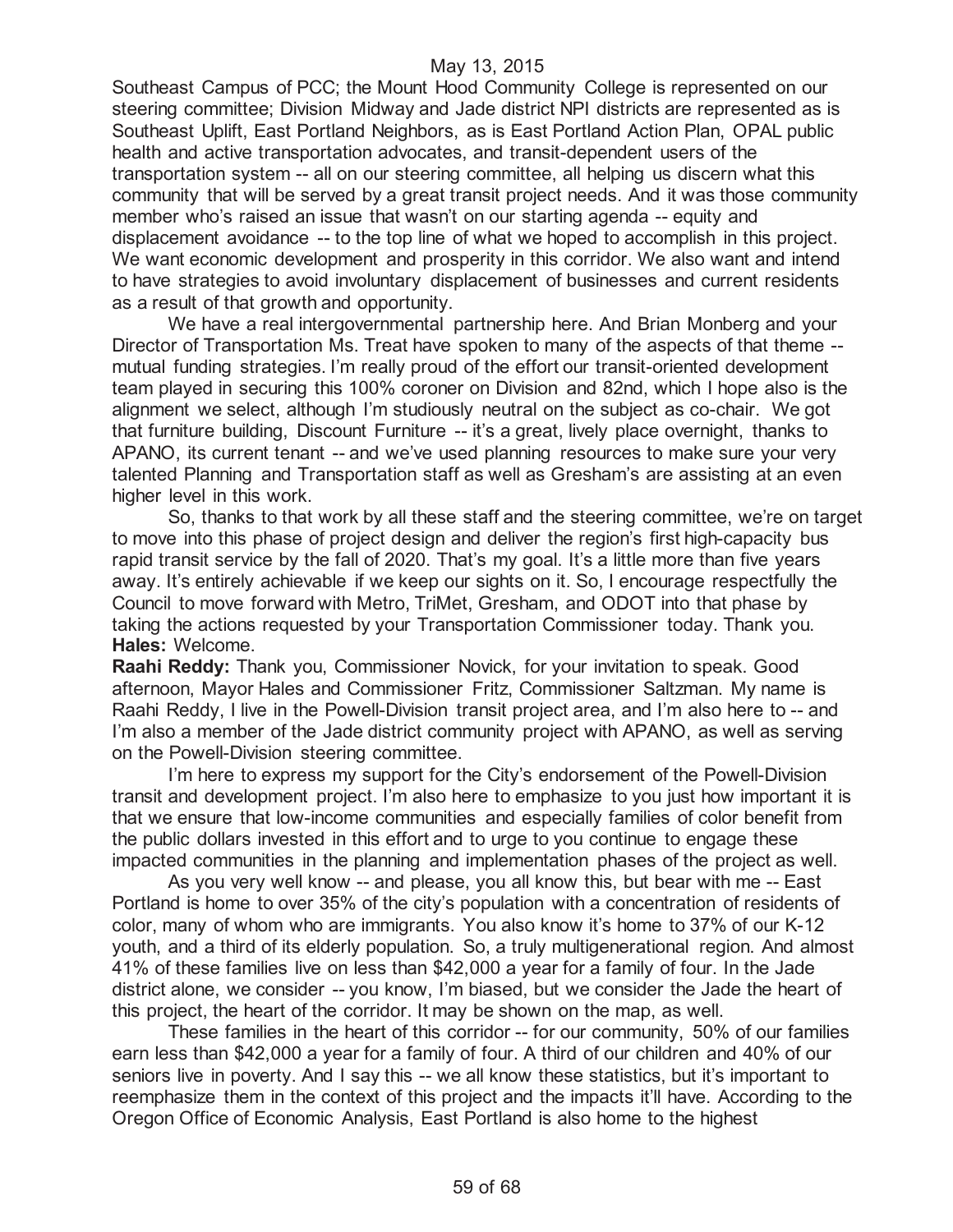concentration of low wage workers in the region. These are workers who work in food service, custodial, landscape, and low wage health care.

So it's no surprise to you that we see this project as not just a stand-alone effort to improve bus service, which is important and critical, but also as an opportunity to use our tax dollars to leverage smart community economic development that can uplift the most vulnerable workers in Portland. And with such a high concentration of youth in this region, really an opportunity to positively engage today Portland's future workforce.

Good economic development to us and to you as City leaders -- as you've said before in other instances -- means investing dollars to not only make improvements to our streets, but to make sure that the workers who are improving those streets are from the community, are in unions, and in future careers that started with the Powell-Division work but last a lifetime. So, those investment goes beyond just the work they do on the Powell-Division project.

There's clear equity strategies that we believe this can instill this type of comprehensive, equitable development. Community benefit agreement have been raised earlier today. Community benefit agreements on all work done in the corridor with strong local hire policy that encourages hiring of community workers into union construction careers and a robust recruitment of minority contractors.

Transit project dollars should also be used to support local training partners, great partnership with PCC Southeast, among other community colleges in our district to help our youth enter into transit careers -- maybe future transit planners -- but really looking at transit jobs that are family-sustaining jobs.

The other piece we really think is important to at any time investment you all are making is permanent jobs in the transit corridor, including those that service transit stations. So maintenance, custodial workers, adjacent retail and landscaping work that happens for the permanent stations should be quality union or family wage jobs. And ultimately, we need to have a place in this conversation to really build community stabilization.

We all know what are some of the unintended consequences of transit development -- kind of referred to before as some of the mistakes other places have made -- but we really need to ensure we have policies that help renters and low income homeowners to stay in their homes. And one of the strategies that we would love -- and I want to say thank you to Metro and Councilor Stacey for raising this issue of a community advisory team. I served on this committee, and it really makes a difference when you have a diversity of stakeholders that are weighing in on these decisions. And so, we urge you to continue a citizens advisory committee beyond this closing of this -- beyond the end of our kind of term here that includes residents and businesses and stakeholder organizations located along the alignment as well.

And I just want to share with you this idea of improvements for the communities that live there. It was a big topic of conversation for us at the steering committee. Last summer, as a part of my APANO Jade work, I knocked and doors and talked to residents in the Jade district along 84th Avenue. And I met a young man. He's 19 years old, he grew up in the district, he was at the time in community college hoping to build a career eventually after he gradients IT sector, and he coaches his little brother and other community kids in a soccer team and soccer -- you know, basically volunteers -- there's no program there. But he really loves living in this community. And he is living in his family home -- the home he grew up in -- with his mom, dad, siblings, grandparents. And I talked to him about the Jade work and the Powell-Division upgrade and how exciting it was. And he wants safe streets, he better lighting, he wants his little brother to be able to walk to Harrison Park School safely every day. But he also really wants to keep his family home. And he said to me that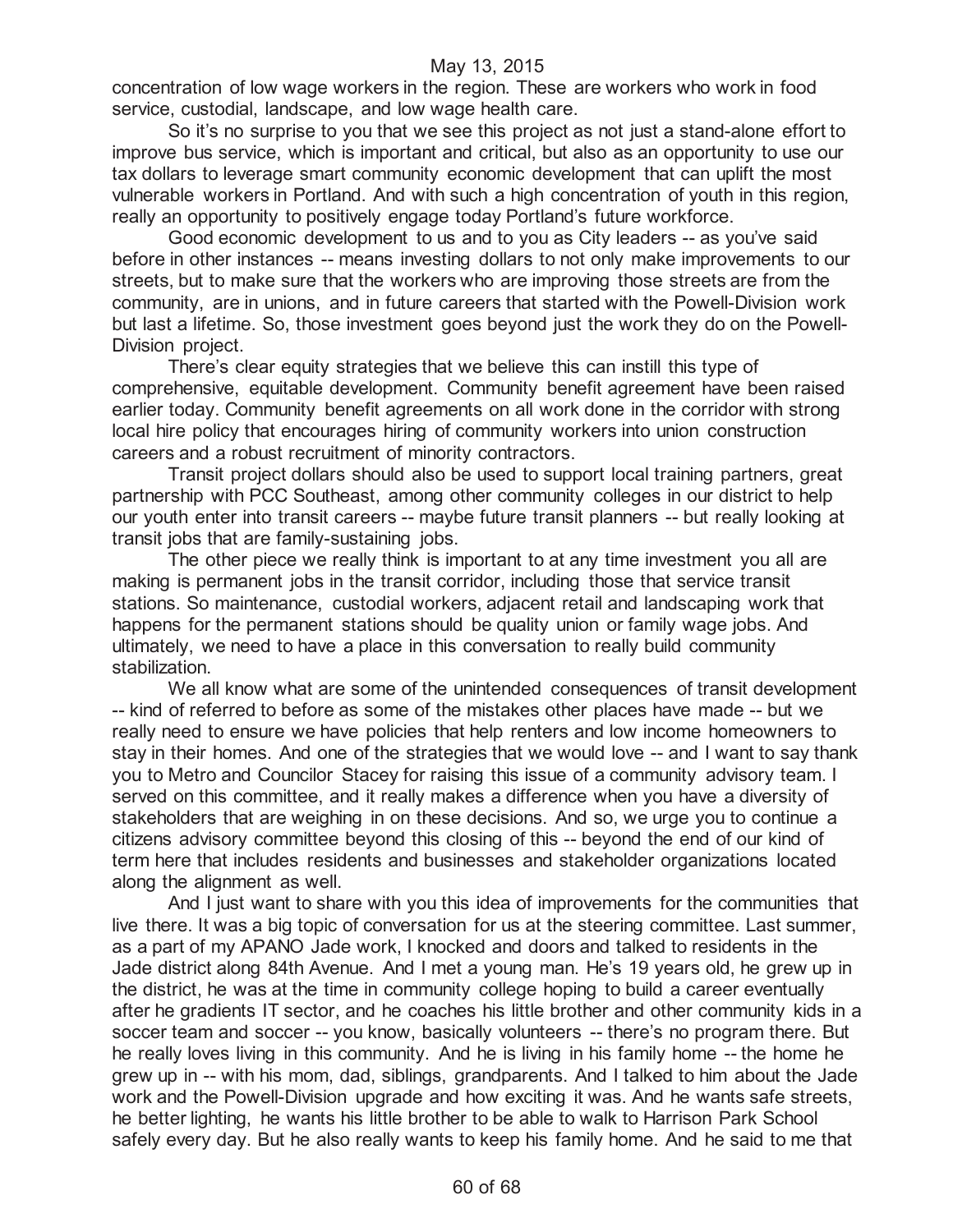he worried that having all of these basic improvements means being unable to afford to stay in his home.

Now, if we can't assure him that he deserves all of those things that families on the westside of 82nd have -- safe streets, lighting, kids walking to school, my kid one of them - - without losing everything, then I don't know what we're doing this for. So, we want smart future workers like him to continue to invest in his neighborhood, be able to see his family prosper without the worry of being pushed out. I know that's the kind of Portland I want to live in.

So thank you, Commissioner Novick, and Mayor Hales and Director Treat for your leadership in making this project a true win for communities. I look forward to further investment of your time, your ideas, and Portland's resources to ensure community members continue to give voice and direction on this project. What a great model. We could be on that map as a great model for other cities in the rest of country. Thank you so much.

# **Hales:** Thank you.

**Trell Anderson:** Good afternoon, Mr. Mayor, City Council members. Thank you for this opportunity. My name is Trell Anderson. I'm here to support the resolution to enter into the project development phase of the Powell-Division

transit and development project. I live in the corridor, my kids attend school in the corridor, I'm a bike rider and transit user in the corridor, and I'm the director of housing and community development at Catholic Charities and I'm serving as a member of Metro steering committee.

Catholic Charities is a major stakeholder in this corridor, serving people openheartedly from all communities who are low income and in need. We are culturally responsive in providing immigration legal services, refugee resettlement, pregnancy and new family support, and licensed adoption services.

Our culturally-specific services through El Programa Hispano serve 15,000 Latino community members annually, including antipoverty programs, school-based programs, and project Unica which serves women fleeing domestic violence and sexual assault.

We own property within the Powell-Division corridor planning area, including offices and affordable housing communities. In addition, El Programa Hispano is headquartered in downtown Gresham. Our clients frequently rely on public transportation and infrastructure to access services, education, jobs, and their support networks.

I'd like to go a little bit more specifically here and advocate that it is especially the children who live in our properties at 27th and Powell -- many of whom are from refugee families -- who would benefit from the project components being proposed here. They attend school at Hosford Middle and Cleveland High School, and overcome the real dangers crossing Highway 26 two to four times a day, risking both life and limb, as sadly witnessed from Sunday's accident. Frankly, this is an equity issue. When low income kids are prevented safe routes to school, it hampers their access to education, limiting their opportunity to better paying employment, and as you know, these are critical pathways out of poverty.

Through the resident services that we provide, we emphasize and support school attendance, high school completion, college enrollment. We have graduating seniors this year who would benefit significantly from bus rapid transit to Portland State, and Mount Hood and Portland Community Colleges. We ask for your help here by entering into the project development phase as recommended and by working collaboratively with the County, Metro, ODOT on safety access issues that impact low income communities and communities of color.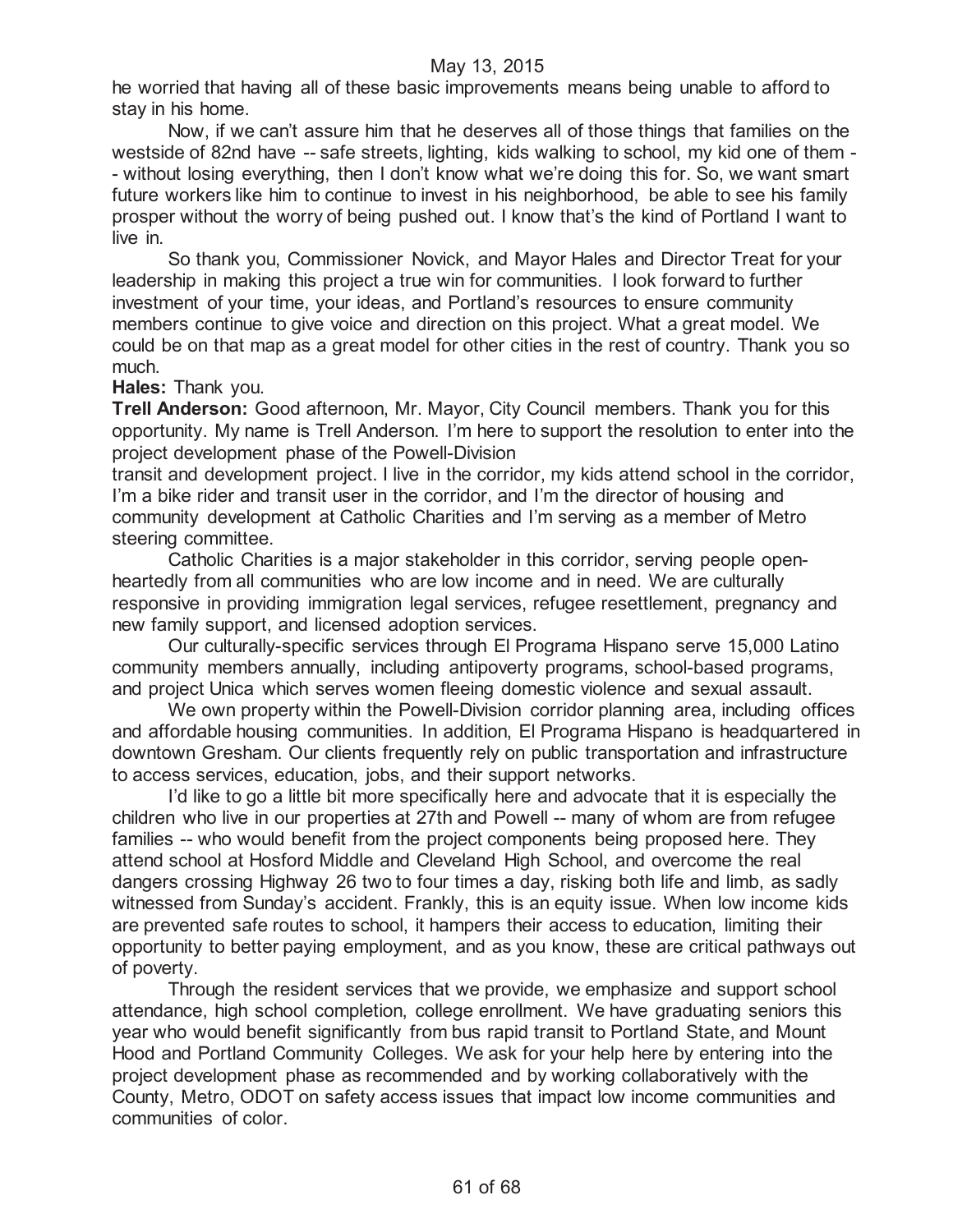Kudos to the Metro staff and Council members for a robust process to gather input. Very early, on we identified equity as a priority for our planning effort. There are many racially diverse and low income communities within this planning corridor, and I'm hoping we take a serious stand on our values of diversity and equity through the project development phase. I second Raahi's recommendation here for an ongoing advisory committee regarding equity. Please consider a yes vote to enter into the project development phase, joining in the request to seek FTA funding and advancing the good work that has been completed so far. Thank you.

**Hales:** Thank you. Questions? Thank you all very much. Is there more invited testimony? **Novick:** There is. There's four other steering committee members here, and if we could try to squeeze them up in the space normally reserved for three. We have Duncan Hwang, Director of Development and Communications at APANO; Jessica Howard, President of the PCC Southeast Campus; Lori Boisen, Executive Director of the Division Midway Alliance; and Vivian Satterfield, Associate Director of OPAL Environmental Justice. And while they're sitting down, I have to say that although I love all these organizations, Lori, I've always particularly loved the name "Division Midway Alliance" because it kind of sounds like you won the Second World War. [laughter]

**Duncan Hwang:** Good afternoon and thank you again for this opportunity and thank you for all the support the City and Metro have offered the process. My name is Duncan Hwang, I'm the program director of the Jade district at APANO, and I'm also a resident, so I both live and work in the district, so I know this community is very dear to my heart.

APANO and the Jade district have had a substantial history of community engagement, both on this project and in general throughout the district. Just this spring, we convened about a hundred people at Fubon to talk about the Powell-Division BRT opportunity. It was done in three languages -- Chinese, Vietnamese, and English -- and there was really overwhelming support for the BRT and having it on 82nd. I think there was a lot of apprehension, though, around the potential interruption of business and also effects of gentrification and displacement. I think I just read somewhere in Cleveland, they saw a 10% to 30% bump in property values along their BRT, so I think that's a real threat that our community will be facing.

This project is just really important for our community because we want to connect people to school and work, but we want to make sure that we have the opportunity to stay and enjoy those benefits. We also want to make sure it's not just about transit, really. As Raahi said, it's an economic development opportunity. I was on that same canvas that Raahi was talking about as well, and I talked to someone who was a grandma that lived in the neighborhood for 30 years, and her son goes to community college. And I think their main priority was really walkability and safety. It's not just enough to have a transit line, but we needed the infrastructure around it so that people can go from their neighborhood to a bus stop to where they need to go. So, I think that really does require significant investment beyond just the transit line.

Last year, we also had a traffic fatality on Valentine's Day -- a 78-year-old community elder was killed walking across 85th and Division. So I think the need for this walkability and safety component is incredibly vital for the district, and I think the BRT project could really help leverage resources to address that. On behalf of the Jade district, I'd really like to offer our support for the BRT process, and particularly for 82nd alignment. Thank you.

#### **Hales:** Good afternoon.

**Jessica Howard:** Mr. Mayor and members of the Council, I'm Jessica Howard, and I'm the campus President of Portland Community College Southeast Campus, which is located at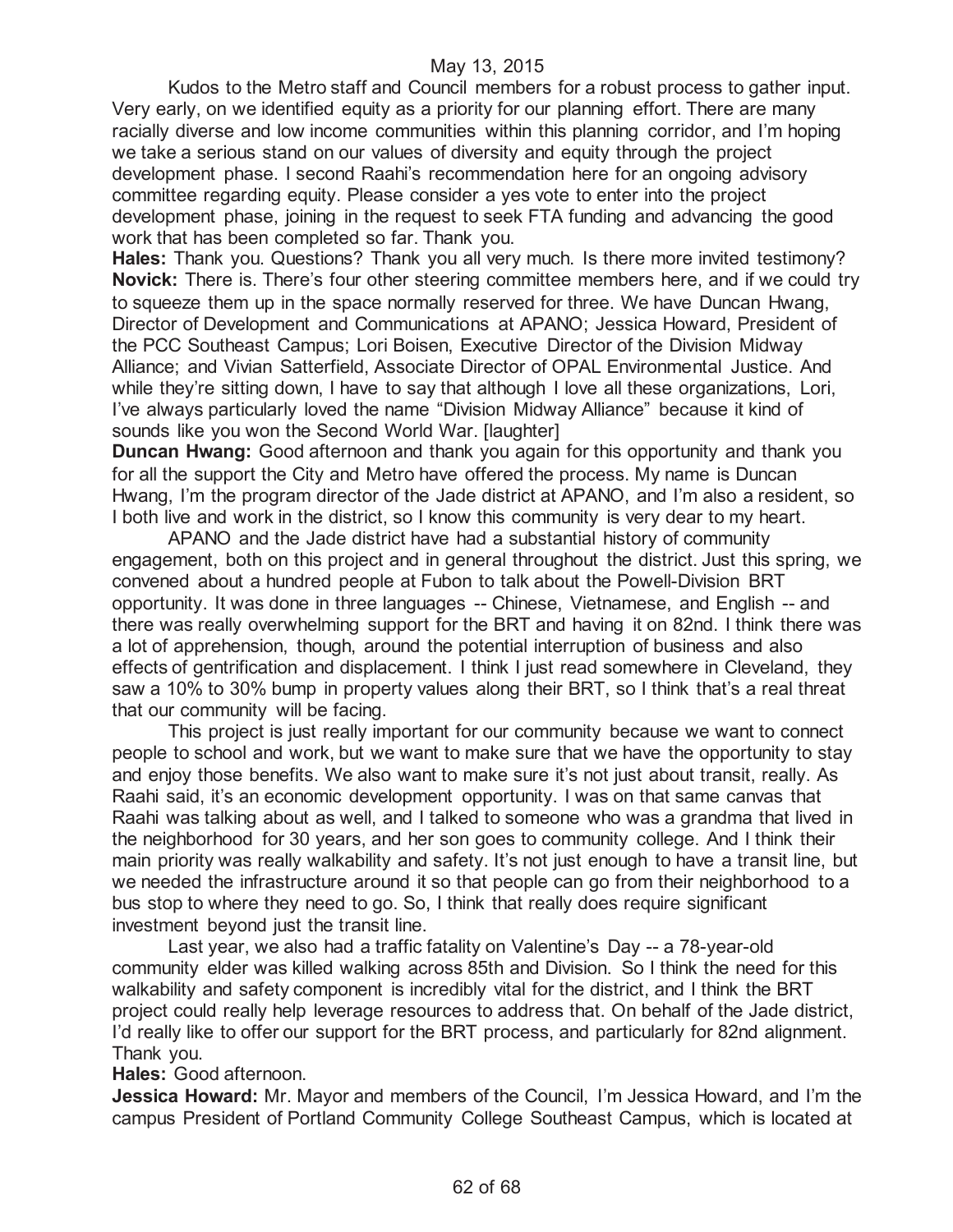82nd and Division. I also am very privileged to be able to serve on this steering committee for this project, so thank you for allowing me to speak.

I must say, it's a little hard to do it when everyone who's come before you has made most of your points. However, what I'd like to offer to you are three things I think that make this particular project really extraordinary.

One is the area itself. This region of Portland has been historically underserved, and it certainly perceives that it has been historically underserved. To engage the community, to ask it to think in terms of a vision for the future makes this project far more than about transportation. It really is about not just getting from point A to point B or getting to connect to a point of opportunity, but it's about place-making and it's about community and it's about generations of people into the future. And it's about dealing with the threat of gentrification and what we want to do right. And so, I think that the stakes are very high in this region of the city and I think that the opportunity to do good is very great. So that makes this project extraordinary in my mind, number one.

Number two is this planning process has been tremendous. I am actually relatively new to Portland. I haven't been here yet three years. So, I come from a different state, that state is Texas. I couldn't be more different. And so I've never seen a process this inclusive, this respectful, this collaborative. It's been tremendous. It's been an amazing opportunity to see really everyone have a voice, and it's just been incredibly thoughtful. I can't commend the process itself enough.

There's been wide engagement and lots and lots of folks basically supporting views of youth, the views of business, and the views of various cultural communities. So it's been just really, really solid. I must say that makes this extraordinary.

The last thing I'll say -- and this may be no surprise -- is that I really do view this -you've seen the image already of this being an education corridor, this concept, and I think that that makes this extraordinary too because it's about two very large community colleges, Mount Hood and Portland Community College, being connected on this line. But also, the entire innovation quadrant, so-called, of Southeast Portland with OHSU and PSU and also the PCC CLIMB Center, which is the incumbent worker training center, is also connected to the very western point of this proposed BRT line. All of these things make this I think truly an education corridor.

Also, note that assuming that 82nd is the north-south point on the line, any person who comes to the PCC campus is connected up to the free PCC shuttle service which runs through all of PCC, connecting anyone from Southeast Portland to locations as far away as the Rock Creek Campus, which is 27 miles away -- it's quite far. So that is a huge connecting point in terms of how all this would flow.

As you may be aware, the PCC Southeast Campus has undergone a huge change in the last two years because the community college, as result of the huge bond that we passed in 2008, put a lot of money and investment into the location. Now, that campus serves almost 12,000 students and is expected to serve twice that number and is poised to do so.

On the site of this particular campus is a small business development center. Unlike other campuses at PCC -- notably, Rock Creek, which has Intel in the backyard -- we don't have one big industry in that area. In fact, what you see are a tremendous number of small businesses. So, having that resource there I think is huge. So, all of those things to say I think this is an extraordinary project, and I really hope that you will support its work going forward. Thank you.

**Hales:** Thank you. Good afternoon.

**Vivian Satterfield:** Good afternoon, Mayor Hales, Commissioners, thank you so much for inviting me to come speak today. It's challenging to think of what else I can add to what's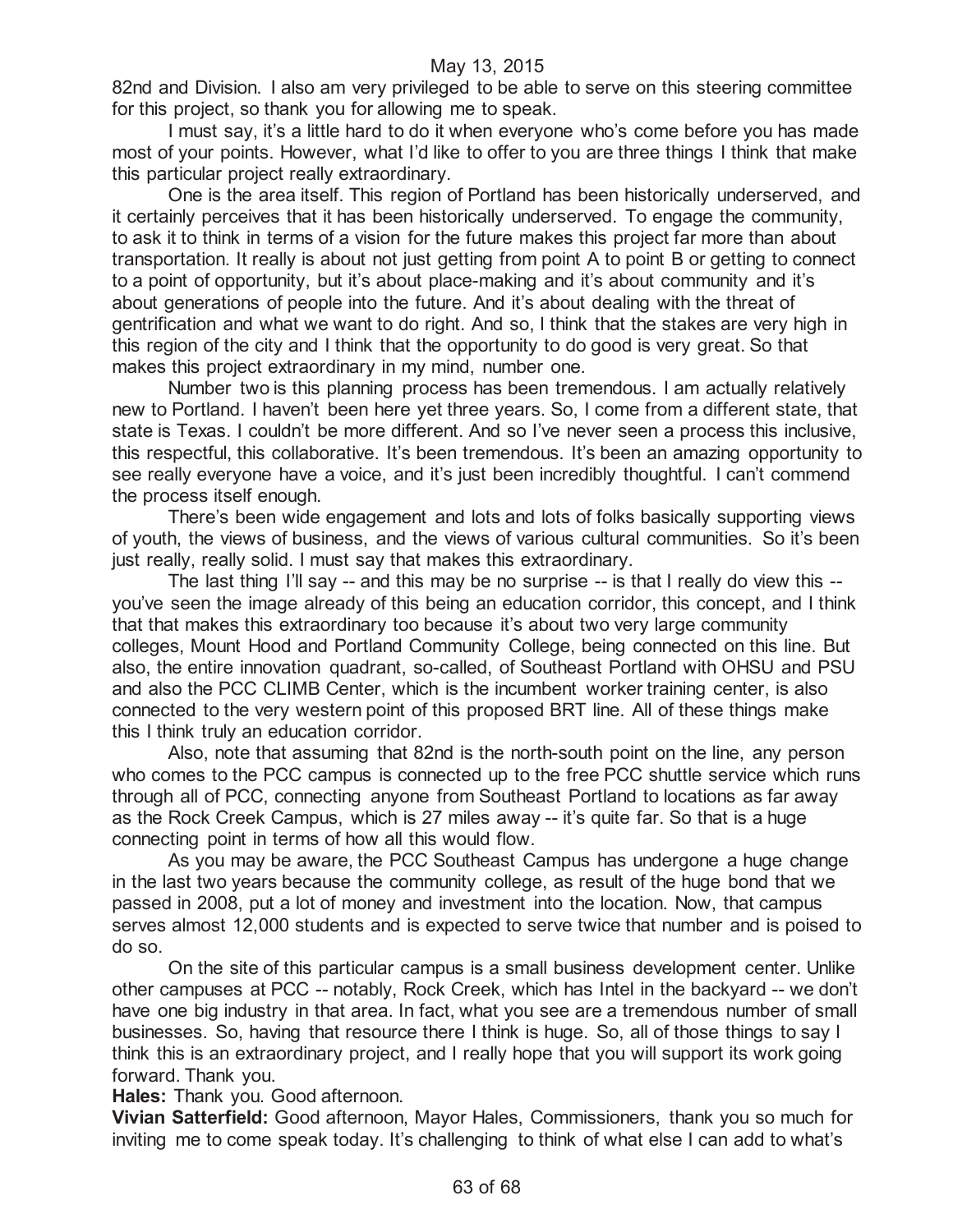been said. For the record, my name is Vivian Satterfield, I work for OPAL Environmental Justice Oregon, I'm a steering committee member, I happen to also be a Foster Powell resident. I live just a block and a half off of Powell. And I don't have a driver's license, so I get around by bike and transit primarily, and I'm a budding new motorcyclist, which is really exciting. [laughter] All that to say is this is a project I really care about because it affects me, it affects my community, it affects people I care about, and I work along the corridor, as well.

I do want to thank Commissioner Novick for your work up to this point, and Director Treat's considerable time investment as well. The comments throughout the process really set the tone for how we can expect to work together, and greatly appreciate that.

Again, just underscoring a lot of comments that have come before. We really have an opportunity to create a healthy and better-connected community with opportunities for prosperity. At OPAL, we really do talk about transportation as access to opportunity, and I think we do have a unique opportunity here, especially connecting a lot of education components, cultural components of the Jade district as well. And moreover, just creating transit opportunities for folks who are quite frankly really struggling in the area.

The key priority is to ensure people prosper and that we, again, have strong antidisplacement strategies and tools. I think we've all learned lessons from the past in our region similar transportation investments, particularly high capacity transit, when not paired with robust and substantial anti-displacement tools, however unintentionally, does result in or lead to gentrification and displacement. So, we continue to talk about housing in primarily a transportation project, but I think it would be naive to not recognize the sort of investment that's being made in this area and how that's going to impact a variety of sectors and issues. So, housing does have to be addressed separately.

We need affordable housing by design and economic prosperity through living wage jobs in the corridor. I've said it in many community spaces, but I do strongly believe housing is a community right. So, housing production associated with transit investments is a right.

Yes again, this is a transportation project with more access to things. And I have heard a lot of concerns in the community about what our local bus service will look like as well, so that's something I will be tracking carefully along with our Bus Riders Unite group as we move forward. It's also a development project, however, that can really undercut some of these conceptual benefits that should go to the community. If the folks who live there now can't take advantage of it in the future, we will have failed at our jobs.

I do want to encourage Council to support the resolution in front of you today and to continue to track the community stabilization recommendations the steering committee members have been putting forward through implementation of this project. Obviously, we're working on getting more tools in our box to ensure that we've got more things we can do around housing, but we really can't afford to wait, especially with the recent housing report. I'm just starting to dig through it, but even just seeing the visualization of the maps and seeing the housing available being made in my community -- I became a first-time homeowner and my parents were immigrants and I'm living their dream of not having to go through the struggles they did at my age. I'm doing far better than they ever did. And I want to make sure that opportunity here in Portland -- I'm not a native Portlander, either -- I want to make sure the opportunity that I've been able to take to have my piece of some kind of pie will be afforded to other folks as well. It's real, it's tangible, and that's why we're being aggressive about it, quite frankly. Thank you so much for your support.

**Hales:** Good afternoon, welcome.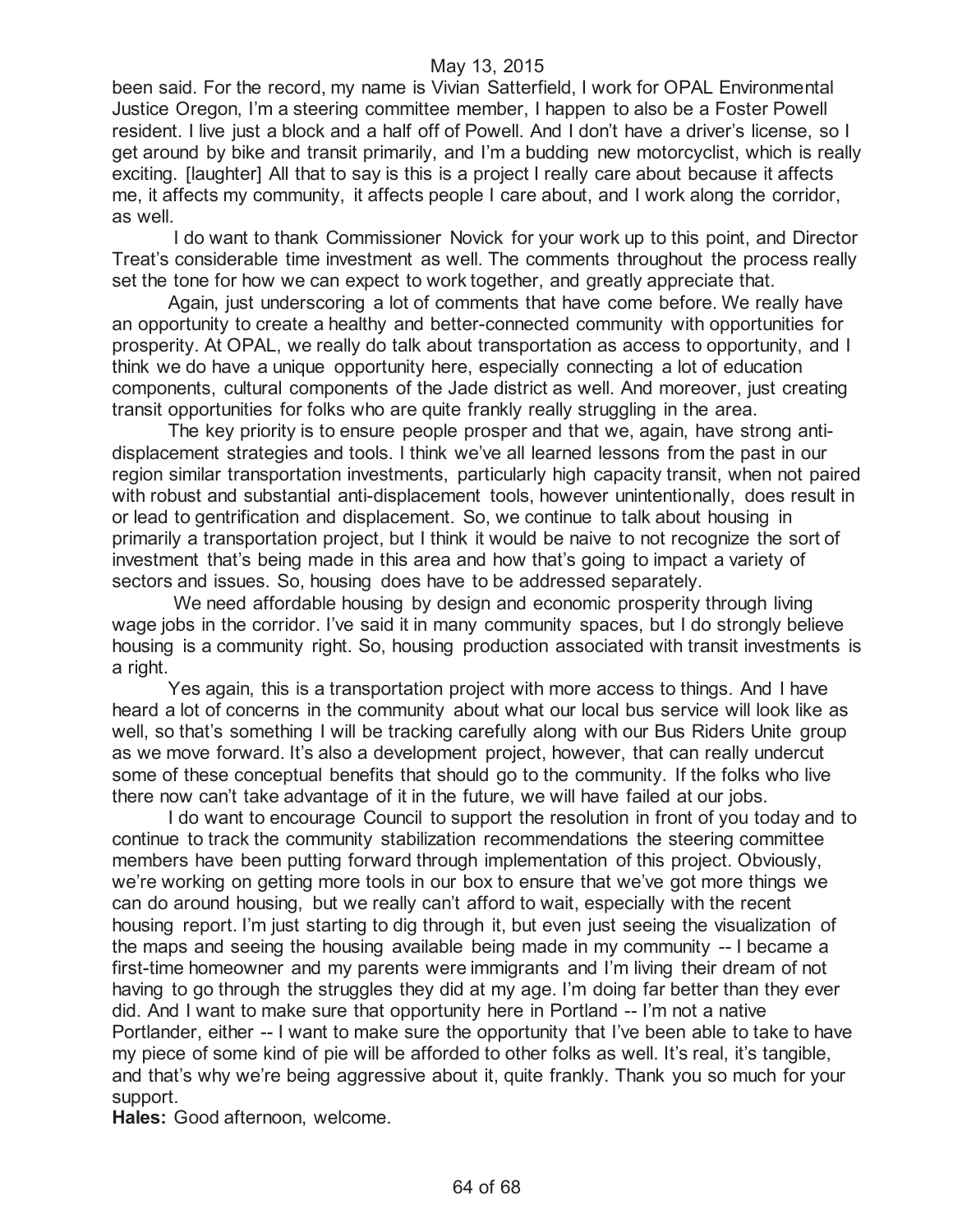**Lori Boisen:** Thank you very much, and thank you Mayor and Council members. I'm Lori Boisen, I'm the district manager for the Division Midway Alliance for community improvement -- and this is driving me crazy.

**Hales:** We're going replace it this year.

**Boisen:** I also live near the corridor and I work along the corridor. I am part of the steering committee, I'm also part of EPAP and the economic development subcommittee of EPAP. I want to thank Commissioner Novick especially for the work he put into this project from the outset, and recognizing he didn't have the capacity and bringing Director Treat in when he was unable to attend was absolutely beneficial to us all.

I urge to you please adopt the project development phase of this joint jurisdictional Powell-Division rapid transit project. The work we've been doing has just been incredible. I really don't feel like I can add a lot to what's been said. I would like to speak a bit about my experience with the steering committee.

One of the things I found most impressive was the collaborative nature and the cooperation all of these organizations and jurisdictions brought together. We were able to create productive and new partnerships that we've been able to move forward to help build capacity in our communities. With the place-making grants that Brian spoke about earlier, Jade and Division Midway have been able to engage our community in a way I haven't seen before now and it just thrills me.

We also, with an eye on equity -- like-minded organizations joined together to establish community stabilization tools we can use as we move forward to prevent displacement of our community members and the businesses as well. We worked with the various jurisdictions involved to establish a list of tools that we thought would be feasible. And we've spoken to the citizens advisory committee and Vivian mentioned a bit about the no reduction in existing local transit service that we are -- our goal. We also are working on developing a robust construction mitigation program for local small businesses. We're working with PDC, Portland Bureau of Planning and Sustainability, City of Gresham to establish a cooperative and collaborative process.

I've always kind of viewed our city as -- we're like a spider web. We all work together, we have our little areas, but if you touch the web over here, it's going affect it over here. And we have to keep in that mind. And this process has been really good for that.

My hope that is when we finish this process, we have a robust bus rapid transit system on the Powell-Division line that serves as a model for other municipalities to turn to, and I urge to you move forward in this effort. Thank you very much.

**Hales:** Thank you. Thank you all. Any other steering committee members here, Commissioner? If not, are there some other folks that want to speak on this item. **Moore-Love:** No one else signed up.

**Fish:** I have a question to the Commissioner-in-Charge. I understand from the materials that the City's contribution would be the \$2 million in systems development charges, among other things.

**Novick:** For this next phase, yes.

**Fish:** For this next phase. And I just wanted to ask a technical question. You and the Director typically have the discretion to allocate SDCs as you deem fair, right? And is the difference here that we as a Council are agreeing that that would be the City's contribution to this collaborative project?

**Novick:** I think in a word, yes. Leah, do you have anything add to that? **Fish:** It's unusual for the Council to vote on a question of allocating SDCs. I think I understand the answer, I just wanted to make sure.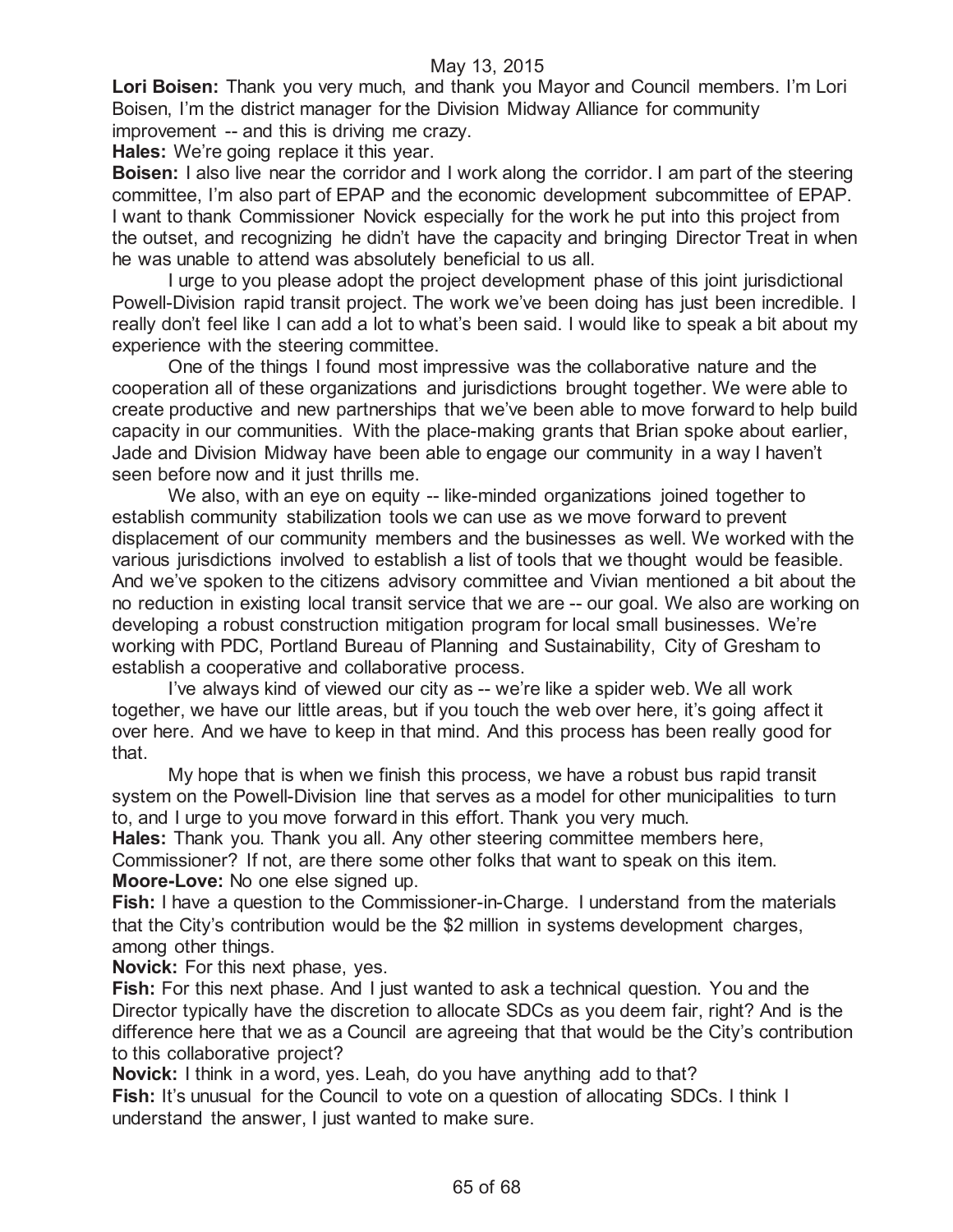**Novick:** Another purpose is to authorize City staff to prepare an IGA with the Metro, which will then come back to us.

**Fish:** Right. I actually like the fact that we're given the whole menu, but I just wanted to procedurally understand where we stand.

**Treat:** My understanding of the SDCs, Commissioner, is there's an approved list from Council, and this is on the approved SDC list. If we were to try to create a new project to fund out of SDCs, we would have to come back to Council to amend the list -- if I have that correct.

**Novick:** But I mean, since this is on the list, this is something normally we would be able to do, as the Commissioner said. However, we've chosen to bring this resolution -- including a reference to SDCs -- to Council.

**Fish:** In effect, what we're doing in memorializing -- that is in part our financial contributions to collective enterprise.

**Treat:** Correct. Thank you.

**Hales:** Further discussion before we take action on the resolution? If not, then roll call vote on the resolution please.

# **Item 487 Roll.**

**Fish:** I'm very pleased to support this. This is the last official action I will take before I witness my daughter's graduation. And I'm pleased that it is in such a happy occasion with such a robust, collaborative effort. I want to thank the Commissioner-in-Charge and the Director for their good work, all of our partners, and all the people who have testified. I'm very pleased today to support this effort today. Aye.

**Saltzman:** Thank you for the work of the steering committee and everybody else, Commissioner Novick and everybody in the Bureau of Transportation, and I'm sure Planning and Sustainability is involved in this too up to their ears. Good work, it's a great and thoughtful planning process. It reminds me of my young days when I served on the westside light rail citizen advisory committee, and how we figured out things like do a tunnel or not at the zoo, things like that. So, you're grappling with issues that are very similar but I think with a special emphasis on displacement of people and affordable housing as considerations, and I like how it impacts existing transit riders, too. I think that's going to be very important -- how this project meshes up with the needs of people only going a few blocks as opposed to a couple miles. I think this is the first bus rapid transit project in the city of Portland. And I like Mr. Stacey's comments on how we have learned from other jurisdictions and we will build upon that experience that other jurisdictions have had. I'm sure we'll do a great job and we just need to piece together the funding to do it. Pleased to support it. Aye.

**Novick:** This is an extremely exciting project. I mean, I asked Leah to stand in for me as the official steering committee representative, but I still make to it as many meetings as I can and I think you can see why. The extent of community involvement and the excitement and initiative of people and from every organization involved is spectacular. And I mean, transit done right -- particularly transit in underserved communities -- can be a very powerful tool. If we can make it easier for people to get from place to place, if we can make it easier for people to save money by not having to use their car all the time, if we can reduce greenhouse gas emissions, that is building the world we want to live in. And this is a very exciting project not only because a few years ago I read that the Mayor of Bogota, Columbia had developed bus rapid transit and transformed the city -- so I've always wanted to do a bus rapid transit project -- but for all those other reasons. Aye. **Fritz:** It's really terrific that this first bus rapid transit project is going to East Portland and indeed is interjurisdictional going all the way out to Gresham and looking at all of the key pearls along the way, and so I very much appreciate that. And also the testimony we heard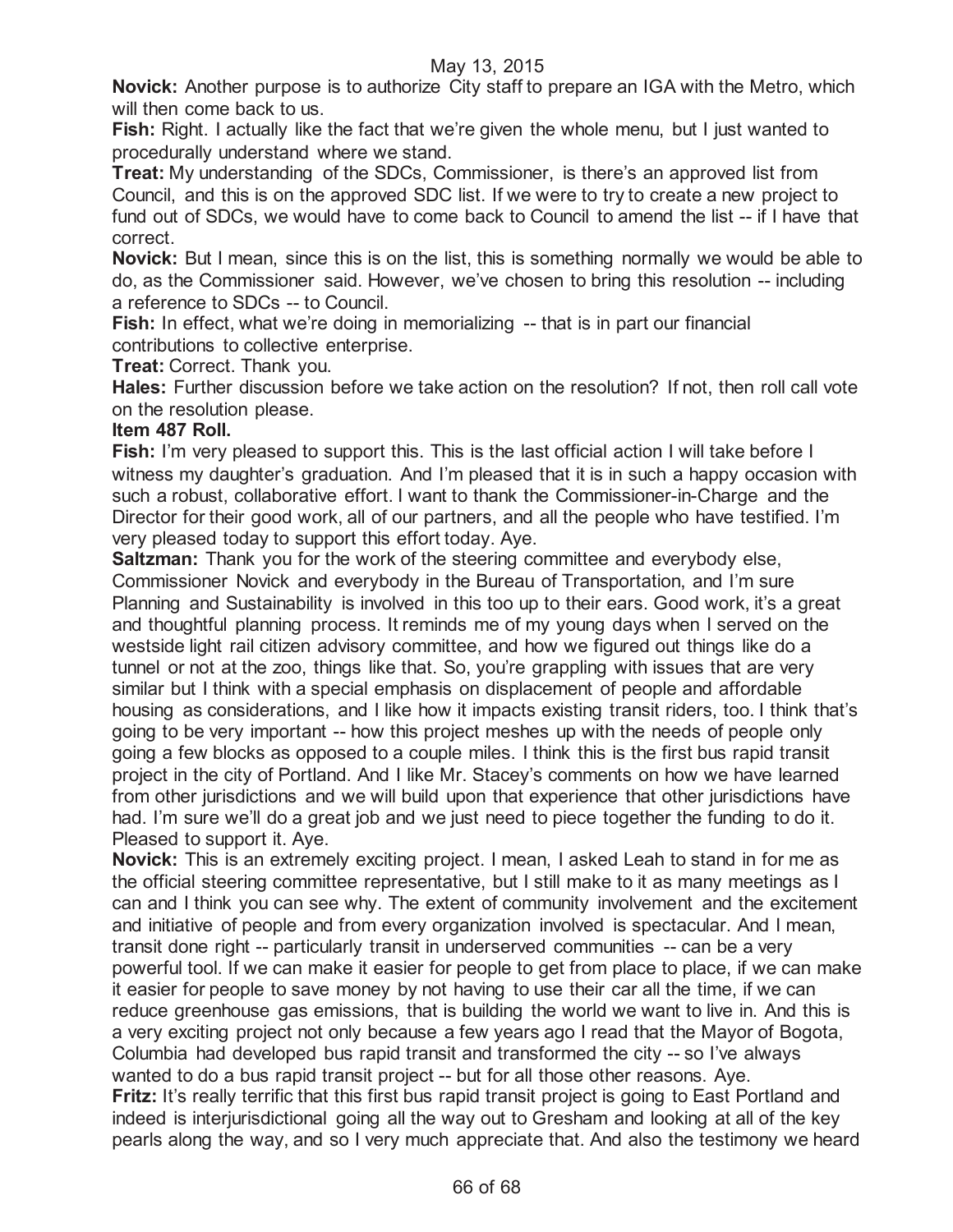here today, the collaborative spirit in which it's being done. I'm kind of envious as a resident of the deep southwest that it's going to move a lot faster than any kind of bus rapid transit or anything else on Barbur. Again, I think that's entirely appropriate given the needs in East Portland and the spirit which we've been working on this. Thank you very much, Commissioner, for bringing it to Council so that we can all affirm. Thank you, Mayor, for affirming that indeed we do prioritize transit and pedestrians, and that that is the highest priority for our investment. So, I appreciate your investment of system development charges on this. Aye.

**Novick:** Mayor, may I interrupt? I just embarrassed myself by neglecting to thank Andrea Valderrama on my staff who has worked tirelessly on this issue.

**Hales:** Thank you all. I've been excited about this project for a while. Having heard this set of presentations, I'm even more excited. It's really an impressive project and it's so wellfounded in the community and in the geography.

One of my favorite transit projects that I've been involved in was the airport light rail line because it was scheduled to go into this kind of planning process in 2009 and we opened it in 2001. But that's because we as a community and with our partners decided to move quickly on an affordable project that we could actually do, and that's what you're about here. And in fact, the Small Starts program didn't exist at that time but this is exactly the kind of project that it was created to support -- when a community has its act together, it's a great project, it's affordable, and can move quickly. And that one -- actually I was thinking about the contrast. The public involvement process for that project consisted of two public meetings because there were only two neighborhood associations affected, Sumner and Parkrose, and basically the public involvement process was "do you want a station or not, and where would you like it?" And it was pretty simple, and the answer was yes, they did want a station and they knew exactly where they wanted it and that's what they got. This is much more complex. I mean, it's two jurisdictions, it's dozens of neighborhoods, and yet you've done such a great job of bringing people into the project.

Secondly, you've done such a great job thinking about equity and community uplift from the beginning. That's ironically the name of the district coalition for the neighborhoods here, Southeast Uplift, but we don't have to worry about uplifting real estate values in Southeast Portland anymore. We do have to worry about is uplifting the people that live there and who would like to stay there. Those points have been made really eloquently.

And just thinking about two other meetings that I have this week that apply so directly to this. I was at the Metropolitan Workforce Alliance the other day -- all these folks that are working together trying to get young people into the trades because construction is booming and the workforce is aging and we've got all these young people, particularly young people of color, that we want to say, "get into the trades, it's a great option." Maybe you need two years at PCC in order to qualify if you really want to be a welder, but here's how you do that. And so there's this huge need to make those connections. And on Saturday I along with a lot of other people are going to be out at Franklin High School to celebrate their \$100 million renovation, including the kind of space that enables the young people there to learn those trades.

And I guess it just hadn't dawned on me until this hearing the amazing number of students that are going to be on this line. You've probably added it up, but Mount Hood Community College, David Douglas High School, PCC, Franklin, Cleveland, OHSU, and PSU -- that's got to be 50,000, 60,000 students even today, much less what's going to be when those institutions continue to grow. And to connect all those kids to opportunity, to connect all those communities to the small businesses along this line -- it really is an exciting project.